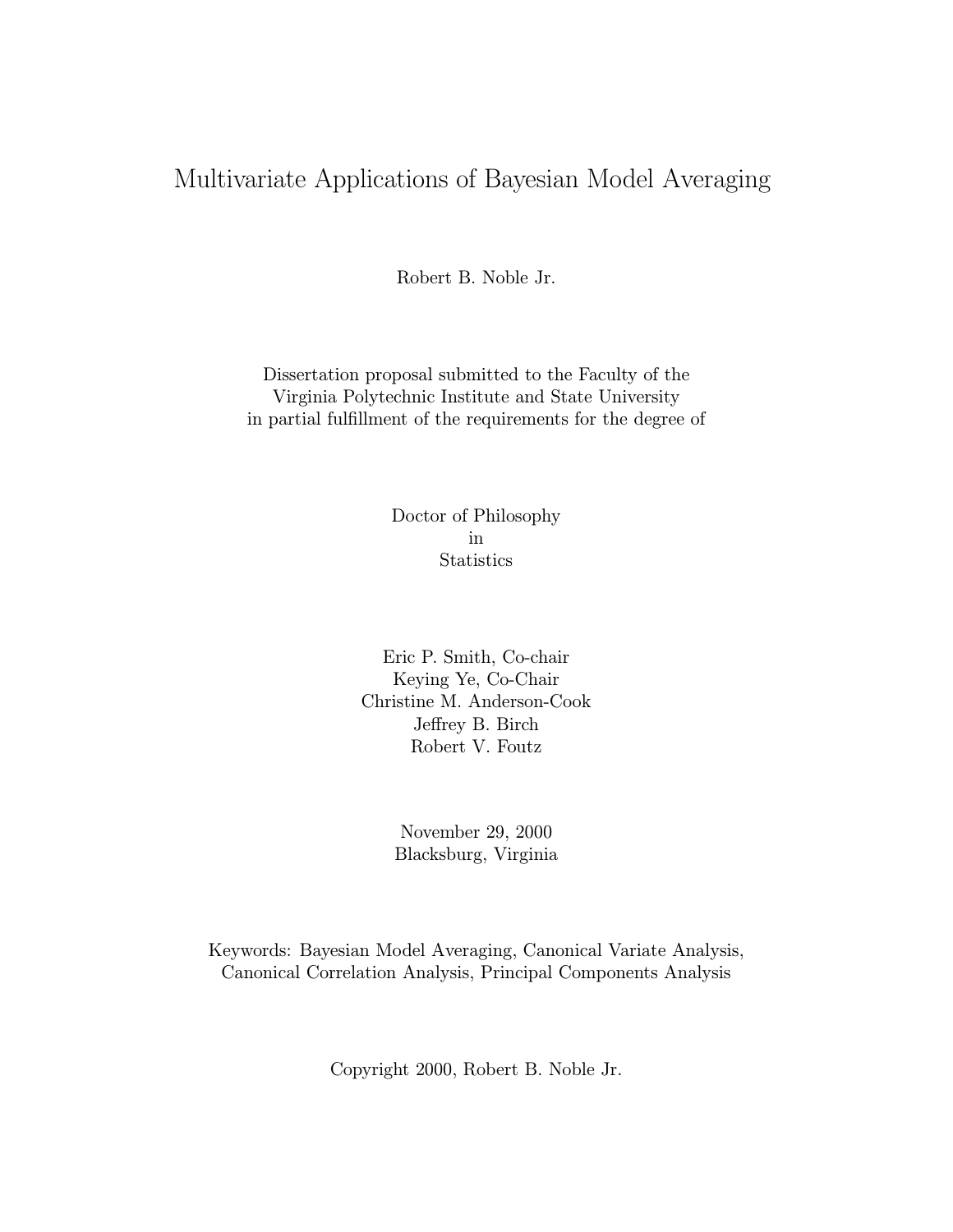#### Multivariate Applications of Bayesian Model Averaging

Robert B. Noble Jr.

#### (ABSTRACT)

The standard methodology when building statistical models has been to use one of several algorithms to systematically search the model space for a good model. If the number of variables is small then all possible models or best subset procedures may be used, but for data sets with a large number of variables, a stepwise procedure is usually implemented. The stepwise procedure of model selection was designed for its computational efficiency and is not guaranteed to find the best model with respect to any optimality criteria. While the model selected may not be the best possible of those in the model space, commonly it is almost as good as the best model. Many times there will be several models that exist that may be competitors of the best model in terms of the selection criterion, but classical model building dictates that a single model be chosen to the exclusion of all others. An alternative to this is Bayesian model averaging (BMA), which uses the information from all models based on how well each is supported by the data.

Using BMA allows a variance component due to the uncertainty of the model selection process to be estimated. The variance of any statistic of interest is conditional on the model selected so if there is model uncertainty then variance estimates should reflect this. BMA methodology can also be used for variable assessment since the probability that a given variable is active is readily obtained from the individual model posterior probabilities.

The multivariate methods considered in this research are principal components analysis (PCA), canonical variate analysis (CVA), and canonical correlation analysis (CCA). Each method is viewed as a particular multivariate extension of univariate multiple regression. The marginal likelihood of a univariate multiple regression model has been approximated using the Bayes information criteria (BIC), hence the marginal likelihood for these multivariate extensions also makes use of this approximation.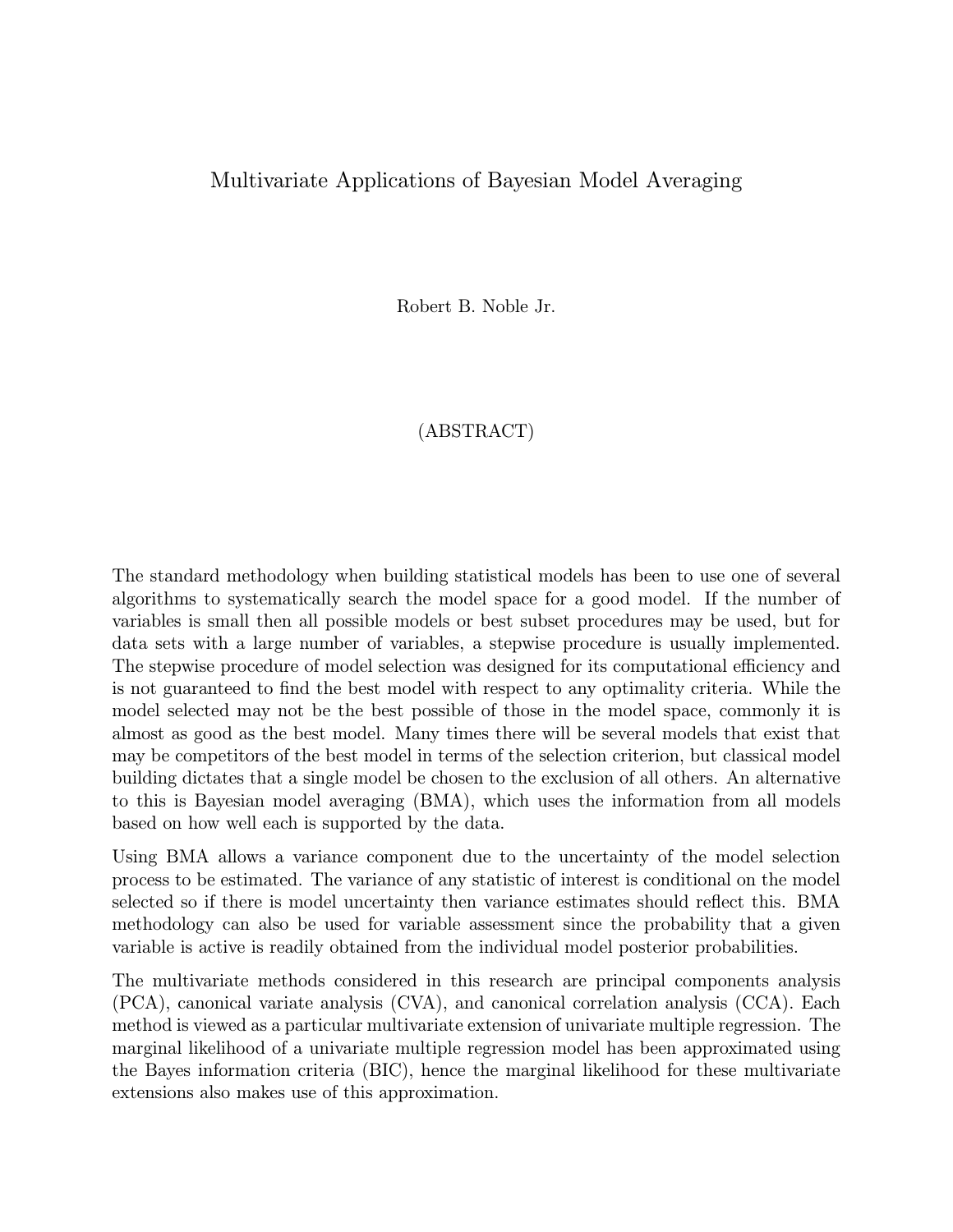One of the main criticisms of multivariate techniques in general is that they are difficult to interpret. To aid interpretation, BMA methodology is used to assess the contribution of each variable to the methods investigated. A second issue that is addressed is displaying of results of an analysis graphically. The goal here is to effectively convey the germane elements of an analysis when BMA is used in order to obtain a clearer picture of what conclusions should be drawn.

Finally, the model uncertainty variance component can be estimated using BMA. The variance due to model uncertainty is ignored when the standard model building tenets are used giving overly optimistic variance estimates. Even though the model attained via standard techniques may be adequate, in general, it would be difficult to argue that the chosen model is in fact "the correct" model. It seems more appropriate to incorporate the information from all plausible models that are well supported by the data to make decisions and to use variance estimates that account for the uncertainty in the model estimation as well as model selection.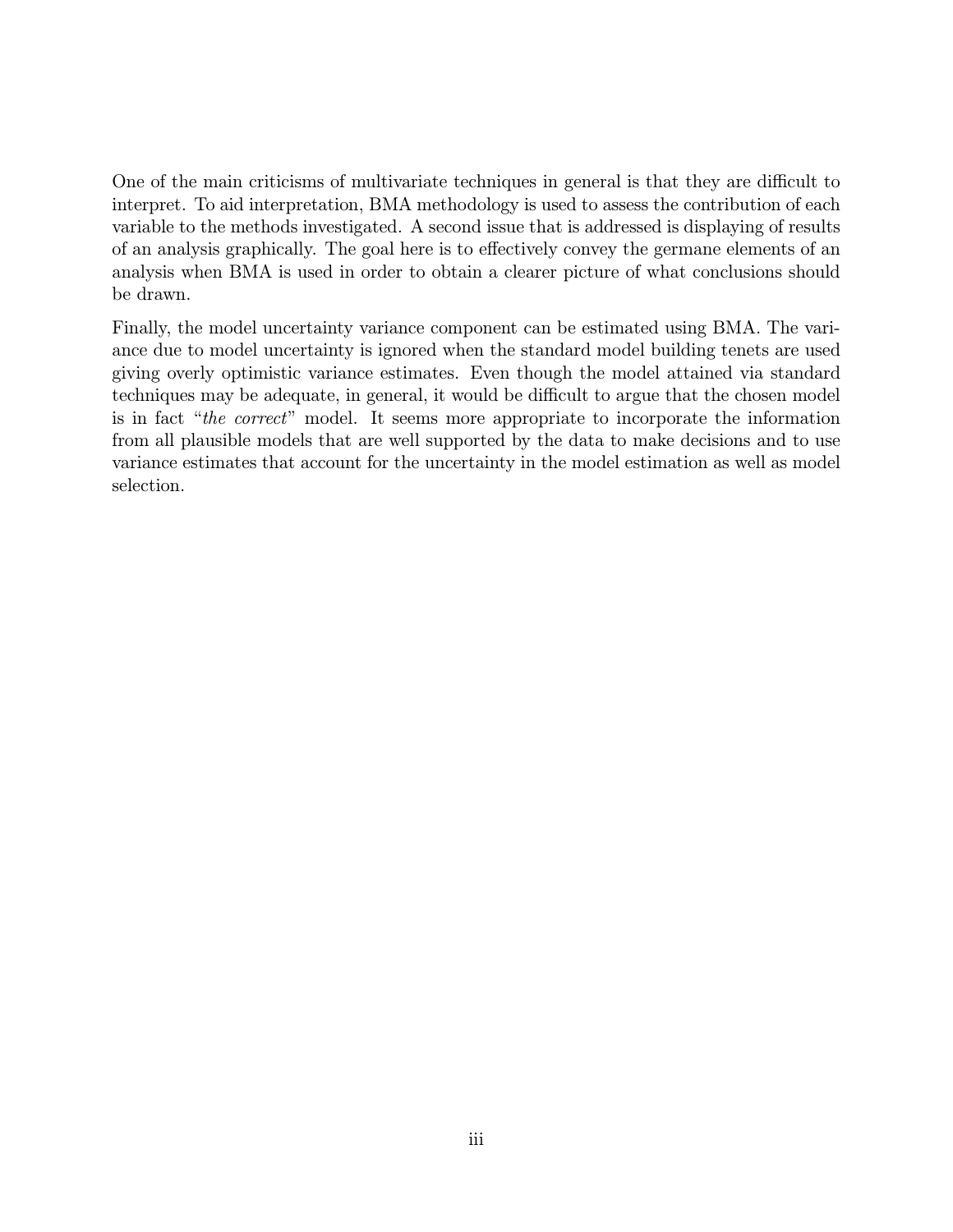# Dedication

This project is dedicated to Dianne, Bob, and Nels.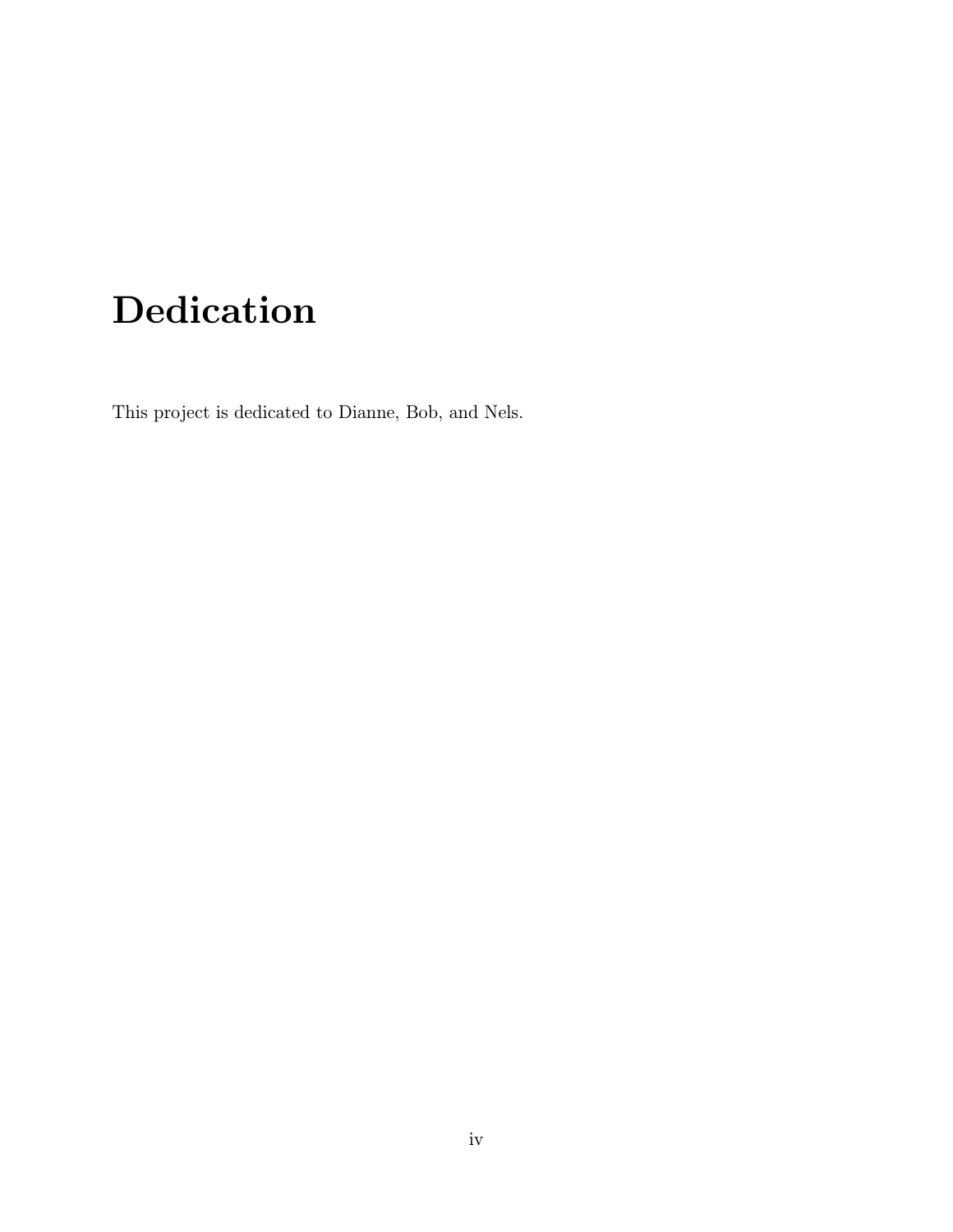## Acknowledgments

I am grateful to the many individuals who have contributed not only to this project, but to my education in general.

In particular I thank Eric Smith, and Keying Ye, who each provided many hours of guidance and assistance throughout this project.

Committee members Christine Anderson-Cook, Jeffrey Birch, and Robert Foutz offered valued suggestions that made it possible for this research to take on it's final form.

I would also like to thank Susan Norton for supplying the data used to illustrate the methods and the U.S. Environmental Protection Agency for the grant, #CR 827820-01-0, that funded the project.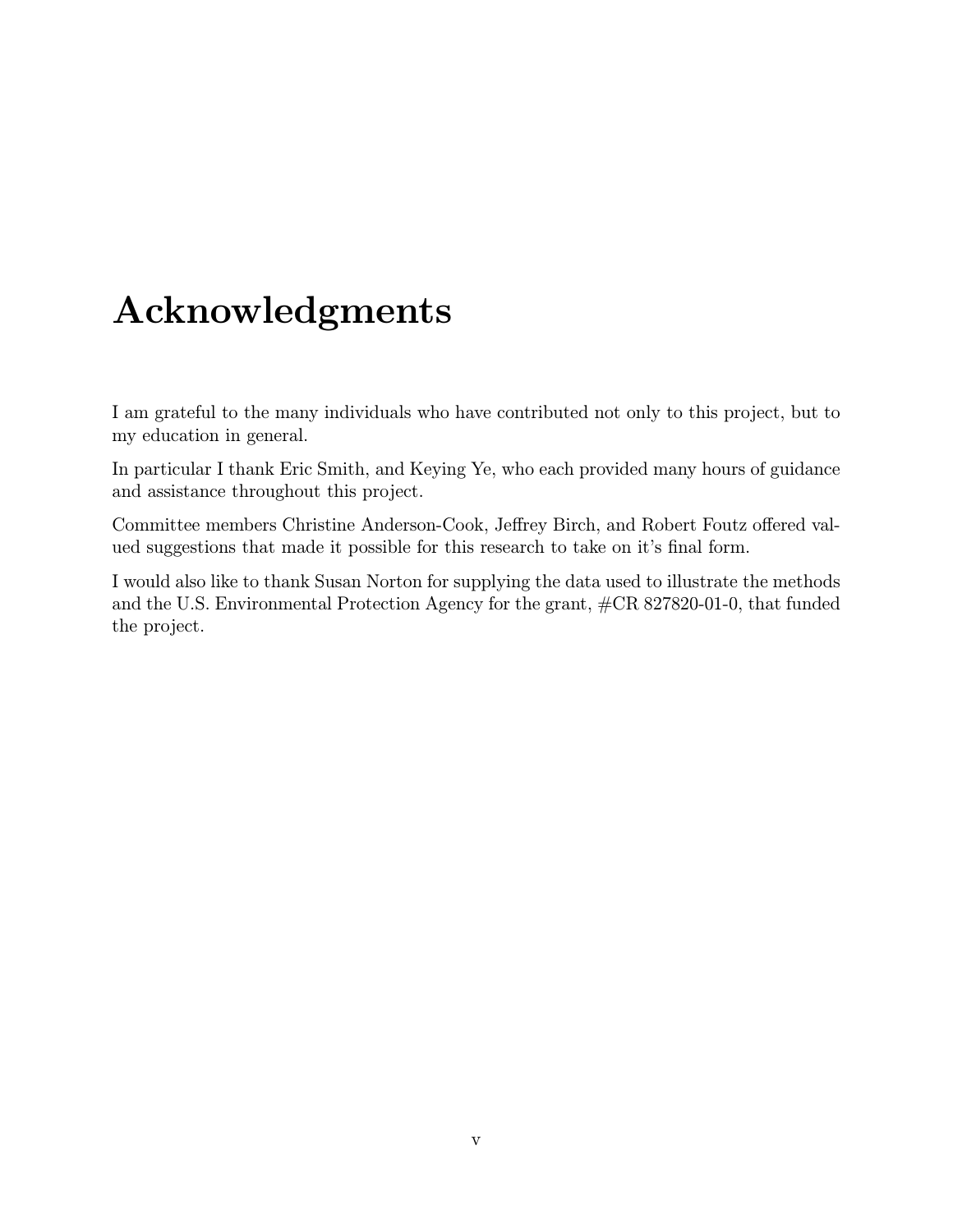# **Contents**

| $\mathbf{1}$   |     |       | <b>Background on Model Building</b>  | $\mathbf{1}$    |
|----------------|-----|-------|--------------------------------------|-----------------|
|                | 1.1 |       |                                      | $\mathbf{1}$    |
|                | 1.2 |       |                                      | $\mathbf{1}$    |
|                | 1.3 |       |                                      | $\overline{4}$  |
|                |     | 1.3.1 |                                      | $\overline{4}$  |
|                |     | 1.3.2 |                                      | $6\phantom{1}6$ |
|                |     | 1.3.3 |                                      | 8               |
|                | 1.4 |       |                                      | 10              |
|                |     | 1.4.1 |                                      | 10              |
|                |     | 1.4.2 | Principal Components Analysis (PCA)  | 11              |
|                |     | 1.4.3 |                                      | 13              |
|                |     | 1.4.4 | Canonical Correlation Analysis (CCA) | 17              |
| $\overline{2}$ |     |       | Principal Components Analysis (PCA)  | 19              |
|                | 2.1 |       |                                      | 19              |
|                |     | 2.1.1 |                                      | 19              |
|                |     | 2.1.2 |                                      | 20              |
|                | 2.2 |       |                                      | 20              |
|                | 2.3 |       |                                      | 21              |
|                | 2.4 |       |                                      | 23              |
|                | 2.5 |       |                                      | 28              |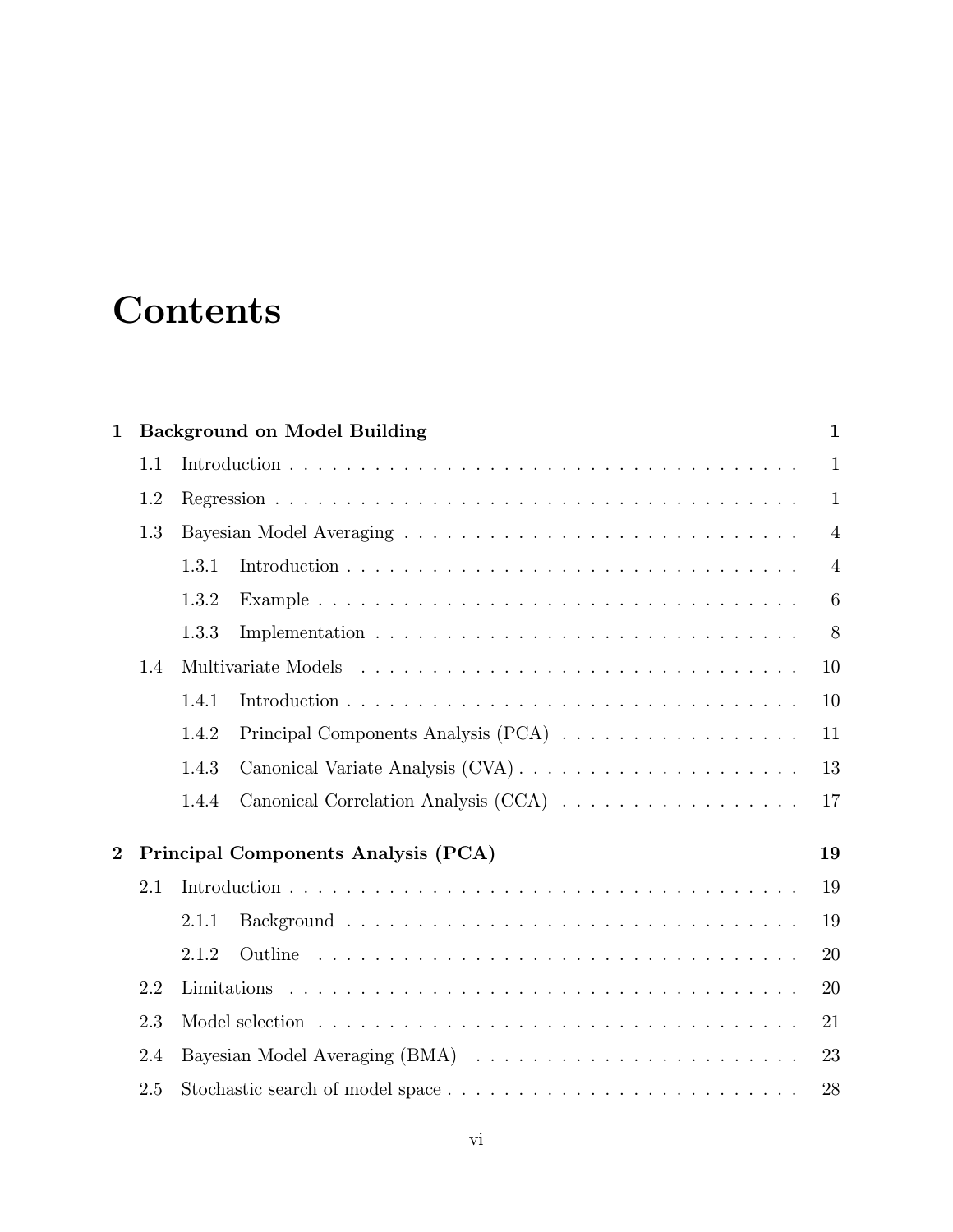|   | 2.6 | 29                                                                                               |
|---|-----|--------------------------------------------------------------------------------------------------|
|   |     | 30<br>2.6.1                                                                                      |
|   | 2.7 | 33                                                                                               |
|   |     | 36<br>2.7.1                                                                                      |
|   | 2.8 | 36                                                                                               |
|   |     | 37<br>Summarizing the posterior model space $\ldots \ldots \ldots \ldots \ldots \ldots$<br>2.8.1 |
|   |     | 37<br>2.8.2                                                                                      |
|   | 2.9 | 38                                                                                               |
|   |     | 45                                                                                               |
| 3 |     | Canonical Variate Analysis (CVA)<br>46                                                           |
|   | 3.1 | 46                                                                                               |
|   |     | 46<br>3.1.1                                                                                      |
|   |     | 47<br>3.1.2                                                                                      |
|   | 3.2 | 47                                                                                               |
|   |     | 47<br>3.2.1                                                                                      |
|   |     | 48<br>3.2.2                                                                                      |
|   |     | 50<br>3.2.3                                                                                      |
|   |     |                                                                                                  |
|   | 3.3 | 50                                                                                               |
|   | 3.4 | 51                                                                                               |
|   | 3.5 | 52                                                                                               |
|   | 3.6 | 54                                                                                               |
|   |     | 55<br>3.6.1                                                                                      |
|   | 3.7 | 58                                                                                               |
|   | 3.8 | 60                                                                                               |
|   |     | 61<br>3.8.1                                                                                      |
|   |     | 62<br>3.8.2                                                                                      |
|   | 3.9 | 67                                                                                               |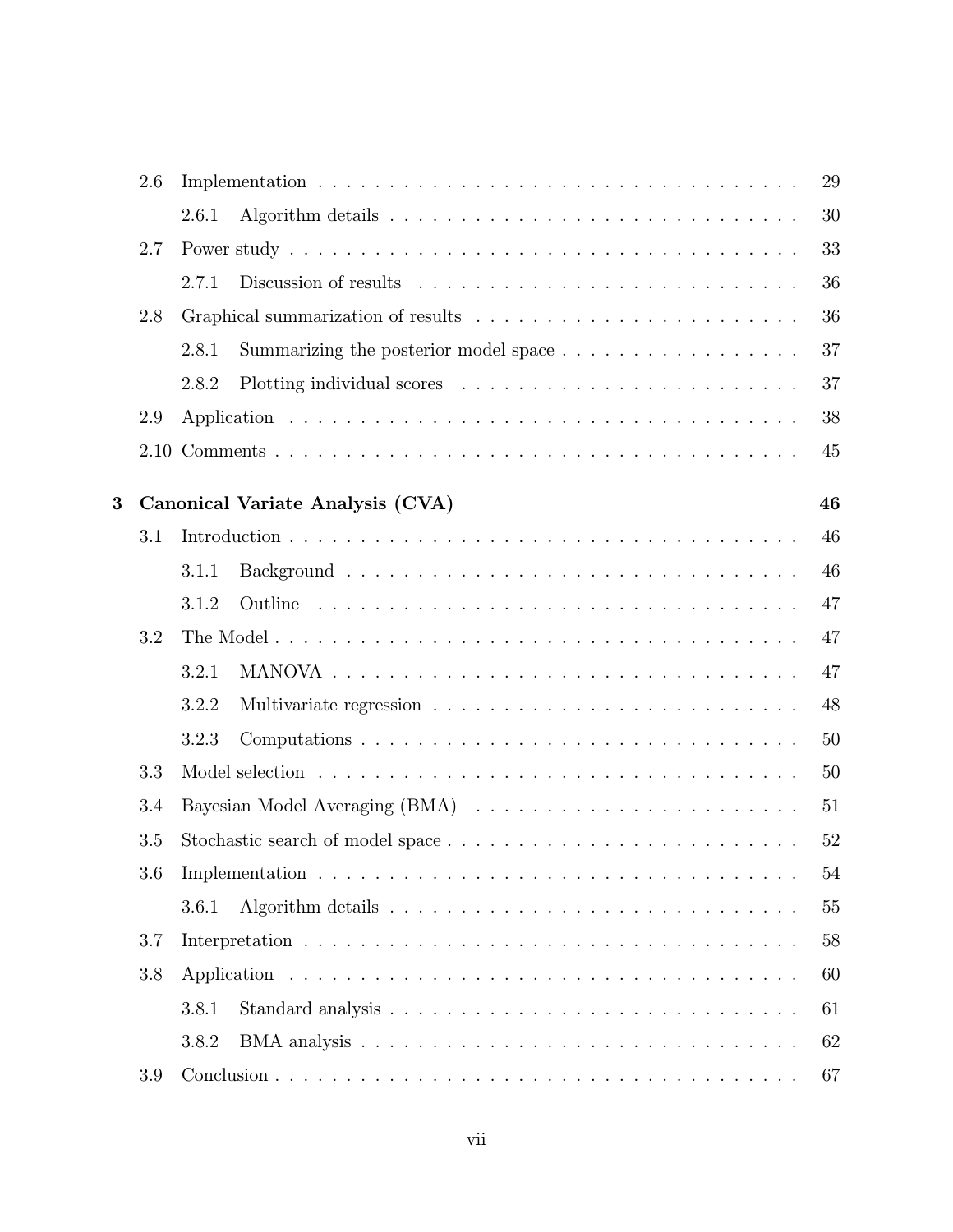| $\overline{\mathbf{4}}$ |     | Canonical Correlation Analysis (CCA)                                                                                                                                                    | 71  |
|-------------------------|-----|-----------------------------------------------------------------------------------------------------------------------------------------------------------------------------------------|-----|
|                         | 4.1 |                                                                                                                                                                                         | 71  |
|                         | 4.2 |                                                                                                                                                                                         | 72  |
|                         |     | 4.2.1                                                                                                                                                                                   | 73  |
|                         | 4.3 |                                                                                                                                                                                         | 73  |
|                         | 4.4 |                                                                                                                                                                                         | 75  |
|                         |     | Specification on Measure of Association<br>4.4.1                                                                                                                                        | 76  |
|                         |     | 4.4.2                                                                                                                                                                                   | 77  |
|                         | 4.5 |                                                                                                                                                                                         | 79  |
|                         | 4.6 |                                                                                                                                                                                         | 80  |
|                         |     | 4.6.1                                                                                                                                                                                   | 81  |
|                         | 4.7 |                                                                                                                                                                                         | 84  |
|                         | 4.8 |                                                                                                                                                                                         | 86  |
|                         |     | 4.8.1                                                                                                                                                                                   | 86  |
|                         |     | 4.8.2                                                                                                                                                                                   | 88  |
|                         | 4.9 |                                                                                                                                                                                         | 97  |
| $\bf{5}$                |     | <b>Future Research</b>                                                                                                                                                                  | 98  |
|                         |     | A Proofs and Derivations                                                                                                                                                                | 100 |
|                         | A.1 | Information criteria and prior specification: Duality Theorem                                                                                                                           | 100 |
|                         | A.2 | A priori probability of model inclusion for individual variables and choice of<br>information criterion $\dots \dots \dots \dots \dots \dots \dots \dots \dots \dots \dots \dots \dots$ | 102 |
|                         | A.3 | Ordering of multivariate measures of association                                                                                                                                        | 104 |
|                         | A.4 | Asymptotic properties of $BIC^*$ using adjusted Wilks' Lambda                                                                                                                           | 106 |
| B                       |     | <b>SAS Code</b>                                                                                                                                                                         | 108 |
|                         | B.1 |                                                                                                                                                                                         | 108 |
|                         | B.2 |                                                                                                                                                                                         | 113 |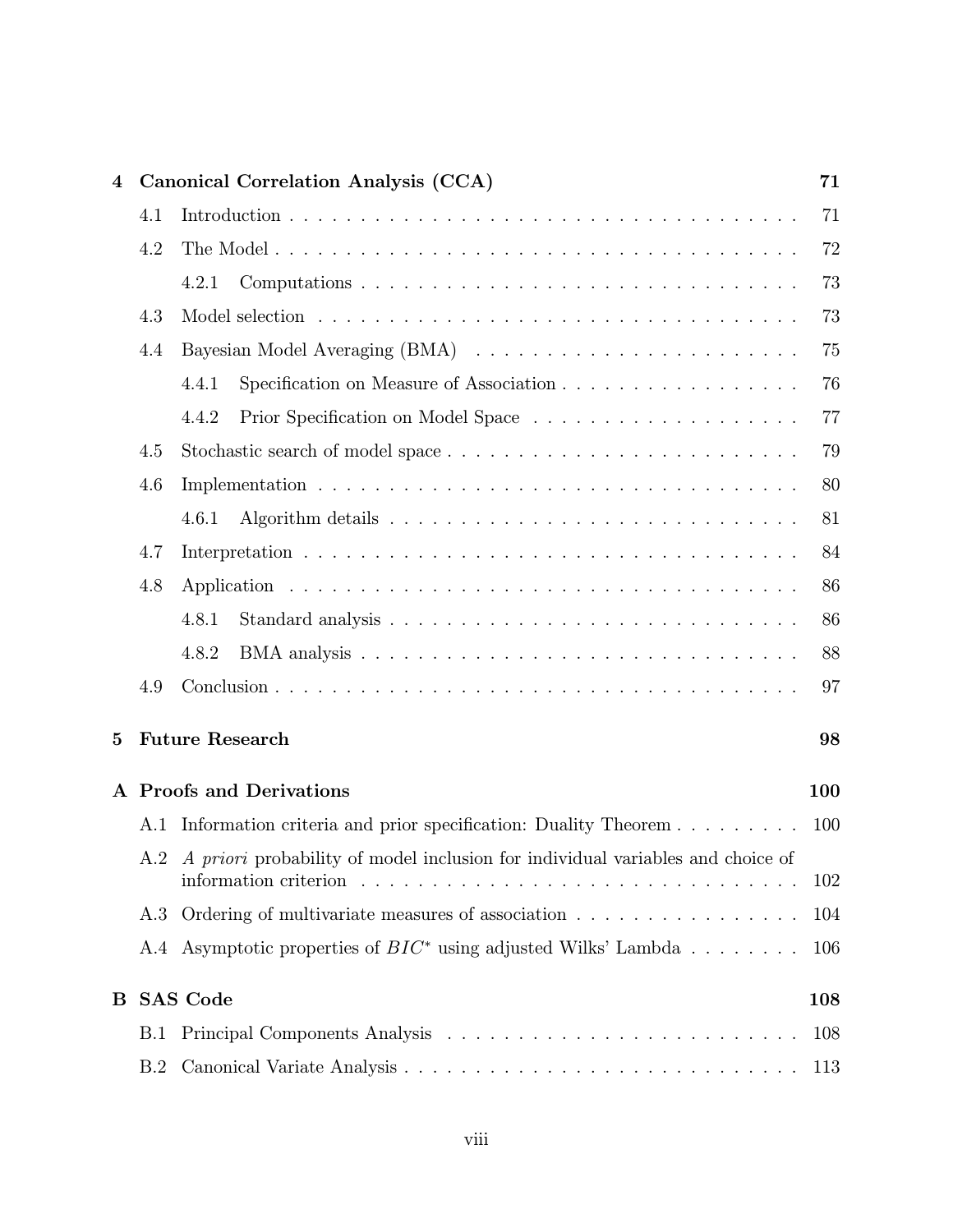|  | <b>C</b> Variable Descriptions | 124 |
|--|--------------------------------|-----|
|  |                                |     |
|  |                                |     |
|  |                                |     |
|  |                                |     |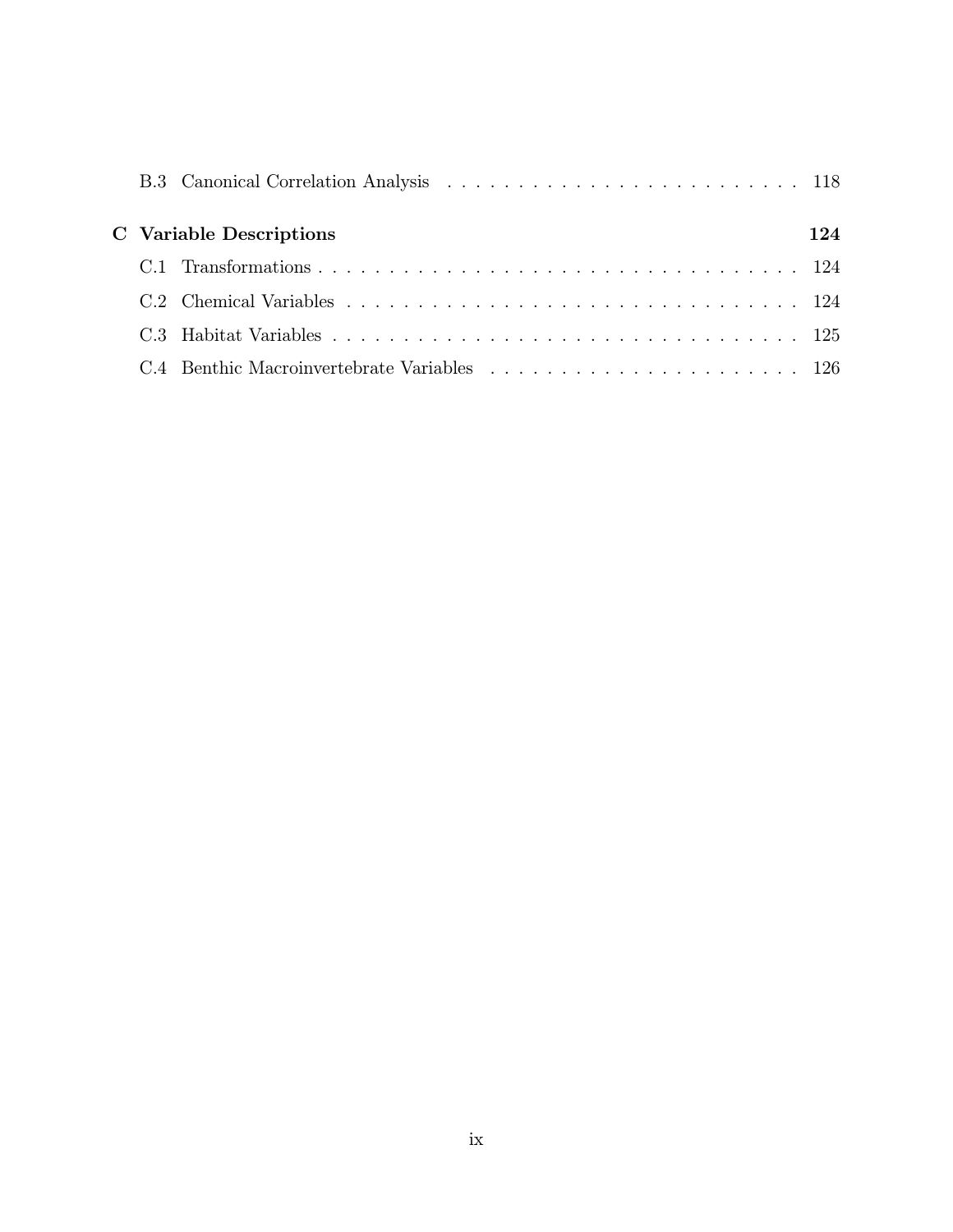# List of Tables

| 1.1 | Posterior model probabilities and conventional model selection choices.     | $\overline{7}$ |
|-----|-----------------------------------------------------------------------------|----------------|
| 1.2 |                                                                             | 8              |
| 2.1 |                                                                             | 24             |
| 2.2 |                                                                             | 35             |
| 2.3 | Reduced Model Space and Posterior Probabilities                             | 37             |
| 2.4 | First Four Eigenvectors in Standard PCA                                     | 41             |
| 2.5 | Contribution of Water Chemistry and Habitat to Principal Component con-     | 45             |
| 3.1 |                                                                             | 64             |
| 3.2 | BMA Estimated Between Canonical Structure Coefficients                      | 67             |
| 3.3 | BMA Estimated Pooled Within-Class Standardized Canonical Coefficients .     | 68             |
| 3.4 | Estimated Sampling Variability and Model Uncertainty Variance Components    | 70             |
| 4.1 | Variables most strongly related to the significant canonical variates       | 87             |
| 4.2 | Estimated activation probabilities and standard errors with $\theta = 0.2$  | 89             |
| 4.3 | Estimated activation probabilities and standard errors with $\theta = 0.3$  | 90             |
| 4.4 | Estimated activation probabilities and standard errors with $\theta = 0.4$  | 91             |
| 4.5 | Estimated activation probabilities and standard errors with $\theta = 0.5$  | 92             |
| 4.6 | Estimated variablity due to model uncertainty and sampling variation of the | 96             |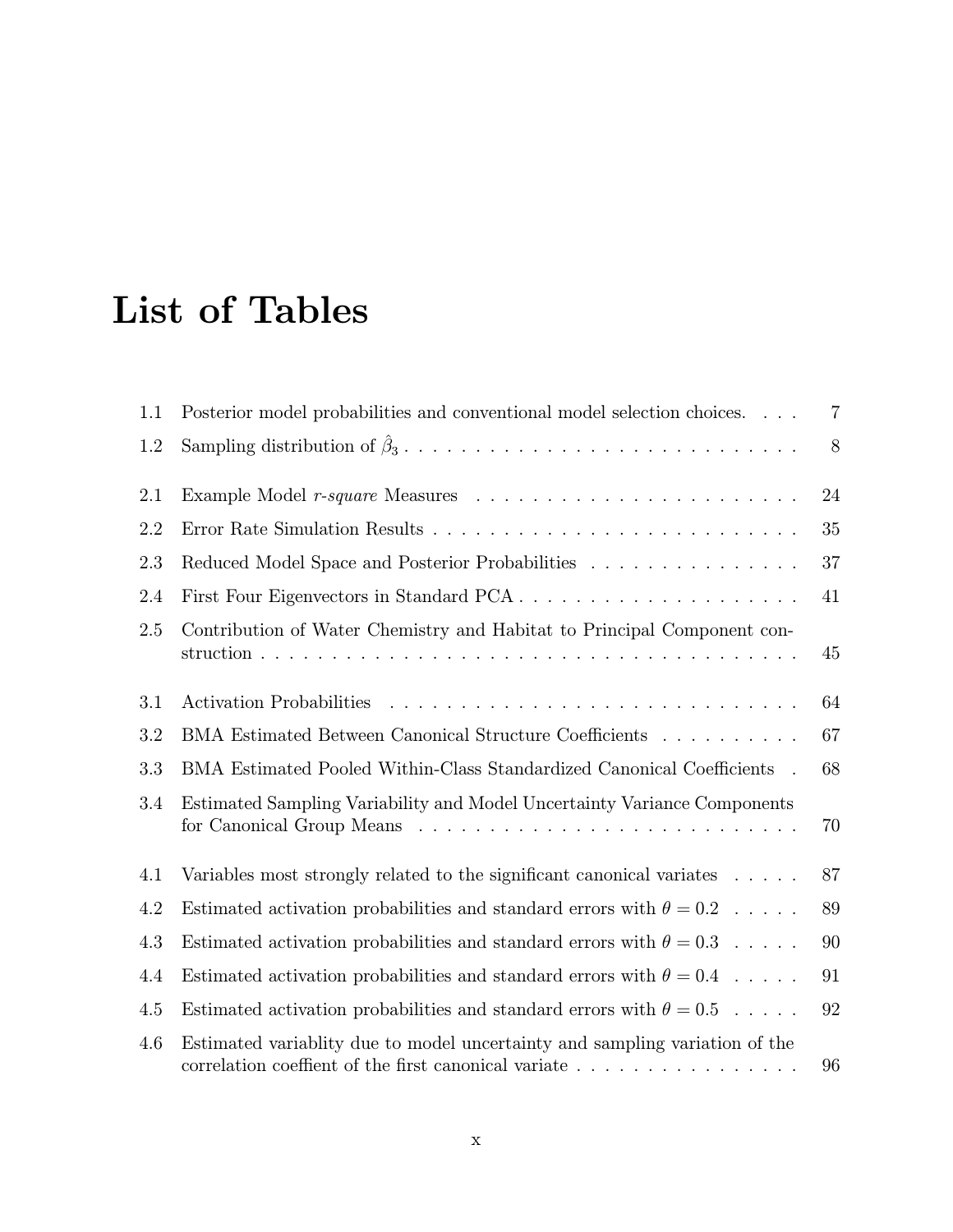# List of Figures

| 1.1 | $\beta_3$ sampling distribution for Model 6 and BMA                                                                                                                                                                               | 9  |
|-----|-----------------------------------------------------------------------------------------------------------------------------------------------------------------------------------------------------------------------------------|----|
| 2.1 | Bayes, truncated, and Akaike information criteria penalty term for $p = 20$ ,                                                                                                                                                     | 27 |
| 2.2 | Log Posterior Probabilities versus Model Configuration                                                                                                                                                                            | 38 |
| 2.3 | Scree Plot with $90\%$ ECI for data with no structure                                                                                                                                                                             | 39 |
| 2.4 | Activation Probabilities For Ohio Habitat and Water Chemistry Variables for                                                                                                                                                       | 40 |
| 2.5 | 90% ECI of first two Principal Component scores for 1990 Swamp Creek<br>location at $40.28N$ Latitude $84.28W$ longitude                                                                                                          | 42 |
| 2.6 | 90% ECI of first two Principal Component scores for 1990 Swamp Creek lo-<br>cation at 40.28N Latitude 84.28W longitude. Left region formed with no<br>uncertainty component, right region constructed accounting for model uncer- | 43 |
| 2.7 | Posterior probabilities of first principal component model configurations                                                                                                                                                         | 43 |
| 2.8 | Distributions of the angle between the full sample eigenvectors and bootstrap<br>eigenvectors for the first four principal components $\ldots \ldots \ldots \ldots$                                                               | 44 |
| 3.1 | Canonical Group Means: CAN1 -vs- CAN2                                                                                                                                                                                             | 61 |
| 3.2 | Squared Between Canonical Structure Coefficients                                                                                                                                                                                  | 62 |
| 3.3 | Pooled Within-Class Standardized Canonical Coefficient Magnitudes                                                                                                                                                                 | 63 |
| 3.4 | Scaled Between Canonical Loadings for CAN 1 and CAN $2 \ldots \ldots \ldots$                                                                                                                                                      | 65 |
| 3.5 |                                                                                                                                                                                                                                   | 69 |
| 4.1 | Scaled Correlation plot for Habitat and Chemical Variables for first two variates 93                                                                                                                                              |    |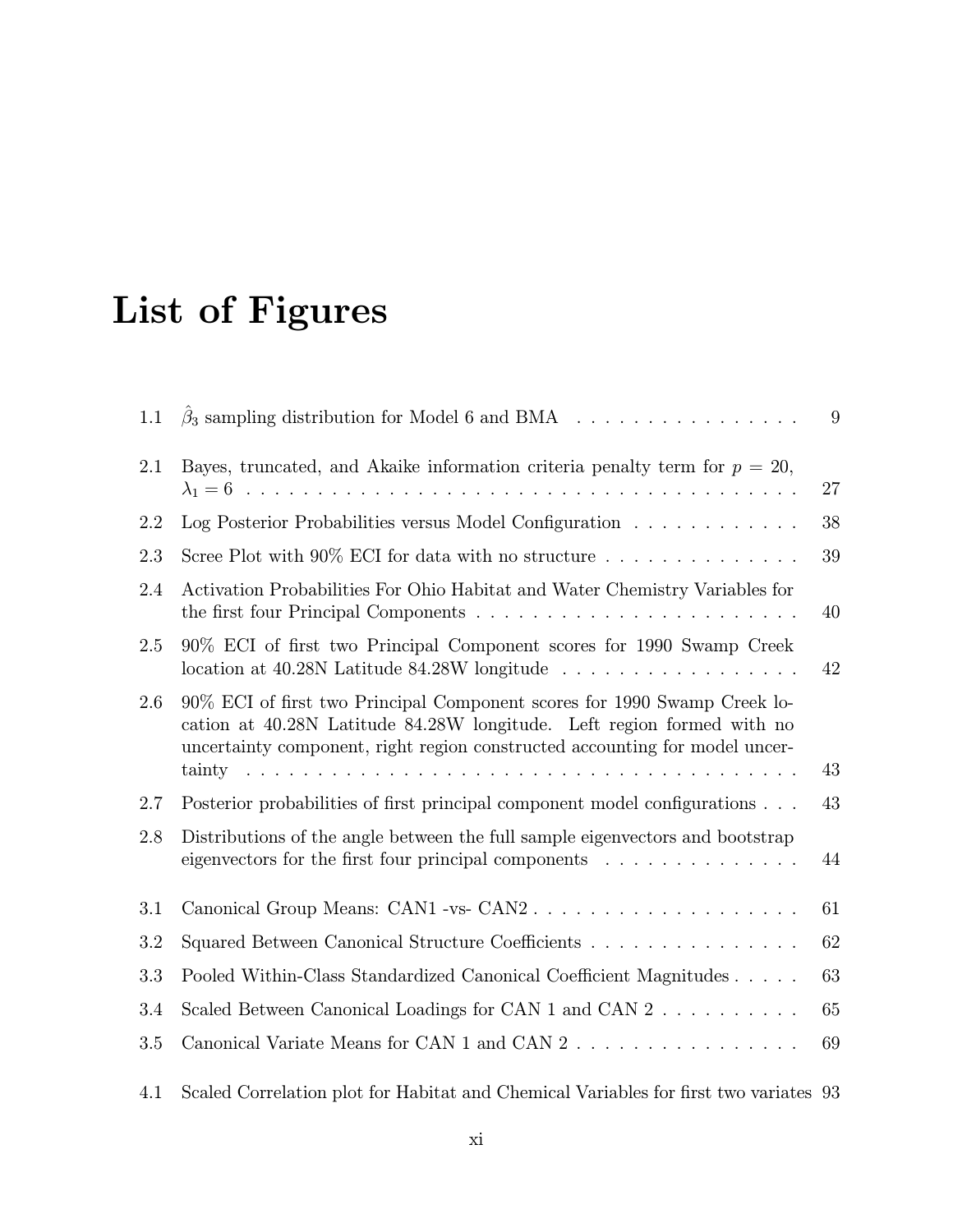| 4.2 Scaled Correlation plot for Benthic Macroinvertebrate Variables for first two |     |
|-----------------------------------------------------------------------------------|-----|
|                                                                                   | -94 |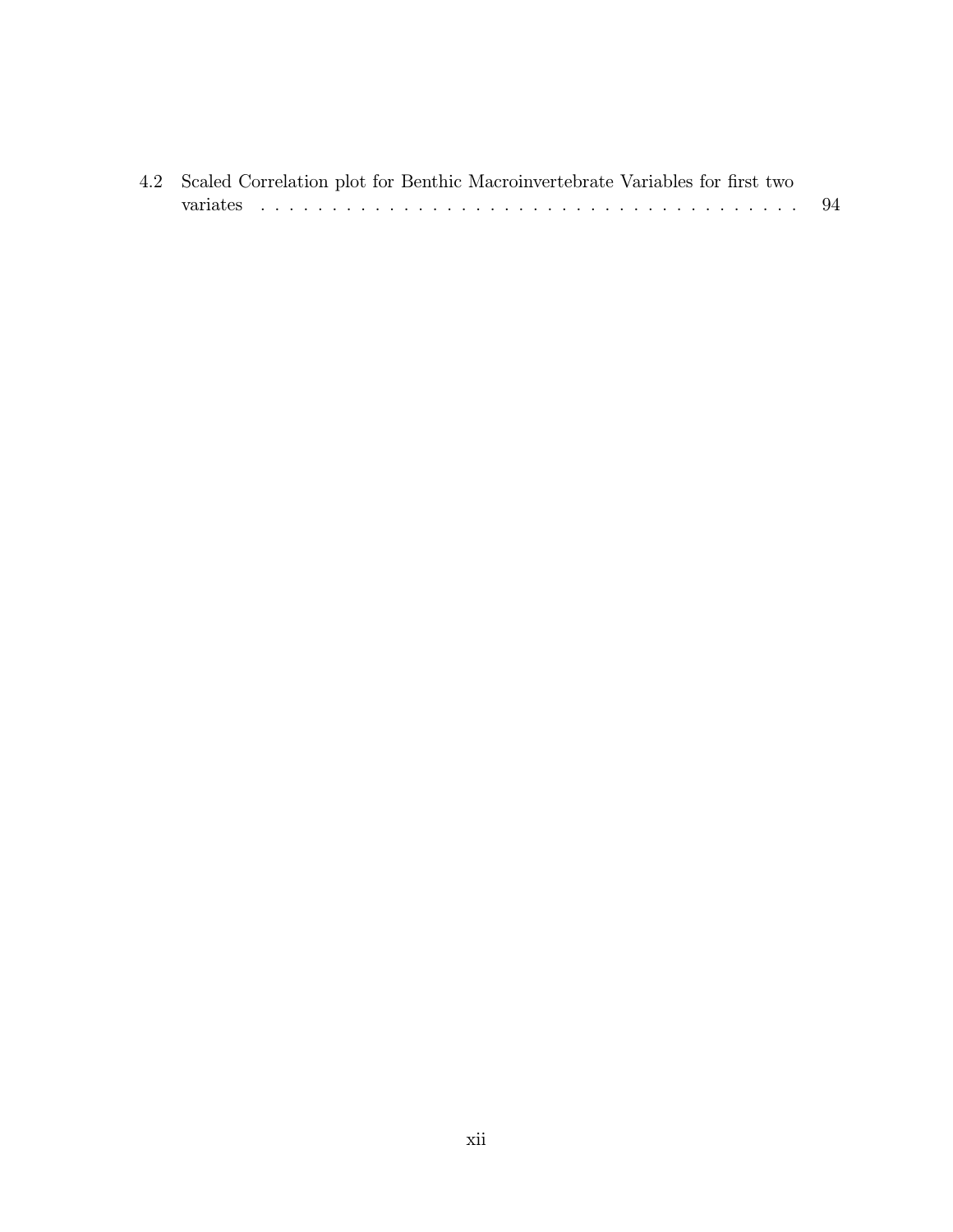## Chapter 1

## Background on Model Building

## 1.1 Introduction

The techniques most commonly used in practice for building a linear regression model will be presented in this chapter. These popular methods result in the selection of a single model that is used for the purposes of prediction and/or description of a process. This manner of model building ignores the uncertainty that is an inherent part of the selection process. Recent advances in this area have addressed the problem using Bayesian model averaging (BMA), which assigns weights to each candidate model based on how well it is supported by the data.

Several model building techniques used for multivariate data can be viewed as special cases of multivariate linear regression which is an extension of the univariate model. The special cases considered are: principal components analysis, canonical discriminant analysis, and canonical correlation analysis. Model building is an early step in the analysis of data of these types and some of the commonly used methodologies will be discussed. Model uncertainty has not been accounted for in these multivariate settings so Bayesian model averaging is proposed as a solution.

### 1.2 Regression

Linear regression and its generalizations are among the most widely used methods in the sciences for finding relationships between explanatory and dependent variables. With the advent of faster and more powerful computers, researchers are collecting larger data sets both in sample size and in the number of possible predictor variables. To find relationships and develop models, researchers often use automated model selection methods and data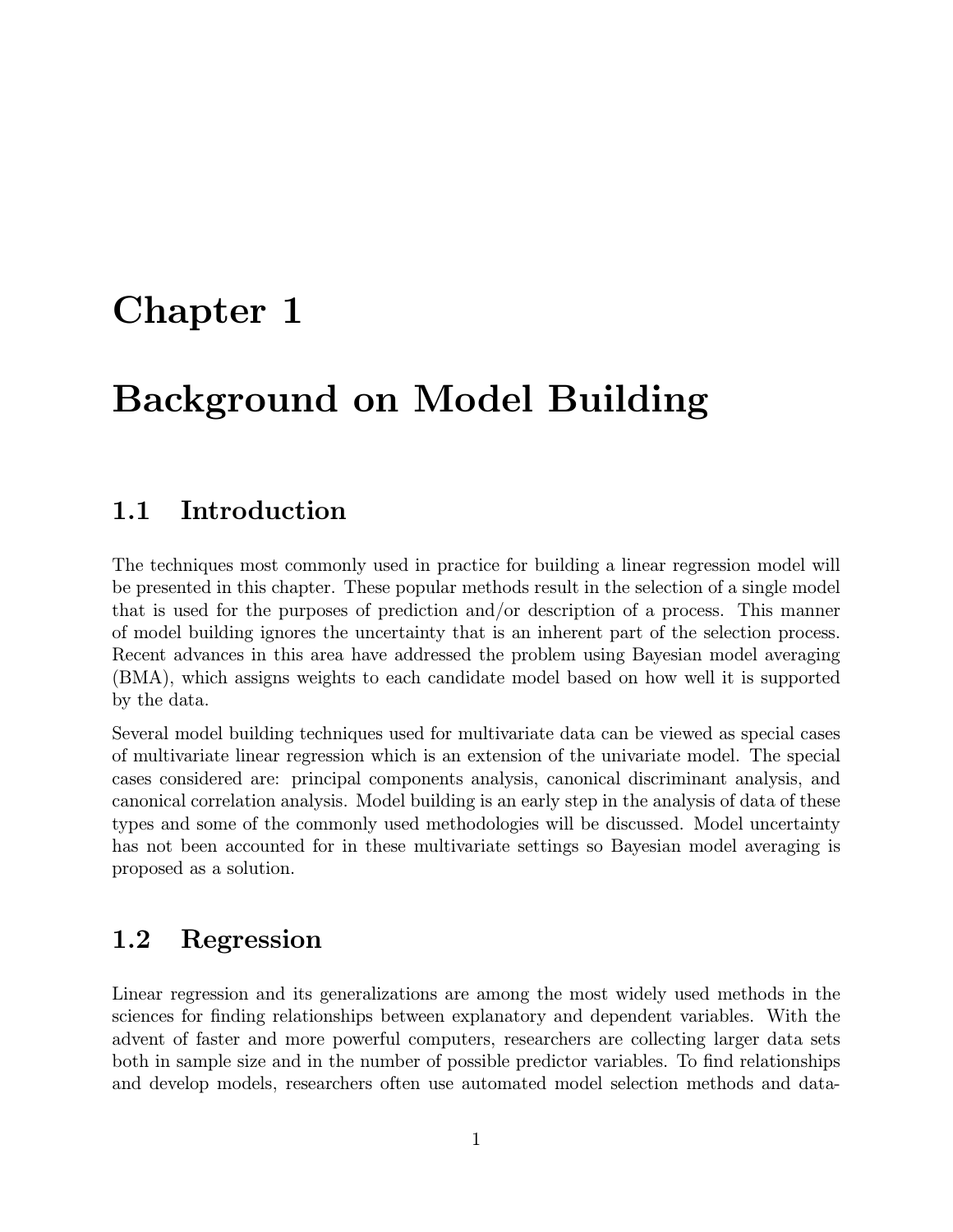mining to determine the set of covariates to be used for prediction and description of the process of interest. The selection of subsets of predictor variables is a basic part of building a linear regression model. The problem of model building and selection when using regression analysis with k independent variables has been approached in several ways.

The first method is the brute force method of fitting all combinations of possible models. A model performance criterion is computed for each model, such as *adjusted r-square*, Mallow's Cp, PRESS, or APRESS [47]. The model judged to be "best" based on some criterion is chosen in conjunction with also constructing a parsimonious model. Generally, evaluation of each individual model is not practical since the number of possible models grows exponentially with respect to k. Even for small values of k, say  $k \approx 20$ , another model selection technique must be employed since the cost in computer time is large enough so as to make the procedure impractical.

To alleviate the burden of assessing  $2^k$  models, a compromise is attained by using a best subsets regression algorithm. One popular method is the leaps and bounds algorithm [15] which uses a relatively small number of operations to compute lower bounds for the residual sum of squares for all possible regressions without actually looking at each model individually. This is accomplished by using the fundamental inequality

#### $RSS(A) \leq RSS(B)$

where A is any set of independent variables and B is a subset of A. The efficiency of the leaps and bounds algorithm comes from the fact that once a model is deemed unacceptable, all models that are subsets of the model investigated are also removed without explicitly examining each submodel. Subset methods identify and display the best subset of  $K$  models. Popular computer packages implementing this algorithm, or some variation, allow for model evaluation based on r-square, adjusted r-square and Mallow's  $C_p$ . These criterion are allowed for model evaluation because these statistics are monotone functions of the RSS whereas statistics such as *PRESS* and *APRESS* are not. The final model is then chosen by the practitioner from the K models presented generally using some other criteria, such as simplicity or some first principles argument. Even though the number of required operations is much less than the all possible models method, this technique also becomes less practical as k grows larger.

Forward, backward, and stepwise methods are also popular and used very often in practice. These sequential techniques were designed to efficiently identify a reasonable subset of regressors in cases where  $k$  can be quite large. These procedures were motivated by computational efficiency and most likely will result in models that are not the "best" with respect to the model evaluation criterion of interest [47]. Each of these methods adds and/or drops regressor variables from the model based on an F-test.

Forward selection starts with the null model and examines the list of possible explanatory variables by performing regressions on each variable one at a time. The largest partial F-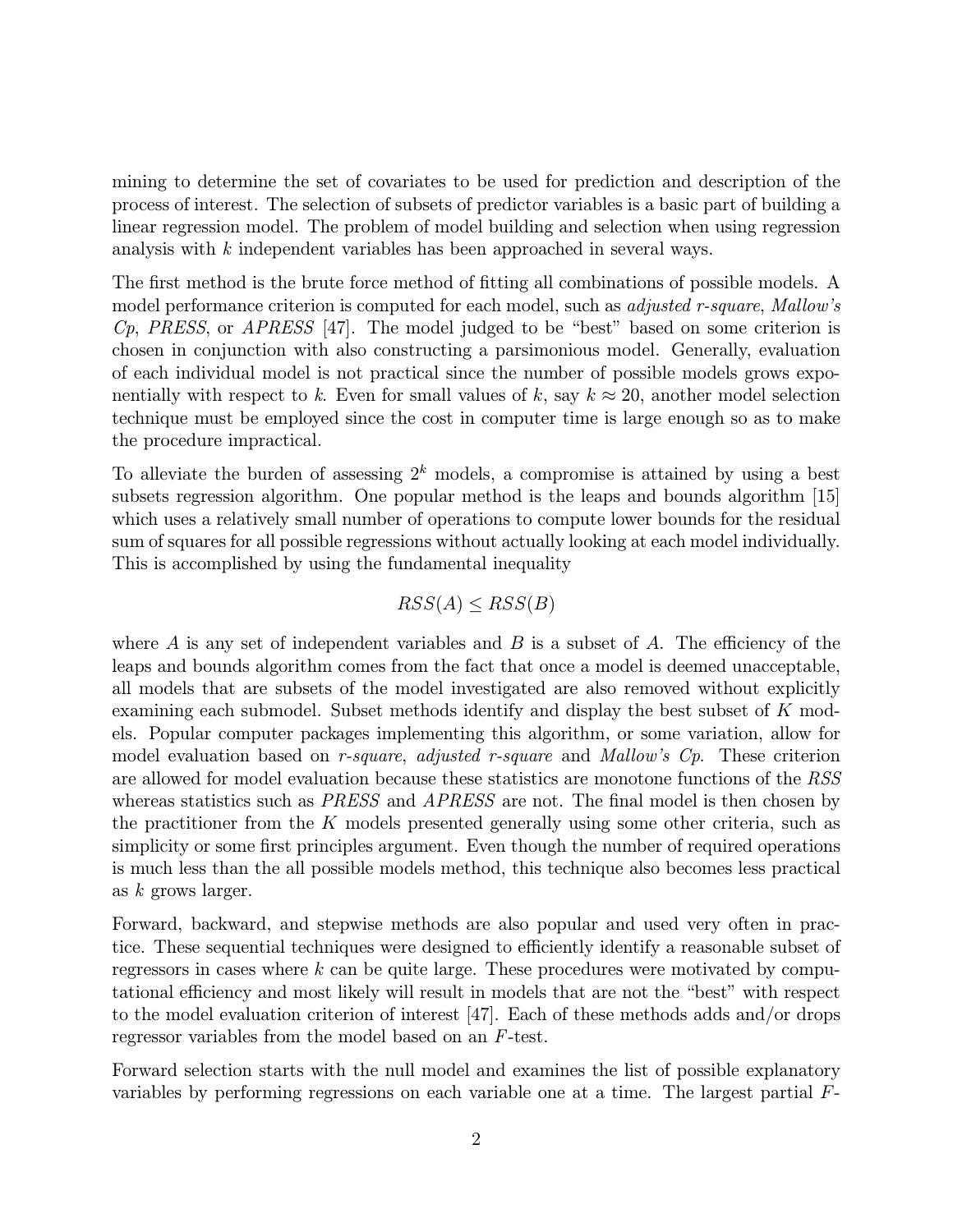statistic associated with the variable of interest that is greater than some critical value,  $F_{in}$ , is then entered into the model. The process is repeated by looking at the remaining variables and including each variable one at a time, in the model that  $(1)$  has the largest partial  $F$ statistic as compared to the other candidate variables, and (2) has a partial F-statistic that exceeds  $F_{in}$ . The process stops when the partial F-statistic associated with each variable trying to enter the model is less than  $F_{in}$ .

The backward elimination procedure begins with a regression on all possible explanatory variables. Each parameter is evaluated on the basis of a partial  $F$ -statistic. If the smallest of all the partial F-statistics is found to be less than some critical value,  $F_{out}$ , then that variable is removed. The process is repeated on the remaining regressors until the smallest partial F-statistic exceeds the user specified  $F_{out}$ .

Stepwise regression combines elements of both backward elimination and forward selection. It begins like forward selection by examining the list of all possible explanatory variables and chooses the variable associated with the largest partial F-statistic that is greater than  $F_{in}$ . The list of remaining covariates is examined and as before, the variable associated with the largest partial F-statistic that is greater than  $F_{in}$  is also admitted to the model. At this point, the stepwise procedure begins to act like the backward elimination scheme. After adding the subsequent variables (after the first) to the model, each partial  $F$  is computed and if the smallest of these is less than  $F_{out}$  then the variable is removed. Once none of the remaining out-of-equation variables test as significant and all the variables in the model are judged to be necessary, the stepwise procedure terminates. It is obvious that the user must set  $F_{in} \geq F_{out}$  in order for the process to eventually stop [10, 43].

In almost all instances some degree of collinearity will exist between the independent variables in a study. The effectiveness of the sequential procedures is negatively impacted as collinearity increases [46]. This condition can be eliminated by using principal components regression or ridge regression. In the case of principal components when each component is retained, no collinearity exists and the sequential procedures are guaranteed to find the same model given values  $F_{in}$  and  $F_{out}$ , and this model will be the "best" with respect to minimizing RSS for all possible models containing the same number of variables selected by the sequential procedure. A problem with this method is that all of the original possible covariates need to be kept to form the linear combinations to form the principal component scores, and this is counter to the idea of attaining a parsimonious model when rotating back to the original data space and prevents elimination of any variables.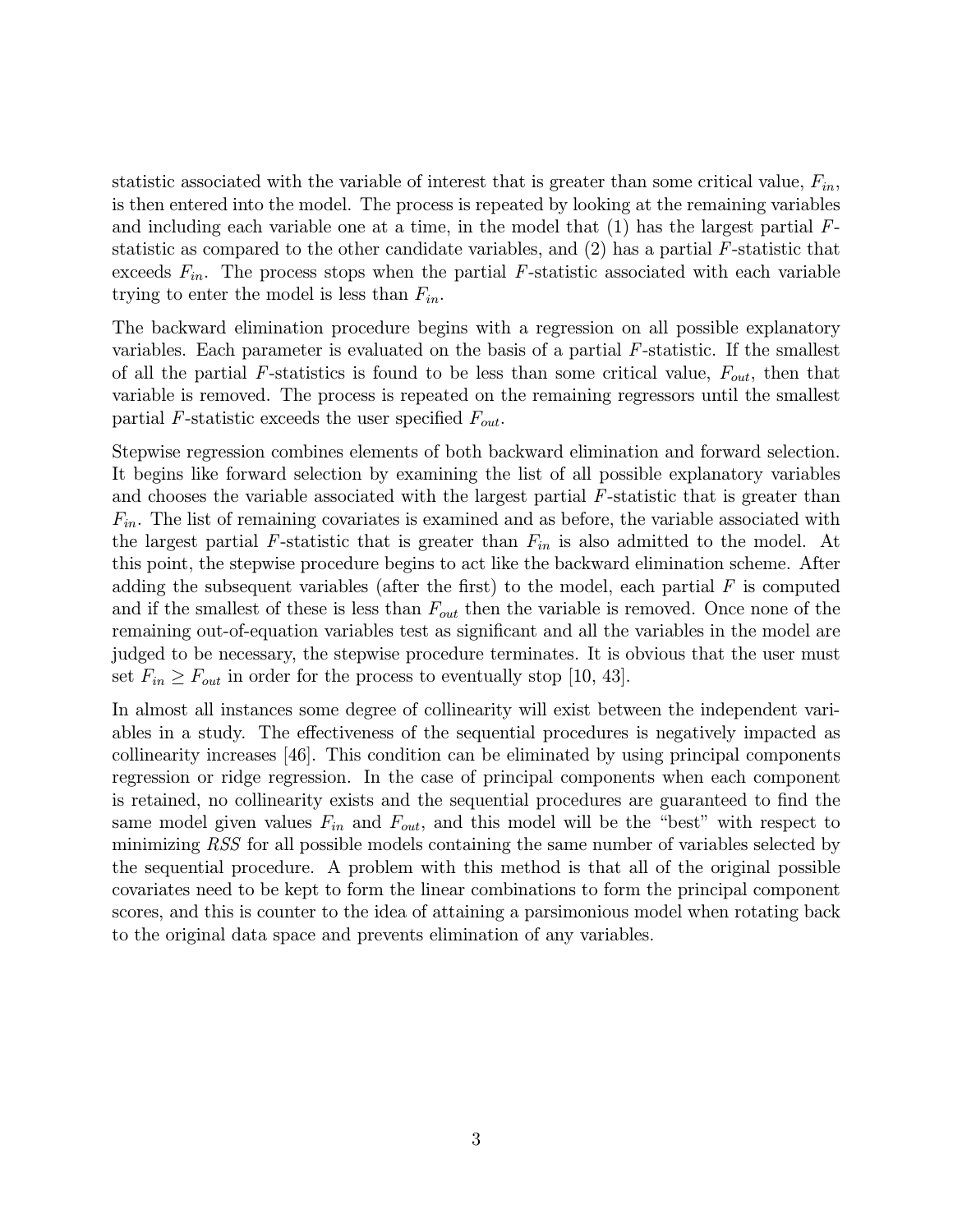## 1.3 Bayesian Model Averaging

#### 1.3.1 Introduction

Several commonly used model building techniques were identified in the previous section. While the discussion of all model building methods was not exhaustive, a common feature to each of the procedures, and their variations, is to select a single model at the conclusion of the algorithm. A consequence of this action is the assumption that the chosen model is the correct model. Standard statistical protocol at this point is to proceed as if the selected model had generated the data. This approach ignores the uncertainty in model selection leading to over-confident inferences and decisions that are more risky than appears on the surface [22]. Bayesian model averaging (BMA) provides a mechanism to account for model uncertainty.

Suppose we want to build a regression model and have k predictors  $X_1, X_2, \ldots, X_k$ , and T possible models of interest. For each model we can compute the posterior probability of the model  $M_i$  given the data D using Bayes rule [16]

$$
P(M_i|D) = \frac{P(D|M_i)P(M_i)}{\sum_{j=1}^{T} P(D|M_j)P(M_j)}
$$
(1.1)

For the sake of completeness we note that all probabilities are implicitly conditional on  $\mathcal{M}$ , the set of all models being considered. In equation 1.1 we must compute  $P(D|M_i)$  which is interpreted as the probability of the data given the model, independent of the unknown parameters, and  $P(M_i)$  which is the prior probability that model  $M_i$  is the correct model. In the absence of any prior information all models are generally assumed to be equally likely, so  $P(M_i) = T^{-1}$  which reduces equation 1.1 to

$$
P(M_i|D) = \frac{P(D|M_i)}{\sum_{j=1}^{T} P(D|M_j)}
$$
(1.2)

The quantity  $P(D|M_i)$  is the marginal likelihood of the data and is obtained by

$$
P(D|M_i) = \int P(D|\theta_i, M_i) P(\theta_i|M_i) d\theta_i \qquad (1.3)
$$

where  $\theta_i$  is the unknown parameter vector for model  $M_i$ ,  $P(D|\theta_i, M_i)$  is the likelihood and  $P(\theta_i|M_i)$  is the prior probability density assumed for  $\theta_i$ . In normal multiple linear regression,  $\theta_i = (\beta_i, \sigma^2)$  and  $\beta_i$  the vector of slope parameters such that

$$
\beta_{ij} = \begin{cases} \beta_j & \text{if } x_j \in M_i \\ 0 & \text{if } x_j \notin M_i \end{cases}
$$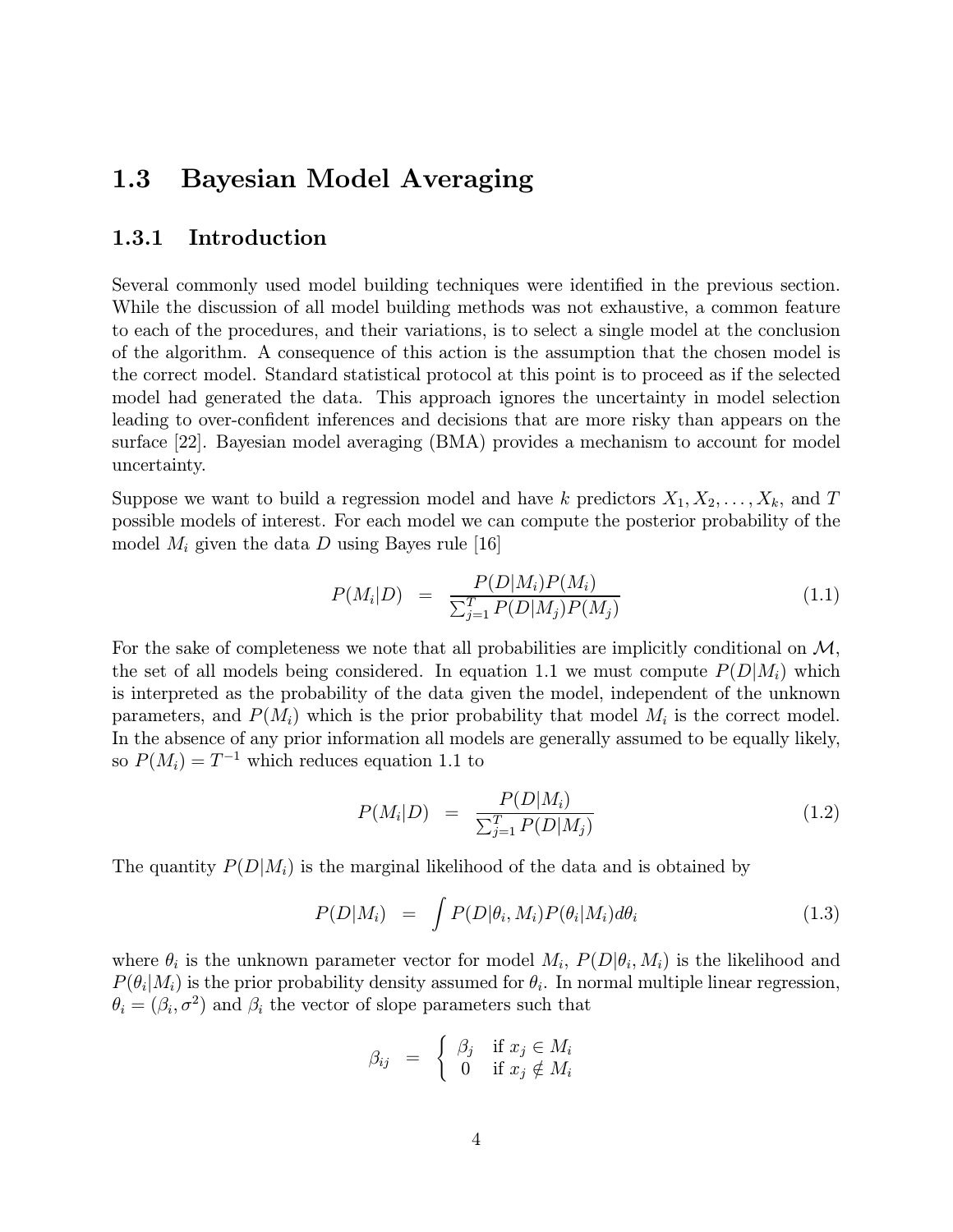Hoeting [21] showed that the integral in equation 1.3 may be evaluated analytically in some special cases [8] such as multiple linear regression assuming *iid* normal errors using conjugate normal-gamma priors as follows

$$
P(D|\mu_i, V, X_i, M_i) = \frac{\Gamma(\frac{\nu+n}{2}) (\nu \lambda)^{0.5\nu}}{\mu^{0.5n} \Gamma(\frac{\nu}{2}) |I + X_i V_i X_i'|^{0.5}} \left[ \lambda \nu + (Y - X_i \mu_i)' (I + X_i V_i X_i')^{-1} (Y - X_i \mu_i) \right]^{-0.5(\nu+n)} \quad (1.4)
$$

where  $X_i$  is the data matrix,  $\mu_i$  is the prior mean vector for  $\beta$ , and  $V_i$  is the variance matrix for  $\beta$  corresponding to model *i*. This is an *n* dimensional non-central Student's t distribution with  $\nu$  degrees of freedom, mean  $X\mu$ , and variance  $[\nu/(\nu-2)]\lambda(I+XVX')$ . The prior distributions for the unknown regression parameters needed to obtain equation 1.4 are  $\beta \sim N(\mu, \sigma^2 V)$ , and  $\frac{\nu \lambda}{\sigma^2} \sim \chi^2_{\nu}$  where  $\nu$ ,  $\lambda$ ,  $V$ , and  $\mu$  are hyperparameters to be chosen or calibrated based on the data.

For more general situations, Raftery [55] proposed using the *Bayes Information Criterion* (BIC) as an accurate approximation to the integrated likelihood. For normal linear regression,

$$
BIC_j = n \ln(1 - r_j^2) + k_j \ln n
$$

for model j where  $r_j^2$  is the usual r-square for the model,  $k_j$  is the number of regressors in model j, and n is the number of observations. The marginal likelihood of model j is then approximated by

$$
P(D|M_j) \propto e^{-0.5BIC_j} \tag{1.5}
$$

After the marginal likelihood is approximated, the posterior probability of each model can be approximated using equation 1.1. The individual models are then weighted by their posterior probabilities so that the various quantities of interest may be estimated. If  $\Delta$  is the quantity of interest, such as a prediction in a regression model, then its posterior distribution given data D is

$$
P(\Delta|D) = \sum_{i=1}^{T} P(\Delta|M_i, D) P(M_i|D)
$$
\n(1.6)

Equation 1.6 is the weighted average of the posterior distributions under each of the models considered where the weights are the posterior model probability. The posterior mean and variance of  $\Delta$  are

$$
E[\Delta|D] = \sum_{i=1}^{T} E[\Delta|M_i, D] P(M_i|D)
$$
  
 
$$
Var[\Delta|D] = E_M(Var(\Delta|D, M)) + Var_M(E(\Delta|D, M))
$$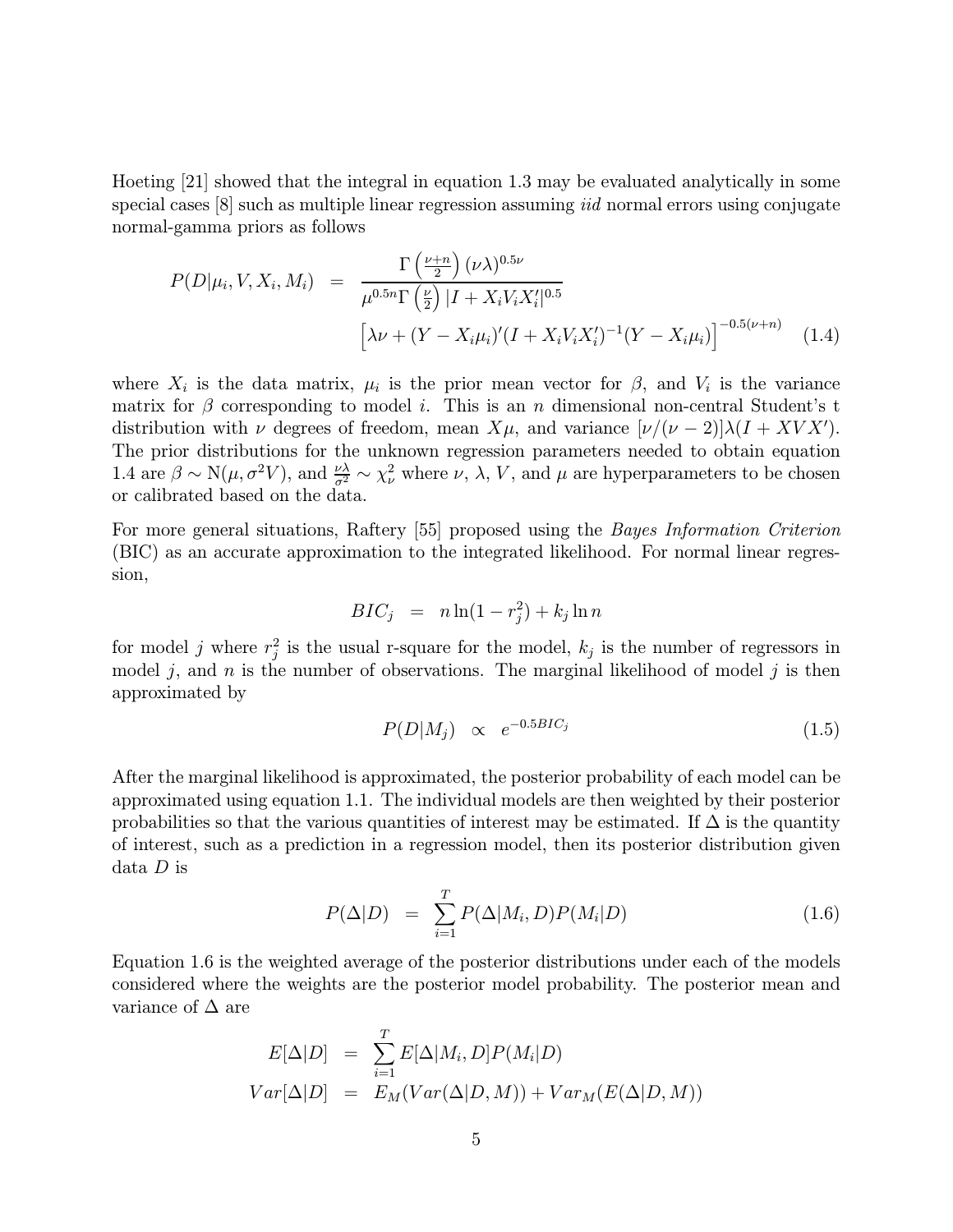where  $Var_M(E(\Delta|D,M))$  is the model uncertainty variance component [9]. Averaging over all models in this way provides better out of sample predictive ability, as measured by a logarithmic scoring rule, than any single model  $M_i$ , conditional on  $\mathcal{M}$  [22].

#### 1.3.2 Example

Suppose we have 20 observations with the following correlation structure

$$
\begin{array}{c|cc}\n & X_1 & X_2 & X_3 \\
\hline\nY & 0.85 & 0.85 & 0.25 \\
X_1 & 0.97 & 0.10 \\
X_2 & 0.20 & \\
\end{array}
$$

Five commonly used methods were used to select a model given this correlation structure. The methods used are forward, backward and stepwise regression, best adjusted r-square, and the PRESS statistic.

The three sequential methods, forward, backward, and stepwise, make use of partial F-tests. The F-statistics can be formed from the r-square statistic as

$$
F = \frac{r^2}{1 - r^2} \frac{n - p - 1}{p}
$$

where  $n$  is the sample size,  $p$  is the number of variables in the model, and

$$
r^2 = \frac{S_{yx}S_{xx}^{-1}S_{xy}}{S_{yy}}
$$

where  $S<sub>·</sub>$  are the sums of squares and cross product matrices, or equivalently, the corresponding correlation matrices [60]. Since we have the correlation matrix then no data is required for the sequential tests. The default values used by SAS 8.00 for entry or removal of a variable were used. Any variable will stay in the model if the p-value for the partial  $F$ -test is less than 0.10 when the backward method is used. In the forward method, variables are added if their partial  $F$ -test results in a p-value less than 0.5. For the stepwise method, a variable is added if the p-value for the partial  $F$ -test is less than 0.15 whereas any variable already in the model with a p-value greater than 0.15 is removed.

The next model selection criterion considered is based on choosing the model with the highest diffusted r-square. The adjusted r-square is commonly used as a model selection criterion since it accounts not only for variance explained, but also for number of variables in the model and is defined as

$$
r_{adj}^2 = 1 - (1 - r^2) \frac{n - 1}{n - p - 1}
$$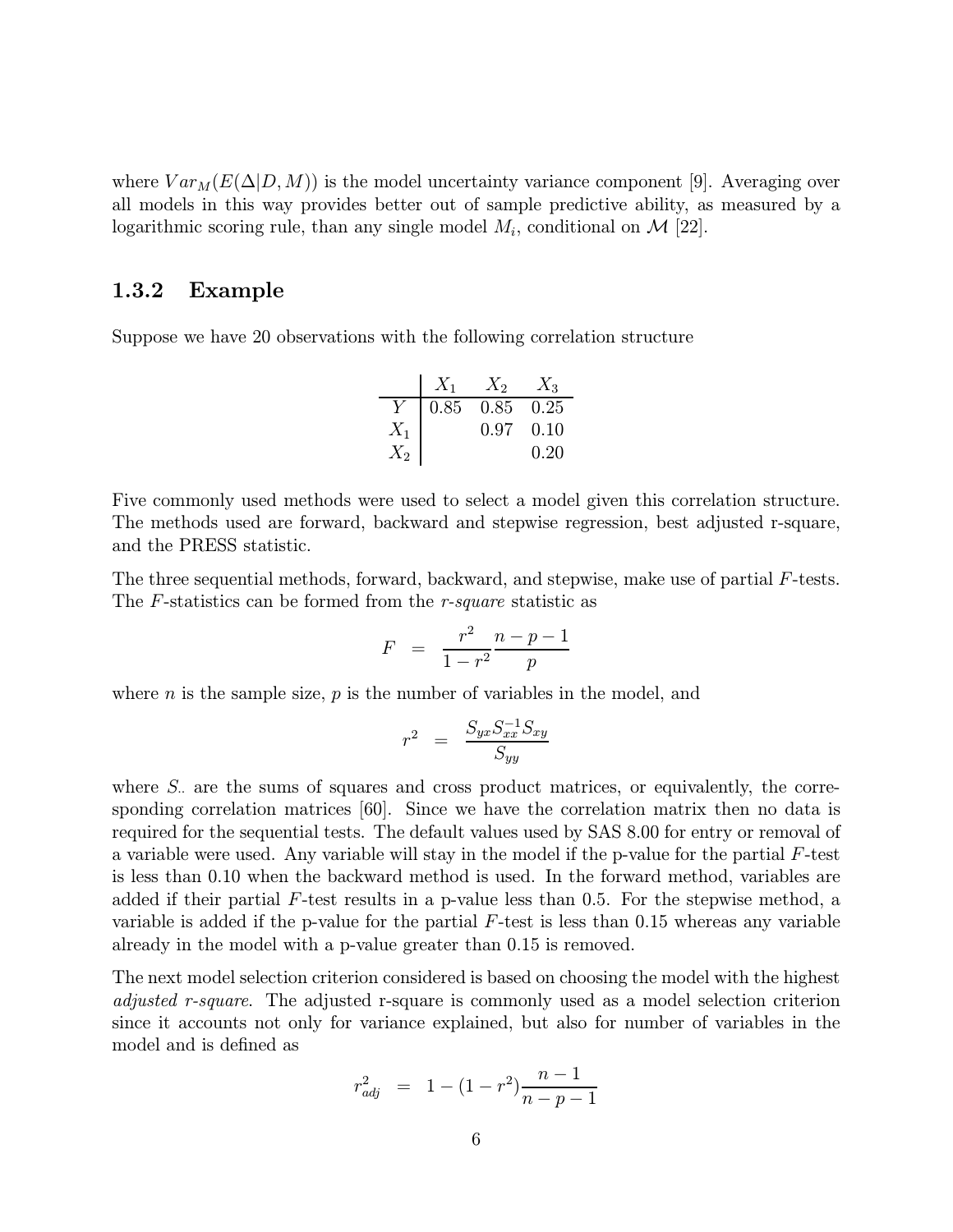| Model          | E(y)                                                | $-0.5BIC$ | $P(M_i D)$ | $adj \; r-sq$ | <i>PRESS</i> | Sequential      |
|----------------|-----------------------------------------------------|-----------|------------|---------------|--------------|-----------------|
|                | $\beta_0$                                           | 0.0000    | 0.0000     | 0.0000        | 21.0526      |                 |
| $\overline{2}$ | $\beta_0 + \beta_1 X_1$                             | 12.2404   | 0.1642     | 0.7071        | 6.5380       | <b>Backward</b> |
| 3              | $\beta_0 + \beta_2 X_2$                             | 12.2404   | 0.1642     | 0.7071        | 6.5600       | Stepwise        |
| $\overline{4}$ | $\beta_0 + \beta_1 X_1 + \beta_2 X_2$               | 12.0660   | 0.1379     | 0.7022        | 7.1195       |                 |
| 5              | $\beta_0 + \beta_3 X_3$                             | 0.0664    | 0.0000     | 0.0104        | 22.1375      |                 |
| 6              | $\beta_0 + \beta_1 X_1 + \beta_3 X_3$               | 12.7051   | 0.2613     | 0.7206        | 6.6504       |                 |
|                | $\beta_0 + \beta_2 X_2 + \beta_3 X_3$               | 11.9047   | 0.1174     | 0.6973        | 7.2279       |                 |
| 8              | $\beta_0 + \beta_1 X_1 + \beta_2 X_2 + \beta_3 X_3$ | 12.1837   | 0.1551     | 0.7048        | 7.5265       | Forward         |

Table 1.1: Posterior model probabilities and conventional model selection choices.

Note: The PRESS statistic for each model is data dependent so the listed values are averages based on 500 samples. All other columns are constant for given correlation matrix.

where  $r^2$  is the model r-square, n is the sample size, and p is the number of variables in the model [10]. This method chooses the model with the highest adjusted r-square and as with the sequential procedures, only requires either the sums of squares or correlation matrices to compute.

The final model selection criterion considered is based on the choosing the model that minimizes the PRESS statistic defined as

$$
\text{PRESS} = \sum_{i=1}^{n} \left( \frac{e_i}{1 - h_{ii}} \right)^2
$$

where  $e_i$  is the residual for the  $i^{th}$  observation and  $h_{ii}$  is the  $i^{th}$  diagonal element of the hat matrix [47]. Since this statistic is based on residuals and location of the observed values of the independent variables, then data must be generated to compute it.

The BIC based posterior model probability approximations along with the results of the various selection criteria are shown in table 1.1. We see that model 2 in table 1.1 has the lowest PRESS statistic and was also chosen using the backward procedure. Model 6 achieved the highest adjusted r-square, but the stepwise procedure chose model 3 and the forward selection resulted in model 8. It is not at all clear which model should be the final model chosen to be the "best". The model space consists of only eight models but four are deemed "best" using the different selection criteria.

The competition between models is also apparent upon examination of the posterior model probabilities. The models chosen based on PRESS, adjusted r-square, stepwise, and backward elimination each have a high posterior probability. A major benefit at this point is that we are not forced to choose which is the correct model because we will use the weighted average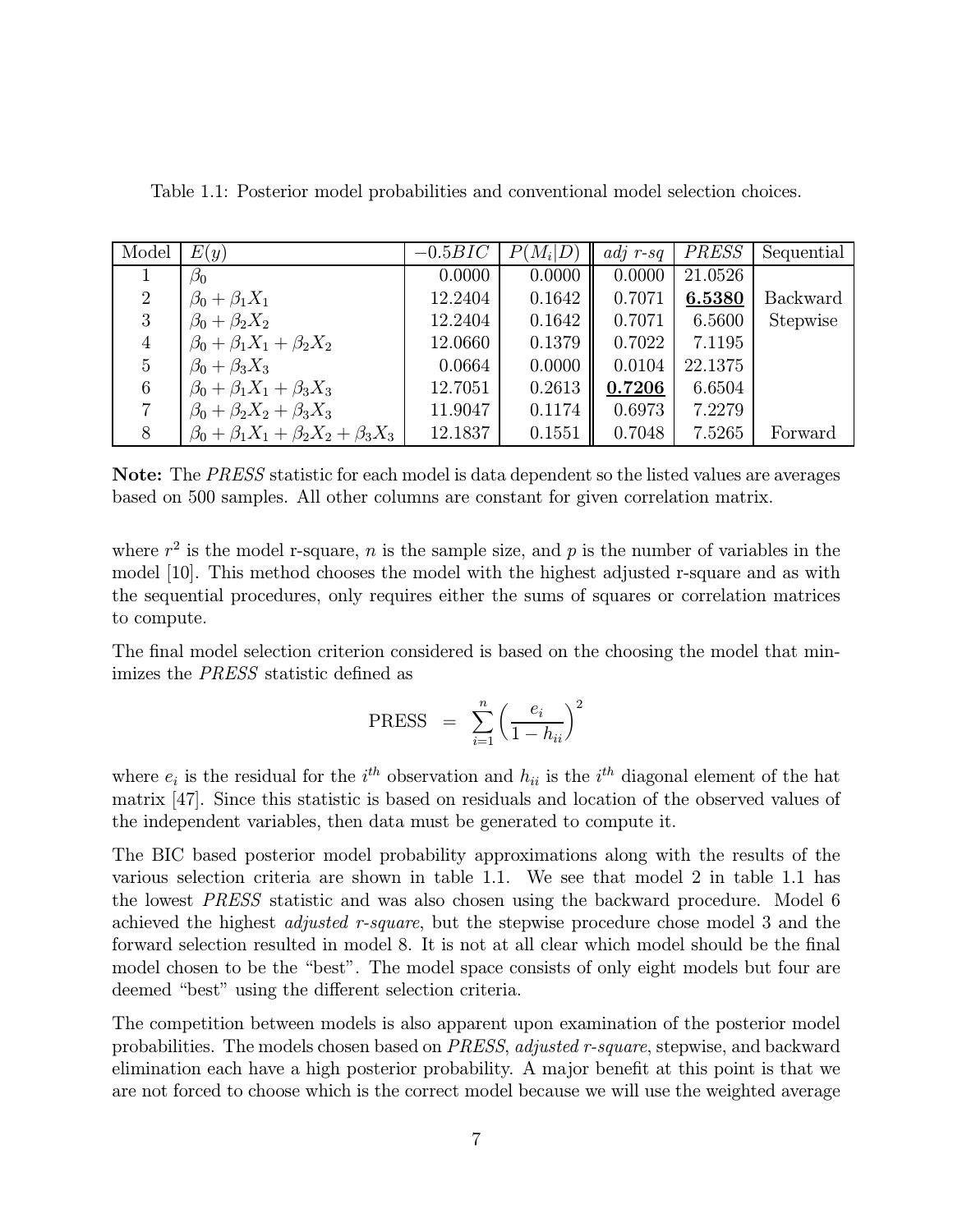| Model          | E(y)                                                | $P(M_i D)$ | $\hat{\beta}_3$ | Std.Err. $(\hat{\beta}_3)$ | Distribution |
|----------------|-----------------------------------------------------|------------|-----------------|----------------------------|--------------|
|                | $\beta_0$                                           | 0.0000     | 0.00000         | 0.00000                    | Point        |
| $\overline{2}$ | $\beta_0 + \beta_1 X_1$                             | 0.1642     | 0.00000         | 0.00000                    | Point        |
| 3              | $\beta_0 + \beta_2 X_2$                             | 0.1642     | 0.00000         | 0.00000                    | Point        |
| 4              | $\beta_0 + \beta_1 X_1 + \beta_2 X_2$               | 0.1379     | 0.00000         | 0.00000                    | Point        |
| 5              | $\beta_0 + \beta_3 X_3$                             | 0.0000     | 0.25000         | 0.22822                    | $t_{18}$     |
| 6              | $\beta_0 + \beta_1 X_1 + \beta_3 X_3$               | 0.2613     | 0.16667         | 0.12188                    | $t_{17}$     |
|                | $\beta_0 + \beta_2 X_2 + \beta_3 X_3$               | 0.1174     | 0.08333         | 0.12882                    | $t_{17}$     |
| 8              | $\beta_0 + \beta_1 X_1 + \beta_2 X_2 + \beta_3 X_3$ | 0.1551     | 0.14875         | 0.13845                    | $t_{16}$     |

Table 1.2: Sampling distribution of  $\hat{\beta}_3$ 

of each model to estimate the quantities of interest. To illustrate this idea, suppose we want to compare the sampling distribution of  $\beta_3$  for model 6 (highest r-square model) with that achieved using BMA. Table 1.2 shows the distribution of  $\beta_3$  for each of the models considered. Upon choosing model 6 we have that

$$
\frac{\hat{\beta}_3 - 0.16667}{0.12188} \sim t_{18}
$$

We see that the posterior probability of models 1 and 5 is zero (to four decimal places) so their weight is zero and hence do not contribute to sum. Models 2—4 are point masses at zero with total probability of 0.4662. The remainder of the density is the weighted sum comprised of the three  $t_{\nu}$  distributions centered on their respective parameter estimate and rescaled by the standard error of the estimate. Both the BMA and the conventional sampling distributions are shown in figure 1.1.

If variable assessment is the objective, then at this point we could construct  $(1 - \alpha)100\%$ confidence intervals or develop interval probabilities for  $\beta_3$ .

#### 1.3.3 Implementation

Regardless of the method used to compute a posterior probability for a particular model, we see that all models must be evaluated individually. Just as in the brute force method of all possible models described in the first section, this becomes impractical for  $k$  much larger than say 20. When it becomes too difficult to enumerate and evaluate each possible model a suitable subset of the most likely models can be constructed to be used in equation 1.6. Madigan and Raftery [38] propose a method they call "Occam's window" which eliminates any model that is much less likely than the best model. Since science is an iterative process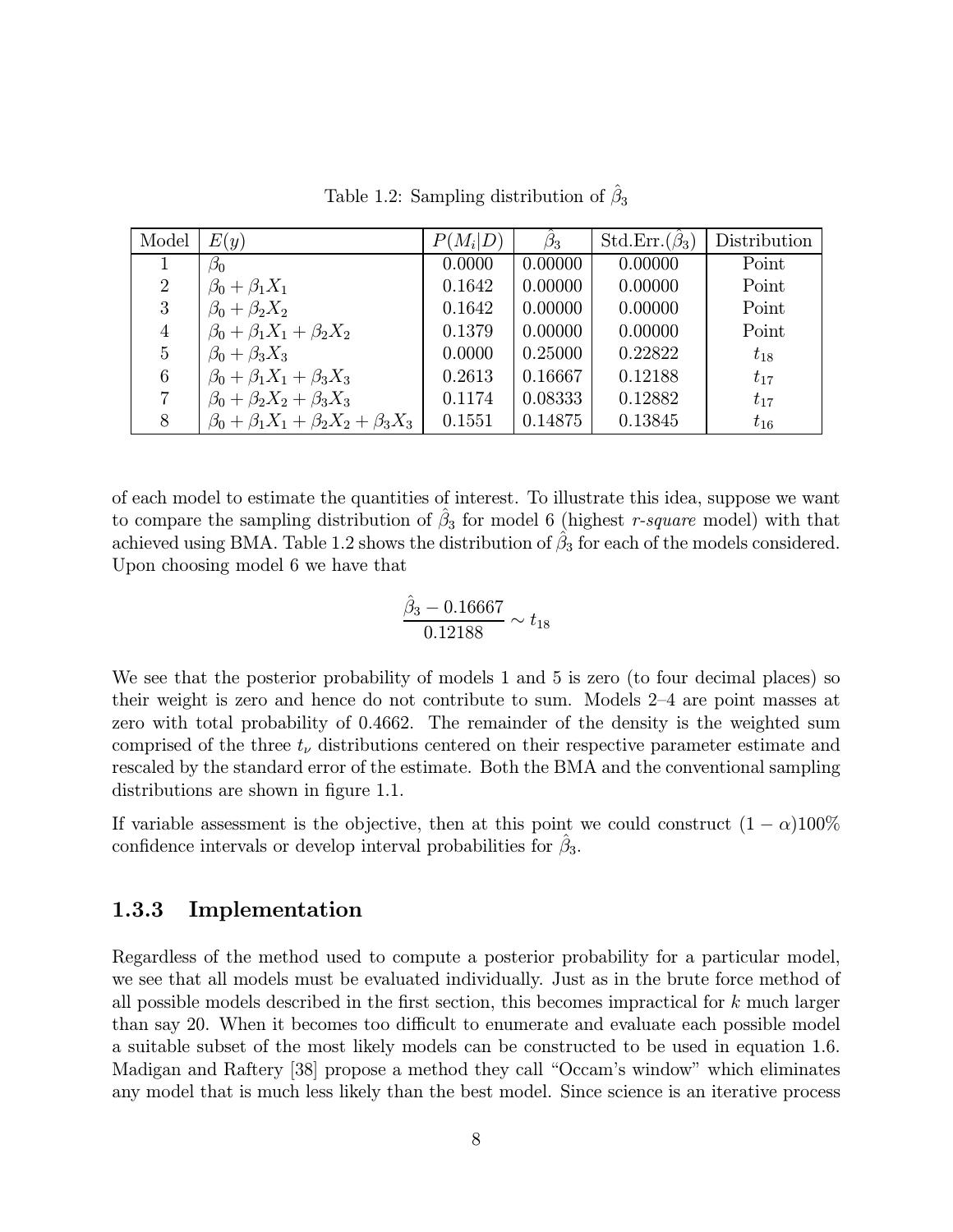



in which models that predict far less well than their competitors are discarded, then they maintain that equation (1.6) should also not include models that are not supported by the data. The reduced set of models is then

$$
\mathcal{A} = \left\{ M_k : \frac{\max\{P(M_l|D)\}}{P(M_k|D)} \leq c \right\}
$$

for some constant c that depends on the context of the problem and may range from 10 up to perhaps 1000. The set is then further reduced by the principle of "Occam's razor". This principle would exclude any model that is less likely than any more simple submodel nested within it. Consequently the final collection of models included in equation 1.6 is

$$
\mathcal{B} = \left\{ M_k : \nexists M_l \in \mathcal{A}, M_l \subset M_k, \frac{P(M_l|D)}{P(M_k|D)} > 1 \right\}
$$

and equation 1.6 is replaced by

$$
P(\Delta|D) = \sum_{M_i \in \mathcal{B}} P(\Delta|M_i, D) P(M_i|D) \tag{1.7}
$$

Madigan and Raftery [38] outline an algorithm for implementing this procedure and a modification of the method by Raftery [55] incorporates the leaps and bounds method of model selection by Furnival and Wilson [15]. Since this method is analogous to the best subset regression discussed in Section 1.2, it also becomes impractical as  $k$  grows larger. Raftery and Volinsky (1996) published S-plus code (available in the StatLib index at http://lib.stat.cmu.edu/S/bicreg) which limits  $k \leq 30$ .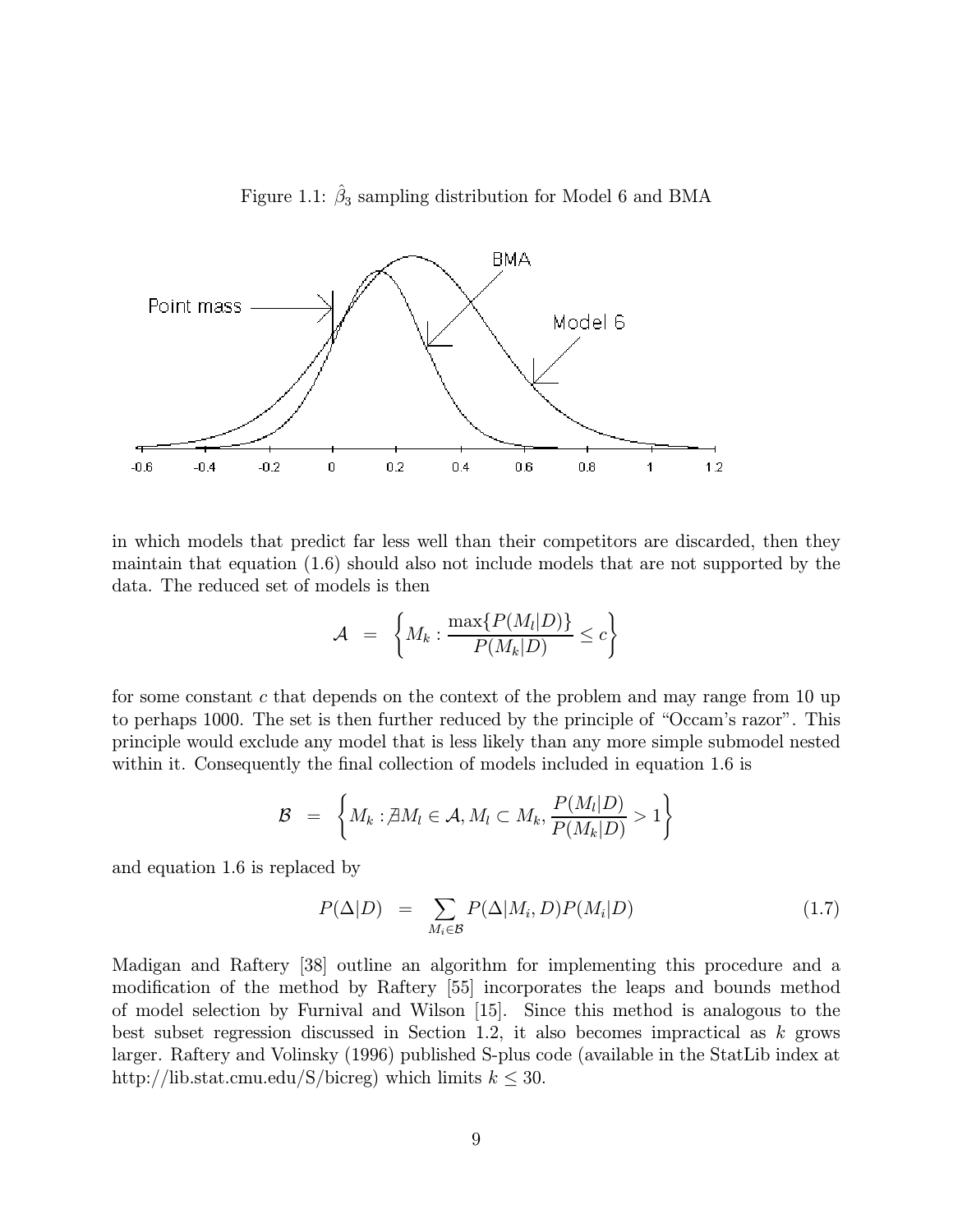Madigan and York [39] proposed approximating 1.6 by using Markov chain Monte Carlo model composition  $(MC<sup>3</sup>)$ . This method generates a stochastic process which moves through model space. If  $M$  is the space of models under consideration, then a Markov chain  ${M(t)}$ ,  $t = 1, 2, \ldots$  can be constructed with state space M and stationary distribution  $Pr(M_i|D)$ . Since the transition matrix is finite and can be constructed to be irreducible, then by applying the ergodic theorem, for any function  $g(M_i)$  defined on  $\mathcal{M}, E(g(M))$  can be estimated by drawing from the Markov chain for  $t = 1, 2, \ldots, N$ , and

$$
\hat{G} \;\; = \;\; \frac{1}{N} \sum_{i=1}^N g(M(t))
$$

which is a simulation-consistent estimate of  $E(g(M))$  (i.e.  $\hat{G} \to E(g(M))$  almost surely) [64, 39, 49]. Raftery, Madigan, and Hoeting [56] define a neighborhood nbd $(M)$  for each  $M \in \mathcal{M}$  that consists of the model M itself and the set of models with either one variable more or one variable fewer than M. They define a transition matrix q by setting  $q(M \rightarrow$  $M'$ ) = 0 for all  $M' \notin \text{nbd}(M)$  and  $q(M \to M')$  constant for all  $M' \in \text{nbd}(M)$ . If the chain is currently in state  $M$ , then proceed by randomly picking a model,  $M'$ , from the neighborhood of M such that all models in the neighborhood are equally likely to be chosen. The model is then accepted with probability

$$
\min\left\{1,\frac{P(M'|D)}{P(M|D)}\right\}
$$

and the process moves to state M' otherwise the state stays in M [56, 39, 20]. Since this process is stochastic, a large number of models may be visited only a few times with the large majority of iterations taking place within only a few states. At this point we can appeal to "Occam's window" and possibly to "Occam's razor" discussed previously to eliminate those models that are not supported by the data as compared to the best model, and not supported by the data as well as one of it's nested submodels. This technique will greatly reduce the number of models in equation 1.6 so as to make it more manageable and conform to the principles and philosophies of model building.

### 1.4 Multivariate Models

#### 1.4.1 Introduction

Model selection is also an important part of multivariate modeling. In this research, three multivariate techniques will be viewed as extensions of the univariate multiple regression model; they are principal components analysis (PCA), canonical variate analysis (CVA) (also known as canonical discriminant analysis), and canonical correlation analysis (CCA).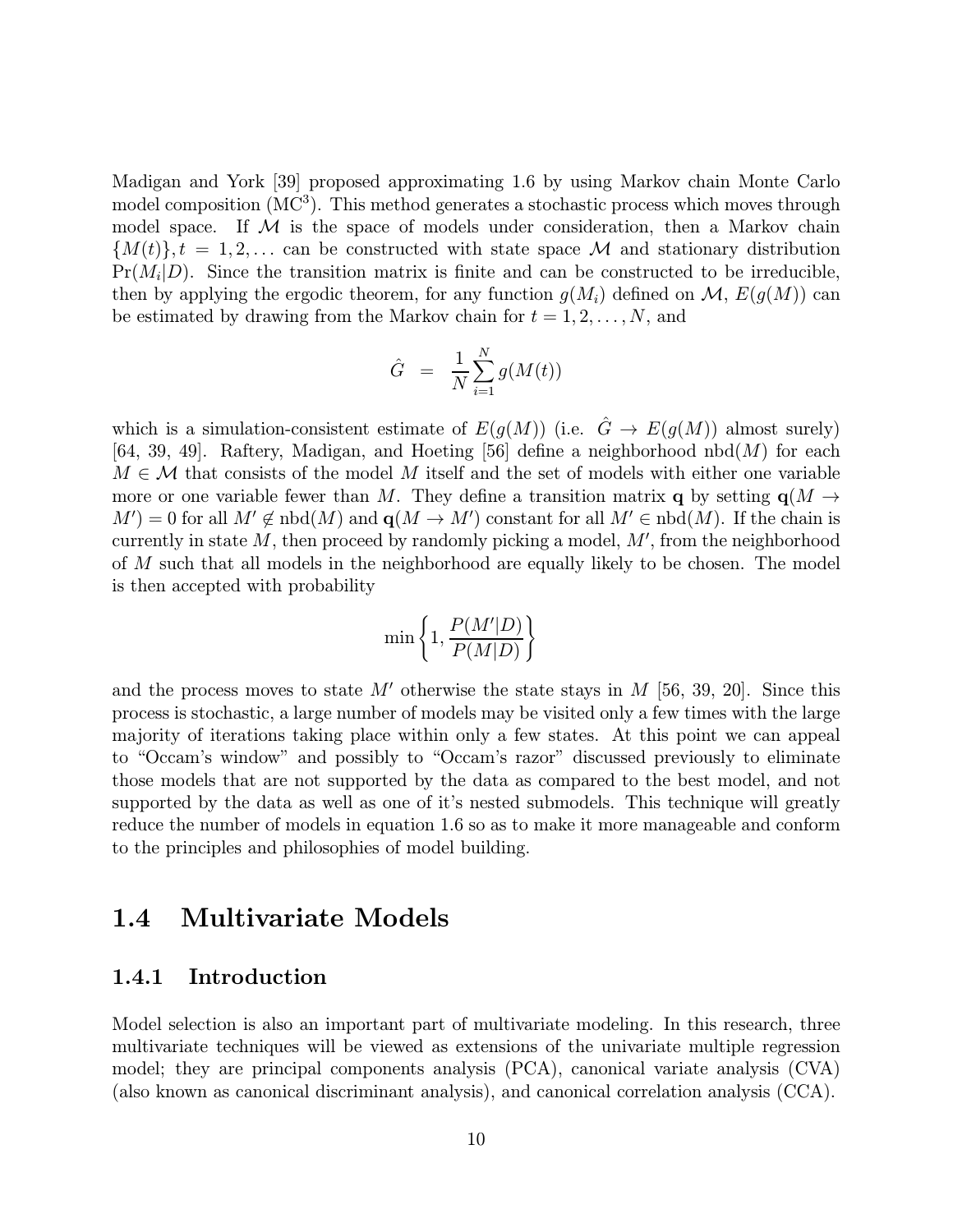The three methods are similar in that each is a dimension reduction technique and can be viewed as a special case of multivariate regression [26]. Though there are similarities, the goals of each model are quite different. Of the three, CVA is most similar to multivariate regression because the model is identical to a one way MANOVA. The goal of CVA is to describe the group mean separation in a small number of meaningful dimensions. The variables used to form a CCA model are treated symmetrically, meaning that neither is considered dependent or independent. The purpose in this situation is to identify and describe the meaningful linear relationships that exist between the two sets of variables. PCA consists of one set of variables and is used to create a number latent variables, called principal components. The goal is to adequately describe a high dimensional variable space with a small number of latent constructs. In describing the components it becomes necessary to determine which natural variables are important in their construction.

### 1.4.2 Principal Components Analysis (PCA)

Principal components is a multivariate technique classified as a non-dependent variable method. The goal in principal components analysis is to create a set of orthogonal variables (components) from some given data by creating linear combinations of the original data that maximizes the variance of each new variable.

The goal is accomplished by rotating either the centered data or centered and scaled data, so that the axis along which the variance is maximum coincides with the axis of the first principal component. The next step is to rotate the data orthogonally to the first component's axis so as to maximize the remaining variance in the second principal component. This process is repeated until a zero eigenvalue is encountered or the number of components equals the number of variables in the original data.

The rotation is accomplished by using either the covariance matrix or the correlation matrix of the original data. The choice of which to use results in different solutions. If all the variables are not measured on the same scale it is common to remove the units by using the correlation matrix to perform the rotation.

Given an  $(n \times k)$  data matrix  $X = \begin{bmatrix} x_1 & x_2 & \dots & x_k \end{bmatrix}$  the  $i^{th}$  principal component is then equal to

$$
\underline{y}_i = a_{i1}\underline{x}_1 + a_{i2}\underline{x}_2 + \cdots + a_{ik}\underline{x}_k
$$

where  $\underline{a}'_i \underline{a}_i = 1$  for all  $i = 1, ..., k$ , and  $\underline{a}'_i \underline{a}_j = 0$  for all  $i \neq j$ , and  $var(\underline{y}_1) \geq var(\underline{y}_2) \geq \cdots \geq$  $var(y_{k}).$ 

The standard procedure for maximizing a function of several variables subject to constraints is the method of Lagrange multipliers [13].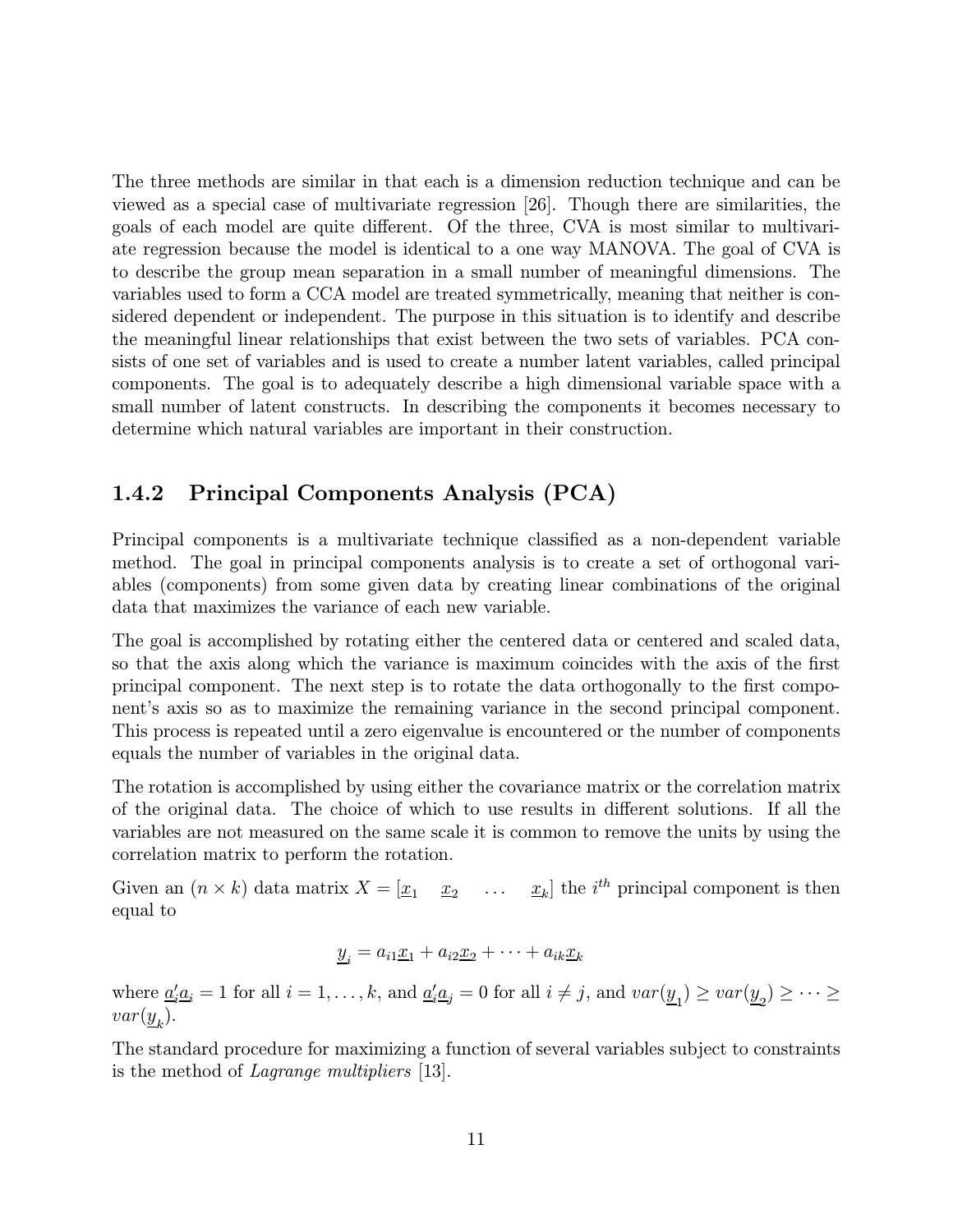Using matrix notation the solution is outlined. Given an  $n \times k$  matrix X, let  $Z = S^{-0.5}(X \frac{1}{n}(\frac{1}{n}\mathbf{1}_n)^{-1}\mathbf{1}_nX$  where  $\frac{1}{n}$  is  $n \times 1$  column vector of ones and S is the sample covariance matrix of the data. Let  $R = (n-1)^{-1}(Z'Z)$  be the sample correlation matrix. The i<sup>th</sup> principal component is  $y_i = Z_{\underline{e}_i}$  and  $var(y_i) = \lambda_i$  where  $\underline{e}_i$  and  $\lambda_i$  are the  $i^{th}$  eigenvector and eigenvalue of R respectively.

In geometrical terms the first principal component defines the best fit line (in the least squares sense) to the  $k$ -dimensional observations in the sample, or equivalently, that it minimizes the total perpendicular sum of squares from the observations to the first component [13, 60]. The second and subsequent components are interpreted in the same with the add restriction that they are orthogonal to each of the previous components.

A common reason that PCA is performed is one of dimension reduction while maintaining a large amount of the original information. Following selection of the number of components, investigators assign some physical meaning to each of the retained components. Since each component is a linear combination of all of the original variables it becomes necessary to identify which variables are important to the construction of a component.

Many different methods have been proposed to accomplish the task of how many components to retain. Jolliffe [28, 29], Rencher [60], and Jackson [25] describe and investigate the properties of several of these methods. The techniques can be characterized by the methods that drive the particular procedure. Each method can be classified as heuristic, inferential, cluster analytic, or multiple correlation in nature. The heuristic methods include Scree graphs; discarding components with eigenvalues less than one (correlation matrix PCA); attaining a certain percent of the total variation by keeping the pc's with the largest eigenvalues; assigning one variable to each pc via the loading of the eigenvectors and then either keeping the variables that are connected with the largest eigenvalues or discarding the variables connected with the smallest eigenvalues. With respect to the inferential methods, sequential tests have been developed for testing equality of the smallest eigenvalues [24, 28], also the based on a probabilistic argument, the broken stick method has been used to identify components that should be discarded [14, 24]. The clustering methods differ from the heuristic and inferential methods because dimension reduction takes place within the variable space and not in the rotated component space. The cluster methods define a measure of association between the vectors called a link. Variables, or groups of variables that are strongly linked together form the clusters. The clustering process stops at the point where the link between all remaining clusters is below some threshold, and the number of clusters represents the number of components that are to be retained [29]. The multiple correlation methods use a linear regression approach to identify the number of components to retain.

Beale, Kendall, and Mann [3] developed interdependence analysis as an alternative to PCA and extended the use of regression to the interdependent variable situation by retaining the p variables that maximize the minimum r-square value when the  $p$  selected variables are regressed on the remaining  $k - p$  variables. This method is the same as running all possible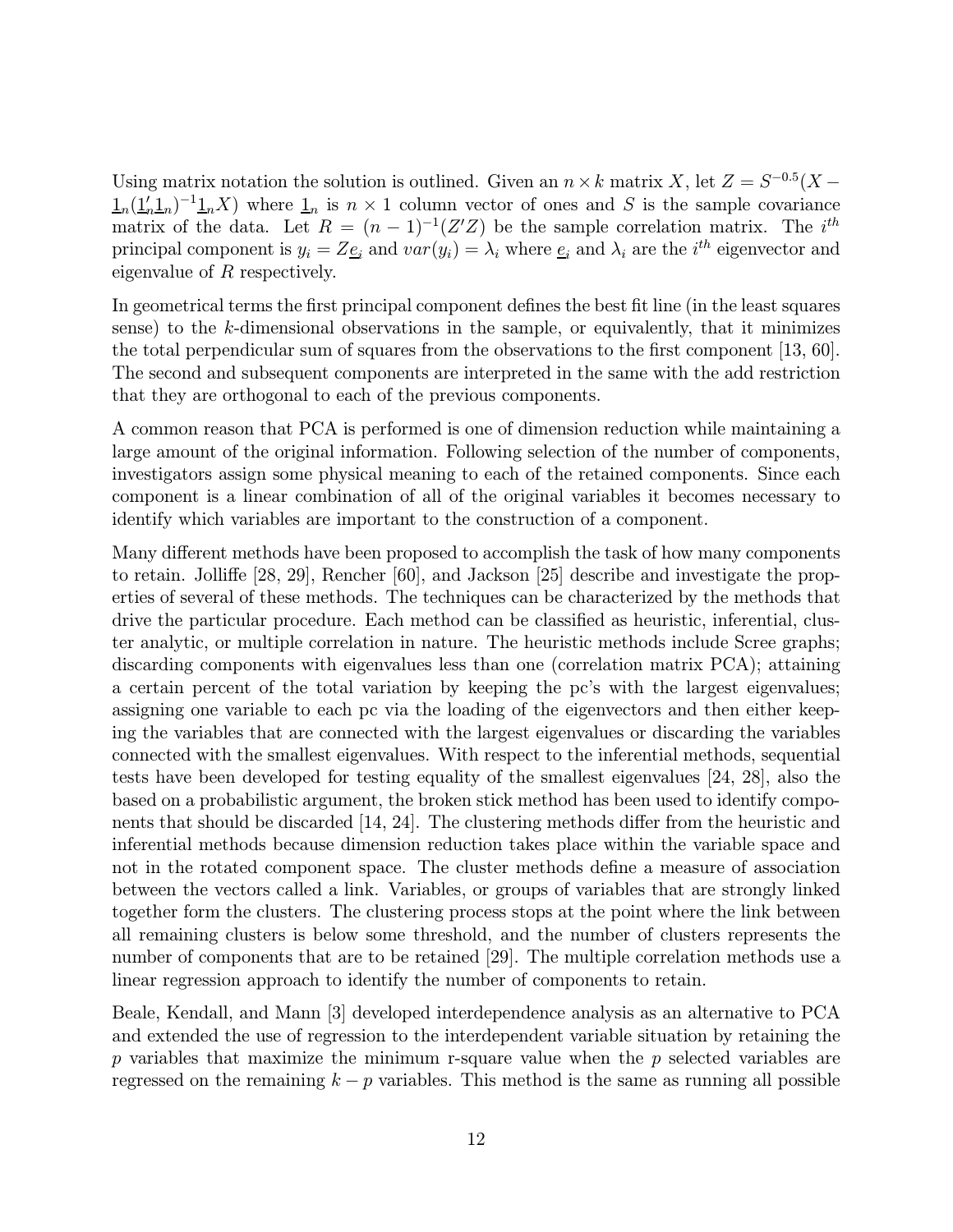regressions with each variable being treated in each model as either a dependent variable or an independent variable. Since this becomes impractical as  $k$  grows, Jollife [29] proposed a modification to the method by suggesting that the procedure be conducted in a stepwise regression fashion. McCabe [41] developed principal variables analysis (pva) to incorporate the ideas of model building and dimension reduction but this method does not involve a rotation to a new variable space and only removes variables that are explained adequately by the remaining ones.

After the number of components with significant structure is determined, practitioners often want to interpret the components by looking at eigenvector weights. The purpose of interpretation is to assign some meaning to these created components that matches up to some idea in reality. Variables that contribute heavily to a component are important to the construction of that component. Since the idea of component interpretation has not been addressed in the context of model building in the literature the method is developed and illustrated in chapter 2.

#### 1.4.3 Canonical Variate Analysis (CVA)

The CVA model can be viewed from either of two equivalent points of view. The first approach takes a MANOVA perspective while the second is from a regression point of view.

Viewing the model as a one way MANOVA, suppose that a data set consists of  $n$  measurements of variables  $Y_1, \dots, Y_p$  on samples from g known populations. The MANOVA model is

$$
\underline{y}_{ij} = \underline{\mu}_i + \underline{\epsilon}_{ij}, \quad i = 1, \cdots, g, \quad j = 1, \cdots, n_i
$$

where

$$
E[\underline{\epsilon}_{ij}] = \underline{0}
$$
  
\n
$$
Cov(\underline{\epsilon}_{ij}, \underline{\epsilon}_{i'j'}) = \begin{cases} \sum_{i} \text{ if } i = i' \text{ and } j = j' \\ 0 \text{ otherwise.} \end{cases}
$$

The "between" and "within" matrices,  $H$  and  $E$ , are then defined as

$$
H = \sum_{i=1}^{g} n_i (\overline{\underline{y}}_i - \overline{\underline{y}}_i) (\overline{\underline{y}}_i - \overline{\underline{y}}_i)'
$$
 (1.8)

$$
E = \sum_{i=1}^{g} \sum_{j=1}^{n_i} (\overline{\underline{y}}_{ij} - \overline{\underline{y}}_{i.}) (\overline{\underline{y}}_{ij} - \overline{\underline{y}}_{i.})' \qquad (1.9)
$$

The four most commonly used statistics to test the hypothesis that the  $g$  mean vectors are equal are known as Wilks' Λ, Roy's greatest root, Pillai's trace test, and the Lawley-Hotelling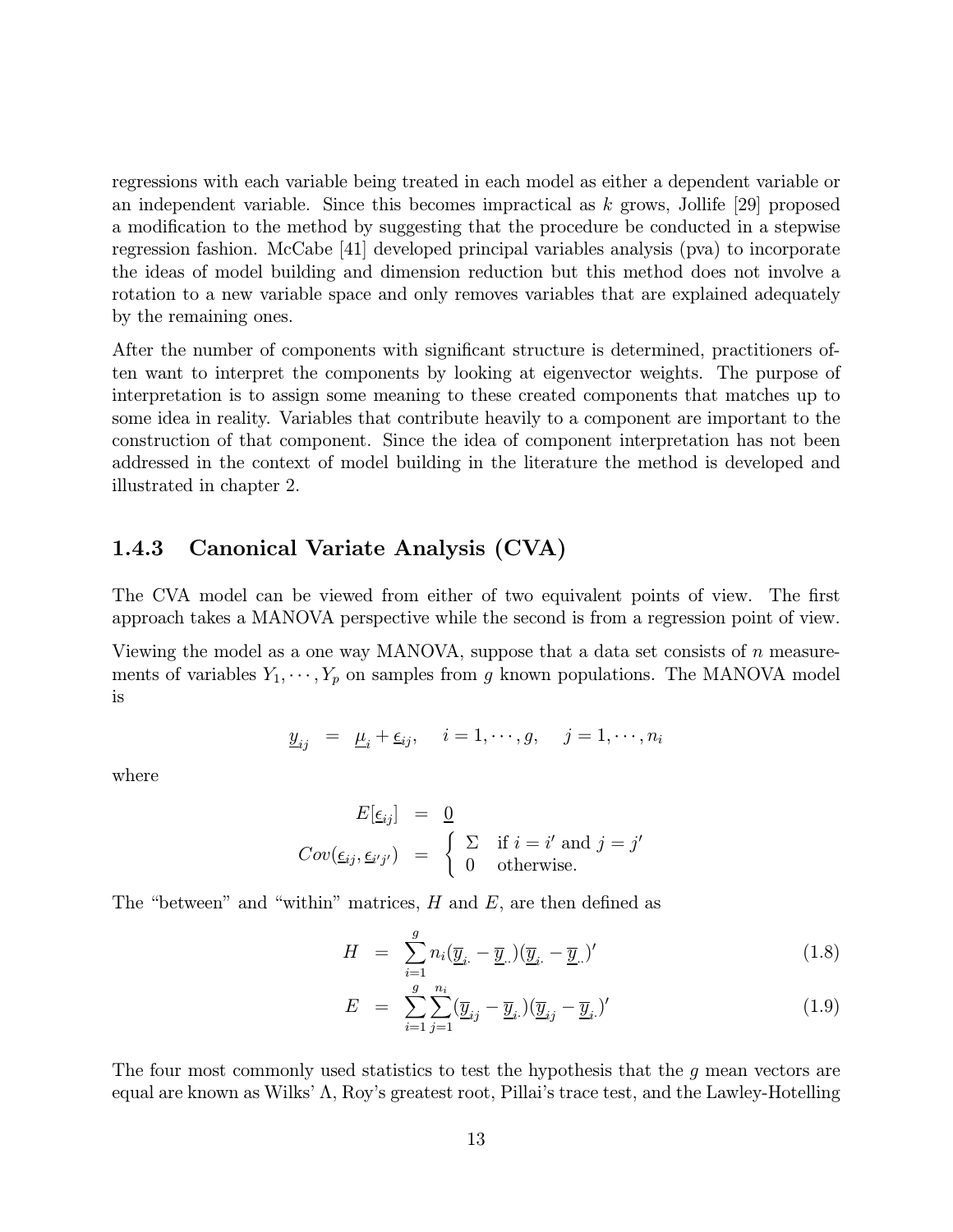test. The test statistics for these tests can each be written in terms of the eigenvalues of  $E^{-1}H$  where  $\lambda_1 > \lambda_2 > \cdots > \lambda_k$ , where  $k = \min(p, g - 1)$  and are shown below [60].

| Wilk's lambda    | $\Lambda = \prod_{i=1}^k \frac{1}{1+\lambda_i}$      |
|------------------|------------------------------------------------------|
| Roy's root       | $\theta = \frac{\lambda_1}{1+\lambda_1}$             |
| Pillai's trace   | $V = \sum_{i=1}^{N_t} \frac{\lambda_i}{1+\lambda_i}$ |
| Lawley-Hotelling | $U=\sum_{i=1}^k\lambda_i$                            |

Since the mean vectors are in a k-dimension space there are many possible mean configurations and none of the above tests is uniformly most powerful so all four are generally listed in the output of popular statistical software packages.

The squared canonical correlation for each canonical variate can be written in terms its associated eigenvalue as

$$
r_i^2 = \frac{\lambda_i}{1 + \lambda_i} \quad \text{for } i = 1, \cdots, k. \tag{1.10}
$$

and is interpreted in the same way as the univariate r-square [27].

Alternatively, if we view that model from a multivariate regression perspective we suppose that a data set consists of n measurements of variables  $Y_1, \dots, Y_p$  on samples from g known populations. An  $n \times (g-1)$  indicator matrix, X, can be constructed so that

$$
X_{ij} = \begin{cases} 1 & \text{if } i^{th} \text{ observation is in group } j \\ 0 & \text{otherwise} \end{cases}
$$

The linear model relating  $Y = [\underline{y}_1 \cdots \underline{y}_p]$  to  $X = [\underline{1} \ \underline{x}_1 \ \cdots \underline{x}_{g-1}]$  is obtained by

$$
\begin{array}{rcl}\nY & = & X & \beta & + & \epsilon \\
n \times p & & n \times g & g \times p & & n \times p\n\end{array}
$$

where

$$
E(\epsilon) = 0
$$
  
\n
$$
n \times p
$$
  
\n
$$
cov(vec(\epsilon)) = \sum \otimes \sigma^2 I
$$
  
\n
$$
(p \times p)(n \times n)
$$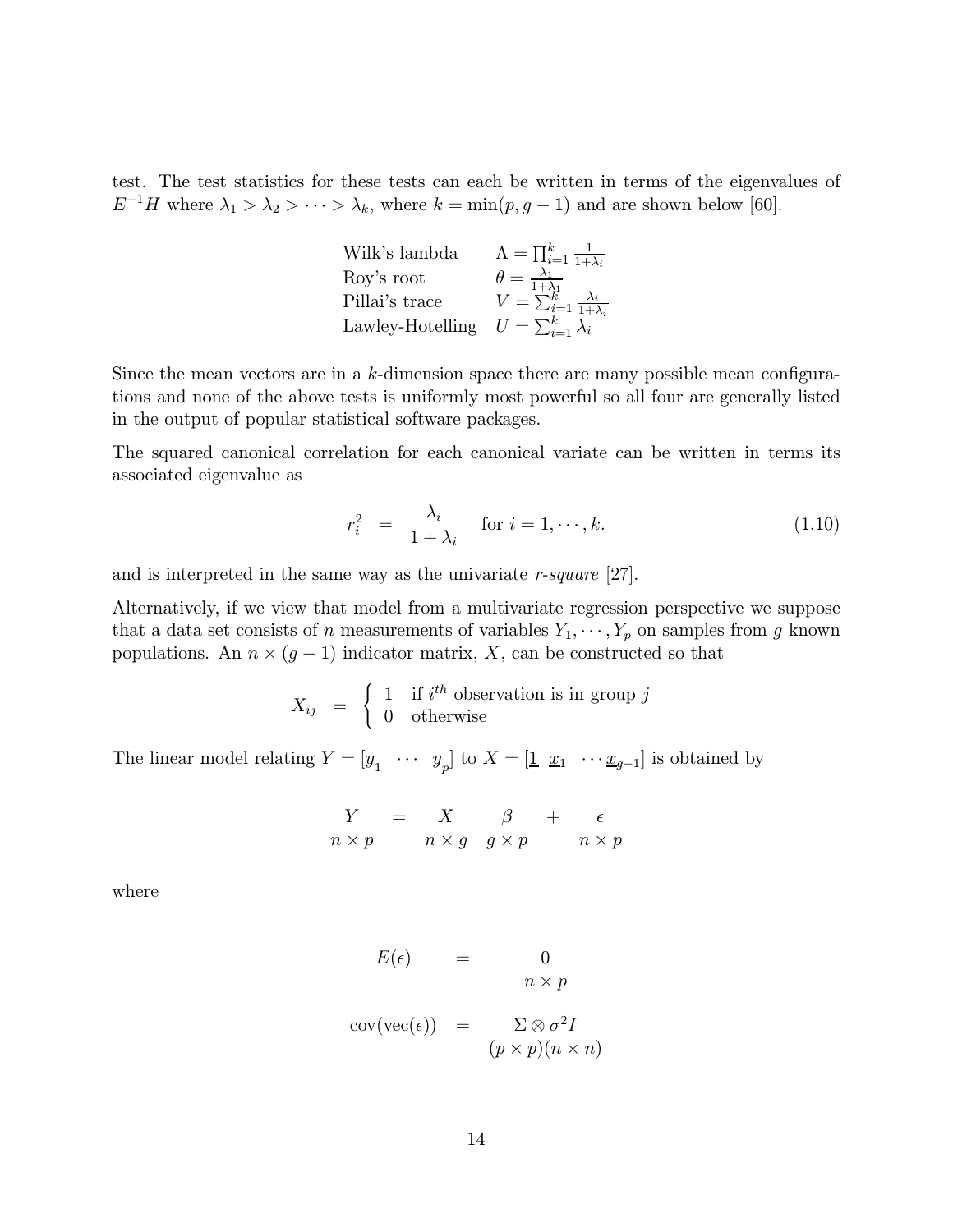Here  $\Sigma$  is a positive semi-definite matrix and  $\sigma^2 I$  is the identity matrix multiplied by a scalar  $\sigma^2$ , and ⊗ stands for the Kronecker product [35]; that is the  $np \times np$  matrix  $\Sigma \otimes \sigma^2 I$  that can be partitioned into arrays of  $p \times p$  matrices of the form

| $\sigma^2\Sigma$ | $\Omega$         | $\overline{0}$   |                | $0 \ldots$                                                 |                  |
|------------------|------------------|------------------|----------------|------------------------------------------------------------|------------------|
| $\overline{0}$   | $\sigma^2\Sigma$ | 0                | $\overline{0}$ | $\sim 10^7$                                                |                  |
|                  | $\Omega$         | $\sigma^2\Sigma$ | $\overline{0}$ | $\cdots$                                                   |                  |
|                  |                  |                  |                | $\mathcal{L} = \{ \mathcal{L}_1, \ldots, \mathcal{L}_n \}$ |                  |
|                  |                  |                  | 0              |                                                            | $\sigma^2\Sigma$ |

This equation is the natural extension of the univariate linear model to the multivariate case where there are  $p$  dependent variates. The residuals of each  $p$ -variate observation are assumed to be independent, but since the different responses may be correlated, the residuals of the individual y values have unknown covariance matrix  $\Sigma$ . The standard test for  $H_0$ :  $\beta = 0$  is the likelihood ratio test where

$$
\Lambda = \frac{|Y'Y - \hat{B}'X'Y|}{|Y'Y - n^{-1}\overline{yy}'|} \n= \frac{|E|}{|E + H|} \n= \frac{1}{|I + E^{-1}H|} \n= |(I + E^{-1}H)^{-1}|
$$

now, if the eigenvalues of  $E^{-1}H$  are  $\lambda_1 > \cdots > \lambda_k$  then the eigenvalues of  $\Lambda$  are  $\frac{1}{1+\lambda_1} < \cdots < \frac{1}{1+\lambda_k}$  hence we see that the likelihood ratio test is equal to the Wilks' lambda test. From the equation 1.10 we then have that the eigenvalues of  $\Lambda$  are equal to  $(1 - r_1^2) < \cdots < (1 - r_k^2)$ .

As with the one way MANOVA model, the three other multivariate test statistics previously described can also be used to test  $H_0$  :  $\beta = 0$ .

The intention of CVA is descriptive in nature [60] and may be characterized by any or all of the following:

- examine separation of the groups in a two dimensional plot,
- find a subset of the original variables that separates the groups almost as well as the entire original set,
- rank the variables in terms of their relative contribution to group separation,
- interpret the new dimensions represented by the discriminant functions.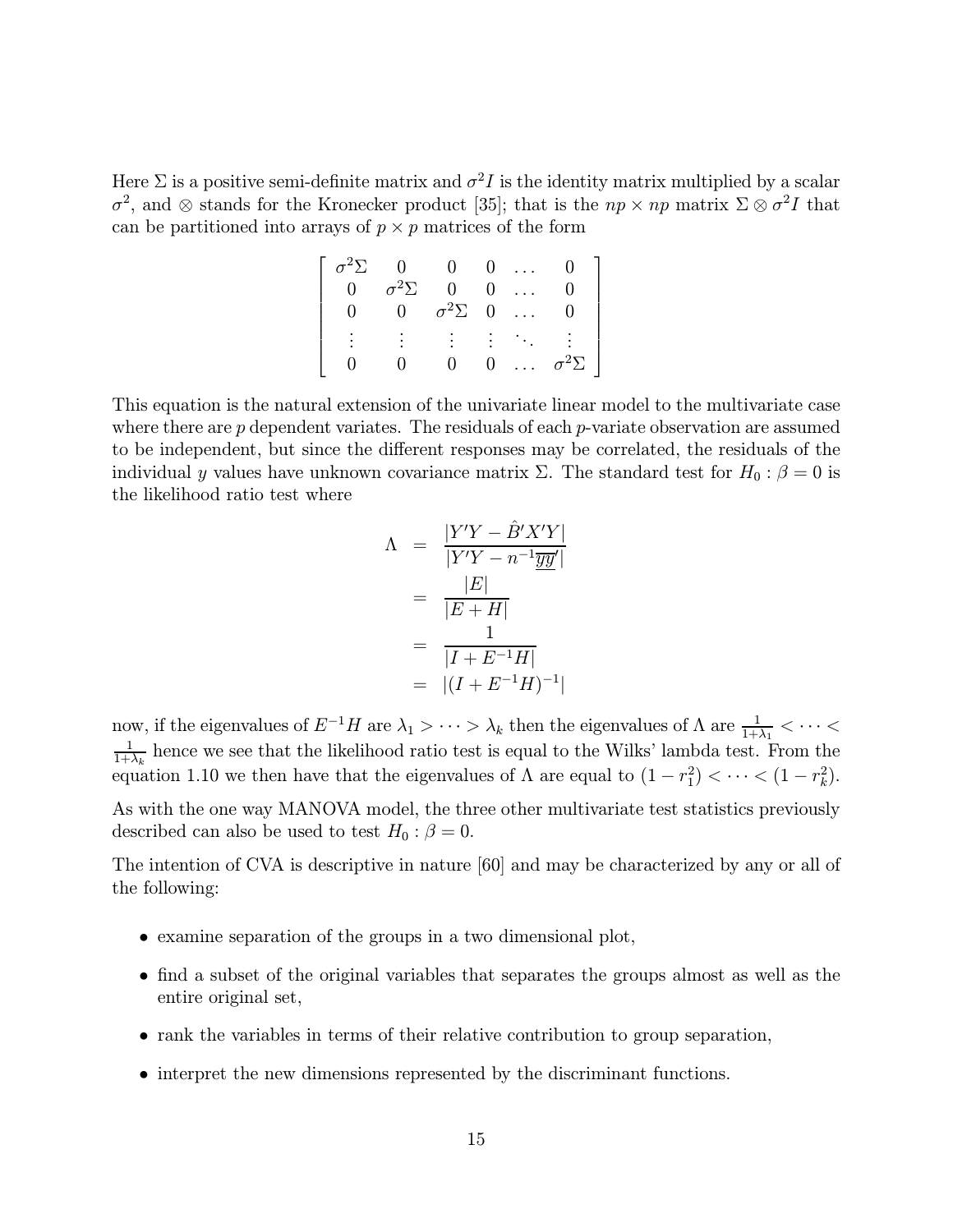Within the general model building framework, approximate partial  $F$ -statistics can be constructed from the Wilks'  $\Lambda$  statistic. The partial F-values are not associated with a single dimension of group separation, but constitutes an overall contribution of a particular variable to discriminate between the means [60]. Forward selection, backward elimination, and particularly stepwise discriminant analysis are the most commonly used tools for ranking variables and significance testing to screen which variables should potentially be included in the final model [46, 19, 60].

Significance testing of variables can also be done using multivariate regression. Constructing the dependent variable matrix so that each response vector corresponds to one of the  $q - 1$ degrees of freedom can be done as follows:

$$
y_{ij} = \begin{cases} 1 & \text{if } j^{th} \text{ observation is in group } i \\ 0 & \text{otherwise} \end{cases} i = 1, \ldots, g-1, \qquad j = 1, \ldots, n
$$

Assuming normal errors, the usual test of  $\beta = 0$  for multivariate regression is the likelihood ratio test which is exactly Wilks'  $\Lambda$  [60]. Consequently, model building for discriminant analysis is exactly that of model building for multivariate regression, using dummy variables for the dependent variables.

The model building procedures and inferences that can be drawn are analogous to those discussed for univariate [12]. The differences between the two models are in how the resulting model is interpreted. Using the definitions of  $H$  and  $E$  from equations 1.8 and 1.9, we obtain the discriminant functions as the eigenvectors of  $E^{-1}H$ . The relative importance of each discriminant function as it pertains to group mean separation is measured by the size of the associated eigenvalue. Everitt and Dunn [13] show that the significance of each canonical discriminant function can be tested by constructing a sequence of Wilks' lambda tests based on the relative decreasing size of the eigenvalues. It is generally desired that the group separation can adequately be described in as few as two dimensions.

If a variable does not significantly contribute to the separation of the group means then it should be discarded from the model. In the special case where  $g = 2$  then Mardia [40] describes a test using the *Mahalanobis distance* between the groups. In the more general case of  $g > 2$  all pairwise comparisons between the groups inflates the Type I error rate so a more appropriate test should be used [54].

By extending the principles of Bayesian model averaging to discriminant analysis we will account for the uncertainty in the model selection process just as was done in the univariate regression case previously discussed in section 1.3. The posterior probability for any given model will be estimated using the BIC as in the univariate case.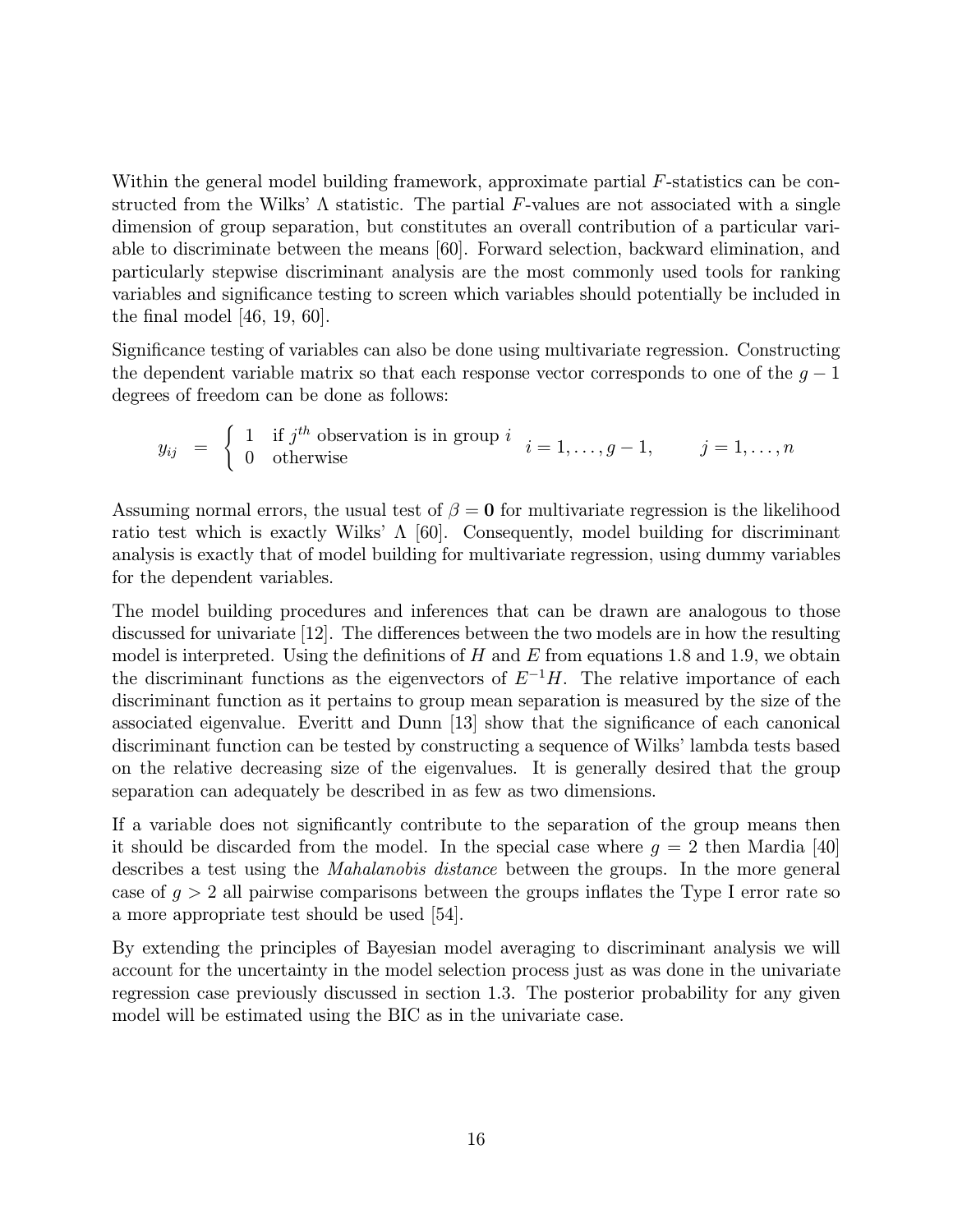#### 1.4.4 Canonical Correlation Analysis (CCA)

Canonical correlation analysis is concerned with the amount of linear relationship between two sets of variables. If  $p+q$  variables are measured on n objects, then the data may be split into two matrices X and Y with dimensions  $n \times p$  and  $n \times q$  respectively. In this instance, X and Y have a symmetric relationship in that neither represents the dependent variable, so without loss of generality, let  $p \leq q$ . If R is the overall correlation matrix then it can be partitioned into four submatrices as

$$
R = \left[ \begin{array}{cc} R_{xx} & R_{xy} \\ R_{yx} & R_{yy} \end{array} \right] \tag{1.11}
$$

where  $R_{xx}$  and  $R_{yy}$  represent the correlations or interdependencies within X and Y respectively, and  $R_{xy} = R'_{yx}$  represents the correlations between X and Y. The problem is to assess the between group correlation structure assuming that  $R_{xy}$  contains at least some nonzero entries [37].

The  $i^{th}$  canonical variates are linear combinations  $\underline{a}_i$  and  $\underline{b}_i$  of the variables in X and Y such that if  $U_i = \underline{a'_i} X$  and  $V_i = \underline{b'_i} Y$ , then  $corr(U_i, V_i) = r_i$  is maximized in absolute magnitude.

If  $\mathcal{R}_{xx}$  and  $\mathcal{R}_{yy}$  are of full rank then let

$$
Z_p = R_{xx}^{-0.5} R_{xy} R_{yy}^{-1} R_{yx} R_{xx}^{-0.5}
$$
  

$$
Z_q = R_{yy}^{-0.5} R_{yx} R_{xx}^{-1} R_{xy} R_{yy}^{-0.5}
$$

Let  $\underline{a}'_i = \underline{e}'_i R_{xx}^{-0.5}$  and  $\underline{b}'_i = \underline{f}'_i R_{yy}^{-0.5}$  where  $\underline{e}_i$  and  $\underline{f}_i$  are the  $i^{th}$  eigenvectors of  $Z_p$  and  $Z_q$  respectively, and the canonical correlations are the corresponding eigenvalues of  $Z_p$ , so  $r_1^2 \ge r_2^2 \ge \cdots \ge r_p^2$  [26].

Canonical variates have the following properties:

$$
var(U_i) = var(V_i) = 1
$$
  

$$
corr(U_i, U_j) = 0 \quad i \neq j
$$
  

$$
corr(V_i, V_j) = 0 \quad i \neq j
$$
  

$$
corr(U_i, V_j) = 0 \quad i \neq j
$$

There is a direct link between the canonical variate coefficients and multivariate regression coefficients. The matrix of the regression coefficients of the y's regressed on the  $x$ 's (corrected for their means) can be written as  $\hat{\beta} = S_{xx}^{-1} S_{xy}$ . This matrix can be used to relate  $\underline{a}_i$  and  $\underline{b}_i$ :  $\underline{b}_i = \hat{\beta} \underline{a}_i$ . By regression the x's on the y's we can obtain a similar relationship between  $\underline{a}_i$ and  $\underline{b}_i$ :  $\underline{a}_i = SS_{yy}^{-1}S_{yx}\underline{b}_i$  [60].

One of the primary goals after running a CCA is interpretation of the variates. Three common tools to aid in interpretation of the canonical variates are: (1) standardized coefficients,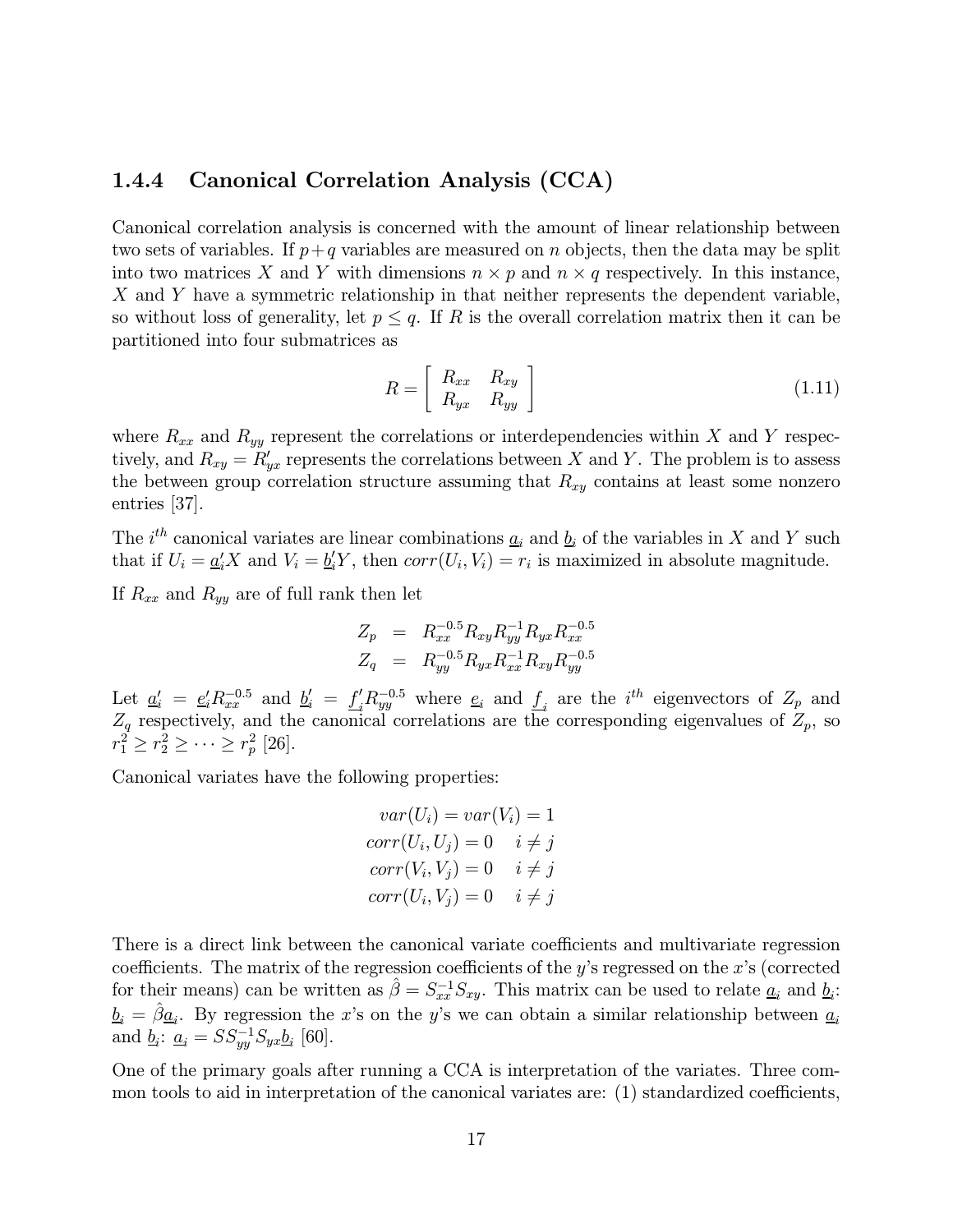(2) correlation between the original variable and the canonical variate, and (3) rotation of the canonical variate coefficients [60].

Johnson and Wichern [26] and Rencher [60] warn against using the correlation between the original variable and the canonical variate since they provide univariate information only and do not indicate how the variables contribute jointly to the analysis. Rencher [59] shows that rotation introduces correlations between the canonical variates so the gain in interpretability is offset by the increase in complexity caused by the interrelationships between the canonical variates.

The assumption that each variable in  $X$  and  $Y$  contributes in some way and should be included in the analysis may not be justified. If its inclusion makes interpretation more difficult since its contribution may be on the magnitude of sample error then the variable should be eliminated. BMA will provide a mechanism to identify sets of matrices  $(X_1, Y_1), \ldots, (X_T, Y_T)$ , where  $T = 2^{p+q}$ , that are supported by the data and also identify those combinations of the variables that are not supported by the data. Using this information will account for the uncertainty of whether a variable is useful in connecting  $X$  and  $Y$ . Also, changes in the canonical variates can indicate how confident we can be that the interpretations made are reasonable.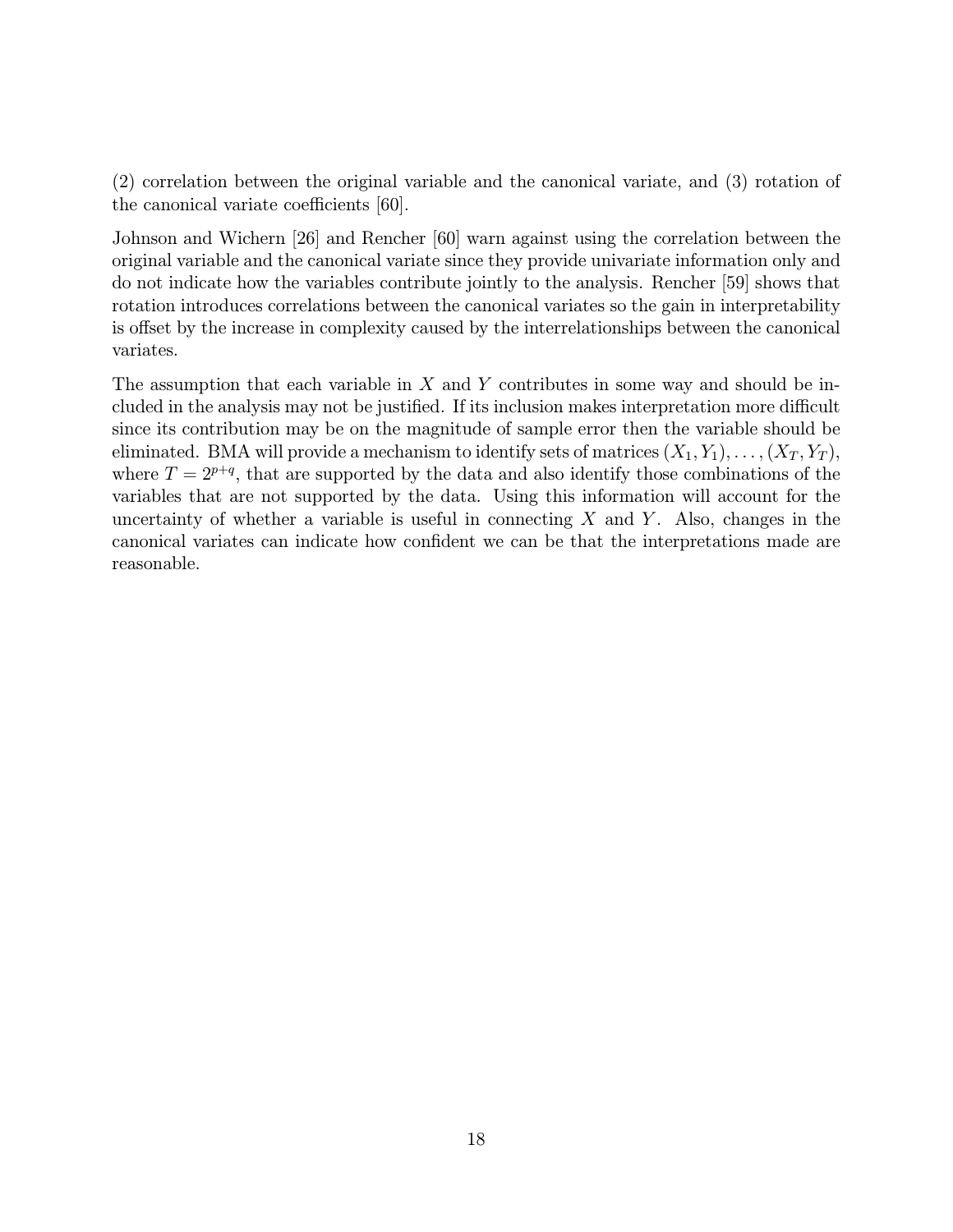## Chapter 2

# Principal Components Analysis (PCA)

## 2.1 Introduction

### 2.1.1 Background

In principal components analysis (PCA), the original variables in a multivariate data set are rotated and new variables called principal components are created. The method of rotation used in PCA has many optimal properties [41] but is generally performed because of two desirable properties. Firstly, the components are orthogonal, implying independence of these new variables under the assumption of multivariate normality. Secondly, the new axes represent directions of maximum variability. This second property is interpreted as providing a more parsimonious description of the data because any component associated with a small amount of the total variability may be discarded without a substantial loss of information.

It is important to note that the parsimony previously mentioned is in terms of the principal components only since each sample component is made up of a linear combination of all of the original variables. It is often desirable to ascribe some interpretation to each of the retained components via inspection of the eigenvector weights associated with each of the original variables. Large magnitude loadings are interpreted as the variable in question being important with respect to construction of the given component. When principal components is performed on the covariance matrix, Anderson [1] and Girshik [17] derived the large sample distribution theory for the sample eigenvalues and associated eigenvectors hence formal tests may be constructed to test for zero contribution to a given component. The large sample results do not extend to the case where principal components is performed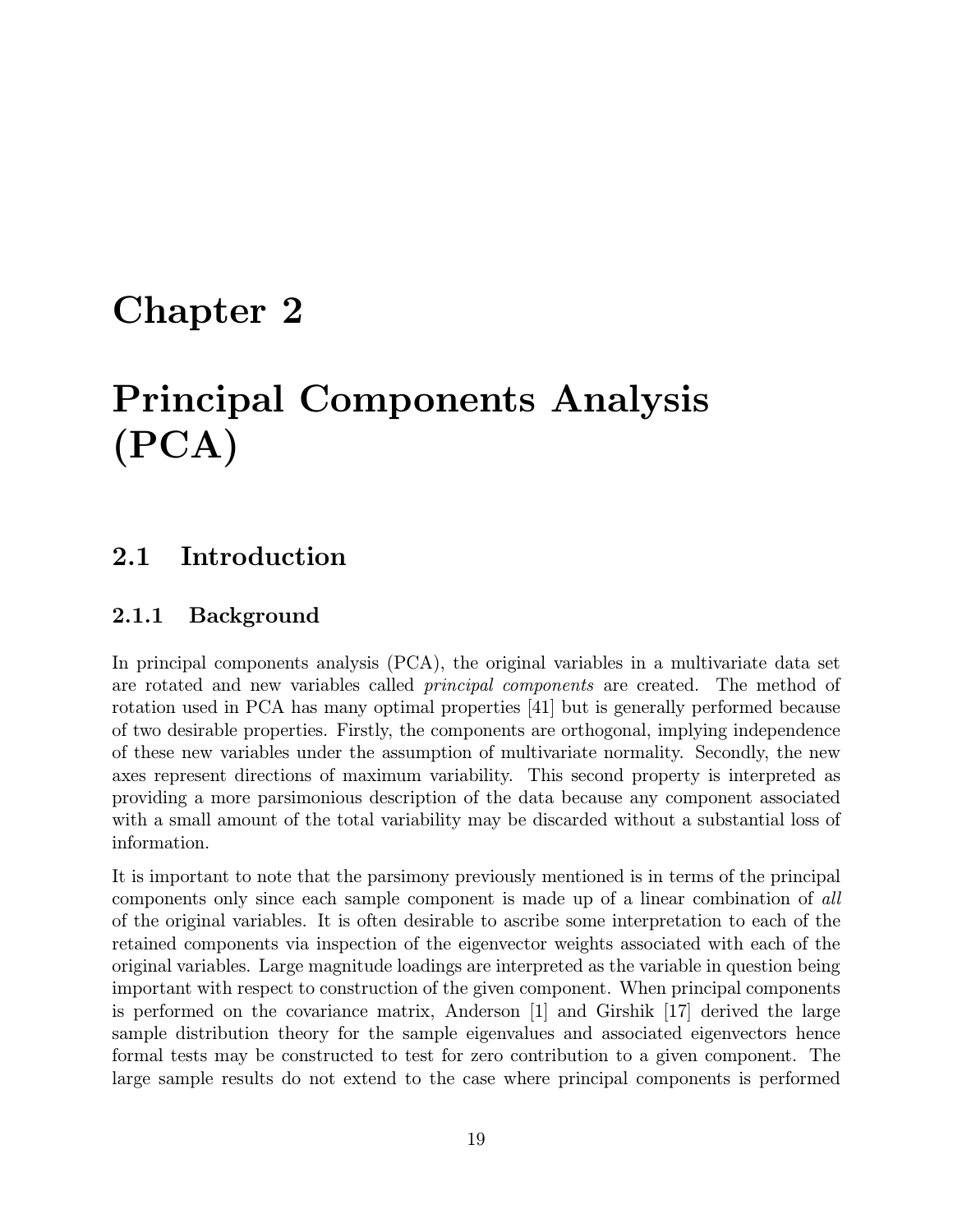using the correlation matrix [25]. The cause of this complication is twofold; the correlations are functions of the elements of the covariance matrix, and the sum of the eigenvalues is equal to the number of variables. To circumvent the need to rely on large sample results and distributional assumptions, Lambert et al. [36] proposed using a bootstrap solution to the problem. Empirical distributions were formed from the bootstrap sample for each eigenvalue and eigenvector element. The number of "meaningful" components was determined based on the Guttman-Kaiser criteria, and the eigenvectors elements whose bootstrapped empirical interval did not include zero identified.

#### 2.1.2 Outline

In subsequent sections of this chapter, limitations of the existing methods of model building with respect to PCA are discussed, and improvements proposed to overcome these limitations. The notion of model building within the context of principal components analysis is described. Bayesian model averaging (BMA) and Markov chain Monte Carlo model composition  $(MC<sup>3</sup>)$  is introduced and applied to principal components analysis. The properties of the PCA model obtained using BMA are investigated via a power study performed on several patterned correlation matrices. Finally, the BMAPCA method is used to analyze a set of environmental data [51].

### 2.2 Limitations

Commonly in practice, when eigenvectors from a PCA are interpreted, only the magnitude of the point estimate of the individual elements is considered and there is no measure of variability to formalize any decision. Lambert et al. [36] proposed using a bootstrap solution to the problem of relying only on point estimates. The individual observations are sampled with replacement for each iteration of the bootstrap simulation. A PCA is run on each bootstrap sample and the sample eigenvectors and eigenvalues are recorded. Empirical  $(1 - \alpha)100\%$  confidence intervals are then constructed for each eigenvector element and eigenvalue by trimming  $0.5\alpha\%$  of the sample values from each tail of the simulation distribution. With each bootstrap sample there is potential for the eigenvectors to change signs and for individual components to swap positions with respect to the original data set. While Lambert addressed the issue of eigenvectors potentially reversing signs, there was no mention of the problem of component position swapping. There then must be an algorithm in place to insure that the eigenvectors generated from each bootstrap sample are assigned to the "most correct" component based on some criterion. Given original data eigenvectors  $e_1, \dots, e_p$  with eigenvalues  $l_1 > \dots > l_p$  and bootstrap eigenvectors  $\underline{b}_1, \dots, \underline{b}_p$ , we propose matching the bootstrap eigenvectors to the eigenvectors obtained from the full sample so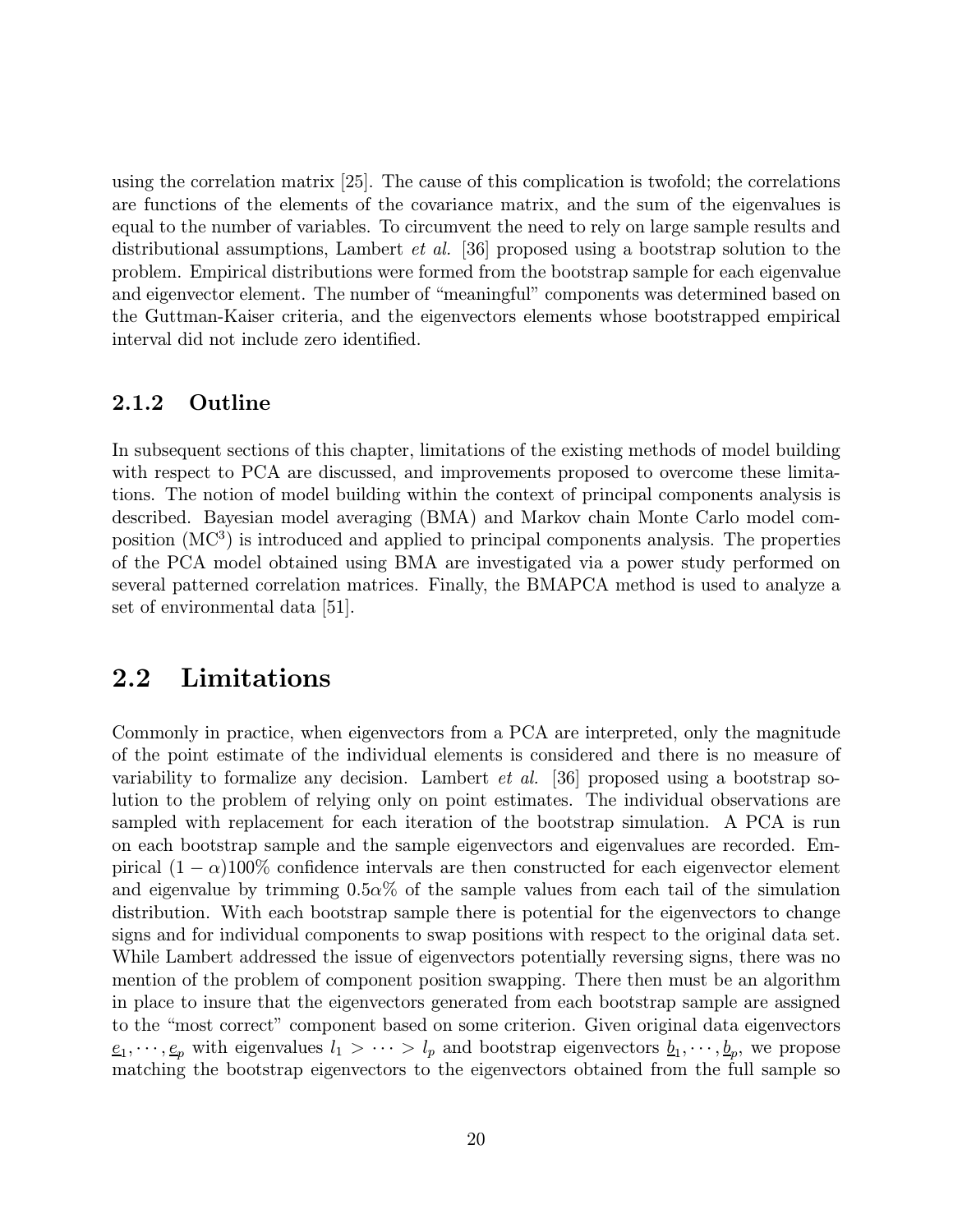that

$$
\sum_{i=1}^p l_i \big| \underline{e}_i' \underline{b}_i \big|
$$

is maximized which has a range from  $0$  to p. It weights each bootstrap eigenvector assignment by the full sample eigenvalue magnitude thus putting more emphasis on agreement in the larger components. The occurrence of component swapping depends on the degree of overlap in the distributions of the eigenvalues connected to the component. If there is a large amount of overlap then component swapping is a much larger concern.

While the bootstrap does allow for empirical confidence intervals to be created, it is implemented in an intrinsically univariate manner by considering each empirical confidence interval individually. Since each element within an eigenvector is correlated with the other elements [26] it is possible that one variable may contribute significantly only if another is excluded, and vice versa. Also, since no variables are ever actually being excluded from the model when using the bootstrap there really is no model or variable selection.

## 2.3 Model selection

Beale et al. [3], Jolliffe [29], and McCabe [41] discuss variable selection for nondependent variable data sets. Beale et al. developed Interdependence Analysis (IA) and Jolliffe investigated the various model selection strategies pertaining to it. McCabe introduced the method of Principal Variables Analysis (PVA) and outlined variable selection strategies. Both IA and PVA do not use a rotation as PCA does, but instead uses the original variables and regression methods to remove redundant variables thereby creating a parsimonious data set. The notion of model building and variable selection in the context of PCA has not been addressed as such in the literature, but when eigenvector weights are interpreted, variable selection has in fact occurred for each component interpreted.

If a subset of the original variables contribute significantly to a given component then the eigenvector weights and hence PC scores may be better estimated if the noncontributing variables were not present during estimation.

A measure of the impact that a variable or group of variables has on a particular principal component is how much the proportion of variance explained by that component changes with various variable configurations (i.e. models). Let  $R$  be the sample correlation matrix obtained from the measured variables  $X_1, \dots, X_p$ . Now, R can be rewritten in terms of its spectral decomposition as

$$
R = ELE'
$$
  
= 
$$
\sum_{i=1}^{p} \underline{e}_i l_i \underline{e}'_i
$$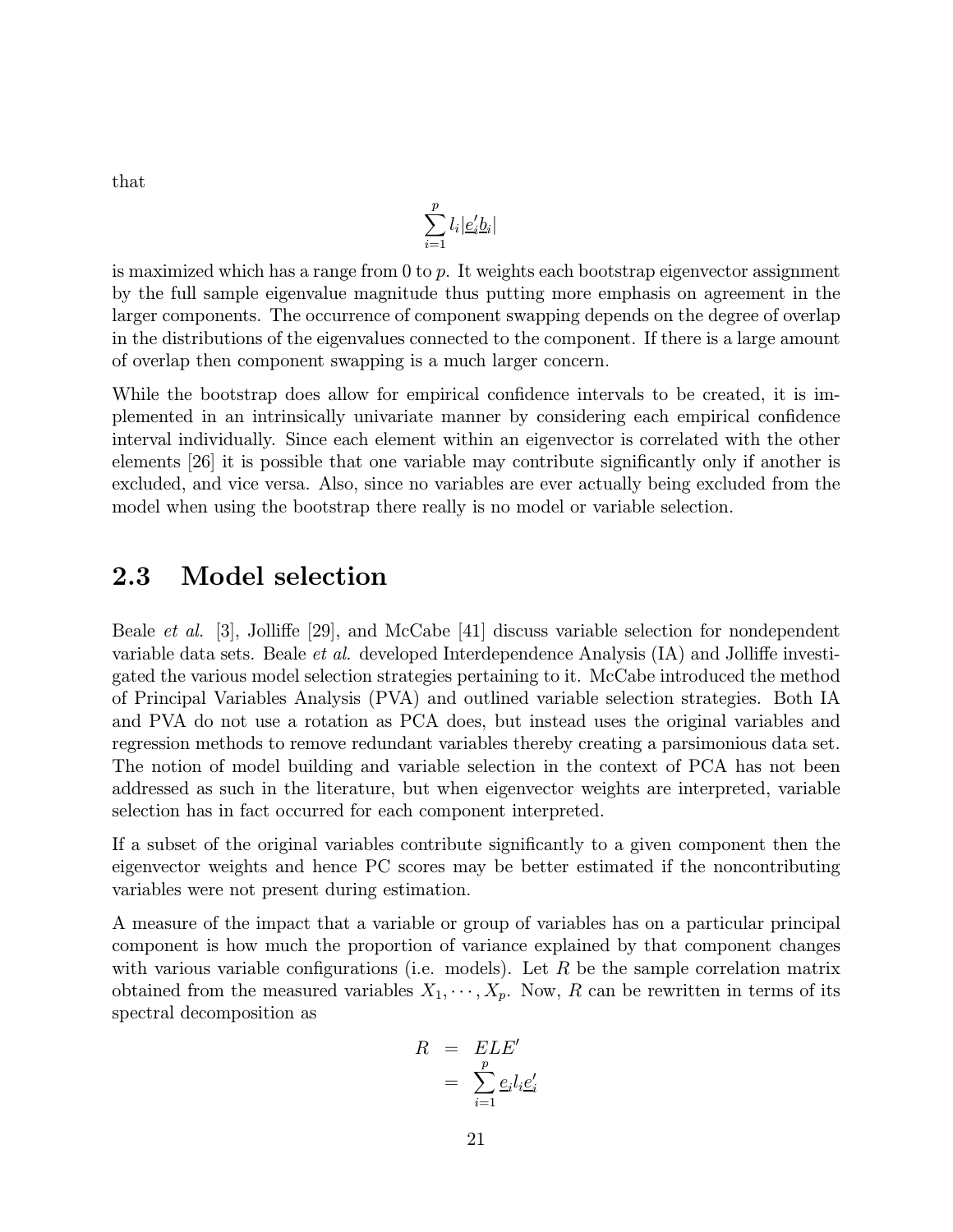where E is the matrix composed of eigenvectors  $\underline{e}_1, \dots, \underline{e}_p$ , and L is the diagonal matrix of eigenvalues with diagonal elements  $l_1 \geq l_2 \geq \cdots \geq l_p \geq 0$  [60]. Each component, after the first, is conditioned on all previous components since the variance is maximized subject to the constraint that the component in question be orthogonal to previously determined components [28]. With this in mind, it is important to note that if a variable does not contribute significantly to the second component, for example, it may be a major contributor to the first component. Hence any variables impact on previous components must be preserved while investigating subsequent components. To accomplish this we make use of the spectral decomposition of R in a sequential manner. Suppose the  $j<sup>th</sup>$  component is under investigation, so to preserve the structure in the previous  $j-1$  components we construct  $R_j$ by

$$
R_j = R - \sum_{i=1}^{j-1} \underline{e}_i l_i \underline{e}'_i
$$

$$
= \sum_{i=j}^{p} \underline{e}_i l_i \underline{e}'_i
$$

and the eigenvalues of  $R_j$  are  $l_j \ge l_{j+1} \ge \cdots \ge l_p \ge 0$  with associated eigenvectors  $\underline{e}_j, \cdots, \underline{e}_p$ . A model is specified by the variables contained in it. The goal is to identify models that capture the significant portion of the eigenvector structure while eliminating those variables that play only a spurious role in the construction. The model space  $\mathcal M$  is made up of the  $2^p$ possible variable configurations for each component. Model  $M_i \in \mathcal{M}$  can be represented by  $\delta_i$ , a p dimensional column vector such that

$$
\delta_{ik} = \begin{cases} 1 & \text{if } X_k \in M_i \\ 0 & \text{if } X_k \notin M_i \end{cases} \quad \text{for } k = 1, \cdots, p
$$

so the model index number " $i$ " is

$$
i = \sum_{j=1}^{p} 2^{j-1} \delta_{ij}
$$

For example, if  $p = 6$  then the model with variables  $X_2$ ,  $X_4$  and  $X_5$  has  $\underline{\delta}' = [0 \ 1 \ 0 \ 1 \ 1 \ 0]$ and  $i = 2^{2-1} + 2^{4-1} + 2^{5-1} = 26$  hence  $M_{26}$  is the designation for this configuration.

To impose any model,  $M_i$ , onto  $R_j$  we construct  $R_j^i$  as

$$
R_j^i = diag(\underline{\delta}_i) R_j diag(\underline{\delta}_i)
$$

where

$$
diag(\underline{\delta}_i) = \left[\begin{array}{cccc} \delta_{1i} & 0 & \cdots & 0 \\ 0 & \delta_{2i} & \cdots & 0 \\ \vdots & \vdots & \ddots & \vdots \\ 0 & 0 & \cdots & \delta_{pi} \end{array}\right]
$$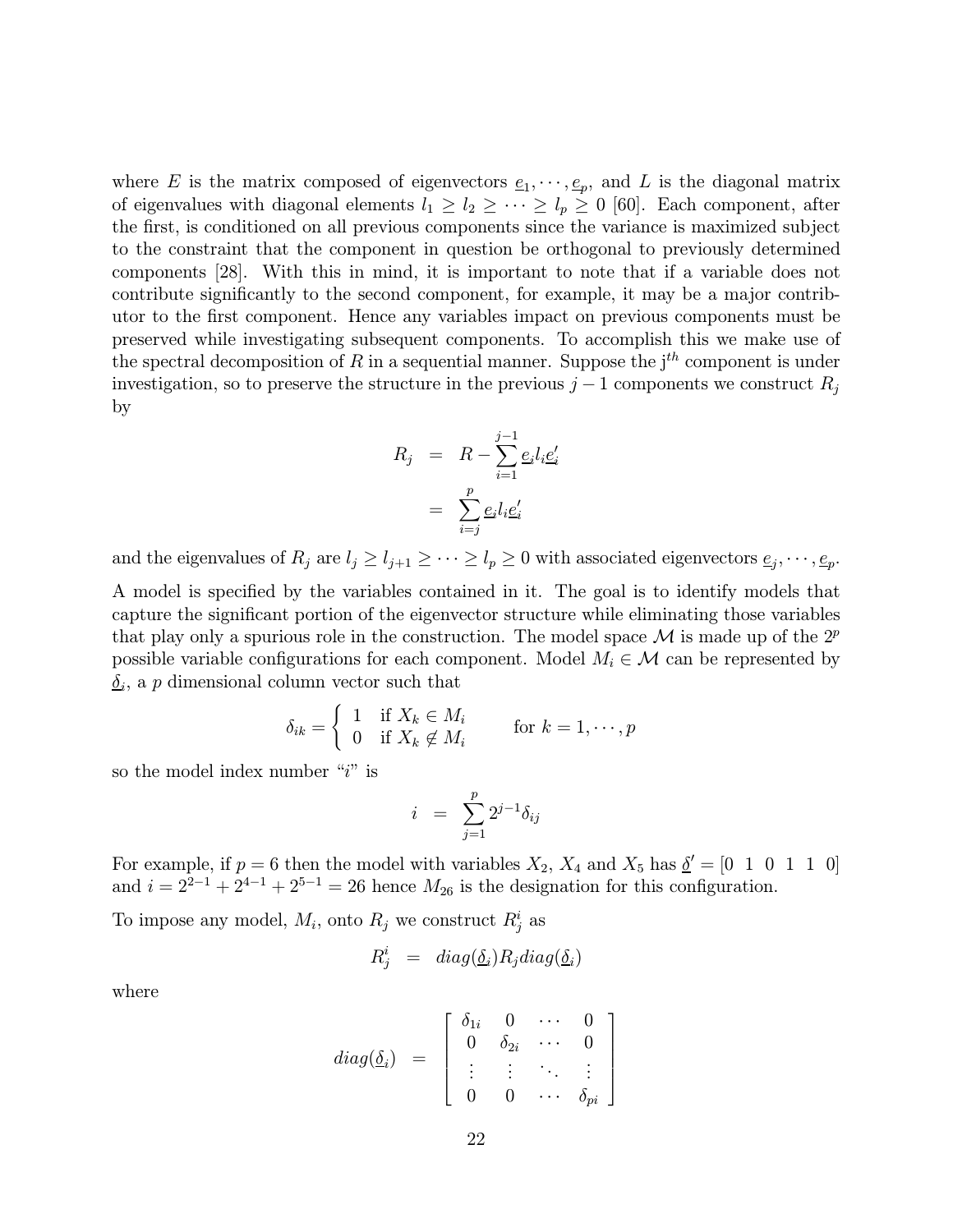This construction essentially zeroes out the rows and columns of  $R_j$  corresponding to each  $X_k \notin M_i$ . This is important since the effect of the variables that are not in  $M_i$  are eliminated from  $R_j$ , but the dimension of  $R_j^i$  is still  $p \times p$ .

The proportion of variance explained by the  $j<sup>th</sup>$  component given model  $M_i$  and the previous components is then equal to

$$
r_i^2 = \frac{l^*}{\sum_{k=j}^p l_k} \tag{2.1}
$$

where  $l^*$  is the eigenvalue of  $R_j^i$  whose associated eigenvector has the largest magnitude correlation with the first eigenvector of  $R_j$  and  $l_j, \dots, l_p$  are the eigenvalues of  $R_j$ . The rational for using  $l^*$  comes from the fact that if the variables in  $M_i$  are actually important to the  $j^{th}$  component, then the components of  $R_j^i$  are likely to swap places so it is necessary to use the eigenvalue of  $R^i_j$  whose associated eigenvector is most in line with the first eigenvector of  $R_j$  (i.e. the j<sup>th</sup> eigenvector or R). The denominator of equation 2.1 is the total variance minus that accounted for in the previous  $j - 1$  components.

For example, suppose

$$
R = \left[\begin{array}{cccc} 1 & 0.8 & 0.5 & 0.4 \\ 0.8 & 1 & 0.4 & 0.3 \\ 0.5 & 0.4 & 1 & 0.0 \\ 0.4 & 0.3 & 0.0 & 1 \end{array}\right]
$$

and we wish to determine which variables contribute significantly to the construction of the second component. The eigenvector associated with the second component is

$$
\underline{e}_2' = [0.010 - 0.012 - 0.612 \ 0.790]
$$

It appears variables that  $X_3$  and  $X_4$  are most important in the construction of this component. Given there are four variables, the table below shows the results for the sixteen possible models. The results shown in table 2.1 show that the models can be grouped into basically three categories; those that contain  $X_3$  and  $X_4$  (i.e.  $M_{12}, \dots, M_{15}$ ), those that contain either  $X_3$  or  $X_4$  (i.e.  $M_4, \dots, M_{11}$ ), and those that contain neither  $X_3$  or  $X_4$  (i.e.  $M_0, \dots, M_3$ ). Using the r-square measure shown in equation 2.1, we see that the models that contain both  $X_3$  and  $X_4$  explain a substantially larger proportion of the variance than models in the other two groups. Also, in the models where both  $X_3$  and  $X_4$  are excluded, none of the variance is accounted for (up to four decimals of precision).

## 2.4 Bayesian Model Averaging (BMA)

When a model selection method such as an all possible regressions or stepwise procedure is used, the single model obtained is assumed to be the *correct* model. All future inferences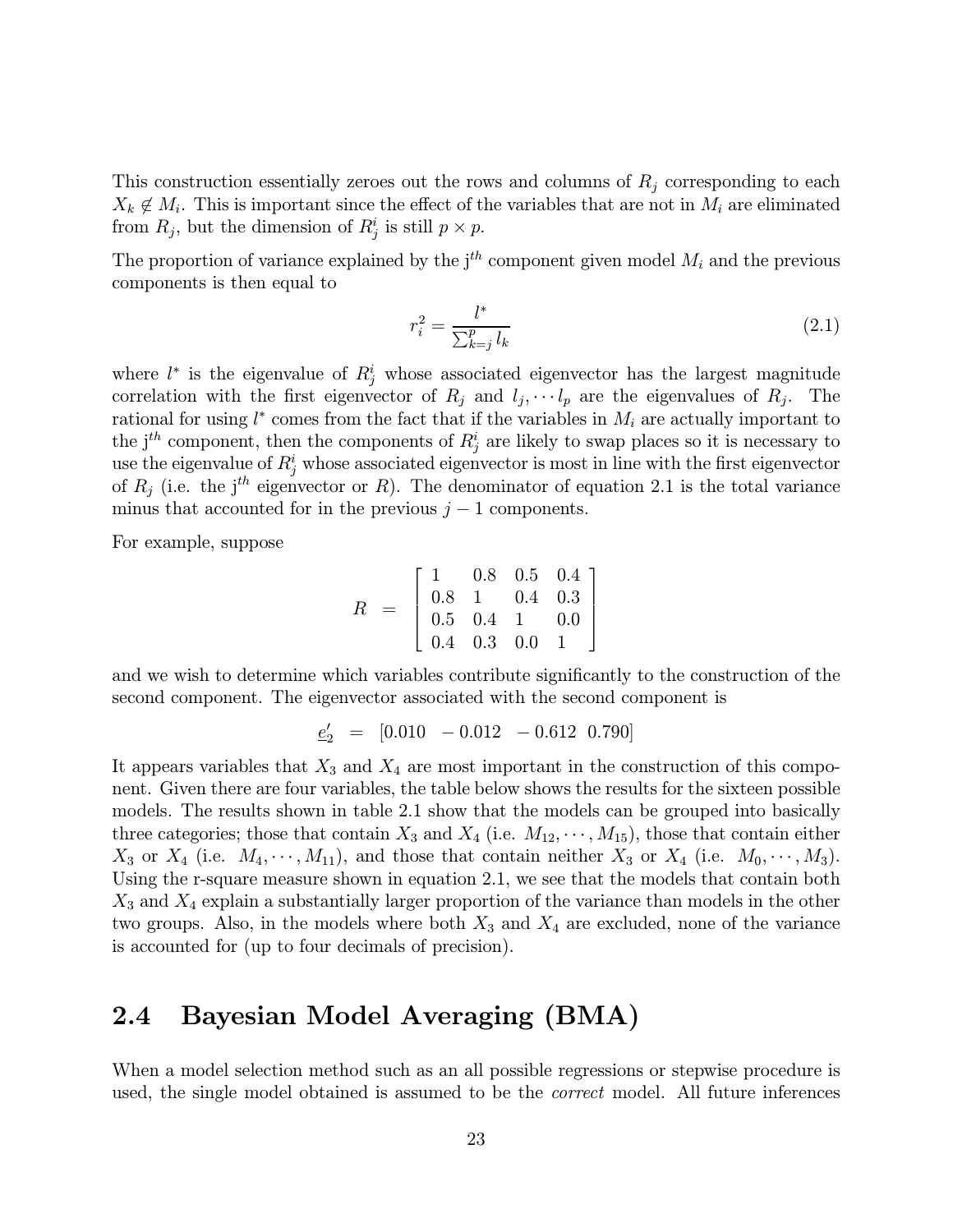| Model    | Active Variables | $r_i^2$ |        |       |        |
|----------|------------------|---------|--------|-------|--------|
| $M_{15}$ | $X_1$            | $X_2$   | $X_3$  | $X_4$ | 0.5888 |
| $M_{14}$ |                  | $X_2$   | $X_3$  | $X_4$ | 0.5888 |
| $M_{13}$ | $X_1$            |         | $X_3$  | $X_4$ | 0.5887 |
| $M_{12}$ |                  |         | $X_3$  | $X_4$ | 0.5887 |
| $M_{11}$ | $X_1$            | $X_2$   |        | $X_4$ | 0.4674 |
| $M_{10}$ |                  | $X_2$   |        | $X_4$ | 0.4650 |
| $M_9$    | $X_1$            |         |        | $X_4$ | 0.4497 |
| $M_8$    |                  |         |        | $X_4$ | 0.4462 |
| $M_7$    | $X_1$            | $X_2$   | $X_3$  |       | 0.3938 |
| $M_{6}$  |                  | $X_2$   | $X_3$  |       | 0.3873 |
| $M_5$    | $X_1$            |         | $X_3$  |       | 0.3637 |
| $M_4$    |                  |         | $X_3$  |       | 0.3536 |
| $M_3$    | $X_1$            | $X_2$   |        |       | 0.0000 |
| $M_2$    |                  | $X_2$   |        |       | 0.0000 |
| $M_1$    | $X_1$            |         |        |       | 0.0000 |
| $M_0$    |                  | Null    | 0.0000 |       |        |

Table 2.1: Example Model r-square Measures

and predictions that are made with the model do not account for the uncertainty involved in the selection process. Alternatively, the model obtained using BMA does incorporate the variance component associated with the uncertainty of model building.

There is a standard Bayesian solution to the problem of accounting for model uncertainty. If the model space is  $\mathcal{M} = \{M_1, \cdots, M_T\}$  then the posterior probability of  $M_i$  given the data X is given by

$$
P(M_i|\mathbf{X}) = \frac{P(\mathbf{X}|M_i)P(M_i)}{\sum_{M_j \in \mathcal{M}} P(\mathbf{X}|M_j)P(M_j)}
$$
(2.2)

where  $P(M_i)$  denotes the prior probability of each model and  $P(X|M_i)$  is the marginal likelihood of the data. Generally, each model has been assumed to be equally likely a priori, so equation 2.2 simplifies to

$$
P(M_i|\mathbf{X}) = \frac{P(\mathbf{X}|M_i)}{\sum_{M_j \in \mathcal{M}} P(\mathbf{X}|M_j)}
$$

Now, the marginal likelihood of the data is

$$
P(\mathbf{X}|M_i) = \int P(\mathbf{X}|M_i, \underline{\theta}_i) \pi(\underline{\theta}_i) d\underline{\theta}_i
$$
\n(2.3)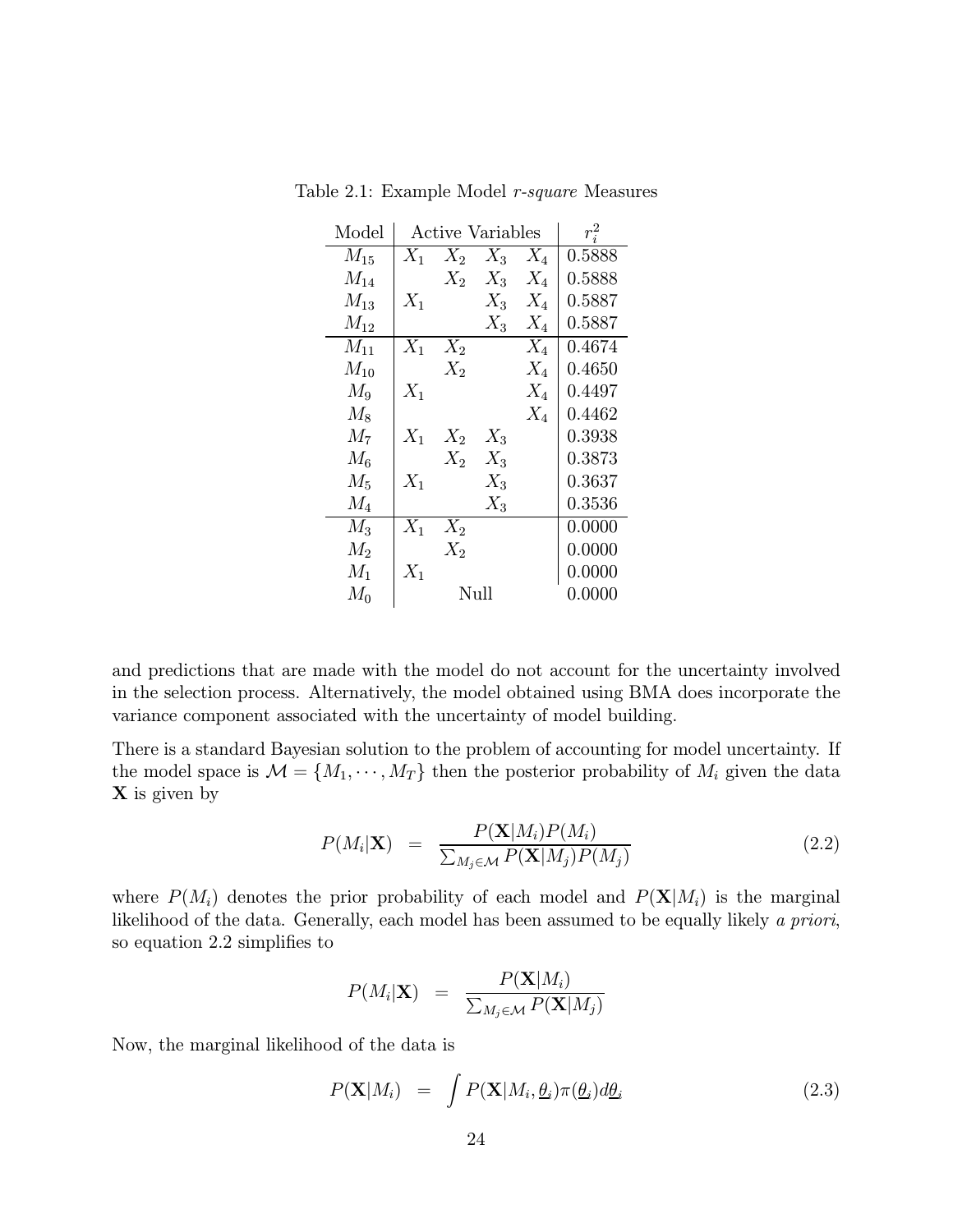where  $\theta_i$  is the unknown model parameters with joint prior density  $\pi(\theta_i)$ . Hoeting [21] shows for univariate multiple regression that the marginal likelihood follows an  $n$  dimensional non-central Student's t-distribution when proper conjugate priors are used. Using the multivariate non-central t-distribution can be used if hyperparameters are chosen so that the prior density it calibrated to the data. Raftery [55] approximates equation 2.3 using the Bayes Information Criterion (BIC) which is a penalized likelihood measure. For the case of linear regression Raftery shows that

$$
P(\mathbf{X}|M_i) \propto \exp(-0.5BIC_i)
$$
  
= 
$$
\exp(-0.5(n\ln(1-r_i^2)+p_i\ln n))
$$
 (2.4)

where  $r_i^2$  is the model *r*-square,  $p_i$  is the number of independent variables in model  $M_i$ , and  $n$  is the number of observations. Using Raftery's approximation requires no calibration to the data and is composed of readily available regression information. By normalizing we get the posterior probability of model  $M_i$  given the data is

$$
P(M_i|\mathbf{X}) \approx \frac{\exp(-0.5BIC_i)}{\sum_{M_j \in \mathcal{M}} \exp(-0.5BIC_j)}
$$
(2.5)

In the context of linear regression, any model deemed to be less likely than the intercept only model represents a subset of the variables that is less desireable than doing nothing at all. The models that do have value are those that are better than the null model. If a model,  $M_i$  has a posterior probability greater than the null model then

$$
P(M_i|X) > P(M_0|X)
$$
  
\n
$$
\exp(-0.5BIC_i) > \exp(-0.5BIC_0)
$$
  
\n
$$
-0.5BIC_i > -0.5BIC_0
$$
  
\n
$$
BIC_i < BIC_0
$$
  
\n
$$
n \ln(1 - r_i^2) + p_i \ln n < n \ln(1 - r_0^2) + p_0 \ln n
$$

Now,  $r_0^2 = 0$  and  $p_0 = 0$ , so, solving for  $r_i^2$  we get

$$
n \ln(1 - r_i^2) + p_i \ln n < 0
$$
\n
$$
n \ln(1 - r_i^2) < -p_i \ln n
$$
\n
$$
\ln(1 - r_i^2) < \frac{-p_i}{n} \ln n
$$
\n
$$
1 - r_i^2 < \exp\left\{\frac{-p_i}{n} \ln n\right\}
$$
\n
$$
r_i^2 > 1 - \exp\left\{\frac{-p_i}{n} \ln n\right\}
$$
\n
$$
r_i^2 > 1 - n^{-p_i/n}
$$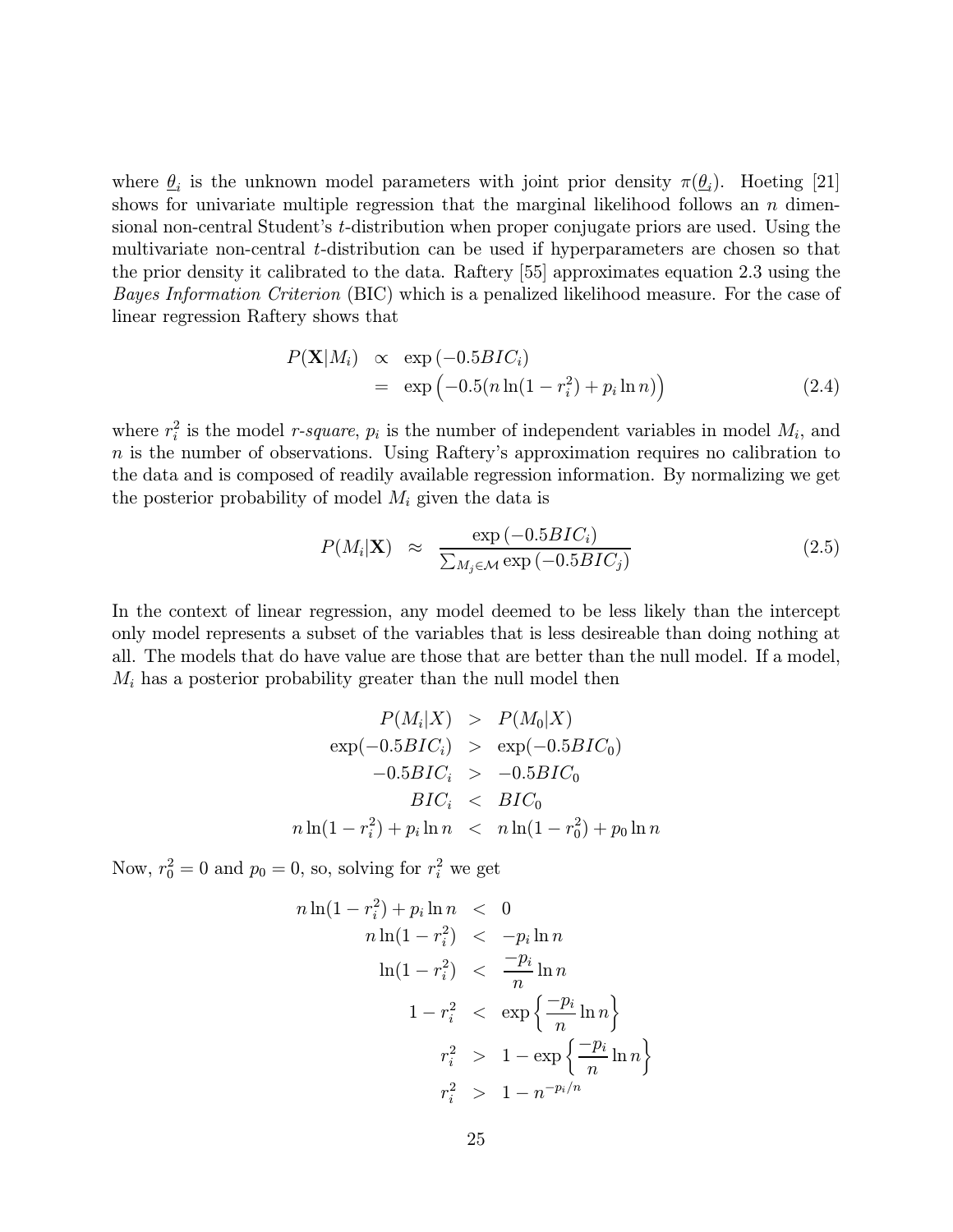So any model with an r-square greater than  $1-n^{-p_i/n}$  will be more likely than the null model whereas if the r-square is smaller the model would most likely be discarded due to its poor performance. For a PCA application, the proportion of variance explained, from equation 2.1, is analogous to the r-square of a regression model. We want to allow for the possibility that all  $p$  variables may significantly contribute to a given component so if we model the first component, for example, replacing model r-square with proportion of variance explained using the eigenvalues, we have

$$
\frac{\lambda_1}{\sum_{i=1}^p \lambda_i} > 1 - n^{-p/n}
$$
  
\n
$$
p^{-1}\lambda_1 > 1 - n^{-p/n}
$$
  
\n
$$
\lambda_1 > p - pn^{-p/n}
$$

Suppose for example that  $p = 20$  and  $n = 250$  then if  $l_1 < 7.141$  then the full model would be less likely than the null model even though it is quite plausible that each variable may significantly contribution to a component associated with such a large eigenvalue.

Since the BIC may penalize for parsimony too heavily for this application, we propose a penalty term that will let the posterior probability of the full model be as likely as the null model. If  $r_f^2$  is the proportion of the variance explained by the full model, then let the truncated information criterion or TIC for model  $M_i$  be defined as

$$
TIC_i = n \ln(1 - r_i^2) + p_i a_n \tag{2.6}
$$

where  $a_n = \min \{-np^{-1}\ln(1 - r_f^2), \ln n\}$ . This penalty term lets the full model be at least as likely as the null model since

$$
P(M_{full}|\text{data}) \ge P(M_0|\text{data})
$$
  
\n
$$
\exp(-0.5TIC_{full}) \ge \exp(-0.5TIC_0)
$$
  
\n
$$
TIC_{full} \le TIC_0
$$
  
\n
$$
n \ln(1 - r_f^2) + pa_n \le 0
$$
  
\n
$$
a_n \le -\frac{n}{p} \ln(1 - r_f^2)
$$

There exists some finite  $n_0$  such that  $\ln n_0 < -n_0p^{-1}\ln(1-r_f^2)$ , and for all  $n \ge n_0$  the sample size is large enough so that the standard form of the BIC allows the full model to be more likely than the null model hence the form of the penalty term chosen for the TIC. To illustrate the size of the penalty term, suppose that  $p = 20$  and  $\lambda_1 = 6$ , then figure 2.1 shows the penalty terms associated with the BIC, TIC and AIC (Akaike's information criterion). The penalty using  $TIC$  is less then that of the AIC for all  $n < 113$ . For  $113 < n < 325$  the penalty term for the TIC is higher (more conservative) than that of the AIC, but not as much as BIC, but for all  $n \ge 325$ ,  $TIC = BIC$ . Since  $\lim_{n \to \infty} a_n = \infty$  and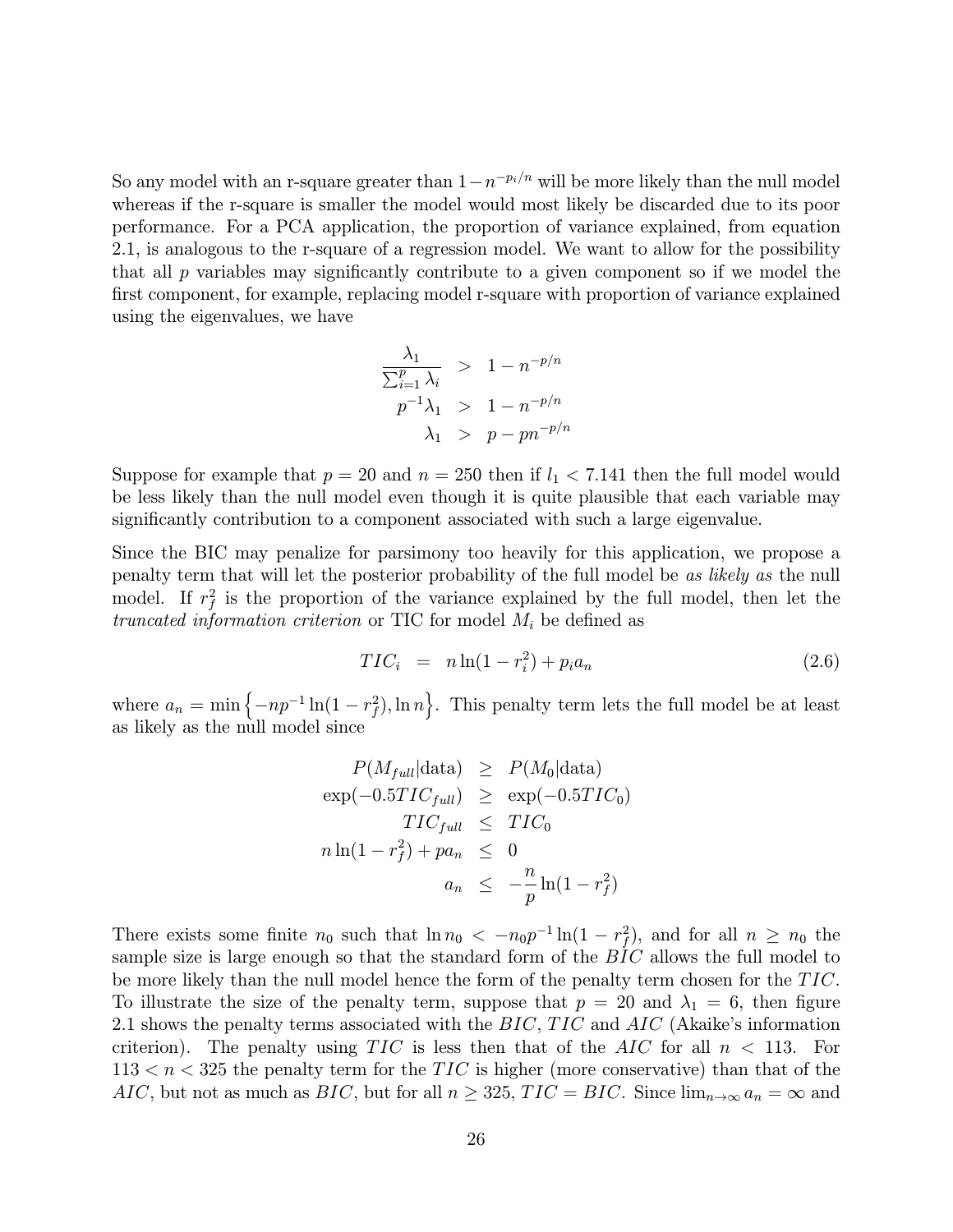



 $\lim_{n\to\infty} n^{-1}a_n = 0$  then TIC falls into the class of generalized information criteria (GIC) (of which BIC is also a special case) [63, 48] and therefore shares the same asymptotic properties as BIC. Furthermore, there exists finite  $n_0$  such that TIC = BIC for all  $n>n_0$ . Using the same form as shown in equation 2.5 the posterior probability of model  $M_i$  for component j will be estimated by

$$
P(M_i|R_j^i) \approx \frac{\exp(-0.5TIC_i)}{\sum_{M_k \in \mathcal{M}} \exp(-0.5TIC_k)}
$$
\n(2.7)

Posterior model probabilities obtained from a marginal likelihood approximated using a generalized information criteria  $(GIC)$  assuming a uniform prior on the model space is equivalent to posterior model probabilities obtained using the Bayes information criteria (BIC) where the prior assumed for the model space is defined by

$$
P(M_i) = \frac{\exp(-0.5p_i(a - \ln n))}{\sum_{j=0}^p \frac{p!}{j!(p-j)!} \exp(-0.5j(a - \ln n))}
$$

where  $a = a_n$  (proof shown in A.1).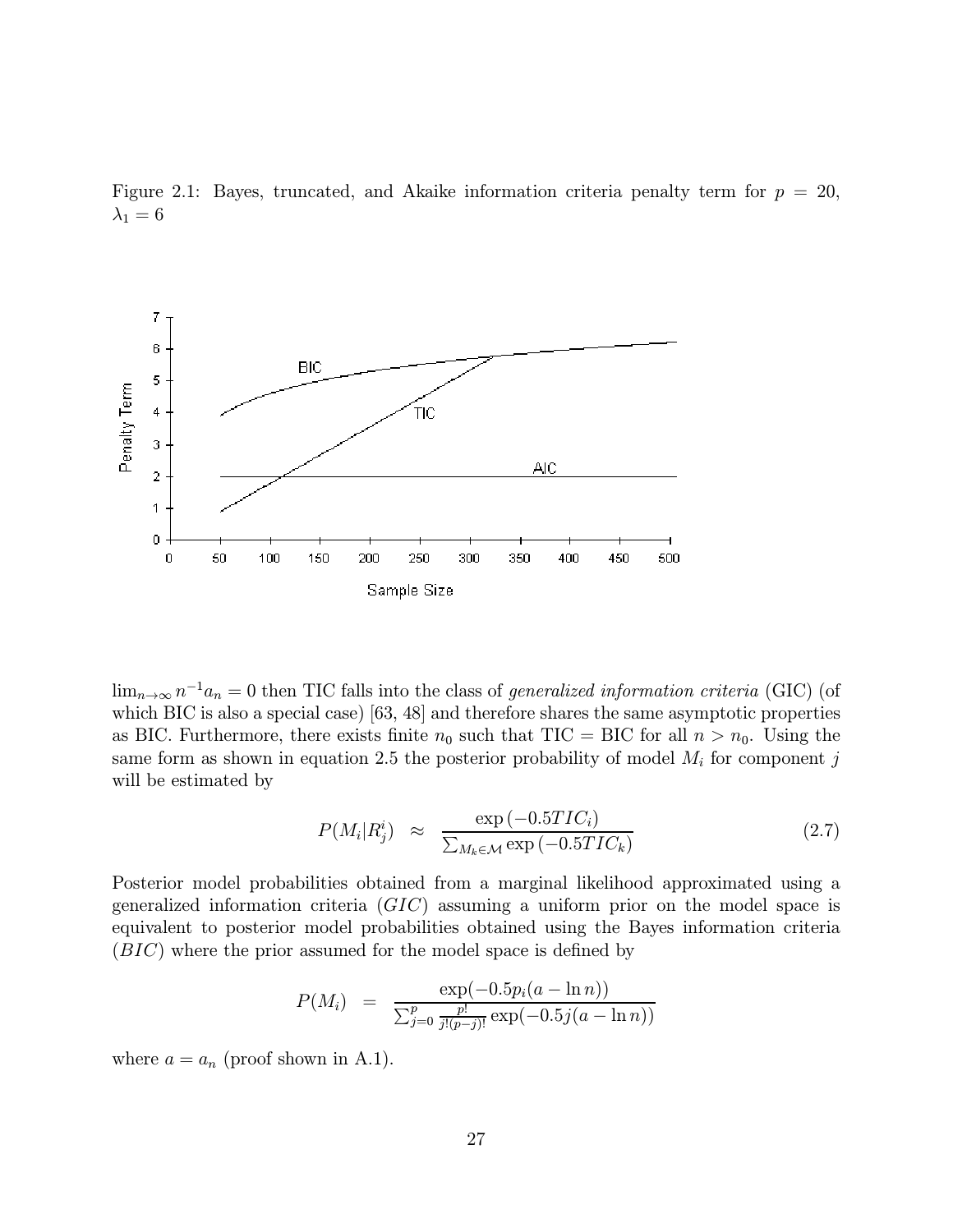# 2.5 Stochastic search of model space

Stepwise methods are often used when it is not practical to evaluate a large number of possible models. While this algorithm is convienient, it is deterministic for a given data set. Slight perturbations in the data can result in a very different "best" model. By adopting a stochastic search of the model space we are able to identify the models best supported by the data almost surely [64, 49, 20]. Madigan and York [39] implemented the Markov chain Monte Carlo model composition (MC<sup>3</sup>) procedure on graphical models. Hoeting [21] and Hoeting, Madigan, and Raftery [22] applied the method to univariate multiple regression. One advantage in using the  $MC<sup>3</sup>$  approach is that the model selection process is stochastic, and each model will be visited during the simulation in proportion to how well it is supported by the data. Models will be visited during the simulation in proportion to how well they are supported by the data, so we get a summary of all the best models and not just a single snapshot that is obtained using a stepwise procedure.

The stochastic search of the model space is made necessary by the potentially enormous number of models in the denominator of equation 2.7. The MC<sup>3</sup> method is used to reduce the number of terms in this sum by focusing on the most probable models and eliminating those models that are not supported by the data.

The states of the Markov chain to be sampled from are the individual models in  $M$  hence the chain is discrete and finite. In order to insure the proper stationary distribution we must specify how to move from one model to another. This task is accomplished by forming neighborhoods around each model [39]. The neighborhood, centered at an arbitrary model  $M_i$ , denoted by  $nbd(M_i)$ , consists of model  $M_i$  and every other model that can be obtained by either addition or removal of a single variable to  $M_i$ .

The transition from one neighborhood to another is accomplished using Hasting's [20] method. Given that the current state of the Markov chain is  $nbd(M_i)$ , the models in  $nbd(M_i)$  are sampled with equal probability. Suppose  $M_k \in \text{nbd}(M_i)$  is proposed, then the move to  $\text{nbd}(M_k)$ is accepted with probability

$$
P_{acc} = \min\left\{1, \frac{P(M_k|R_j)}{P(M_i|R_j)}\right\} \tag{2.8}
$$

Since the transition matrix is finite and irreducible, then by applying the ergodic theorem for Markov chains, any function  $g(M_i)$  defined on  $\mathcal{M}, E(g(M))$  can be estimated by drawing from the Markov chain for  $t = 1, 2, \ldots, N$ , and

$$
\hat{G} = \frac{1}{N} \sum_{i=1}^{N} g(M(t))
$$

which is a simulation-consistent estimate of  $E(g(M))$  (i.e.  $\hat{G} \to E(g(M))$  almost surely) [64, 39, 49]. In other words, the posterior probability of model  $M_i$  given  $R_i$  is approximated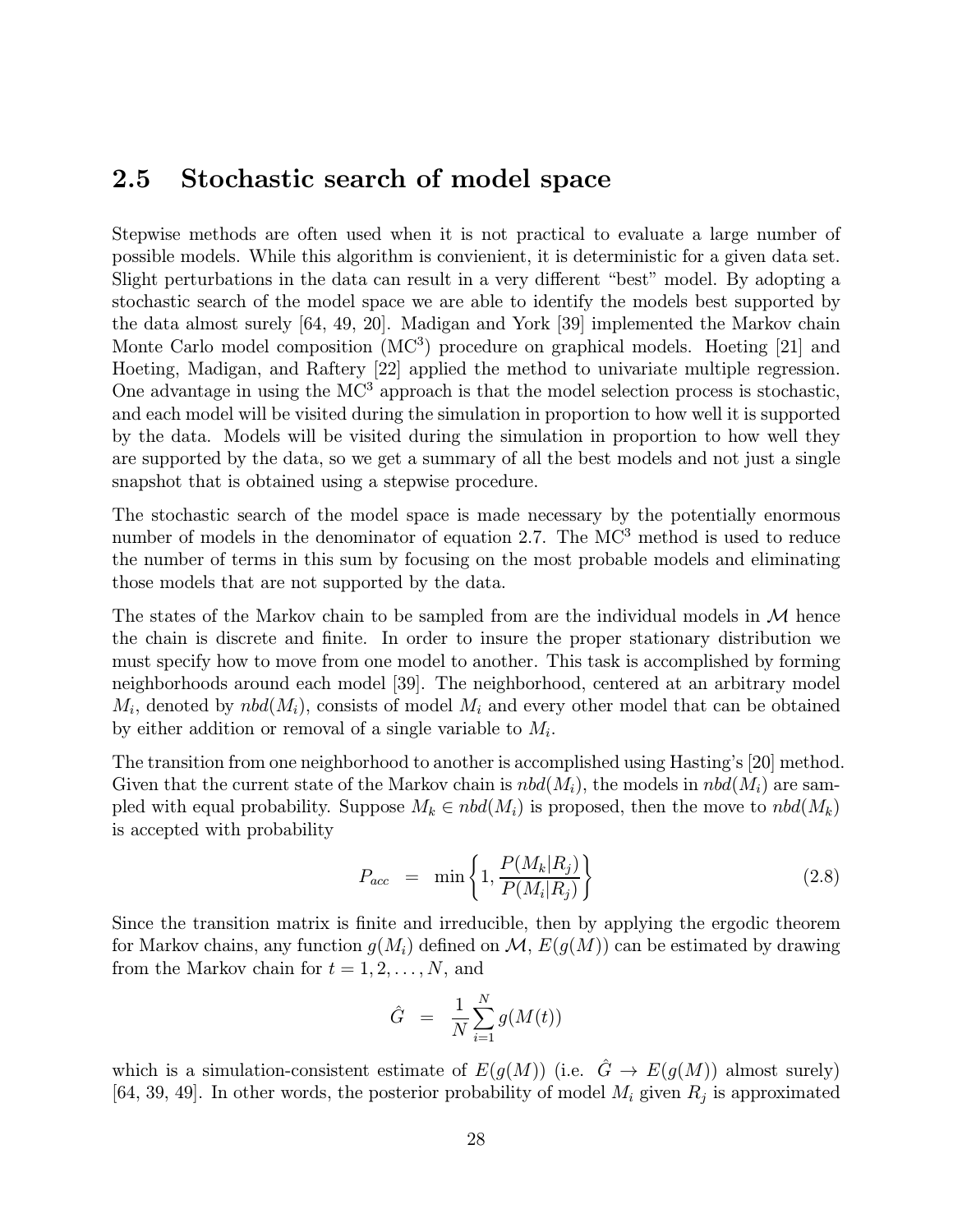by the proportion of iterations that the Markov chain spends in  $nbd(M<sub>i</sub>)$  and as the number of iterations goes to infinity then the estimate goes to  $P(M_i|R_i)$  almost surely. The primary goal of using the MC<sup>3</sup> process in this particular application is not convergence to the stationary distribution, but rather to identify a subset of models that are most supported by the data. Let  $\mathcal{M}^* \subset \mathcal{M}$  denote the models that are actually visited during the simulation. Any model  $M_i \in \mathcal{M}$  and  $M_i \notin \mathcal{M}^*$  has an estimated posterior probability of zero and is therefore eliminated from the sum in denominator of equation 2.7.

The posterior probability of any  $M_i \in \mathcal{M}^*$  can be estimated by the number of times the Markov chain was in state  $nbd(M_i)$  divided by the total number of draws from the chain which is only appropriate when convergence it attained. Alternatively, the posterior probability for the models can also be estimated by replacing M with  $\mathcal{M}^*$  in equation 2.7 since the TIC must be computed for each model visited during the simulation of the chain. Since the goal is model identification, the convergence of the Markov chain is not necessary because as long as each good model is visted at least of once during the simulation then it's posterior probability will be estimated using the model's TIC.

To further reduce the number of models in the denominator of equation 2.7 we use the principle of Occam's razor. which holds that models which perform much less well than their competitors should be discarded  $[38]$ . The MC<sup>3</sup> algorithm eliminates most of the poor models by not visiting them, but there may be models in  $\mathcal{M}^*$  that still are much less likely than the most probable model visited and are effectively discredited and should be eliminated. The reduced class of models is then defined by

$$
\mathcal{M}^{**} \hspace{2mm} = \hspace{2mm} \left\{ M_k: M_i, M_k \in \mathcal{M}^*, \frac{\max_i P(M_i|R_j)}{P(M_k|R_j)} < C \right\}
$$

Madigan and Raftery [38] adopted  $C = 20$ , but values from 10 to 1000 have been suggested with respect to the particular application. As a result, equation 2.7 can essentially be replaced by

$$
P(M_i|R_j^i) \approx \frac{\exp(-0.5TIC_i)}{\sum_{M_k \in \mathcal{M}^{**}} \exp(-0.5TIC_k)}
$$
(2.9)

## 2.6 Implementation

Suppose we have n measurements on each of the variables  $X_1, \dots, X_p$  and wish to identify the important contributors to the  $j<sup>th</sup>$  principal component. In order to construct a set of the most likely models  $\mathcal{M}^{**} \subset \mathcal{M}$  we use the following algorithm to analyze the contribution of each variable to the  $j<sup>th</sup>$  eigenvector.

1. Compute the correlation matrix R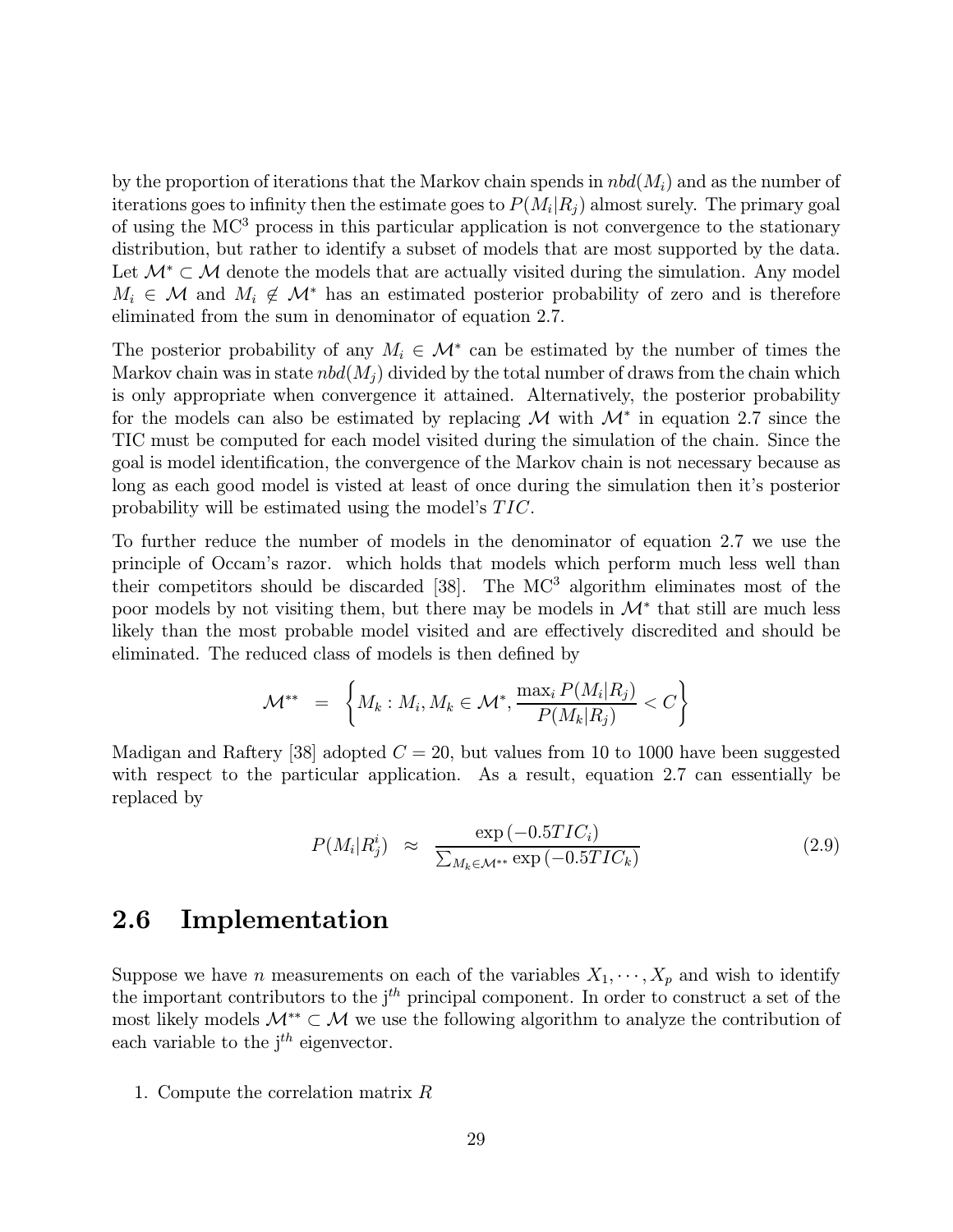- 2. Construct  $R_j = R \sum_{i=1}^{j-1} \underline{e}_i l_i \underline{e}'_i$
- 3. Randomly choose  $M_i \in \mathcal{M}$  as a starting point. Let all  $M_i \in \mathcal{M}$  be equally likely and  $\mathcal{M}^* \stackrel{set}{=} \emptyset$
- 4. Let  $u \sim U(0, 1)$ . If  $u < s$  then choose some  $M_i \in \mathcal{M}$  at random where all  $M_i$  are equally likely
- 5. Record current neighborhood index  $\mathcal{M}^* \stackrel{\text{\it set}}{=} \mathcal{M}^* \cup M_i$
- 6. Let  $R_j^i = diag(\underline{\delta}_i) R_j diag(\underline{\delta}_i)$
- 7. Compute  $TIC_i$
- 8. Randomly choose  $M_k \in \text{nbd}(M_i)$  where each model in  $\text{nbd}(M_i)$  is equally likely.
- 9. Compute  $R_j^k$  and  $TIC_k$  for model  $M_k$ .
- 10. Move to  $nbd(M_k)$  with probability  $P_{acc} = \min(1, \exp\{-0.5(TIC_i TIC_k\})$  or stay in  $nbd(M_i)$  with probability  $1-P_{acc}$
- 11. Iterate steps 4—10 N times
- 12. Construct  $\mathcal{M}^{**} = \{M_i : TIC_i < \min_{M_k \in \mathcal{M}^*} TIC_k + 2 \ln C\}$
- 13. Compute  $P(M_i|R_j) = \frac{\exp(-0.5TIC_i)}{\sum_{M_k \in \mathcal{M}^{**}} \exp(-0.5TIC_k)}$  for all  $M_i \in \mathcal{M}^{**}$
- 14. Compute  $E[\underline{\delta}] = \sum_{M_i \in \mathcal{M}^{**}} \underline{\delta}_i P(M_i | R_j)$

#### 2.6.1 Algorithm details

Steps 1 and 2 summarize the data with the sufficient statistic R and then focus on the  $j<sup>th</sup>$ component with  $R_i$ . In step 3 the starting point is determined at random by selecting a model  $M_i \in \mathcal{M}$  where all models are equally likely. Since no model has been visited prior to the first sample from the chain, the class of models visited,  $\mathcal{M}^*$ , is set equal to the null set.

We define the distance between any two models,  $M_i$  and  $M_j$  to be

$$
d_{ij} = (\underline{\delta}_i - \underline{\delta}_j)'(\underline{\delta}_i - \underline{\delta}_j)
$$

For any model  $M_i \in \mathcal{M}$ , there are  $C_k^p$  models that are a distance  $k \leq p$  units away from  $M_i$ . As sampling from the chain continues, by the nature of the process there is an emphasis on spending more iterations in the neighborhoods of the best models. If there are groups of neighborhoods containing good models that are far apart from one another it may take many iterations to achieve convergence . One method of assessing convergence is the use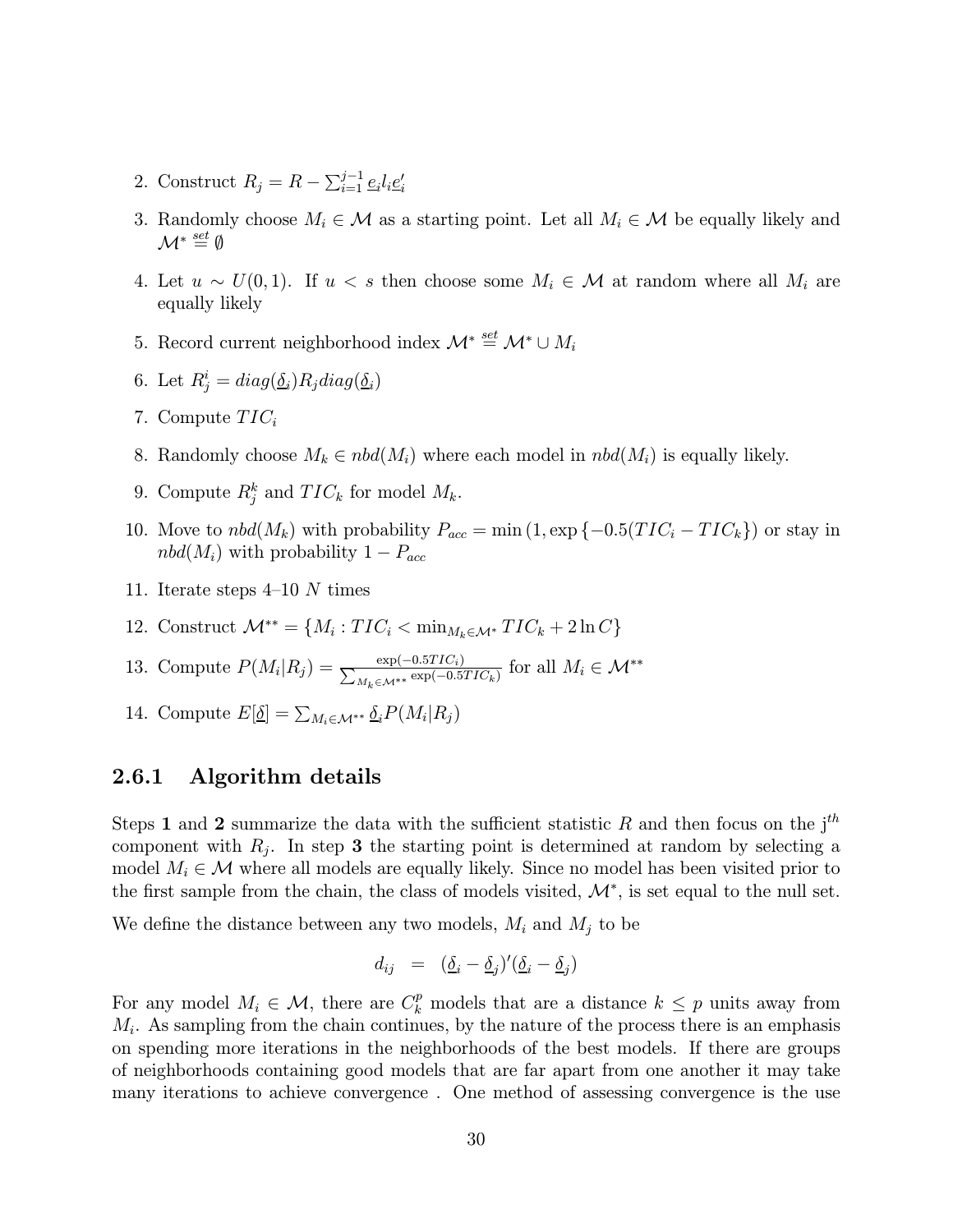of multiple sequences using overdispersed starting points [16]. By choosing random starting points for multiple sequences, the expected distance between any two start points is 0.5p. We propose starting new sequences at random with probability s (we use  $s = 0.01$ ) with the starting point of the new sequence being some model chosen at random. Therefore when a new sequence is triggered, the initial model in the new chain is some model in  $\mathcal M$  as shown in step 4 and the MC<sup>3</sup> starts anew. Recall that our goal in sampling from the chain is model identification and not convergence. While the process cycles within a group of good models we randomly start the process over in a randomly determined spot in the model space in the hopes of finding other groups of likely models if they exist.

In step 5 the current model  $M_i$  that has been selected is unioned with  $\mathcal{M}^*$  in order to record the history of the chain. In step 6 the model is imposed onto  $R_i$  and in step 7 the model TIC is computed. In step 8 a model within the neighborhood of model  $M_i$  is chosen at random where all models in the neighborhood are equally likely. The proposed model,  $M_k$ , is imposed onto  $R_j$  to get  $R_j^k$  and the chain moves to the neighborhood of  $M_k$  with probability

$$
P_{acc} = \min \left\{ 1, \frac{P(M_k|R_j)}{P(M_i|R_j)} \right\}
$$
  
=  $\min \left\{ 1, \frac{\exp(-.5TIC_k)}{\exp(-.5TIC_i)} \right\}$   
=  $\min \left\{ 1, \exp(-.5(TIC_k - TIC_i)) \right\}$  (2.10)

or stays in the neighborhood of  $M_i$  with probability  $1 - P_{acc}$  which is shown if step 10. Whether the chain moves to the neighborhood of  $M_k$  or stays in  $M_i$ , the set of models visited, M<sup>∗</sup> is updated. The transition probability in equation 2.10 has been used in other applications so that the correct stationary distribution is attained [20, 39, 21] but is used here because the best models are more likely to be visited. The random draws from the chain are repeated  $N$  times so that the models most supported by the data can be visited during the stochastic search process.

The purpose of step 11 is to insure that the best models are visited. Usually, in MCMC simulations, the number of iterations is chosen to achieve convergence to the proper stationary distribution and suggested values of N are on the order of 30000 [21]. In this particular application we are only interested in the neighborhoods that were actually visited throughout the simulation which make up the set  $\mathcal{M}^*$  hence model identification is of greater importance than convergence so  $N$  may be as small as 5000 to attain the desired result. The justification for this is that the posterior probability of a model will not be estimated by the proportion of time the Markov chain spent in the neighborhood of the model, but instead will be approximated using the observed TIC for each model that is visited during the simulation. The assumption inherent in this approach is that all models that are most likely in  $\mathcal M$  will be visited at least one time in 5000 iterations with the aid of the random restarts of the sequence (from step 4).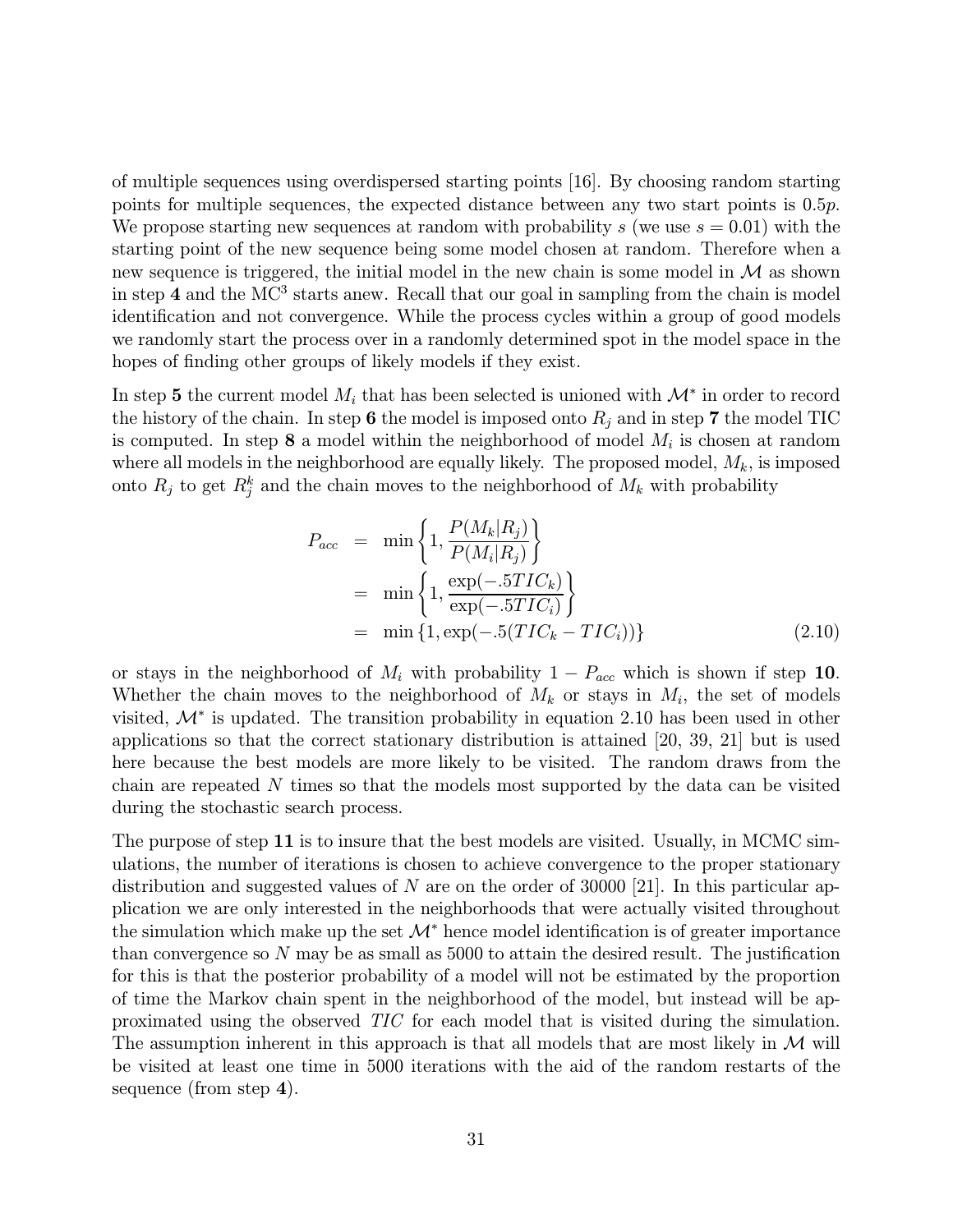Occam's razor is performed in step 12 which states that models in  $\mathcal{M}^*$  that are C or more times less likely than the most likely model in the set have been essentially discredited and should be eliminated. Madigan and Raftery [38] adopted the value of  $C = 20$  to eliminate models that were far less likely than the best model. We then have

$$
\mathcal{M}^{**} = \left\{ M_i : \frac{\max_{M_k \in \mathcal{M}^*} P(M_k | R_j)}{P(M_i | R_j)} < C \right\}
$$
\n
$$
= \left\{ M_i : \frac{\max_{M_k \in \mathcal{M}^*} \exp(-0.5TIC_k)}{\exp(-0.5TIC_i)} < C \right\}
$$
\n
$$
= \left\{ M_i : \max_{M_k \in \mathcal{M}^*} \exp(-0.5(TIC_k - TIC_i)) < C \right\}
$$
\n
$$
= \left\{ M_i : \max_{M_k \in \mathcal{M}^*} -0.5(TIC_k - TIC_i) < \ln C \right\}
$$
\n
$$
= \left\{ M_i : \min_{M_k \in \mathcal{M}^*} TIC_k - TIC_i > -2 \ln C \right\}
$$
\n
$$
= \left\{ M_i : TIC_i < 2 \ln C + \min_{M_k \in \mathcal{M}^*} TIC_k \right\}
$$

This is the step in the algorithm where models that were identified during the simulation but deemed unlikely in comparison to the best model, are removed.

In step 13 the potentially greatly reduced set  $M^{**} \subseteq M^* \subseteq M$  is then used to estimate the posterior probabilities of the most likely models and all models not in  $\mathcal{M}^{**}$  have an estimated posterior probability of zero and are therefore eliminated from the denominator of equation 2.7.

Any variable that is in a given model has its corresponding position in the vector  $\delta$  set to one or it is set to zero if the variable is not present. The probability that a variable is a significant contributor to the component being analyzed can then be estimated by

$$
\hat{E}[\underline{\delta}] = \sum_{M_i \in \mathcal{M}^{**}} \underline{\delta}_i P(M_i | R_j)
$$

so if the estimated probability that any given variable should be in the model is greater than 0.5, it is more likely than not that the variable in question is a significant contributor to the eigenvector being investigated.

The elements of  $E[\delta]$  are interpreted as the probability that the corresponding variable is active or contributes significantly to the component. If a group of variables has been identified a priori to be important in the construction of an index or latent variable then its overall importance to any given component can be evaluated as the weighted average of the activation probabilities of the variables that construct it. In the example that follows in section 2.9 nine of the variables are characterized as pertaining to water chemistry [51]. In the absence of any previously described weighting scheme, the level of water chemistry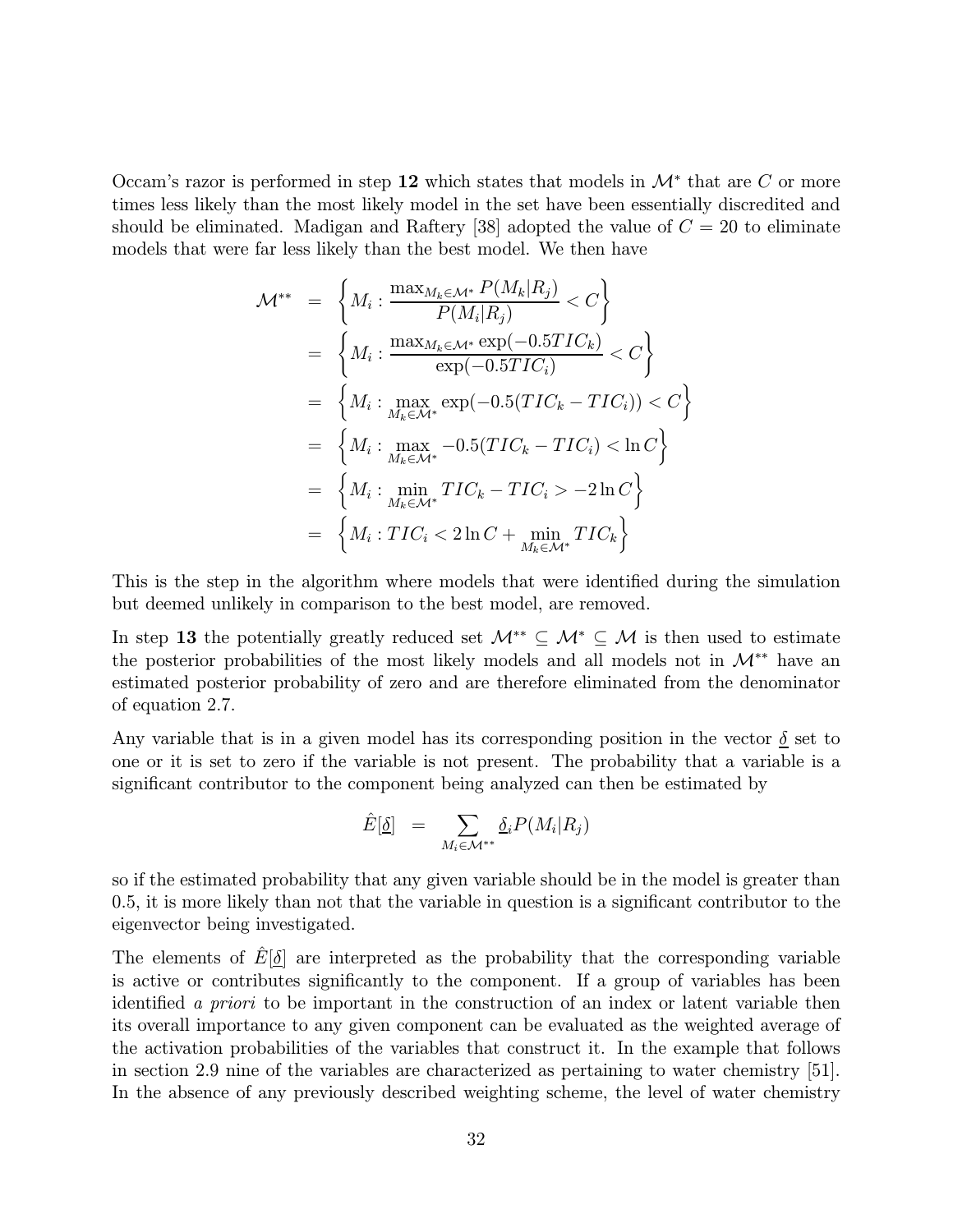contribution to any principal component can therefore be assessed as the average activation probability of the variables in the water chemistry group.

# 2.7 Power study

As with many multivariate procedures, there are too many scenarios possible to fully investigate how well a procedure performs in practice. In this section we consider the effect of sample size, number of contributing variables, and total number of variables on correct model identification at each of the following combination of levels

| Factor                                                     | Levels                                             |
|------------------------------------------------------------|----------------------------------------------------|
| Total number of variables                                  |                                                    |
| Sample Size                                                | $\begin{array}{ l} 20, 30 \\ 100, 400 \end{array}$ |
| Number of contributing variables $\vert 5, 10, 15 \rangle$ |                                                    |

Within the above described framework, there are still too many correlation structures that could be investigated so the scope is narrowed further by looking at correlation matrices of the type

$$
\Phi = \left[\begin{array}{cc} B^r_a & 0_{a\times (p-a)} \\ 0_{(p-a)\times a} & I_{p-a} \end{array}\right]
$$

where  $p$  is the total number of variables in the data set,  $a$  is the number of contributing variables to the first eigenvector, and  $B_a^r$  is an  $a \times a$  equicorrelation matrix with off diagonal elements equal to r. The eigenvalues and first eigenvector characteristics of  $\Phi$  are

$$
\lambda_1 = r(a-1) + 1
$$
  

$$
\lambda_2 = \dots = \lambda_{p-a+1} = 1
$$
  

$$
\lambda_{p-a+2} = \dots = \lambda_p = 1-r
$$

and

$$
\underline{e}'_1 = \begin{bmatrix} a^{-0.5} & a & a^{-0.5} & \overbrace{0 \cdots 0}^{p-a} \end{bmatrix}
$$

The number of variables,  $a$ , that can significantly contribute to the  $j<sup>th</sup>$  component is between  $1 + \lfloor l_j \rfloor$  and p inclusive. The lower limit stems from the fact that each variable can add at most one unit to a given eigenvalue. Throughout the simulation,  $\alpha$  is specified for each scenario. The eigenvalue under consideration can take on any positive value less than or equal to  $a$  based on the correlation between the  $a$  variables. We denote the *efficency of*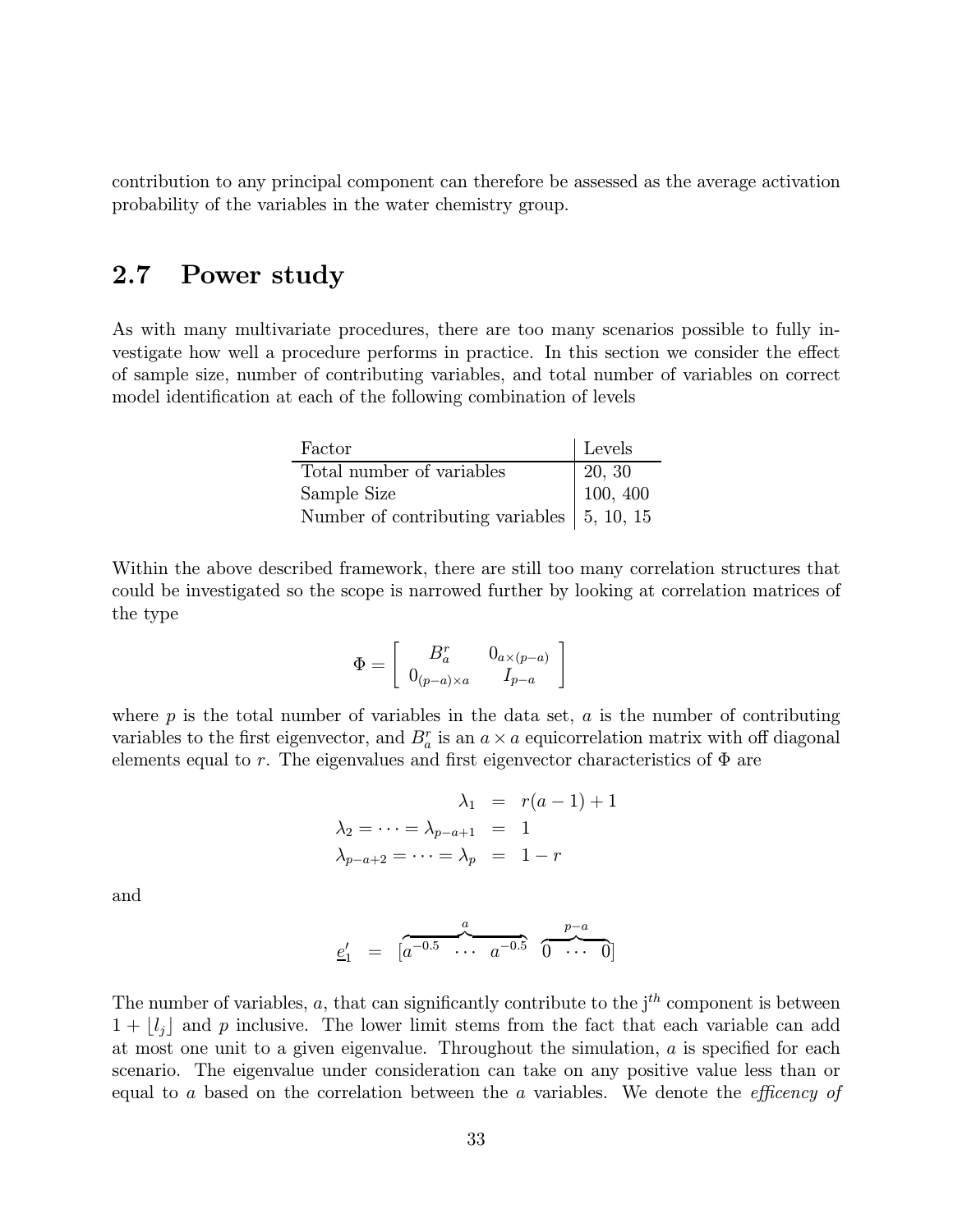the contribution,  $e \in [0, 1]$ , to be a measure of how well the contributing variables form the eigenvalue as

$$
e = \frac{\lambda_j}{a}
$$

Solving for  $\lambda_j$  we have that  $\lambda_j = ae$ . Recall that we are modeling the first component from an equicorrelation matrix so equating these results and solving for  $r$  we have

$$
ae = r(a-1) + 1
$$

$$
r = \frac{ae-1}{a-1}
$$

Specification of an efficency rating is therefore equivalent to specifying the strength of the correlation structure in  $B_a^r$  but puts scenarios with differing numbers of contributing variables on equal footing in the sense that each is constructed using the same proportion of the total possible information attainable. For example, suppose  $a = 10$  and  $\lambda_1 = 6.4$  so the efficency is  $6.4/10 = 0.64$  and  $r = 0.6$ . To construct  $B_a^r$  so that we use the same amount of available information (64%) if  $a = 5$ , then  $\lambda_1 = 5 \times 0.64 = 3.2$  and  $r = 0.55$  so we see that a smaller correlation is necessary when  $\alpha$  is changed from 10 to 5 in order to obtain an eigenvalue that uses the same proportion of the total information available. The efficency values used in the simulation are 0.35, 0.50, and 0.65 and can be thought of as weak, moderate, and strong usage of total available information.

For each simulation scenario, identified by the 4-tuple  $(p, n, a, e)$ , a random matrix  $Z_{n \times p}$  is generated such that each element is an iid standard normal random variable. The data to be analyzed,  $X_{n\times p}$ , are obtained from the transformation  $X = Z\Phi^{0.5}$ . The true model for the first principal component is

$$
\underline{\delta}' = \begin{bmatrix} \overbrace{1 \cdots 1}^{a} & \overbrace{0 \cdots 0}^{p-a} \end{bmatrix}
$$

Errors in the model decided upon can come from either/both of two sources; (1) a variable that should not be in the model is included (type I), and (2) a variable that should be in the model is excluded (type II). The error rate for any particular data set is

$$
ErrRate = p^{-1}(\underline{\delta} - \langle \hat{E}(\underline{\delta}) \rangle)'(\underline{\delta} - \langle \hat{E}(\underline{\delta}) \rangle)
$$

where  $\langle \cdot \rangle$  denotes the rounding operation. The estimated error rate is essentially just the proportion of variables misspecified.

Each data set was also analyzed using the BIC for error rate comparison. Every scenario was repeated 50 times. The average error rate and standard error estimate is recorded in the table 2.2.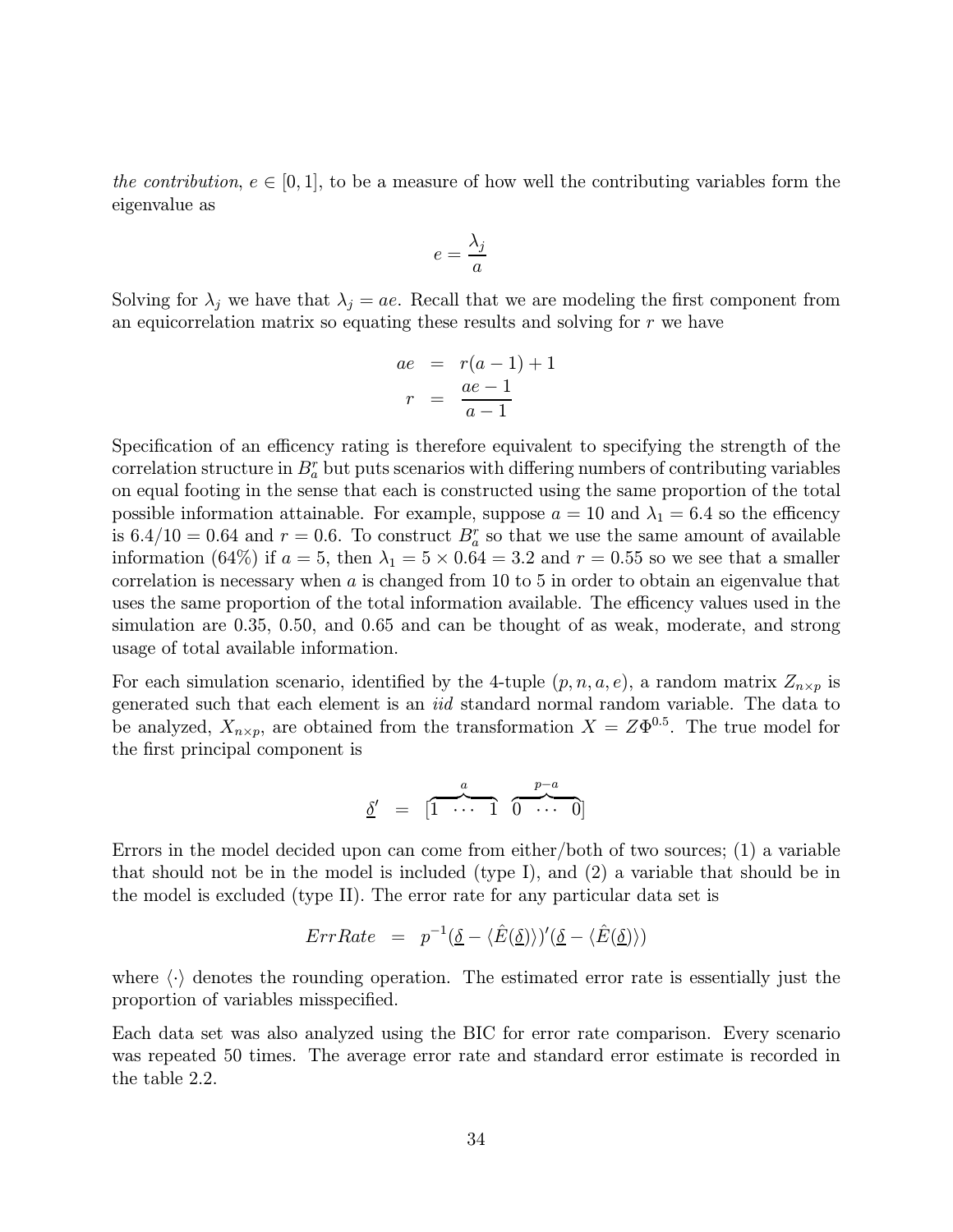|               |                |            |                | $n = 100$          | $n = 400$      |                    |  |
|---------------|----------------|------------|----------------|--------------------|----------------|--------------------|--|
| $\mathcal{p}$ | $\alpha$       | $\epsilon$ | TIC ErrRate    | <b>BIC</b> ErrRate | TIC ErrRate    | <b>BIC</b> ErrRate |  |
| 20            | 5              | 0.35       | 0.1225(0.0168) | $0.2500(0.0000)$ † | 0.0025(0.0025) | $0.2500(0.0000)$ † |  |
|               | 10             |            | 0.0500(0.0131) | $0.5000(0.0000)$ † | 0.0000(0.0000) | 0.1675(0.0286)     |  |
|               | 15             |            | 0.1700(0.0160) | $0.7500(0.0000)$ † | 0.0225(0.0077) | 0.0575(0.0159)     |  |
|               | $\overline{5}$ | 0.50       | 0.0050(0.0034) | $0.2500(0.0000)$ † | 0.0000(0.0000) | 0.0000(0.0000)     |  |
|               | 10             |            | 0.0000(0.0000) | $0.5000(0.0000)$ † | 0.0000(0.0000) | 0.0000(0.0000)     |  |
|               | 15             |            | 0.0400(0.0010) | $0.7500(0.0000)$ † | 0.0000(0.0000) | 0.0000(0.0000)     |  |
|               | 5              | 0.65       | 0.0000(0.0000) | $0.2500(0.0000)$ † | 0.0000(0.0000) | 0.0000(0.0000)     |  |
|               | 10             |            | 0.0000(0.0000) | $0.5000(0.0000)$ † | 0.0000(0.0000) | 0.0000(0.0000)     |  |
|               | 15             |            | 0.0000(0.0000) | $0.7500(0.0000)$ † | 0.0000(0.0000) | 0.0000(0.0000)     |  |
| 30            | $\overline{5}$ | 0.35       | 0.3533(0.0247) | $0.1667(0.0000)$ † | 0.0033(0.0023) | $0.1667(0.0000)$ † |  |
|               | 10             |            | 0.0500(0.0104) | $0.3333(0.0000)$ † | 0.0017(0.0017) | $0.3333(0.0000)$ † |  |
|               | 15             |            | 0.0317(0.0062) | 0.5000(0.0000)     | 0.0033(0.0023) | $0.5000(0.0000)$ † |  |
|               | 5              | 0.50       | 0.1283(0.0133) | $0.1667(0.0000)$ † | 0.0000(0.0000) | 0.0000(0.0000)     |  |
|               | 10             |            | 0.0033(0.0023) | $0.3333(0.0000)$ † | 0.0000(0.0000) | 0.0000(0.0000)     |  |
|               | 15             |            | 0.0000(0.0000) | $0.5000(0.0000)$ † | 0.0000(0.0000) | 0.0000(0.0000)     |  |
|               | 5              | 0.65       | 0.0417(0.0087) | $0.1667(0.0000)$ † | 0.0000(0.0000) | 0.0000(0.0000)     |  |
|               | 10             |            | 0.0100(0.0035) | $0.3333(0.0000)$ † | 0.0000(0.0000) | 0.0000(0.0000)     |  |
|               | 15             |            | 0.0000(0.0000) | 0.5000(0.0000)     | 0.0000(0.0000) | 0.0000(0.0000)     |  |

Table 2.2: Error Rate Simulation Results

Note: Standard error estimates are shown in parenthesis.

†— Maximum type II error rate (i.e. no variables selected)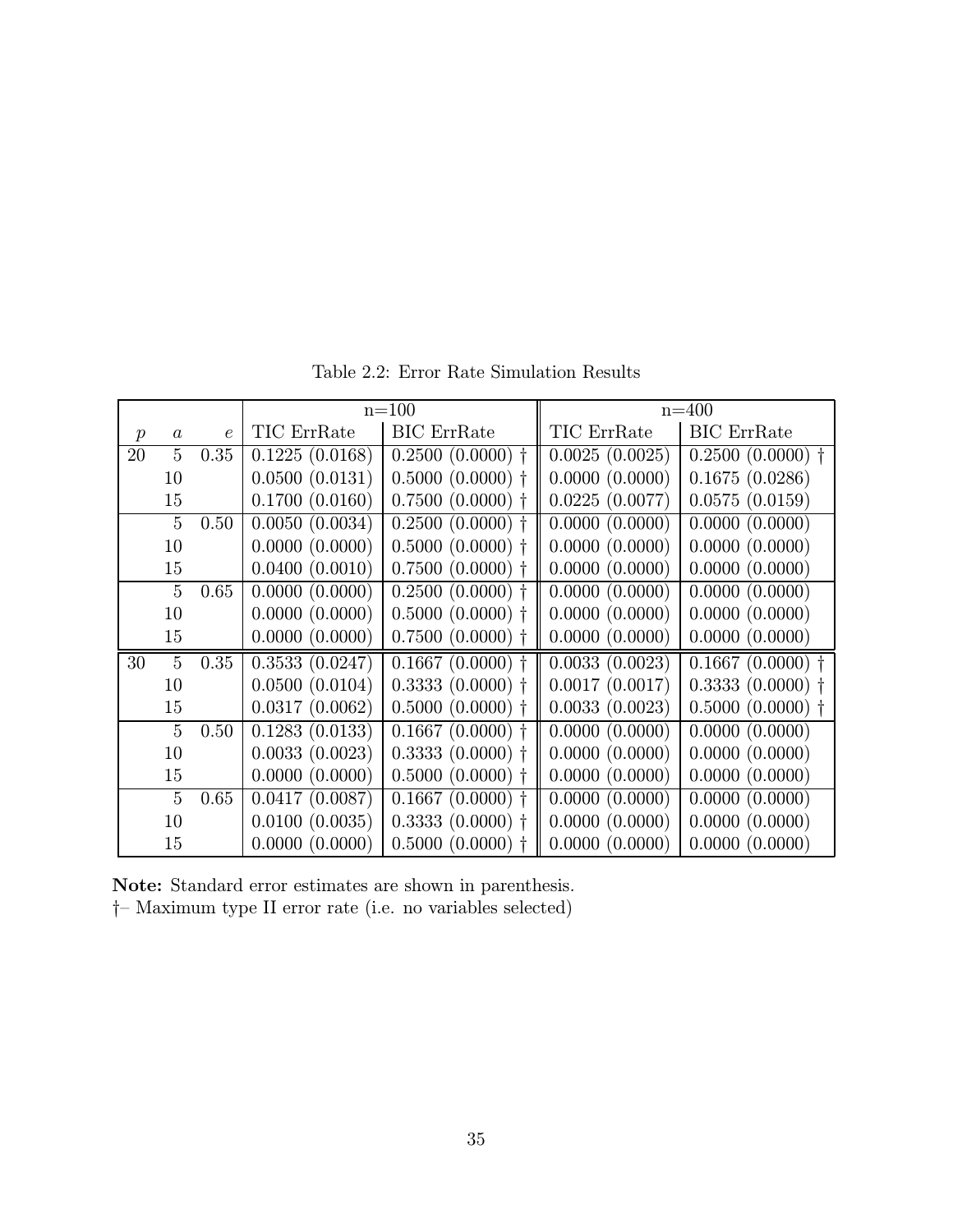#### 2.7.1 Discussion of results

For every  $(p, n, a, e)$  4-tuple where  $n = 100$ , the BIC based decision resulted in no variables being selected in spite of the fact that there was structure to detect. These results illustrate how the BIC tends to be too conservative by using a large penalty term.

The TIC based decisions for  $n = 100$  performed much better in every scenario investigated except (30, 100, 5, 0.35). Upon further inspection we see that for this simulation configuration the eigenvalue attached to model

$$
\underline{\delta}' = \begin{bmatrix} 5 & 25 \\ 1 & \cdots & 1 \end{bmatrix} \overbrace{0 \cdots 0}^{25}
$$

is the largest about 80% of the time based on generation of 1000 data sets. In the 80% of cases where the desired model does occupy the first component, a 90% empirical confidence interval for the first eigenvalue is [2.123, 2.714] which accounts for between 7 to 9% of the total variance. Many would argue this structure is too weak for principal components to be worthwhile. In the remaining 20% of cases where the model in question does not occupy the first component position, we would expect a large error rate since we are modeling the noise portion of the data rather than the structured portion.

As *n* increases, the effect of the penalty term is decreased so weaker structures can be detected. In the scenarios where  $n = 400$ , the penalty term for TIC was equal to BIC in all cases except those where  $e = 0.35$ . The probability of finding the correct model was quite high (at least 97.75%) using the TIC based posterior probabilities for each scenario. Once again, in the instances where the BIC based estimates did not perform well there is the situation such that the likelihood portion is too small to overcome the penalty term hence the high type II error rates.

As would be expected, when sample size and efficiency increase the probability of correct model identification increases. Also, as the number of variables increase, correct model identification becomes more difficult relative to sample size.

# 2.8 Graphical summarization of results

The random variable associated with the model space,  $\mathcal{M}$ , is discrete, finite, and univariate, yet conventional summary methods and graphical techniques are not useful in characterizing its properties. The difficulty in displaying summary or distributional graphics pertaining to this random variable stems from the fact that there is no unique ordering of the elements (models) of the space, and there are  $2^p$  elements to evaluate. The potentially enormous number of elements aspect of the problem has been addressed by using MC<sup>3</sup> methodology in conjunction with the principle of Occam's razor in order to reduce the number of models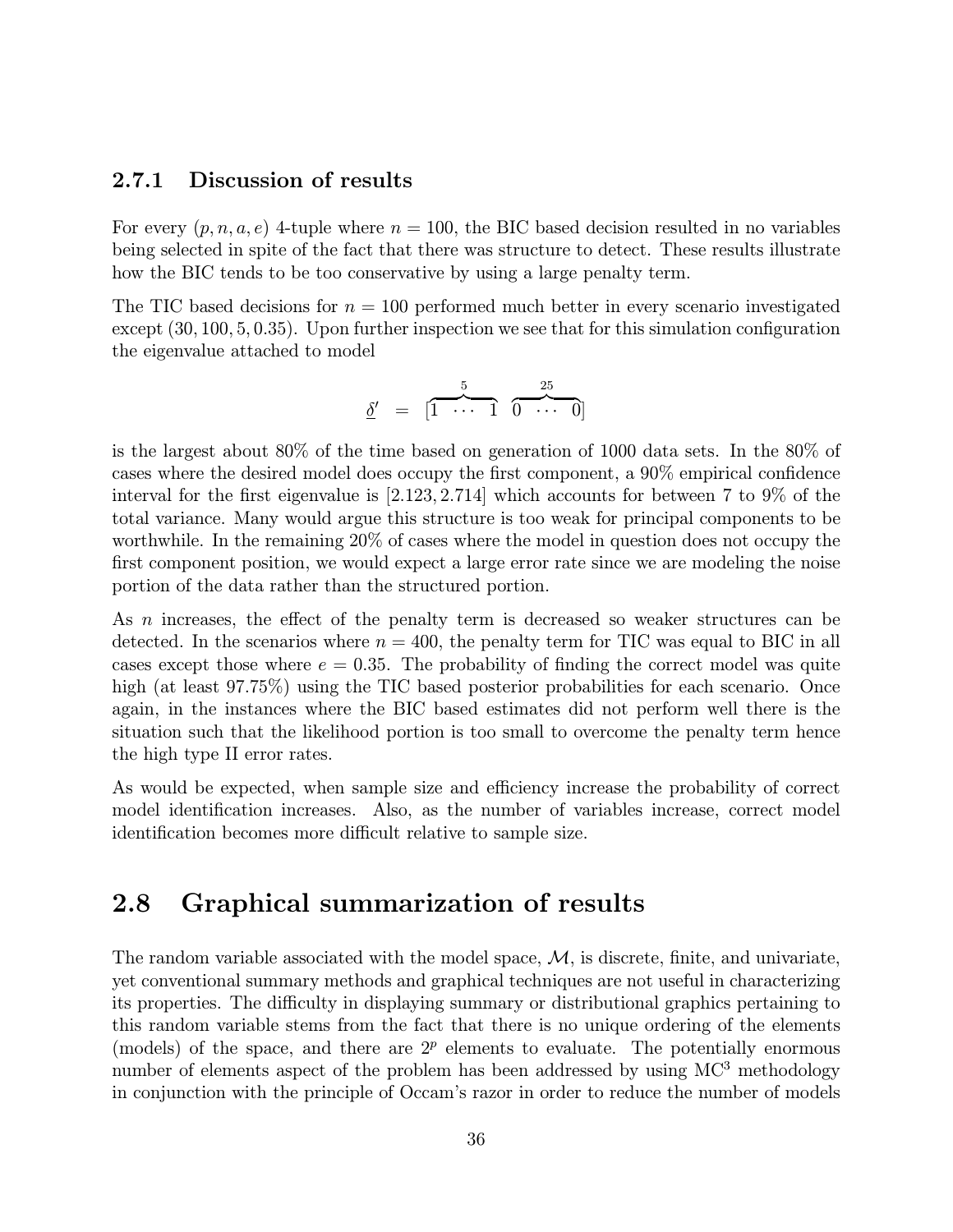Table 2.3: Reduced Model Space and Posterior Probabilities

| Model    |       |       |         |        | Active Variables $  Pr(M_i X)   ln Pr(M_i X)$ |
|----------|-------|-------|---------|--------|-----------------------------------------------|
| $M_{12}$ |       | $X_3$ | $X_4$   | 0.8324 | $-0.18344$                                    |
| $M_{14}$ | $X_2$ | $X_3$ | $X_{4}$ | 0.0843 | -2.47337                                      |
| $M_{13}$ |       | $X_3$ |         | 0.0833 | -2.48531                                      |

to some manageable quantity by eliminating models that are far less likely than the best models.

#### 2.8.1 Summarizing the posterior model space

One graphical representation of the reduced model space that has been used is demonstrated by Clyde [6]. The models are sorted by either log posterior probability or posterior probability along the vertical axis and the variables that make up each model are aligned along the horizontal axis. For each model  $M_i$  in the reduced space, horizonal line segments across the areas corresponding to each  $X_j \in M_i$  are drawn at the appropriate vertical level. For example, using the information from table 2.1, suppose  $n = 100$  and the Occam's razor parameter used is 20, we get the following posterior model probabilities shown in table 2.3. The posterior probability information is also displayed graphically in figure 2.2. In this example, there are only three models in  $\mathcal{M}^{**}$  so the graph is not very helpful other than to show that  $M_{12}$  is much more likely than either  $M_{13}$  or  $M_{14}$ , but as the cardinality of  $\mathcal{M}^{**}$  grows, this graphical technique can be useful in identifying patterns between the variables.

#### 2.8.2 Plotting individual scores

Using PCA to reduce the dimensionality of the data allows more convienient visualization of how observations may be related. Hopefully most of the available information is contained in the first few components so a plot of the first two scores, which is commonly done practice, will aid the practitioner in individual observation assessment. By bootstrapping the observations, empirical confidence regions can be constructed. Tukey proposed forming convex hulls around the observed values by using a multivariate analog to the univariate idea of trimming called "peeling" [40]. The peeling procedure consists of removing extreme points from the convex hull formed around the bootstrapped samples until a fixed percentage of points has been removed. The plot of the first two scores for a particular observation obtained from bootstrap samples is typically crescent shaped (i.e non-convex) so the convex hull method will be applied to the polar coordinates of the scores rather than the Cartesian coordinate score values since the in the transformed space, the distribution of points is typically convex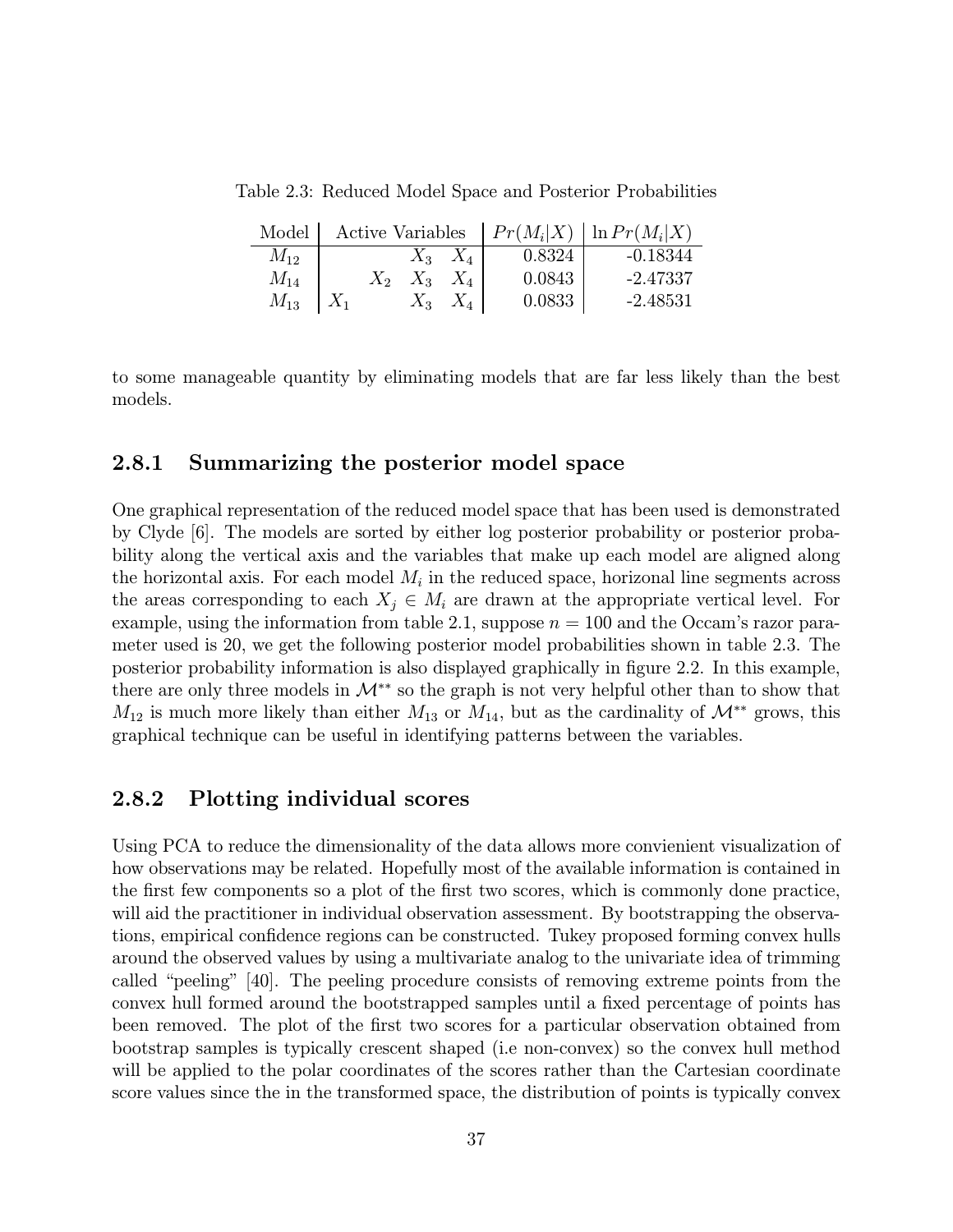



shaped.

To incorporate the variance component associated with model uncertainty into the formation of the empirical regions, the posterior model space is bootstrapped in addition to the individual observations. For each bootstrap sample, an individual model is randomly selected for each component based on their respective posterior probabilities. Using the bootstrap in this way not only accounts for variability due to sampling, but also the variance component associated with model uncertainty.

# 2.9 Application

Biological data were gathered from 1988 to 1994 by the Ohio Environmental protection Agency (EPA) over the Eastern Corn Belt Plains ecoregion of Ohio [50]. The data analyzed for this application consists of 20 variables identified as biological "stressor" variables at 178 sites in the region. Nine of the variables are characterized as pertaining to water chemistry and the remaining eleven variables are classified as habitat variables. In the original analysis of this set of data, various transformations were applied to individual variables to attain approximate univariate normality of the data [50]. Sections C.2 and C.3 show the names,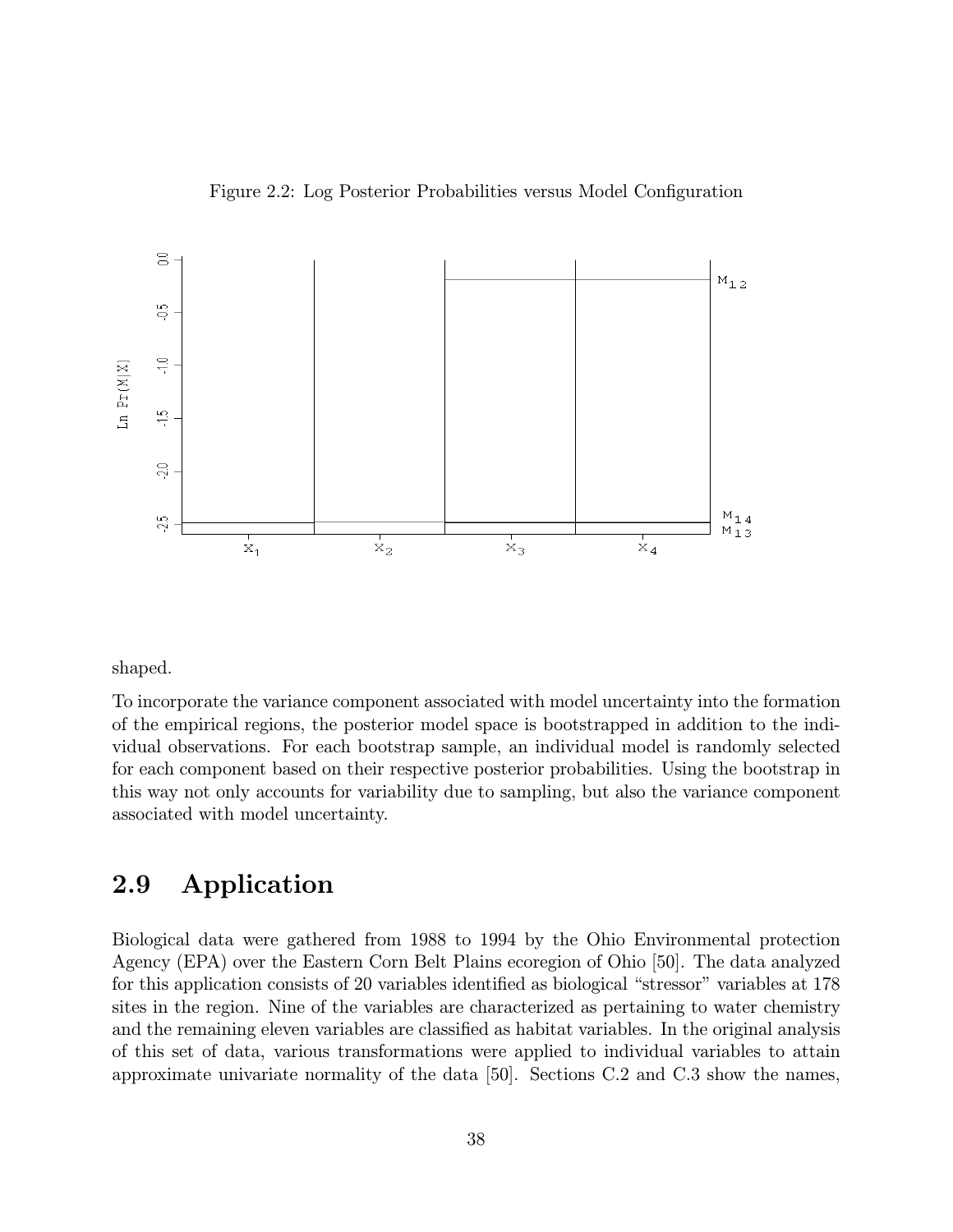Figure 2.3: Scree Plot with 90% ECI for data with no structure



brief descriptions, and transformations used for the variables analyzed in this illustration.

To determine how many components should be retained a modified Guttman-Kaiser criteria was used. Using the standard Guttman-Kaiser criteria all components with sample eigenvalues greater than unity would be retained. If data were generated with no structure (i.e. iid) then since the components are ordered, several components would be retained using this criteria although no structure exists. We propose building empirical confidence limits for the sample eigenvalues based on a Monte Carlo simulation of *iid* data where the simulated data matrix has the same dimension as the true data matrix. If a component contains significant structure to be modeled then its eigenvalue should lie above the empirical interval of the eigenvalue based on no structure. Ten thousand *iid* standard normal data matrices of 178 observations and 20 variables were generated and 90% empirical intervals were constructed for the sample eigenvalues. The eigenvalues for the first five principal components along with 90% ECI are shown in figure 2.3. From the plot we see that the fifth eigenvalue does not exceed the 95-th percentile so we conclude that there is significant structure to be modeled in the first four principal components which accounts for 60.12% of the total variance.

The first four eigenvectors are shown in table 2.4. One commonly used method to identify the most important variables used to construct a given component is to choose those variables whose elements have magnitudes larger than the average magnitude within the component being interpreted [28]. The important variables for the contruction of the first four eigenvectors are also shown in table 2.4. The first component is made up of the habitat variables (CHANNEL, COVER, RIPSS, RIPARIAN, POOL, EMBSS, RIFEMSS, RIFFLE,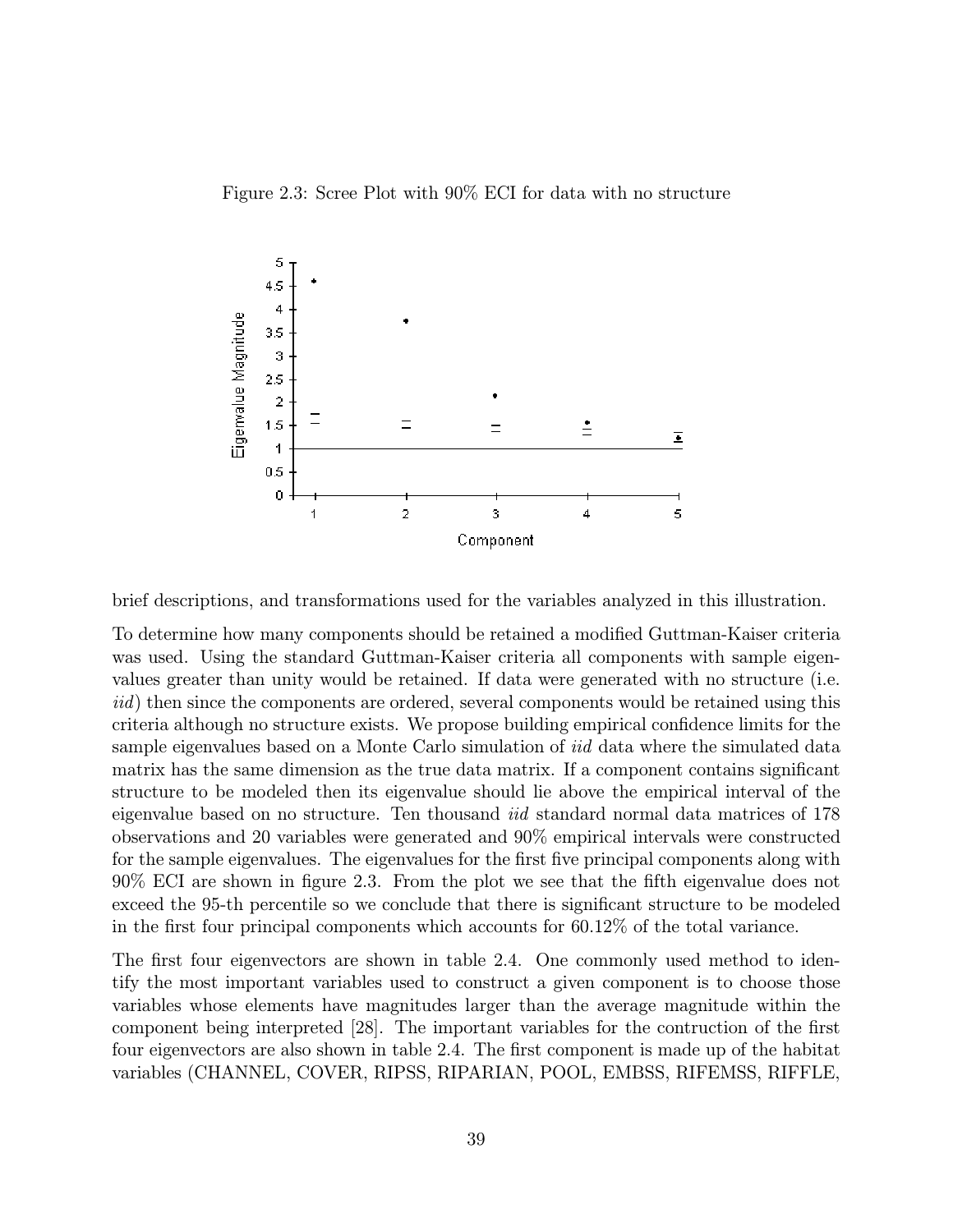Figure 2.4: Activation Probabilities For Ohio Habitat and Water Chemistry Variables for the first four Principal Components

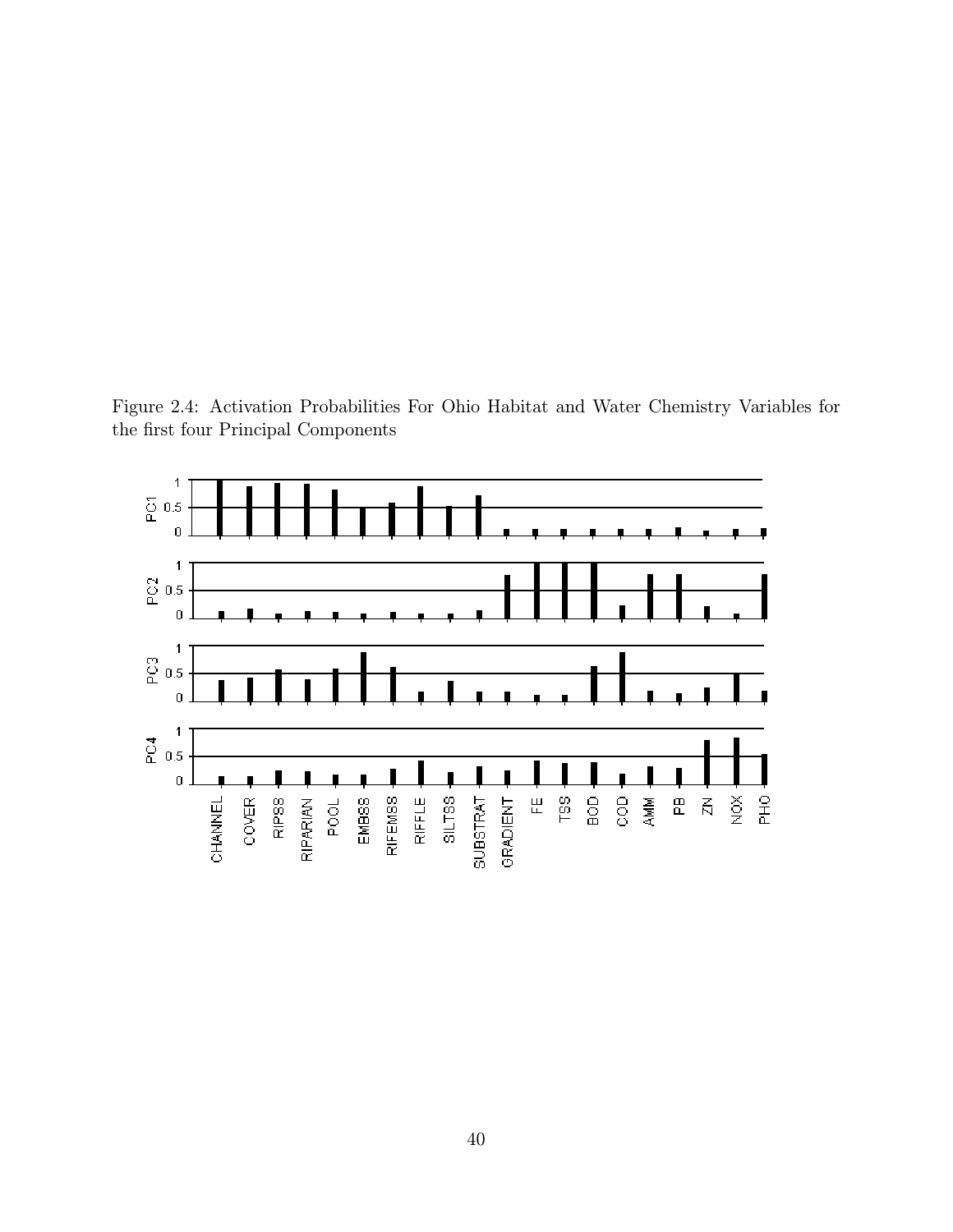| Variable        | PC1       | PC2       | PC <sub>3</sub> | PC <sub>4</sub> | PC1 | PC2 | PC <sub>3</sub> | PC <sub>4</sub> |
|-----------------|-----------|-----------|-----------------|-----------------|-----|-----|-----------------|-----------------|
| <b>CHANNEL</b>  | 0.3527    | 0.1232    | 0.2254          | $-0.0407$       | X   |     | X               |                 |
| <b>COVER</b>    | 0.2828    | 0.1583    | 0.2539          | 0.0495          | Χ   |     | X               |                 |
| <b>RIPSS</b>    | 0.3242    | 0.0651    | 0.3079          | $-0.2170$       | Χ   |     | Χ               | X               |
| <b>RIPARIAN</b> | 0.3148    | 0.1087    | 0.2369          | $-0.1919$       | X   |     | X               | X               |
| POOL            | 0.2627    | 0.1163    | 0.2899          | 0.1378          | Χ   |     | X               |                 |
| <b>EMBSS</b>    | 0.2886    | $-0.1032$ | $-0.4197$       | 0.0457          | X   |     | X               |                 |
| <b>RIFEMSS</b>  | 0.3056    | $-0.1153$ | $-0.3003$       | 0.1509          | X   |     | X               |                 |
| <b>RIFFLE</b>   | 0.3591    | $-0.0238$ | $-0.1119$       | 0.2390          | X   |     |                 | X               |
| <b>SILTSS</b>   | 0.2657    | 0.0234    | $-0.2450$       | 0.0863          | X   |     | X               |                 |
| <b>SUBSTRAT</b> | 0.2908    | 0.1000    | $-0.1341$       | 0.1486          | X   |     |                 |                 |
| GRADIENT        | $-0.0063$ | 0.2840    | $-0.1069$       | $-0.1073$       |     | X   |                 |                 |
| FE              | 0.0449    | $-0.4118$ | 0.0246          | 0.2210          |     | Χ   |                 | X               |
| TSS             | 0.0787    | $-0.3962$ | $-0.0027$       | 0.2013          |     | X   |                 | X               |
| <b>BOD</b>      | $-0.0198$ | $-0.4004$ | 0.2391          | 0.2212          |     | Χ   | X               | Χ               |
| $\rm COD$       | $-0.0940$ | $-0.1114$ | 0.3663          | 0.1350          |     |     | Χ               |                 |
| AMM             | $-0.0292$ | 0.2974    | $-0.1340$       | 0.2145          |     | X   |                 | X               |
| PB              | $-0.1421$ | 0.3126    | 0.0540          | 0.1998          |     | X   |                 | X               |
| ΖN              | 0.0371    | $-0.1781$ | $-0.0995$       | $-0.4823$       |     |     |                 | X               |
| NOX             | 0.0889    | $-0.0861$ | $-0.1921$       | $-0.4753$       |     |     |                 | X               |
| PHO             | $-0.1178$ | 0.2999    | $-0.1476$       | 0.2628          |     | Χ   |                 | Χ               |

Table 2.4: First Four Eigenvectors in Standard PCA

SILTSS, and SUBSTRAT) and the second component is primarily the water chemistry variables (GRADIENT, FE, TSS, BOD, AMM, PB, and PHO). The third component appears to be mainly a habititat component with 10 important variables (8 habitat, 2 water chemistry). Finally, the fourth PC is mainly a water chemistry variable with 11 (3 habitat and 8 chemistry) variables identified as important.

Using this technique to identify important variables is not satisfying for several reasons. Firstly, if the true structure of a given component is such that all variables are important to it's construction it will not be identified since there can be no eigenvector constructed where all elements are above average. Also, there is no theoretical justification for using the average magnitude so it is used solely because it is easy and has some heuristic appeal. Finally, interpretation of the components has value to the researcher and making this decision based on point estimates only is risky.

Figure 2.4 shows the estimated expected value of  $\delta$  for the first four principal components using BMA methodolgy developed in this chapter. Recall that the interpretation of the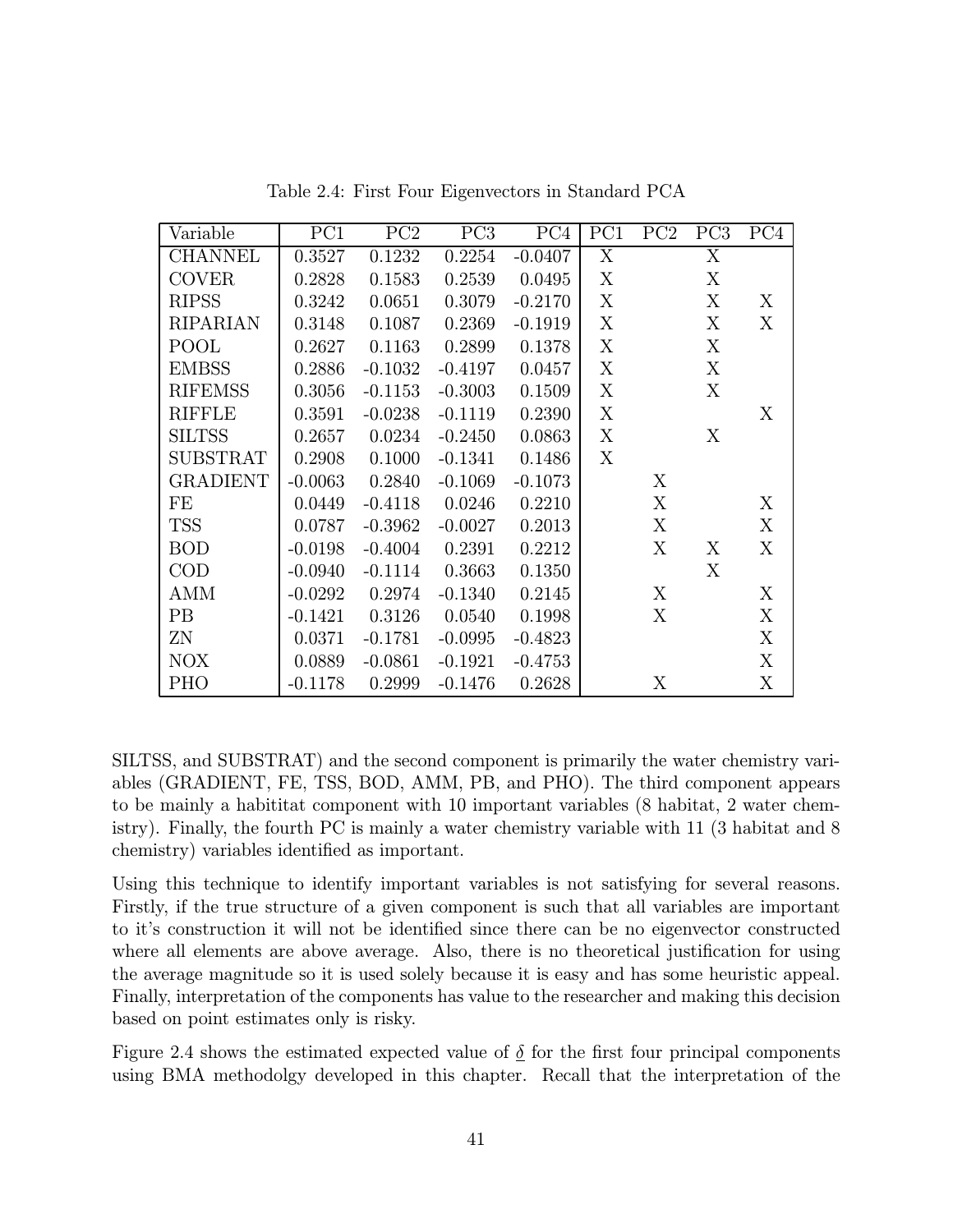Figure 2.5: 90% ECI of first two Principal Component scores for 1990 Swamp Creek location at 40.28N Latitude 84.28W longitude



estimated expected value of each element within the  $\delta$  vector represents the probability that the corresponding variable contributes significantly to the given component. For example, we conclude that the variables CHANNEL, COVER, RIPSS, RIPARIAN, POOL, RIFEMSS, RIFFLE, SILTSS, and SUBSTRAT are the most likely contributors to the first component since each of their corresponding values are greater than 0.5. Norton [50] interprets this set of variables as stream structure corridor and siltation.

Figure 2.5 shows the sampling variability in the first two component scores for a particular site in the sample based on 500 bootstrap samples illustrating Tukey's method of confidence region construction. The left side of the figure shows the individual bootstrap samples and the right side illustrates the resulting region formed using Tukey's procedure [40] applied to the polar coordinate transformation of the bootstrap scores. Figure 2.6 shows the region formed without uncertainty compared to the region accounting for model of uncertainty about the scores for the same site. For this particlar set of data, the variance component due to sampling variability is much larger than the variance associated with model uncertainty but this does not hold true in general.

Plots of the first few principal component scores are commonly made in practice to compare observations to one another and to describe individual observations with respect to their relative location on each principal axis. Generally these comparisons and interpretations are made using the point estimate alone without consideration of the sampling variability or the variance due to model uncertainty. We see from figure 2.6 that the sampling variability is quite large for this observation and so any interpretation or description should reflect the level of uncertainty.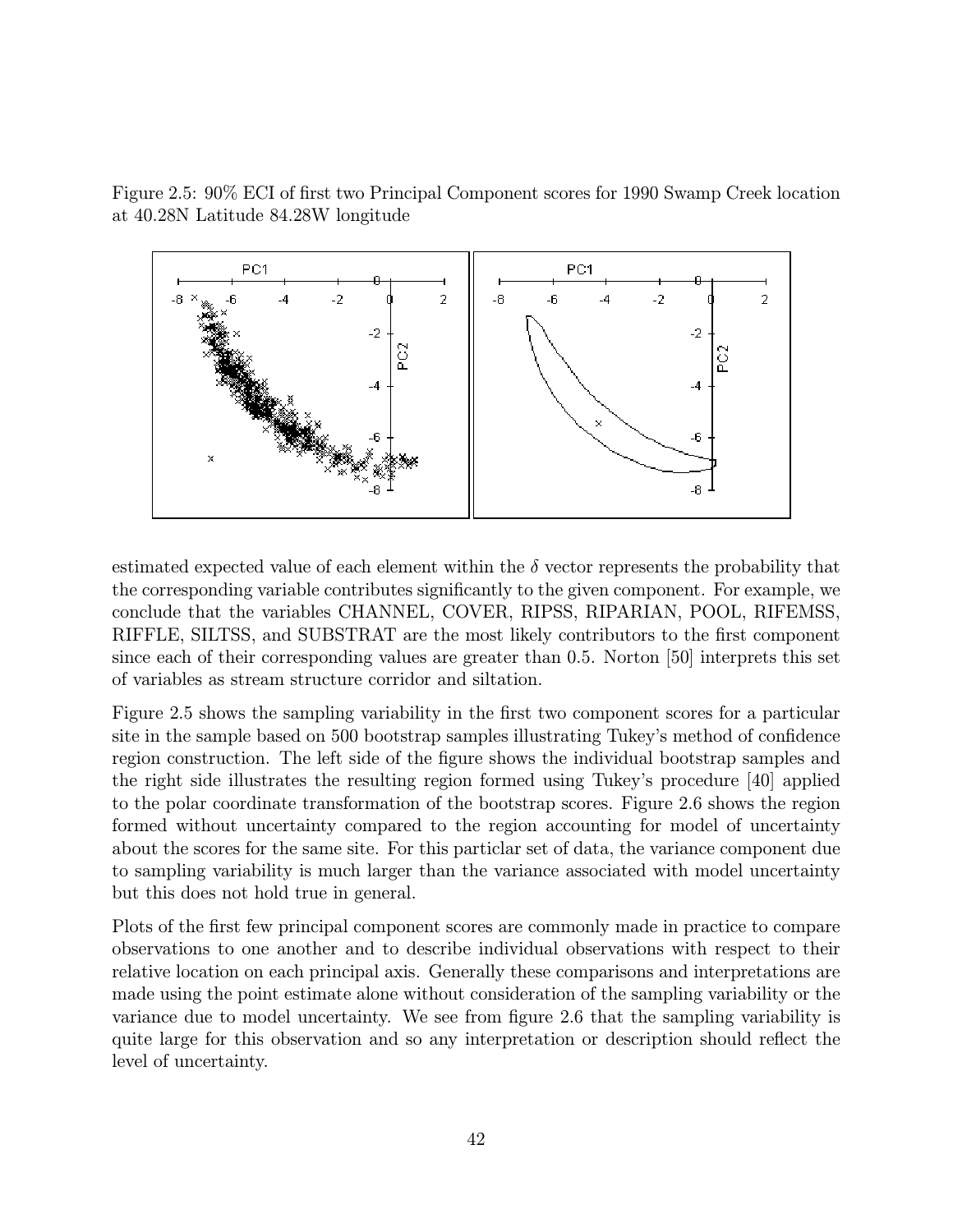Figure 2.6: 90% ECI of first two Principal Component scores for 1990 Swamp Creek location at 40.28N Latitude 84.28W longitude. Left region formed with no uncertainty component, right region constructed accounting for model uncertainty



Figure 2.7: Posterior probabilities of first principal component model configurations

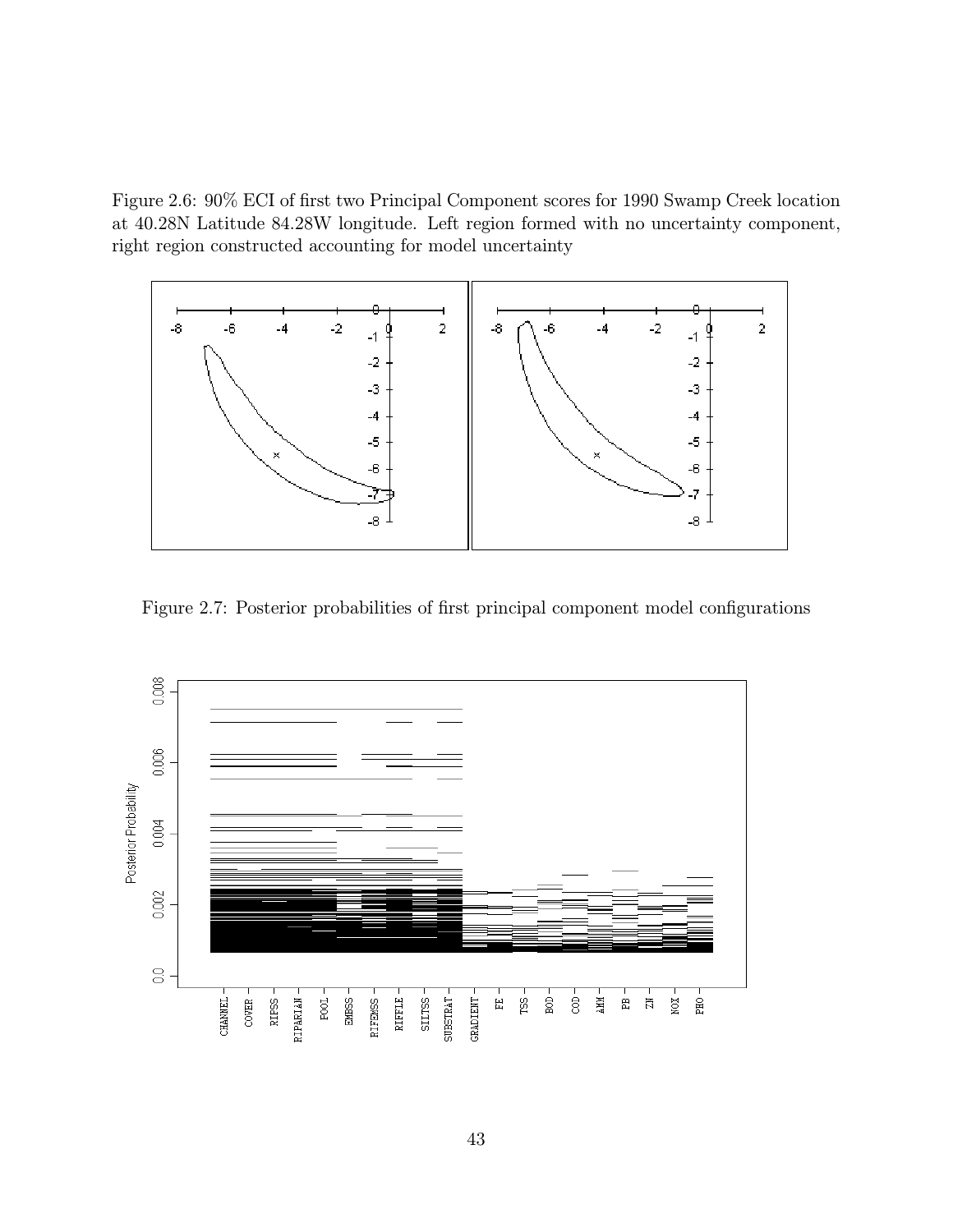Figure 2.8: Distributions of the angle between the full sample eigenvectors and bootstrap eigenvectors for the first four principal components



Component swapping occured infrequently in the first four components of this data. The first and second component were interchanged with each other in 3.5% of the bootstrap samples, and the third and fourth swapped places in 1.6% of the samples. The fourth component also changed places with the fifth component 2.2% of the time and with the sixth component in 0.4% of the samples. The conclusion we can draw from this is that the eigenvalues are distinct since there is little overlap in their respective sampling distributions.

Figure 2.8 shows the distribution of angles between the first four eigenvectors from the full sample and the associated eigenvectors from the bootstrap samples. The lack of precision in the estimation of the eigenvectors is reflected in the large angular deviations. Since the component scores are constructed using the eigenvector coefficients, we why there is a large amount of variability in the pc score depicted in figure 2.6.

Using the activation probabilities from figure 2.4 and the variable classifications from tables C.2 and C.3, we compute the contribution of the water chemistry latent variable and habitat latent variable to each of the modeled principal components. The naive estimate for each was constructed by averaging the activation probabilities over the two classifications with the results shown in table 2.5. We see that habitat has an activation probability of 0.7056 whereas the water chemistry is relatively inconsequential with a value of 0.1088. The second component is mainly a water chemistry construction with an average activation probability of 0.6497 and the habitat is now inactive with a value of 0.1681. The third component is a mix of four active habitat and three water chemistry variables which is reflected in the two latent variables overall activation probabilities. Finally, the fourth component is inactive with respect to habitat  $(0.2324)$  and partially active with respect to water chemistry  $(0.4608)$ .

Figure 2.7 shows the posterior probability of the models in  $\mathcal{M}^{**}$  for the first principal component. Since this component was previously described as highly active with respect to habitat and inactive with respect to water chemistry, we see that the most highly probable models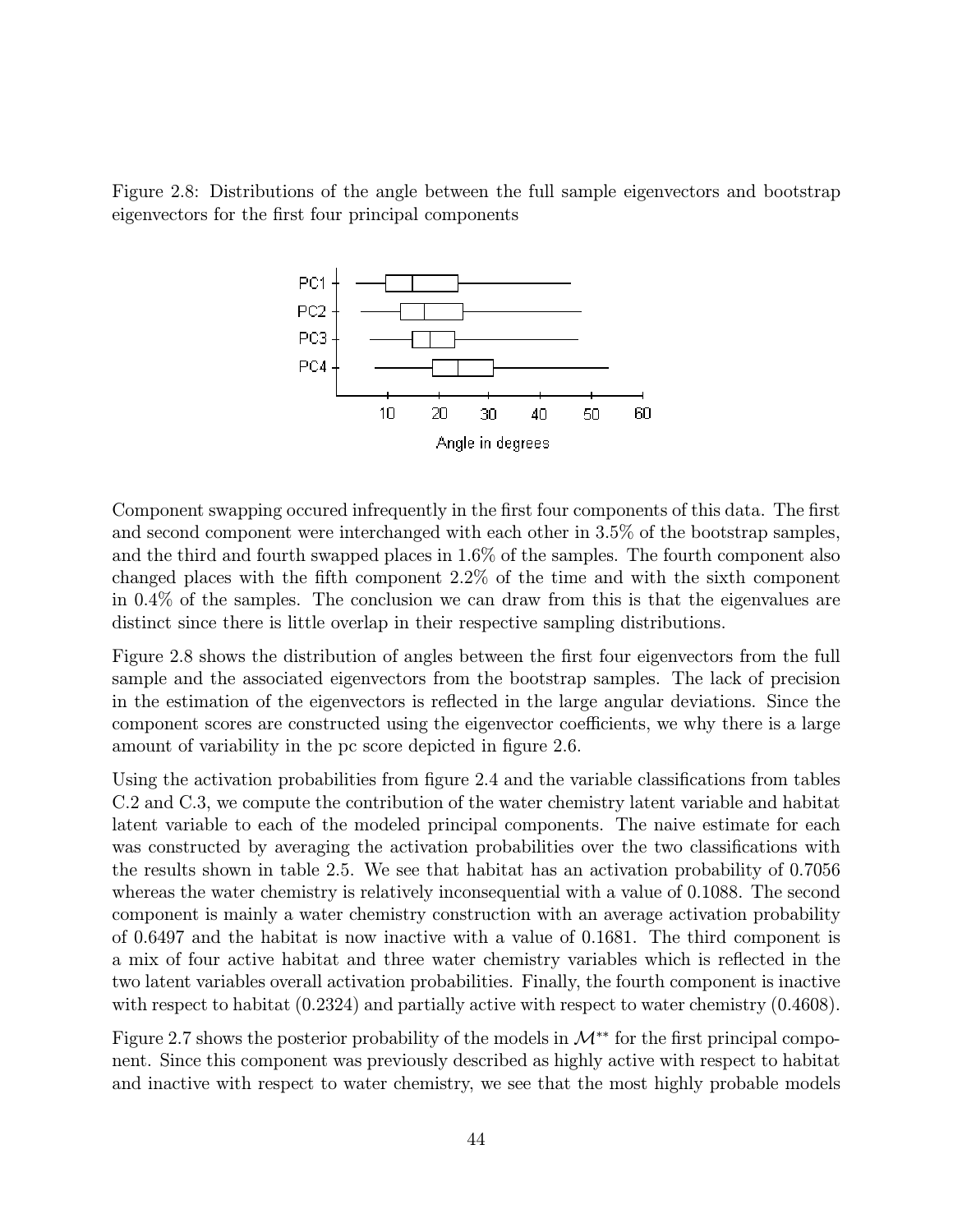Table 2.5: Contribution of Water Chemistry and Habitat to Principal Component construction

| Component       | Water Chemistry | Habitat |
|-----------------|-----------------|---------|
| PC <sub>1</sub> | 0.7056          | 0.1088  |
| PC <sub>2</sub> | 0.1681          | 0.6497  |
| PC <sub>3</sub> | 0.4330          | 0.3359  |
| PC <sub>4</sub> | 0.2324          | 0.4608  |

contain most of the habitat variables and the water chemistry variables are only active in lower probability variable configurations.

# 2.10 Comments

In the context of PCA, a variable is important to the construction of any selected component if it's deletion results in a substantial decrease in the associated eigenvalue. The importance of a variable on the retained components is only indirectly addressed by looking at the magnitude of point estimates of associated eigenvectors when standard PCA modeling methods are used. Finally, the effect of a variable on a component is viewed conditional on every other variable being present in the model since no variable is ever actually removed from the model.

Using BMA the impact of a variable on a given component is directly measured in conjunction with how each variable contributes in the presence of the others. The models with the highest posterior probabilities are those variable configurations that jointly represent, as parsimoniously as possible, the meaningful portion of each component. By averaging over the model space we can estimate the probability that a variable is important to the construction of a given component.

If the variables can be naturally partitioned into groups (such as chemical and habitat variables in the application) then the overall contribution of these partitions may be used to aid in the interpretation. The overall importance of a group to the construction of a component can be assessed by computing the average probability that a variable within the group is active. Using this technique enables the investigator to use the natural variable groupings as an aid in the interpretation of a component.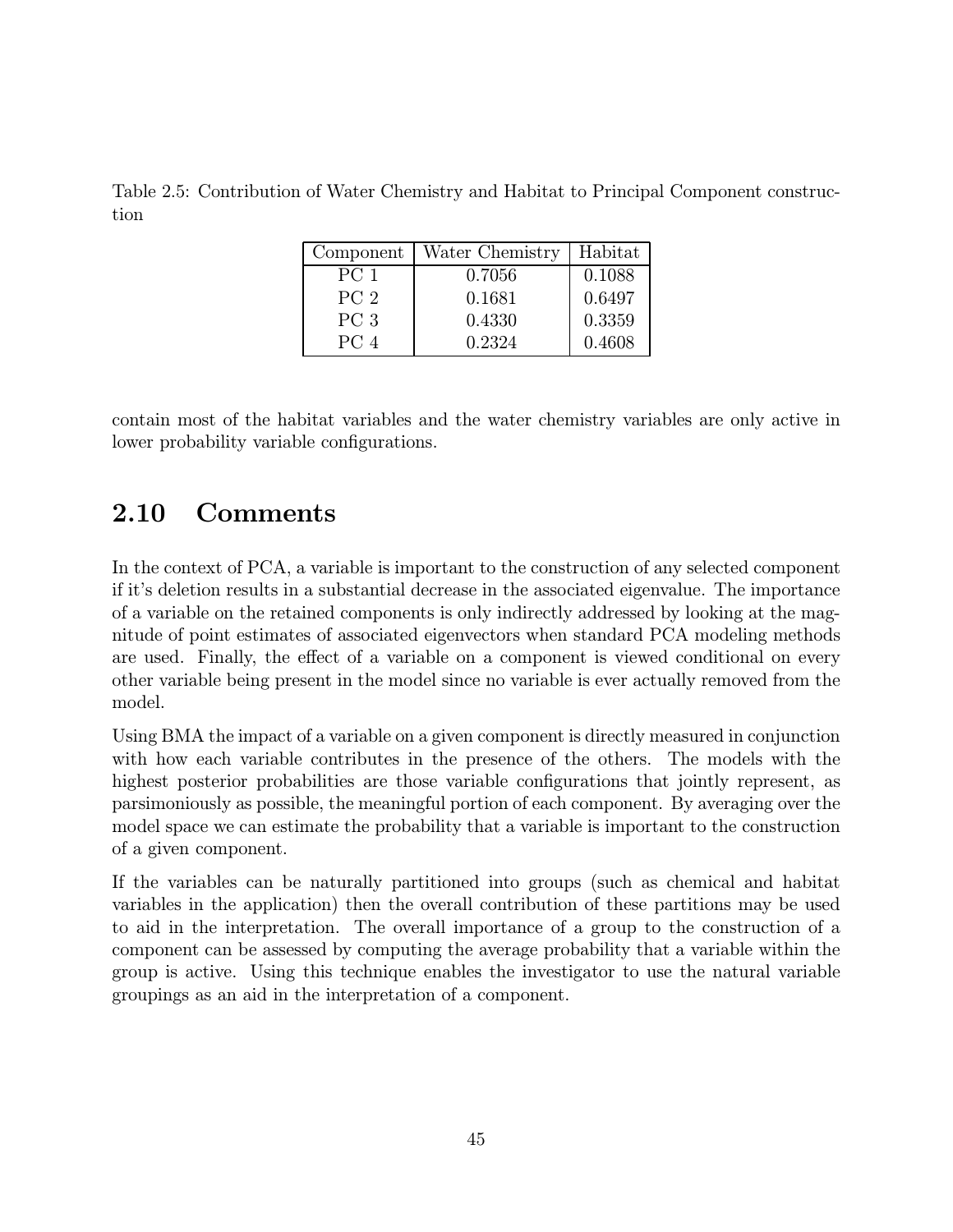# Chapter 3

# Canonical Variate Analysis (CVA)

# 3.1 Introduction

#### 3.1.1 Background

Historically, two basic forms of discriminant analysis have emerged with each form having a different goal. Predictive discriminant analysis (PDA) can be traced to work by Karl Pearson, and others, on group distances [23]. In the 1930's R. A. Fisher translated multivariate group distance into a linear combinations of variables to aid in group discrimination. In PDA the usefulness of a variable is determined by how well it helps to predict which group an observation belongs. The other form of discriminant analysis, also known as canonical variate analysis (CVA), did not appear until the 1960's [23]. The purpose of CVA is descriptive rather than predictive and the goal is to describe group mean separation in a dimensionally reduced space.

Canonical variate analysis (sometimes called canonical discriminant analysis) creates linear combinations of the original variables called canonical variates. The first canonical variate is constructed so that the mean separation between the groups is maximized with respect to the likelihood ratio. The remaining canonical variates are formed so that the mean separation between the groups is maximized with the added constraint that they be orthogonal to previously defined canonical variates [60].

The format for data where CVA may be of use consists of measured variables  $Y_1, \dots, Y_p$  on g populations. While the addition of any measured variable to the data can not reduce the separation already accomplished by the other variables, there may be the measured variables that do not significantly contribute to group mean separation and therefore should not be included in the model [23]. McKay and Campbell [42] categorized and compared various model building and variable selection techniques. The methods were classified into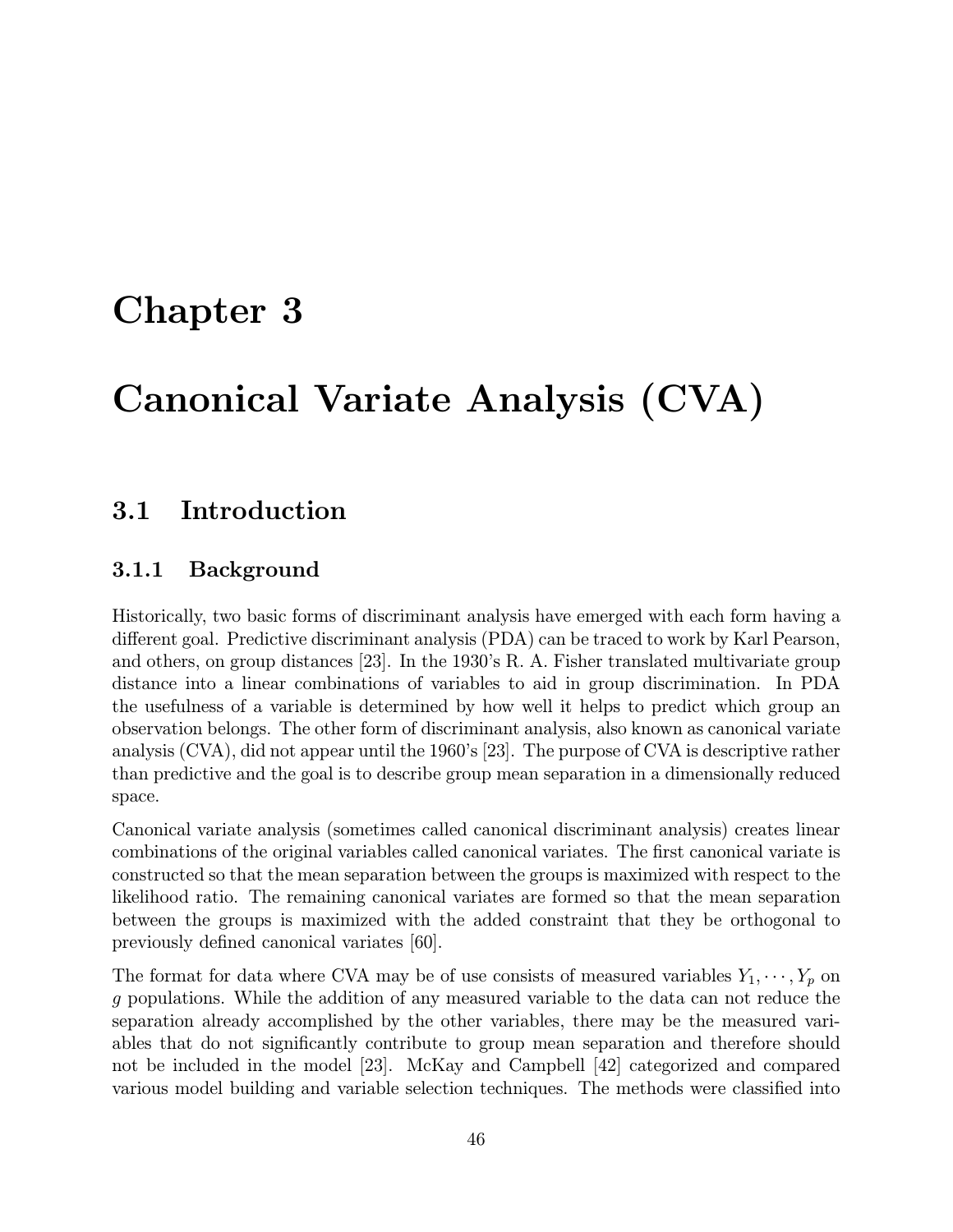one of three groups; techniques associated with examination of magnitudes of the coefficients used to construct the canonical variates, techniques involving sequential  $F$  tests, and techniques involving all possible subsets. In practice, methods using sequential  $F$  tests are most commonly employed. These methods include forward selection, backward elimination and stepwise selection. Sequential multivariate model building techniques suffer the same criticisms as their univariate analogs [46]. A more recent criticism of classical model building in general is that it ignores the uncertainty involved in model selection [57, 56]. Typically a single model is chosen in some manner and is assumed to be the "correct" model to the exclusion of all other competitors. A consequence of the assumption that the correct model has been chosen is that all future inferences are valid only if the assumption is true.

#### 3.1.2 Outline

In the following sections of this chapter, the computations involved with CVA are described and the popular stepwise method is outlined. Bayesian model averaging (BMA) for CVA is developed and a stochastic model search algorithm outlined. Some popular methods used to interpret results are discussed and BMA results are used as suggested improvements to aid in interpretation. The method is then illustrated in the analysis of a set of environmental data [51].

### 3.2 The Model

The CVA model can be viewed from either of two equivalent points of view. The first approach takes a MANOVA perspective while the second is from a regression point of view.

#### 3.2.1 MANOVA

Suppose that a data set consists of n measurements of variables  $Y_1, \dots, Y_p$  on samples from g known populations. The MANOVA model is

$$
\underline{y}_{ij} = \underline{\mu}_i + \underline{\epsilon}_{ij}, \quad i = 1, \cdots, g, \quad j = 1, \cdots, n_i
$$

where

$$
E[\underline{\epsilon}_{ij}] = \underline{0}
$$
  
\n
$$
Cov(\underline{\epsilon}_{ij}, \underline{\epsilon}_{i'j'}) = \begin{cases} \sum_{i} \text{ if } i = i' \text{ and } j = j' \\ 0 \text{ otherwise.} \end{cases}
$$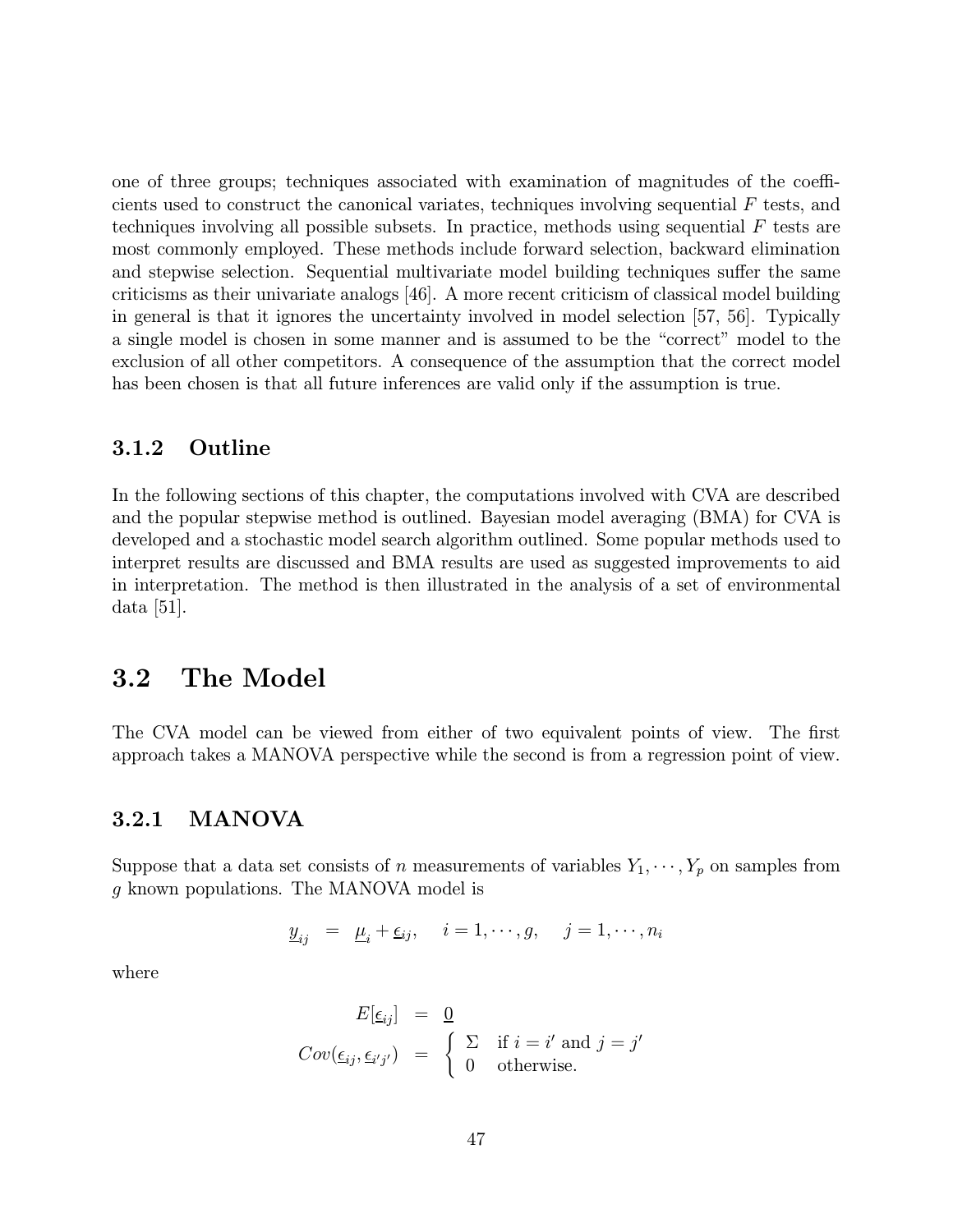The "between" and "within" matrices,  $H$  and  $E$ , are then defined as

$$
\begin{array}{ccl} H & = & \sum\limits_{i=1}^g n_i (\overline{\underline{y}}_i_{\cdot} - \overline{\underline{y}}_{\cdot \cdot})(\overline{\underline{y}}_i_{\cdot} - \overline{\underline{y}}_{\cdot \cdot})' \\ E & = & \sum\limits_{i=1}^g \sum\limits_{j=1}^{n_i} (\overline{\underline{y}}_{ij} - \overline{\underline{y}}_{i \cdot})(\overline{\underline{y}}_{ij} - \overline{\underline{y}}_{i \cdot})' \end{array}
$$

The four most commonly used statistics to test the hypothesis that the  $g$  mean vectors are equal are, Wilks' Λ, Roy's greatest root, Pillai's test, and the Lawley-Hotelling test. The test statistics for these tests can each be written in terms of the eigenvalues of  $E^{-1}H$  where  $\lambda_1 > \lambda_2 > \cdots > \lambda_k$ , where  $k = \min(p, g - 1)$  and are shown below [60].

| Wilk's lambda                                   | $\Lambda = \prod_{i=1}^k \frac{1}{1+\lambda_i}$  |
|-------------------------------------------------|--------------------------------------------------|
| Roy's                                           | $\theta = \lambda_1$                             |
| Pillai's                                        | $V = \sum_{i=1}^k \frac{\lambda_i}{1+\lambda_i}$ |
| Lawley-Hotelling $U = \sum_{i=1}^{k} \lambda_i$ |                                                  |

Since the mean vectors are in a k-dimension space there are many possible mean configurations and a uniformly most powerful test does not exist so all four statistics are generally listed in the output of popular statistical software packages. Besides testing, it is also common to summarize group separation through correlation. Canonical correlations are the multivariate analog of Pearson's correlation coefficient. Using Pearson's correlation coefficient may be appropriate when we wish to measure the linear association between one "X" variable and one "Y" variable. When we have more than one "X" variables and more than one " $Y$ " variables, the canonical correlations are appropriate. The squared canonical correlation for each canonical variate can be written in terms of its associated eigenvalue as

$$
r_i^2 = \frac{\lambda_i}{1 + \lambda_i} \quad \text{for } i = 1, \cdots, k. \tag{3.1}
$$

and is interpreted in the same way as the univariate r-square in a multiple regression context.

#### 3.2.2 Multivariate regression

Another view of CVA may be based on multivariate regression. The data set consists of  $n$ measurements of variables  $Y_1, \dots, Y_p$  on samples from g known populations. An  $n \times (g-1)$ indicator matrix,  $X$ , can be constructed so that

$$
X_{ij} = \begin{cases} 1 & \text{if } i^{th} \text{ observation is in group } j \\ 0 & \text{otherwise} \end{cases}
$$

The linear model relating  $Y = [\underline{y}_1 \cdots \underline{y}_n]$  to  $X = [\underline{1} \ \underline{x}_1 \cdots \underline{x}_{g-1}]$  is obtained by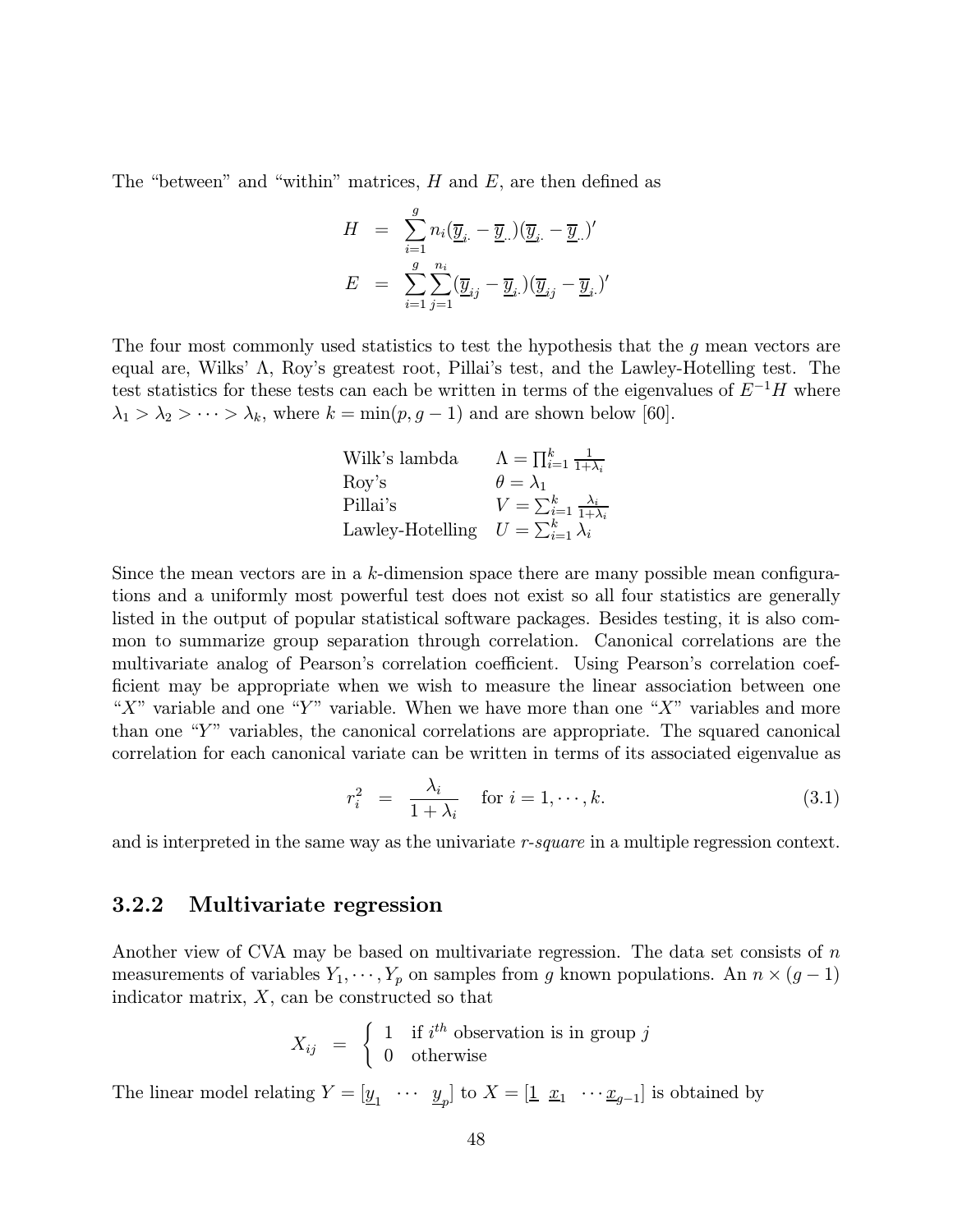$$
\begin{array}{rcl}\nY & = & X & \beta & + & \epsilon \\
n \times p & & n \times g & g \times p & & n \times p\n\end{array}
$$

where

$$
E(\epsilon) = 0
$$
  
\n
$$
n \times p
$$
  
\n
$$
cov(vec(\epsilon)) = \sum \otimes \sigma^2 I
$$
  
\n
$$
(p \times p)(n \times n)
$$

Here  $\Sigma$  is a positive semi-definite matrix and  $\sigma^2 I$  is the identity matrix multiplied by a scalar  $\sigma^2$ , and ⊗ stands for the Kronecker product [35]; that is the  $np \times np$  matrix  $\Sigma \otimes \sigma^2 I$  that can be partitioned into an array of  $p \times p$  matrices of the form

| $\sigma^2\Sigma$ | $\overline{0}$   | $\Omega$              |                | $0 \ldots$                                 |                  |
|------------------|------------------|-----------------------|----------------|--------------------------------------------|------------------|
| $\overline{0}$   | $\sigma^2\Sigma$ | $\overline{0}$        | $\overline{0}$ | $\sim 10^{-1}$                             |                  |
|                  | $\Omega$         | $\sigma^2 \Sigma = 0$ |                | $\cdots$                                   |                  |
|                  |                  |                       |                | $\mathbb{R}^n$ . The set of $\mathbb{R}^n$ |                  |
|                  |                  | $\cup$                | $\overline{0}$ | $\cdots$                                   | $\sigma^2\Sigma$ |

This equation is the natural extension of the univariate linear model to the multivariate case where there are p dependent variates. The error vectors,  $\epsilon_i$  of each p-variate observation are assumed to be independent, but since the different responses may be correlated, the residuals of the individual y values have unknown covariance matrix  $\Sigma$ . The standard test for  $H_0$ :  $\beta = 0$  is the likelihood ratio test where

$$
\Lambda = \frac{|Y'Y - \hat{B}'X'Y|}{|Y'Y - n^{-1}\overline{yy}'|} \n= \frac{|E|}{|E + H|} \n= \frac{1}{|I + E^{-1}H|} \n= |(I + E^{-1}H)^{-1}|
$$

now, if the eigenvalues of  $E^{-1}H$  are  $\lambda_1 > \cdots > \lambda_k$  then the eigenvalues of Λ are  $\frac{1}{1+\lambda_1} < \cdots < \frac{1}{1+\lambda_k}$  hence we see that the likelihood ratio test is equal to the Wilks' lambda test. From the equation 3.1 we then have that the eigenvalues of  $\Lambda$  are equal to  $(1 - r_1^2) < \cdots < (1 - r_k^2)$ .

As with the MANOVA, the three other multivariate test statistics previously described can also be used to test  $H_0$  :  $\beta = 0$ .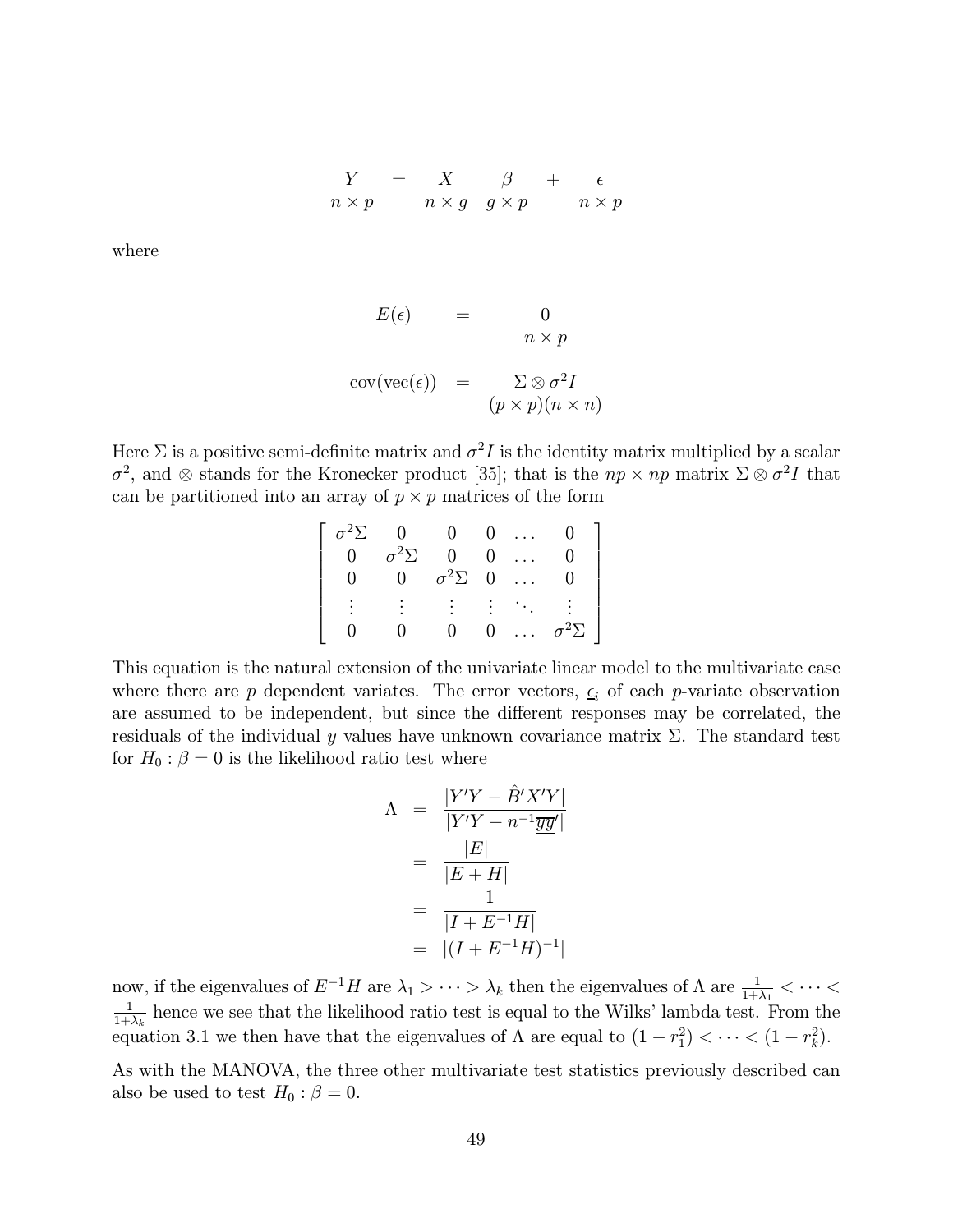#### 3.2.3 Computations

The calculation of the eigenvalues of  $E^{-1}H$  with respect to the MANOVA model and the multivariate regression model was shown to have value in the previous two subsections. In general, the matrix  $E^{-1}H$  is not symmetric and many algorithms for computing eigenvalues accept only symmetric matrices. It can be shown [60] that

$$
S_{yy}^{-1/2} S_{yx} S_{xx}^{-1} S_{xy} S_{yy}^{-1/2}
$$
\n(3.2)

is symmetric and that the first  $k = \min(p, g - 1)$  eigenvalues are the squared canonical correlations where  $SS$ . are the sums of squares and cross product matrices. Note that if  $p = 1$  then we have the case of univariate multiple regression and equation 3.2 is a scalar and is equal to the model r-square.

# 3.3 Model selection

Currently the stepwise method of model selection is quite popular in practice. When the number of variables is large, sequential procedures have generally been the only practical way to construct a reasonable model. The stepwise method is an extension of the forward procedure and makes use of Wilks' lambda statistic and partial F-tests.

In the first step, p univariate regressions are run and if the model with the largest  $F$ -statistic is significant, then that is the first variable to be retained. If the best regression fails to be significant then the procedure stops. In the second step, the variable yielding the smallest partial  $\Lambda$  for each y adjusted for the first variable in the model is considered for entry into the model. The partial Λ-statistic is based on the full and reduced model test for a subset of  $y$ 's [60]:

$$
\Lambda(y_i|y_j) = \frac{\Lambda(y_i, y_j)}{\Lambda(y_j)}
$$

for each  $y_i \neq y_j$ , and the  $y_i$  that minimizes  $\Lambda(y_i|y_j)$  is the candidate to enter the model next. If the partial  $F$ -test is significant then the second variable is added, if not, then the procedure stops. At the point where there are two variables in the model, a partial F-test is performed to see if any variables may be removed. The process continues alternating between testing to add the best possible of the remaining variables and testing whether the weakest already present in the model should be deleted. When no variables can be added or removed, the process stops.

Now, since we are adding or removing one variable at a time, there is an exact  $F$  test where

$$
F = \frac{1 - \Lambda N - 1 - p^*}{\Lambda g - 1} \tag{3.3}
$$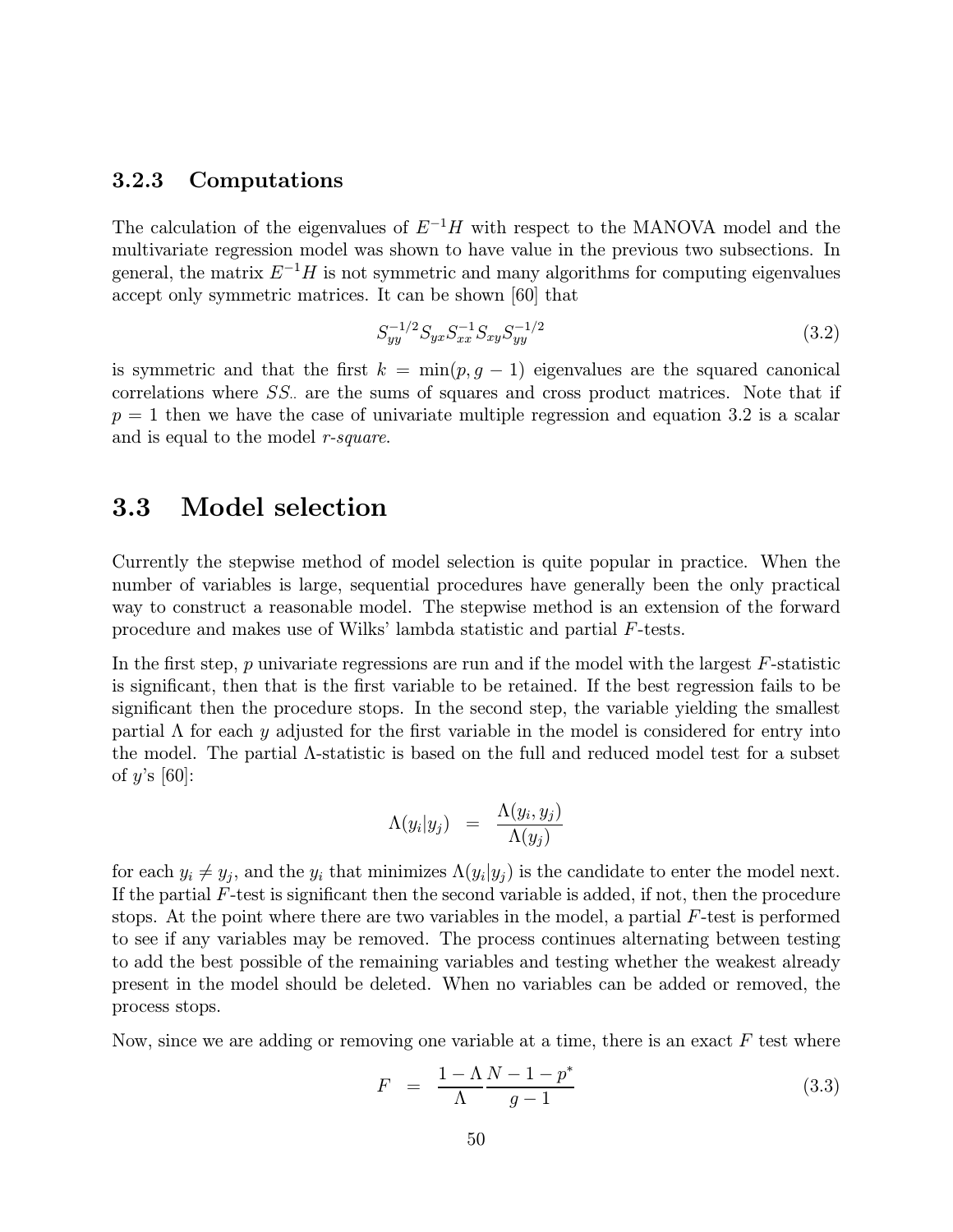follows an F distribution with  $g-1$  and  $N-1-p^*$  degrees of freedom and  $p^*$  is the number of variables currently in the model.

Though each test can be conducted at the  $\alpha$  level of significance, the over all level of significance of the model is unknown since the number of tests to be performed before hand is unknown. As such, all p-values obtained from various tests of interest do not have the usual interpretation.

# 3.4 Bayesian Model Averaging (BMA)

When a model selection method such as an all possible subsets or stepwise procedure is used, the single model obtained is assumed to be the *correct* model. All future inferences and predictions that are made with the model do not account for the uncertainty involved in the selection process. Alternatively, the model obtained using BMA does incorporate the variance component associated with the uncertainty of model building.

There is a standard Bayesian solution to the problem of accounting for model uncertainty. If the model space is  $\mathcal{M} = \{M_1, \dots, M_T\}$  then the posterior probability of  $M_i$  given the data Y is given by

$$
P(M_i|Y) = \frac{P(Y|M_i)P(M_i)}{\sum_{M_j \in \mathcal{M}} P(Y|M_j)P(M_j)} \tag{3.4}
$$

where  $P(M_i)$  denotes the prior probability of each model and  $P(Y|M_i)$  is the marginal likelihood of the data. Generally, each model has been assumed to be equally likely a priori, so equation 4.2 simplifies to

$$
P(M_i|Y) = \frac{P(Y|M_i)}{\sum_{M_j \in \mathcal{M}} P(Y|M_j)}
$$

Now, the marginal likelihood of the data is

$$
P(Y|M_i) = \int P(Y|M_i, \underline{\theta}_i) \pi(\underline{\theta}_i) d\underline{\theta}_i \tag{3.5}
$$

where  $\theta_i$  is the unknown model parameters with joint prior density  $\pi(\theta_i)$ . Hoeting [21] shows for univariate multiple regression that the marginal likelihood follows an  $n$  dimensional noncentral Student's t-distribution when proper conjugate priors are used. This result can be used if hyperparameters are chosen so that the prior density it calibrated to the data. Raftery [55] approximates equation 4.3 using the *Bayes Information Criterion* (BIC) which is a penalized likelihood measure. For the case of linear regression Raftery shows that

$$
P(Y|M_i) \propto \exp(-0.5BIC_i)
$$
  
= 
$$
\exp(-0.5(n\ln(1 - r_i^2) + p_i \ln n))
$$
 (3.6)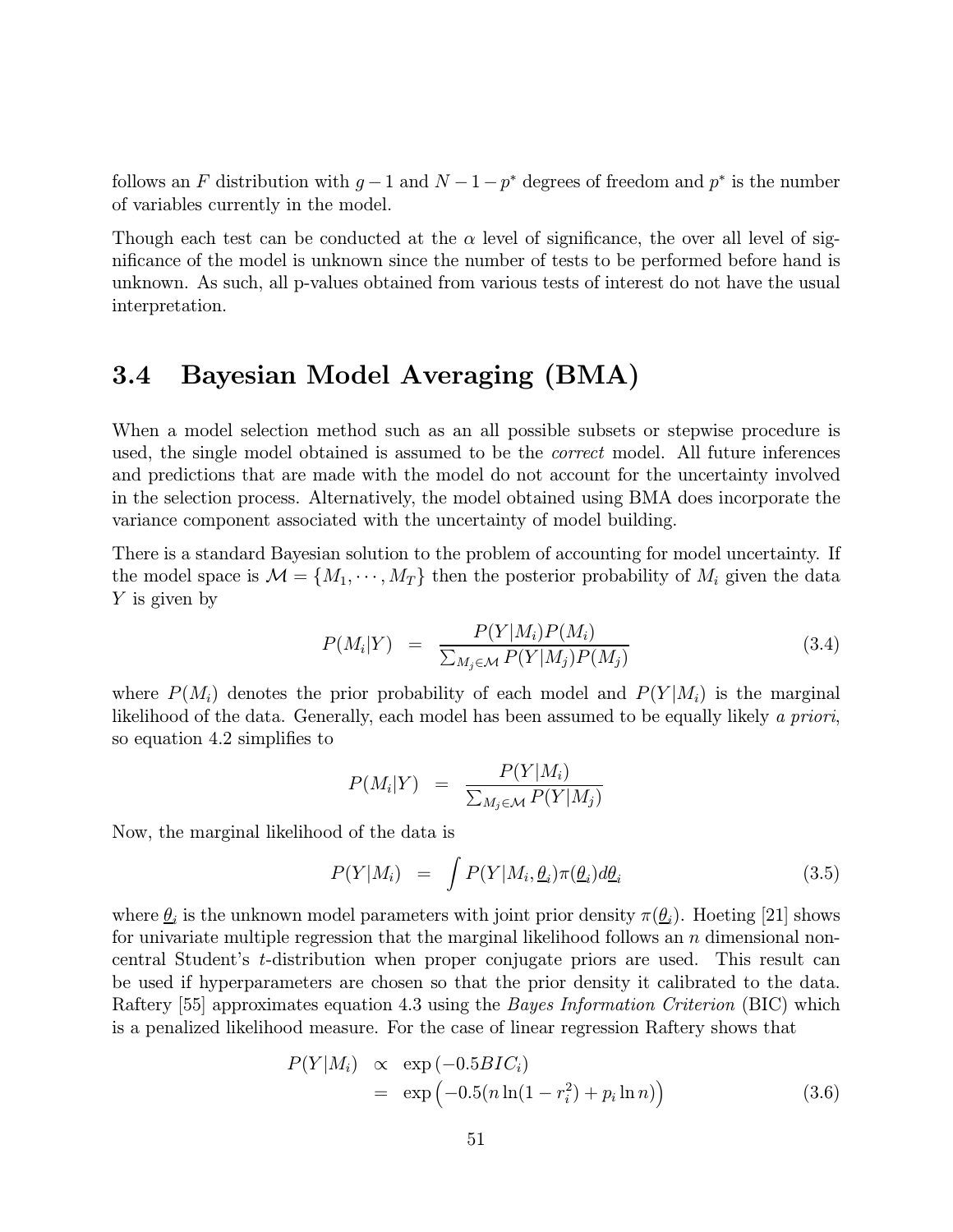where  $r_i^2$  is the model *r*-square,  $p_i$  is the number of independent variables in model  $M_i$ , and  $n$  is the number of observations. Using Raftery's approximation requires no calibration to the data and is composed of readily available regression information. By normalizing we get the posterior probability of model  $M_i$  given the data is

$$
P(M_i|Y) \approx \frac{\exp(-0.5BIC_i)}{\sum_{M_j \in \mathcal{M}} \exp(-0.5BIC_j)}
$$
(3.7)

In order to use the BIC approximation we must supply an  $r$ -square like measure of association. Cramer and Nicewander [7] showed how the four multivariate measures discussed in subsection 3.2.1 may be converted into invariant measures of multivariate association.

Willk's lambda

\n
$$
\eta_{\Lambda}^{2} = 1 - \Lambda = 1 - \prod_{i=1}^{k} (1 - r_{i}^{2})
$$
\nRoy's

\n
$$
\eta_{\theta}^{2} = \frac{\theta}{1 + \theta} = r_{1}^{2}
$$
\nPillai's

\n
$$
\eta_{V}^{2} = k^{-1}V = k^{-1} \sum_{i=1}^{k} r_{i}^{2}
$$
\nLawley-Hotelling

\n
$$
\eta_{U}^{2} = \frac{k^{-1}U}{1 + k^{-1}U} = \frac{k^{-1} \sum_{i=1}^{k} r_{i}^{2} (1 - r_{i}^{2})^{-1}}{1 + k^{-1} \sum_{i=1}^{k} r_{i}^{2} (1 - r_{i}^{2})^{-1}}
$$

Even though none of the four multivariate tests statistics is uniformly most powerful, as previously stated, the measure of associations listed above provide ordered values so that  $\eta_{\Lambda}^2 \geq \eta_{\theta}^2 \geq \eta_{U}^2 \geq \eta_{V}^2$  (proof shown in A.3).

The BIC penalizes heavily for parsimony so it makes sense to use  $\eta_{\Lambda}^2$  as the *r*-square in the likelihood portion since it is the least conservative measure of association of those considered. Using one of the weaker measures of association would only serve to amplify the penalization.

### 3.5 Stochastic search of model space

Stepwise methods are often used when it is not practical to evaluate a large number of possible models. While this algorithm is convienient, it is deterministic for a given data set. Slight perturbations in the data can result in a very different "best" model. By adopting a stochastic search of the model space we are able to identify the models best supported by the data almost surely [64, 49, 20]. Madigan and York [39] implemented the Markov chain Monte Carlo model composition (MC<sup>3</sup>) procedure on graphical models. Hoeting [21], and Hoeting, Madigan, and Raftery [22] applied the method to univariate multiple regression. One advantage in using the  $MC<sup>3</sup>$  approach is that the model selection process is stochastic, and each model will be visited during the simulation in proportion to how well it is supported by the data. Therefore, all good models will be visited more often than those that are not supported by the data, so we get a summary of all the best models and not just a single snapshot that is obtained using a stepwise procedure.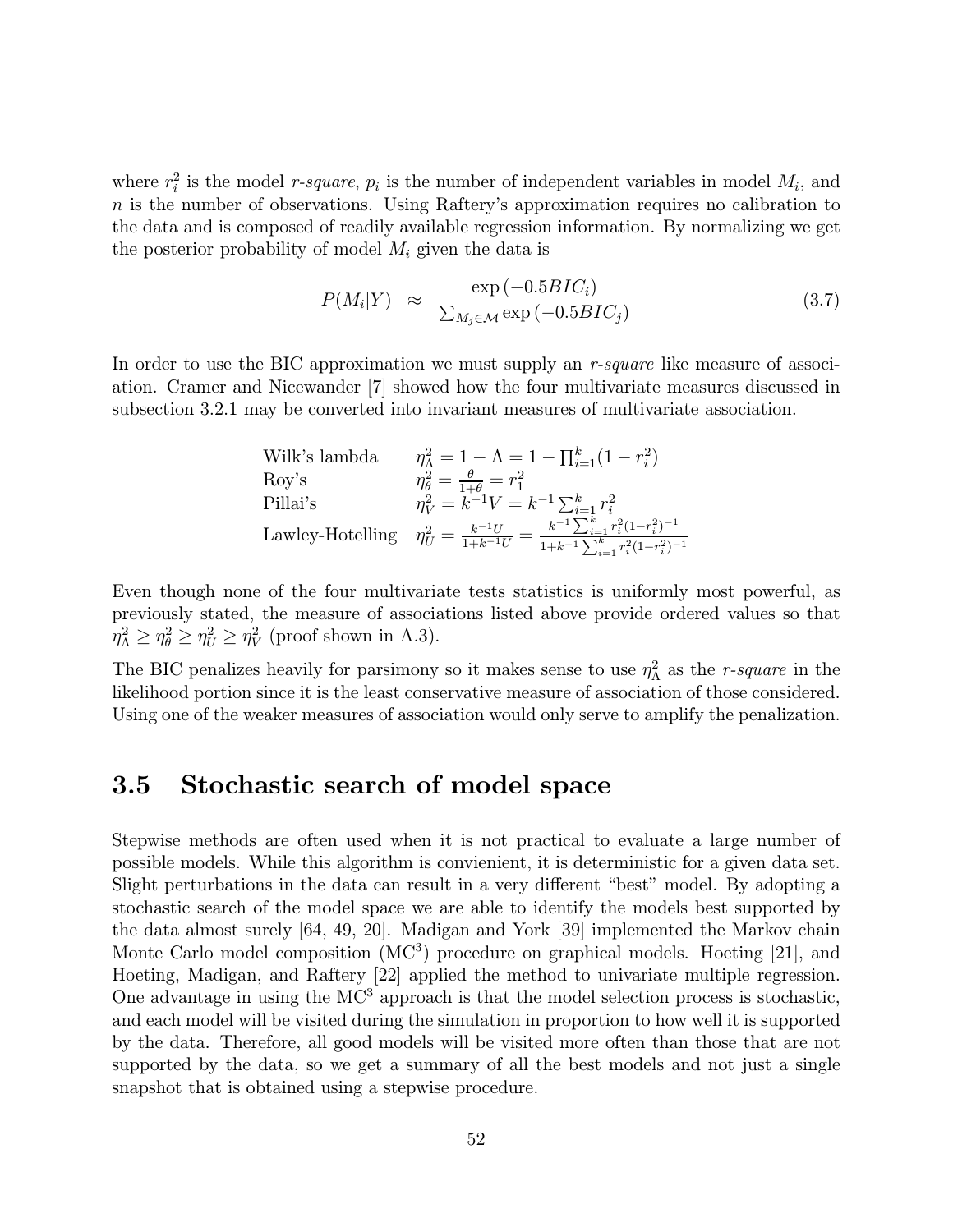The stochastic search of the model space is made necessary by the potentially enormous number of models in the denominator of equation 4.5. The MC<sup>3</sup> method is used to reduce the number of terms in this sum by focusing on the most probable models and eliminating those models that are not supported by the data.

The states of the Markov chain to be sampled from are the individual models in  $\mathcal M$  hence the chain is discrete and finite. In order to insure the proper stationary distribution we must specify how to move from one model to another. This task is accomplished by forming neighborhoods around each model [39]. The neighborhood, centered at an arbitrary model  $M_i$ , denoted by  $nbd(M_i)$ , consists of model  $M_i$  and every other model that can be obtained by either adding a single variable to  $M_i$  or removing a single variable from  $M_i$ .

The transition from one neighborhood to another is accomplished using Hasting's [20] method. Given that the current state of the Markov chain is  $nbd(M_i)$ , the models in  $nbd(M_i)$  are sampled with equal probability. Suppose  $M_k \in \text{nbd}(M_i)$  is proposed, then the move to  $\text{nbd}(M_k)$ is accepted with probability

$$
P_{acc} = \min\left\{1, \frac{P(M_k|Y)}{P(M_i|Y)}\right\} \tag{3.8}
$$

Since the transition matrix is finite and irreducible, then by applying the ergodic theorem for Markov chains, any function  $g(M_i)$  defined on  $\mathcal{M}, E(g(M))$  can be estimated by drawing from the Markov chain for  $t = 1, 2, \ldots, N$ , and

$$
\hat{G} = \frac{1}{N} \sum_{i=1}^{N} g(M(t))
$$

which is a simulation-consistent estimate of  $E(g(M))$  (i.e.  $\hat{G} \to E(g(M))$  almost surely) [64, 39, 49]. In other words, the posterior probability of model  $M_i$  given  $R_j$  is approximated by the proportion of iterations that the Markov chain spends in  $nbd(M<sub>i</sub>)$  and as the number of iterations goes to infinity then the estimate goes to  $P(M_i|Y)$  almost surely. The primary goal of using the MC<sup>3</sup> process in this particular application is not convergence to the stationary distribution, but rather to identify a subset of models that are most supported by the data. Let  $\mathcal{M}^* \subset \mathcal{M}$  denote the models that are actually visited during the simulation. Any model  $M_i \in \mathcal{M}$  and  $M_i \notin \mathcal{M}^*$  has an estimated posterior probability of zero and is therefore eliminated from the sum in denominator of equation 4.5.

The posterior probability of any  $M_i \in \mathcal{M}^*$  can be estimated by the number of times the Markov chain was in state  $nbd(M_i)$  divided by the total number of draws from the chain which is only appropriate when convergence it attained. Alternatively, the posterior probability for the models can also be estimated by replacing  $\mathcal M$  with  $\mathcal M^*$  in equation 4.5 since the BIC must be computed for each model visited during the simulation of the chain.

To further reduce the number of models in the denominator of equation 4.5 we use the principle of Occam's razor which is the principle that holds that models which perform much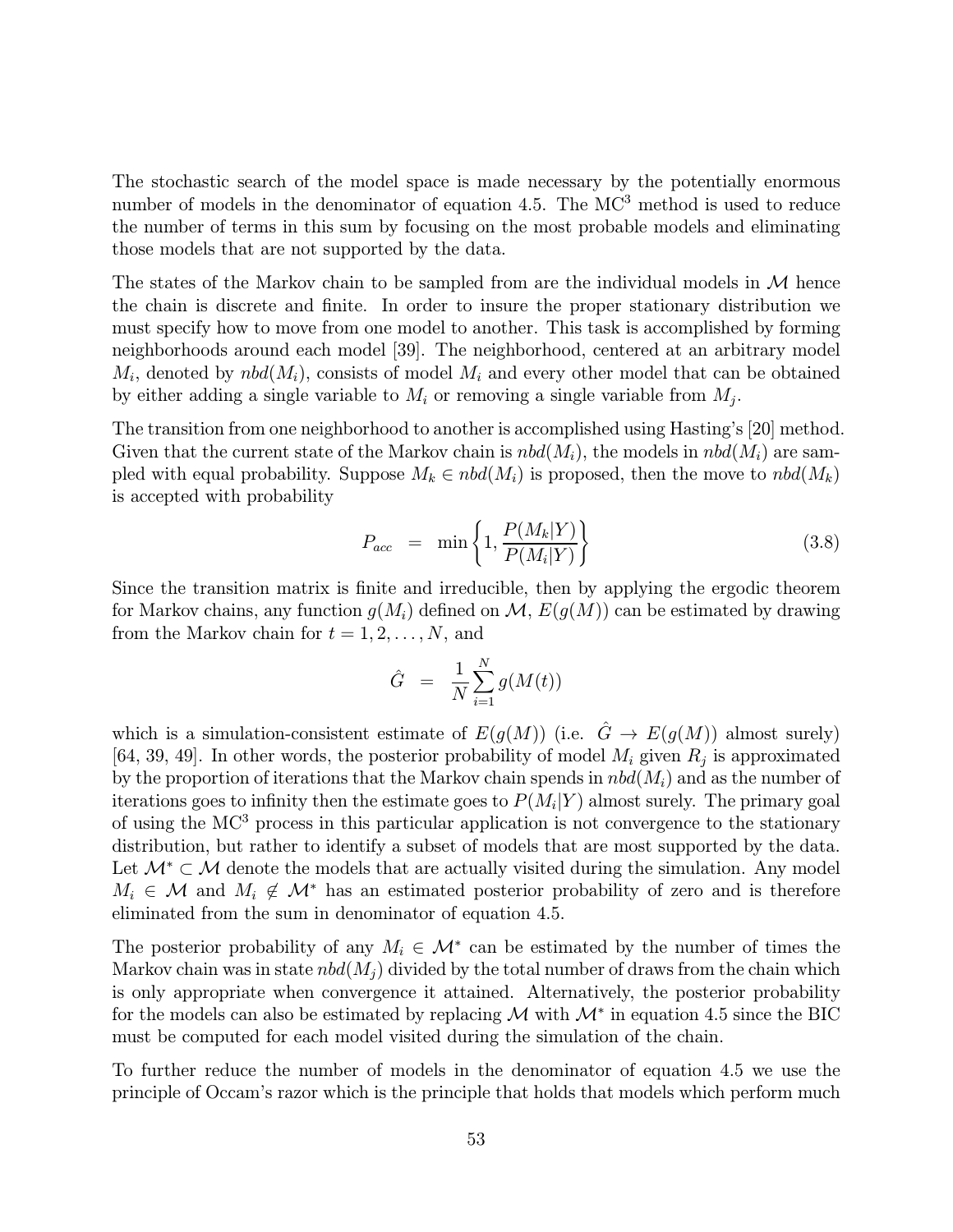less well than their competitors should be discarded  $[38]$ . The MC<sup>3</sup> algorithm eliminates most of the poor models by not visiting them, but there may be models in  $\mathcal{M}^*$  that still are much less likely than the most probable model visited and are effectively discredited and should be eliminated. The reduced class of models is then defined by

$$
\mathcal{M}^{**} \hspace{2mm} = \hspace{2mm} \bigg\{ M_k : M_i, M_k \in \mathcal{M}^*, \frac{\max_i P(M_i|Y)}{P(M_k|Y)} < C \bigg\}
$$

Madigan and Raftery [38] adopted  $C = 20$ , but values from 10 to 1000 have been suggested with respect to the particular application. As a result, equation 4.5 can essentially be replaced by

$$
P(M_i|Y) \approx \frac{\exp(-0.5BIC_i)}{\sum_{M_k \in \mathcal{M}^{**}} \exp(-0.5BIC_k)}
$$
(3.9)

# 3.6 Implementation

Suppose we have *n* measurements on each of the variables  $Y_1, \dots, Y_p$  on g known populations and wish to identify the most important variables that contribute to mean separation. In order to construct a set of the most likely models  $\mathcal{M}^{**} \subset \mathcal{M}$  we use the following algorithm.

- 1. Randomly choose  $M_i \in \mathcal{M}$  as a starting point. Let all  $M_i \in \mathcal{M}$  be equally likely and  $\mathcal{M}^* \stackrel{set}{=} \emptyset$
- 2. Record current neighborhood index  $\mathcal{M}^* \stackrel{set}{=} \mathcal{M}^* \cup M_i$
- 3. Let Y be the matrix such that the columns represent the variables present in  $M_i$
- 4. Compute the  $k = \min(p, g 1)$  non-zero eigenvalues of  $S_{yy}^{-1/2} S_{yx} S_{xx}^{-1} S_{xy} S_{yy}^{-1/2}$  and represent them by  $r_1^2 > \cdots > r_k^2$
- 5. Compute  $BIC_i = n \ln(\Lambda_i) + p_i \ln(n)$
- 6. Randomly choose  $M_k \in \text{nbd}(M_i)$  where each model in  $\text{nbd}(M_i)$  is equally likely.
- 7. Compute  $BIC_k$  for model  $M_k$ .
- 8. Move to  $nbd(M_k)$  with probability  $P_{acc} = \min(1, \exp\{-0.5(BIC_i BIC_k)\})$  or stay in  $nbd(M_i)$  with probability  $1-P_{acc}$
- 9. Let  $u \sim U(0, 1)$ . If  $u < s$  then choose some  $M_i \in \mathcal{M}$  at random where all  $M_i$  are equally likely
- 10. Iterate steps 2—10 N times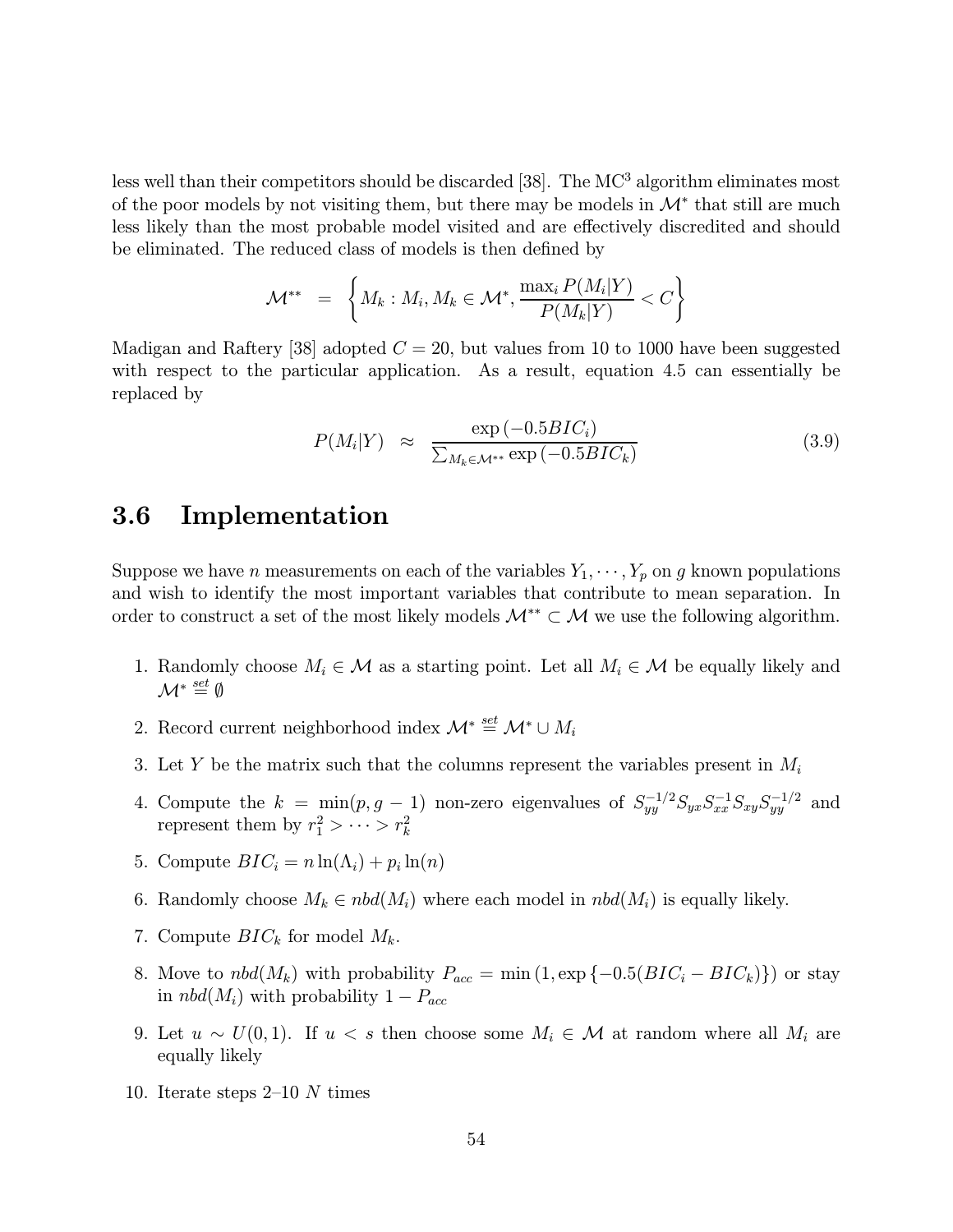- 11. Construct  $\mathcal{M}^{**} = \{M_i : BIC_i \leq \min_{M_k \in \mathcal{M}^*} BIC_k + 2 \ln C\}$
- 12. Compute  $P(M_i|Y) = \frac{\exp(-0.5BIC_i)}{\sum_{M_k \in \mathcal{M}^{**}} \exp(-0.5BIC_k)}$  for all  $M_i \in \mathcal{M}^{**}$
- 13. Compute  $E[\underline{\delta}] = \sum_{M_i \in \mathcal{M}^{**}} \underline{\delta}_i P(M_i|Y)$

#### 3.6.1 Algorithm details

In step 1 a model is chosen at random from  $\mathcal M$  where all models are equally likely. The initial starting point for the Markov chain is accomplished by generating  $\delta_1, \dots, \delta_p \sim Bern(0.5)$ . If  $\delta_i = 1$  then  $Y_i$  is in the model alternatively, if  $\delta_i = 0$  then  $Y_i$  is excluded.

Step 2 records the iteration history (i.e. models visited) throughout the simulation in set  $\mathcal{M}^*$ .

The  $p_i$  variables that are present in the current model make up the  $n \times p_i$  dimensional matrix Y in step 3.

In step 4 the  $k = \min(p_i, g - 1)$  squared canonical correlations obtained from model  $M_i$  are computed.

In step 5 the BIC for model  $M_i$  is calculated by

$$
BIC_i = n \ln(1 - \eta_{\Lambda_i}^2) + p_i \ln(n)
$$
  
=  $n \ln(\Lambda_i) + p_i \ln(n)$ 

A model is chosen at random from  $nbd(M_i)$  where all models are equally likely in step 6. The model  $M_j$  is selected by generating  $U \sim U(0, 1)$  and defining  $V = [pU] + 1$  then

$$
\delta_V \stackrel{\text{\tiny set}}{=} 1 - \delta_V
$$

which causes  $Y_V$  to be added to the model if it was previously excluded or removed if  $Y_V \in M_i$ .

The BIC for the proposed model,  $M_j$ , is computed in step 7 and the process moves to  $nbd(M_i)$  with probability

$$
P_{acc} = \min \left\{ 1, \frac{P(M_j|Y)}{P(M_i|Y)} \right\}
$$
  
=  $\min \left\{ 1, \frac{\exp(-.5BIC_j)}{\exp(-.5BIC_i)} \right\}$   
=  $\min \left\{ 1, \exp(-.5(BIC_j - BIC_i)) \right\}$  (3.10)

or stays in the neighborhood of  $M_i$  with probability  $1 - P_{acc}$  which is shown if step 8.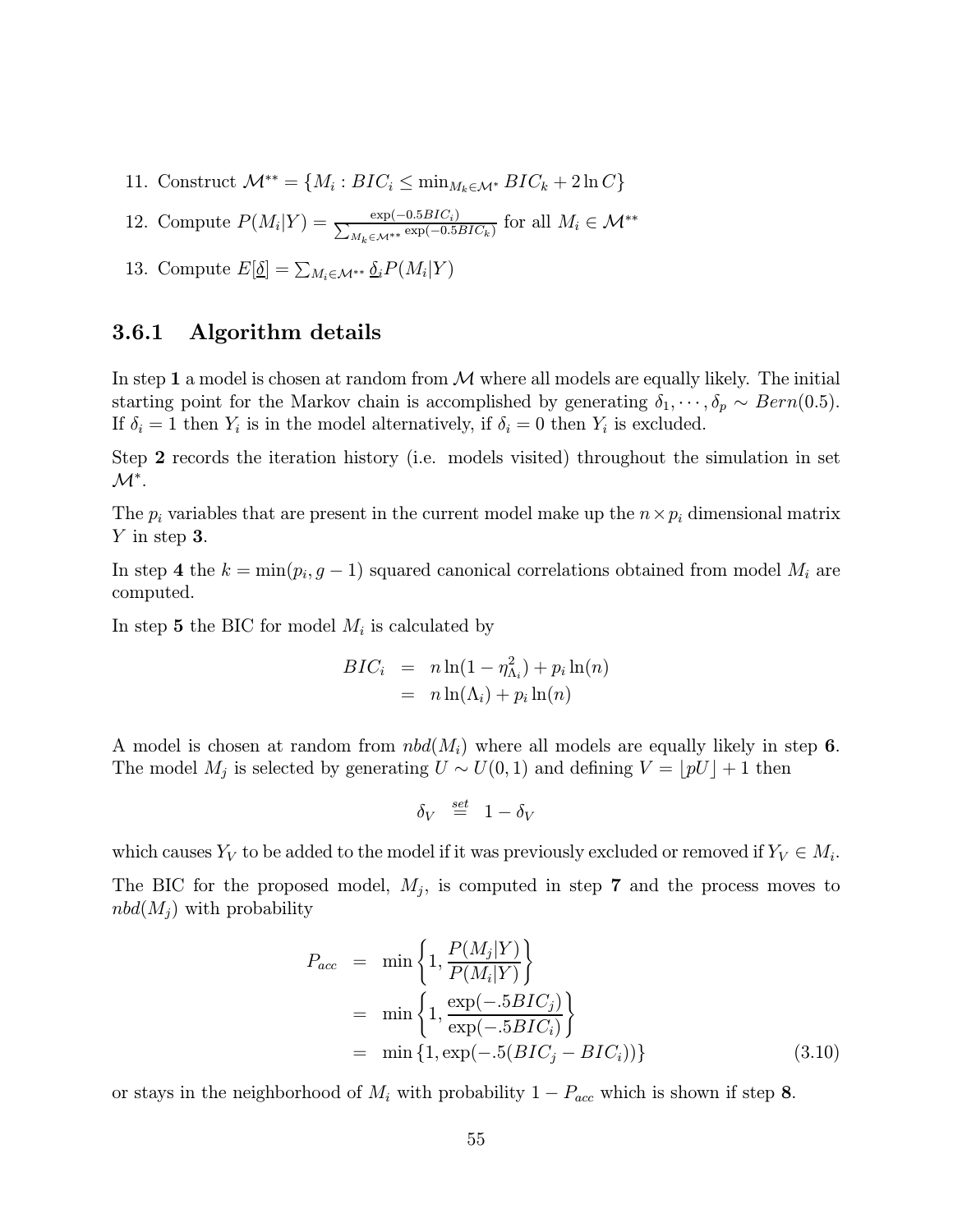We define the distance between any two models,  $M_i$  and  $M_j$  to be

$$
d_{ij} = (\underline{\delta}_i - \underline{\delta}_j)'(\underline{\delta}_i - \underline{\delta}_j)
$$

Throughout the  $MC^3$  simulation, each step through the model space amounts to a jump of one unit of distance when a proposed move is accepted. As sampling from the chain continues, by the nature of the process there is an emphasis on spending more iterations in the neighborhoods of the best models. If there are groups of neighborhoods containing good models that are far apart from one another it may take many iterations to achieve convergence. One method of assessing convergence is the use of multiple sequences using overdispersed starting points [16]. By choosing random starting points for multiple sequences, the expected distance between any two start points is 0.5p since the distance between any two models chosen at random from  $\mathcal M$  is a binomial random variable with parameters p and 0.5. We propose starting new sequences at random with probability s (we use  $s = 0.01$ ) with the starting point of the new sequence being some model chosen at random. Therefore when a new sequence is triggered, the initial model in the new chain is some model in  $\mathcal M$  as shown in step 9 and the  $MC^3$  starts anew. Recall that our goal in sampling from the chain is model identification and not convergence. While the process cycles within a group of good models we randomly start the process over in a randomly determined spot in the model space in the hopes of finding other groups of likely models if they exist.

The purpose of step 10 is to insure that the best models are visited. Usually, in MCMC simulations, the number of iterations is chosen to achieve convergence to the proper stationary distribution and suggested values of N are on the order of 30000 [21]. In this particular application we are only interested in the neighborhoods that were actually visited throughout the simulation which make up the set  $\mathcal{M}^*$  hence model identification is of greater importance than convergence so N maybe be as small as 5000 to attain the desired result. The justification for this is that the posterior probability of a model will not be estimated by the proportion of time the Markov chain spent in the neighborhood of the model, but instead will be approximated using the observed *BIC* for each model that is visited during the simulation. The assumption inherent in this approach is that all models that are most likely in M will be visited at least one time in 5000 iterations with the aid of the random restarts of the sequence from the previous step.

Occam's razor is performed in step 11 which states that models in  $\mathcal{M}^*$  that are C or more times less likely than the most likely model in the set have been essentially discredited and should be eliminated. Madigan and Raftery [38] adopted the value of  $C = 20$  to eliminate models that were far less likely than the best model. We then have

$$
\mathcal{M}^{**} = \left\{ M_i : \frac{\max_{M_k \in \mathcal{M}^*} P(M_k|Y)}{P(M_i|Y)} \le C \right\}
$$

$$
= \left\{ M_i : \frac{\max_{M_k \in \mathcal{M}^*} \exp(-0.5BIC_k)}{\exp(-0.5BIC_i)} \le C \right\}
$$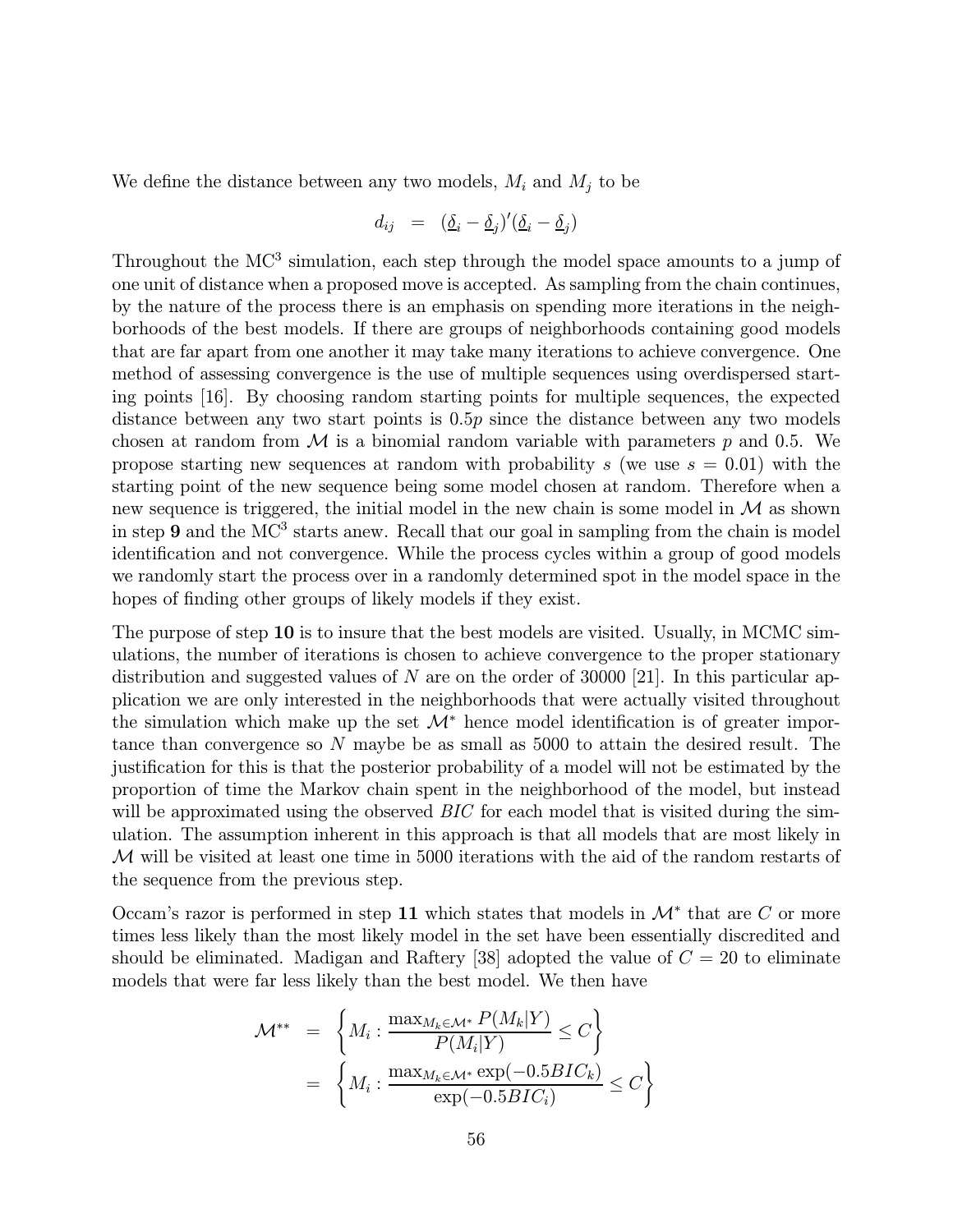$$
= \left\{ M_i : \max_{M_k \in \mathcal{M}^*} \exp(-0.5(BIC_k - BIC_i)) \le C \right\}
$$
  
\n
$$
= \left\{ M_i : \max_{M_k \in \mathcal{M}^*} -0.5(BIC_k - BIC_i) \le \ln C \right\}
$$
  
\n
$$
= \left\{ M_i : \min_{M_k \in \mathcal{M}^*} BIC_k - BIC_i \ge -2\ln C \right\}
$$
  
\n
$$
= \left\{ M_i : BIC_i \le 2\ln C + \min_{M_k \in \mathcal{M}^*} BIC_k \right\}
$$

This is the step in the algorithm where models that were identified during the simulation but deemed unlikely in comparison to the best model are removed.

In step 12 the potentially greatly reduced set  $\mathcal{M}^* \subseteq \mathcal{M}^* \subseteq \mathcal{M}$  is then used to estimate the posterior probabilities of the most likely models. All models not in  $\mathcal{M}^{**}$  have an estimated posterior probability of zero and are therefore eliminated from the denominator of equation 4.5.

Any variable that is in a given model has its corresponding position in the vector  $\delta$  set to one or it is set to zero of the variable is not present. The probability that a variable is a significant contributor to group separation can be assessed by estimating the probability that the variable in question should be present by

$$
\hat{E}[\underline{\delta}] = \sum_{M_i \in \mathcal{M}^{**}} \underline{\delta}_i P(M_i|Y)
$$

so if the estimated probability that any given variable should be in the model is greater than 0.5, it is more likely than not that the variable in question is a significant contributor to group mean separation.

The elements of  $E[\delta]$  are interpreted as the probability that the corresponding variable is active or contributes significantly to the model. If a group of variables has been identified a priori to be important in the construction of an index or latent variable then the its overall importance to any given component can be evaluated as the weighted average of the activation probabilities of the variables that construct it. In the example that follows in section 3.8 twenty environmental variables are used to discriminate between locations based a partition of the Index of Biotic Integrity. To illustrate the concept if assessing the contribution of a latent construct, nine of the twenty variables are characterized as pertaining to water chemistry [51]. In the absence of any previously described weighting scheme, the level of water chemistry contribution to group separation can be assessed by examining the average activation probability of the variables in the water chemistry group.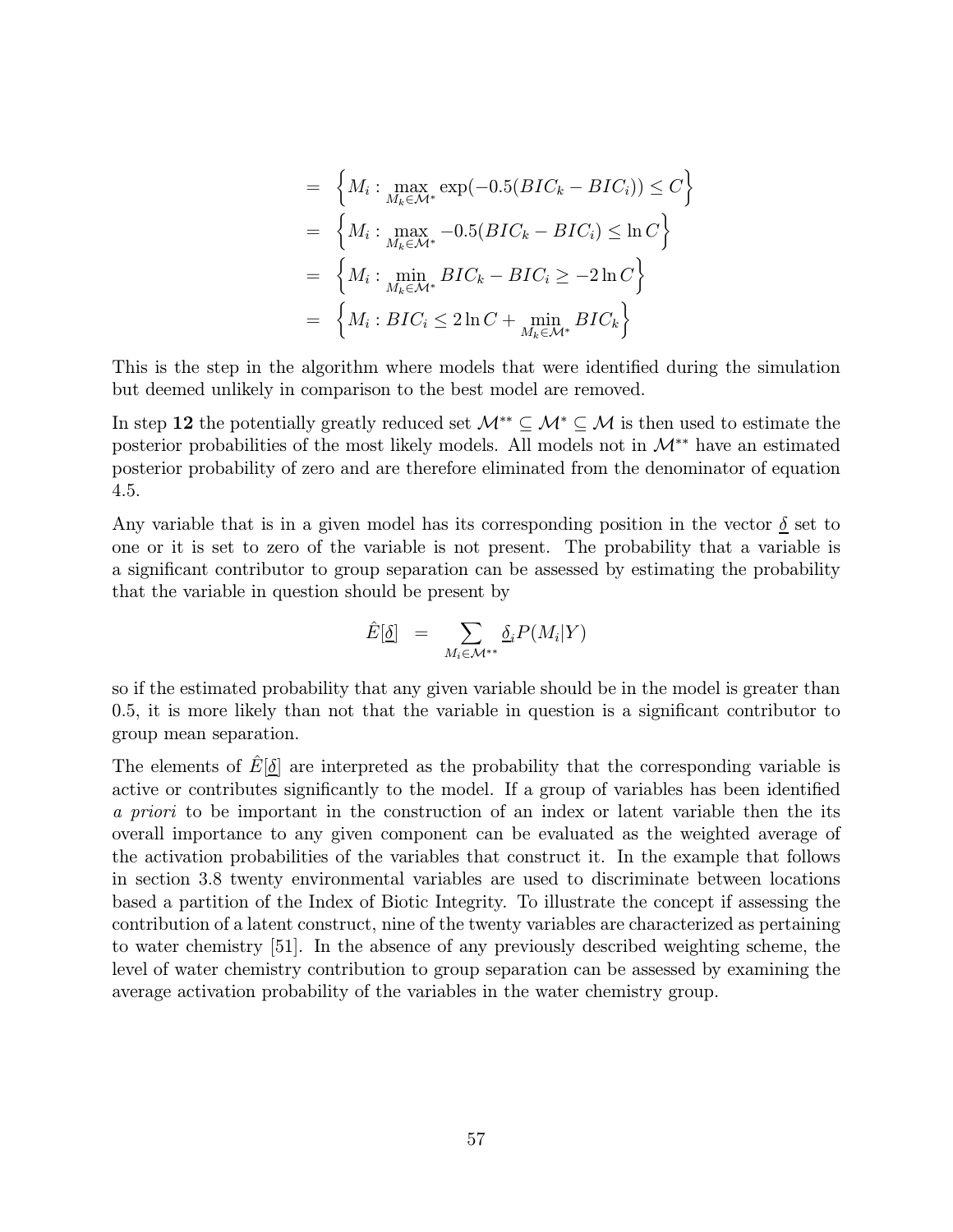# 3.7 Interpretation

Canonical variate analysis is a descriptive tool used to help understand the nature of the separation between group means and to identify which explanatory variables contribute to discrimination between the groups. A difficult problem is the interpretation of the axes of separation and variable contribution to that axis. Rencher [60, 61] outlines three methods used to interprete variable contribution to group separation.

One method involves examination of the standardized coefficients. The standardized coefficients are obtained by multiplying the eigenvectors of  $E^{-1}H$  by  $diag(s_i)$ , where  $s_i$  is the within sample standard deviation of the  $i<sup>th</sup>$  variable [61, 44]. The standardized coefficients reveal the joint contribution of the individual variables to the discriminant functions [59]. The variables with large magnitude standardized coefficients are considered important in the construction of the discriminant function in the presence of the other variables in the model. If some variables are deleted or added, coefficients will change signs and/or magnitudes, but these descriptive measures depend jointly on all other variables in the model so this would be expected but makes interpretation difficult.

Another method involves calculating partial F-statistics for each variable in the presence of the other variables in the model. The partial  $F$ -statistic shows each variables contribution to Wilks' Λ after adjusting for the other variables in the model. In the case of more than two groups, the partial F-values are not associated with a single discriminant function but rather indicate the over all contribution to group separation hence this is not useful if it is desired to interpret individual discriminant functions.

The other popular method of interpretation uses correlations between the original variables and the canonical structures formed. Three sources supplied by commercial software packages known as total, between, and pooled within canonical structures. If  $Y_1, \dots, Y_p$  represent the original data vectors and  $V_1, \dots, V_s$  denote the canonical variates. Let

$$
Y_{ijk} = k^{th}
$$
 observation in the  $j^{th}$  group for variable  $i$   
\n
$$
Y_{ij} = n_j^{-1} \sum_{k=1}^{n_j} Y_{ijk}
$$
\n
$$
Y_{i..} = g^{-1} \sum_{j=1}^{g} Y_{ij}.
$$

with the appropriate counterparts in the canonical variates. The three canonical structures are then defined as

$$
r_T(Y_a, V_b) = \frac{\sum_{j=1}^g \sum_{k=1}^{n_j} (Y_{ajk} - Y_{a\cdot \cdot})(V_{bjk} - V_{b\cdot \cdot})}{\sqrt{\sum_{j=1}^g \sum_{k=1}^{n_j} (Y_{ajk} - Y_{a\cdot \cdot})^2 \sum_{j=1}^g \sum_{k=1}^{n_j} (V_{bjk} - V_{b\cdot \cdot})^2}}
$$
  

$$
r_B(Y_a, V_b) = \frac{\sum_{j=1}^g (Y_{aj} - Y_{a\cdot \cdot})(V_{bj} - V_{b\cdot \cdot})}{\sqrt{\sum_{j=1}^g (Y_{aj} - Y_{a\cdot \cdot})^2 \sum_{j=1}^g (V_{bj} - V_{b\cdot \cdot})^2}}
$$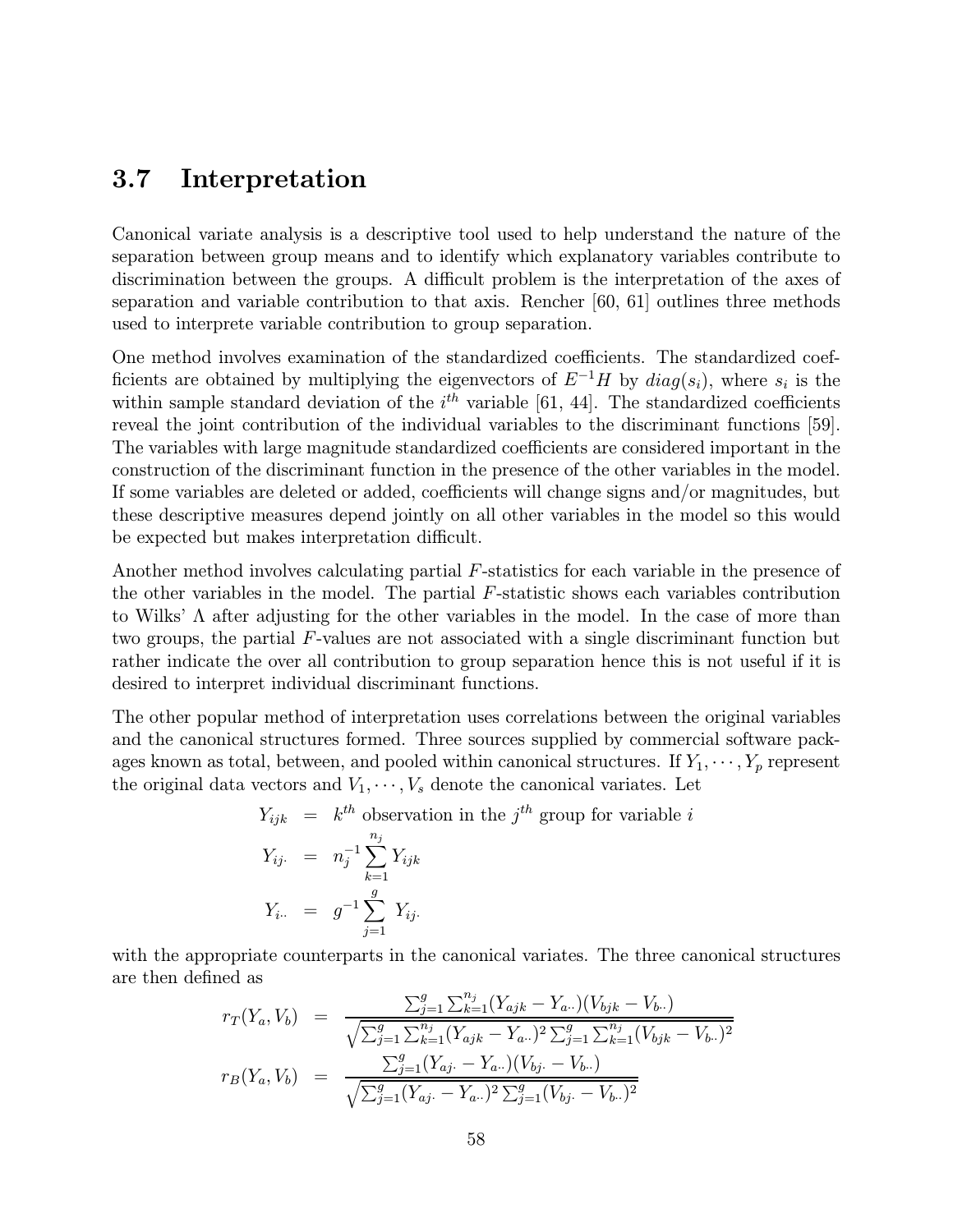$$
r_W(Y_a, V_b) = g^{-1} \sum_{j=1}^g \frac{\sum_{k=1}^{n_j} (Y_{ajk} - Y_{aj.})(V_{bjk} - V_{bj.})}{\sqrt{\sum_{k=1}^{n_j} (Y_{ajk} - Y_{aj.})^2 \sum_{k=1}^{n_j} (V_{bjk} - V_{bj.})^2}}
$$

Of these three structures, the between structure seems to be most appealing in the sense that the goal of CVA is to describe mean separation and the between structure deals directly with group means. The between canonical structure is composed of the correlations between the group means of each explanatory variable with each set of group means of the canonical variates. It therefore is a measure of how well the group means for the explanatory variables agree with the canonical group means. For any  $Y_i$ ,  $i = 1, \dots, p$ , we have that

$$
r_B^2(Y_i, V_1) + \dots + r_B^2(Y_i, V_s) = 1
$$

so  $r_B^2(Y_i, V_j)$  can be interpreted as the percentage agreement of the group means profile of variable i with the  $j^{th}$  canonical group means. Since the correlation is scale invariant then these structures indicate how much agreement there is between the explanatory group means with the canonical mean profiles, but do not show the extent to which a given variable contributes to the overall group separation.

BMA adds to the interpretability of group mean separation at looking at all possible variable configurations and weighting each configuration by how well it is supported by the data. The variability modeled by this method is due to model uncertainty. For any quantity of interest,  $\Delta$ , the total variance is

$$
\begin{split}\n\text{Var}(\Delta) &= E[\Delta^{2}] - E[\Delta]^{2} \\
&= \sum_{M \in \mathcal{M}} E[\Delta^{2}|M]P(M) - \left(\sum_{M \in \mathcal{M}} E[\Delta|M]P(M)\right)^{2} \\
&= \sum_{M \in \mathcal{M}} (E[\Delta^{2}|M] - E[\Delta|M]^{2} + E[\Delta|M]^{2})P(M) - \left(\sum_{M \in \mathcal{M}} E[\Delta|M]P(M)\right)^{2} \\
&= \sum_{M \in \mathcal{M}} (E[\Delta^{2}|M] - E[\Delta|M]^{2})P(M) + \sum_{M \in \mathcal{M}} E[\Delta|M]^{2}P(M) - \left(\sum_{M \in \mathcal{M}} E[\Delta|M]P(M)\right)^{2} \\
&= \sum_{M \in \mathcal{M}} \text{Var}(\Delta|M)P(M) + E_{\mathcal{M}} \left[E[\Delta|M]^{2}\right] - E_{\mathcal{M}}[E[\Delta|M]]^{2} \\
&= E_{\mathcal{M}}[\text{Var}(\Delta|M)] + \text{Var}_{\mathcal{M}}(E[\Delta|M]) \\
&= \text{Within} + \text{Between}\n\end{split}
$$

The "within" variance component is the sample variation. It can be estimated for any given model using exact distribution theory, asymptotic distribution theory, or via some simulation technique such as bootstrapping depending on the parameter of interest. The overall estimate of this component is then obtained as the weighted average of the individual model sample variance estimates.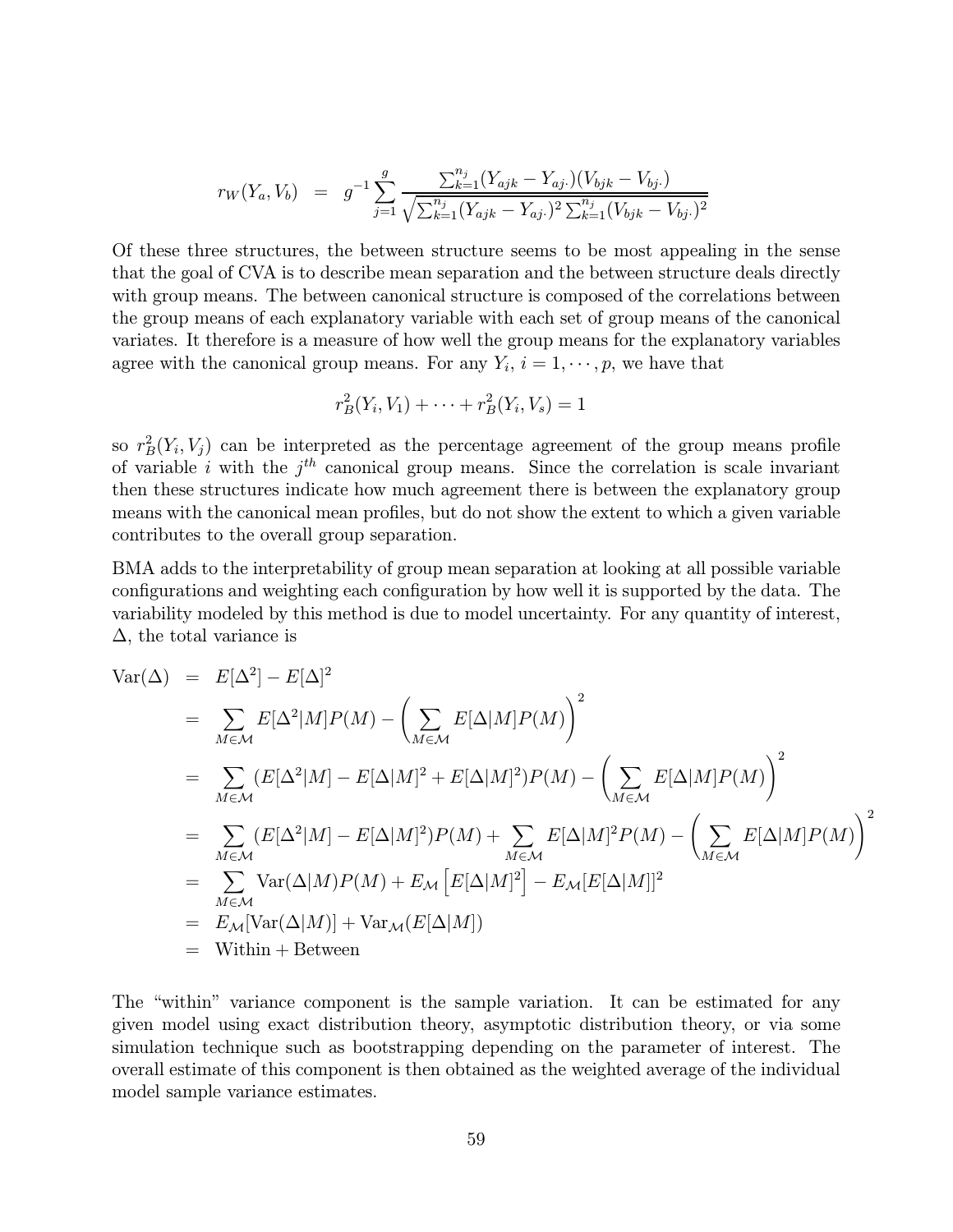The "between" component is the model uncertainty variance component and accounts for parameter differences between each of the models considered. The quantity can be estimated using plug in estimates of the expected values and then taking the variance of those values based on the posterior probabilities of the models.

The quantities we are interested in fall into one of two categories; variable assessment, and the nature of group separation. Variable contribution to group separation will be illustrated using the between canonical structure scores along with the pooled within-class standardized canonical coefficients. The nature of group separation will be evaluated by forming confidence regions about the group means of the canonical variates along with the canonical scores associated with individual observations.

# 3.8 Application

Biological data were gathered from 1988 to 1994 by the Ohio Environmental protection Agency (EPA) over the Eastern Corn Belt Plains ecoregion of Ohio [50]. The status of a fish community was assessed at 178 sites in the region using Ohio EPA's Index of Biological Integrity (IBI). The IBI is the sum of twelve metrics measuring the quantities of various species of fish collected via electroshocking methods [11]. Each of the metrics are evaluated on a five point Likert scale so the IBI can take on any integer value from 12 to 60. The index reflects total native species composition, indicator species composition, pollutant intolerant and tolerant species composition, and fish condition. The higher the IBI score, the healthier the aquatic ecosystem; conversely, the lower the index, the poorer the health of the aquatic ecosystem [11]. We partition the sites by IBI score into one of four classifications as follows:

|              |    | Group Lower Limit Upper Limit Group Size |    |
|--------------|----|------------------------------------------|----|
|              | 50 | 60                                       |    |
| п            | 4U | 49                                       | 64 |
| Ш            | 30 | 39                                       | 51 |
| $\mathbf{N}$ | 19 | 29                                       | ን6 |

The explanatory variables for this application consists of 20 variables identified as biological "stressor" variables. Nine of the variables are characterized as pertaining to water chemistry and the remaining eleven variables are classified as habitat variables. In the original analysis of this set of data, various transformations were applied to individual variables to attain approximate univariate normality of the data [50]. Sections C.2 and C.3 show the names, brief descriptions, and transformations used for the variables analyzed in this illustration.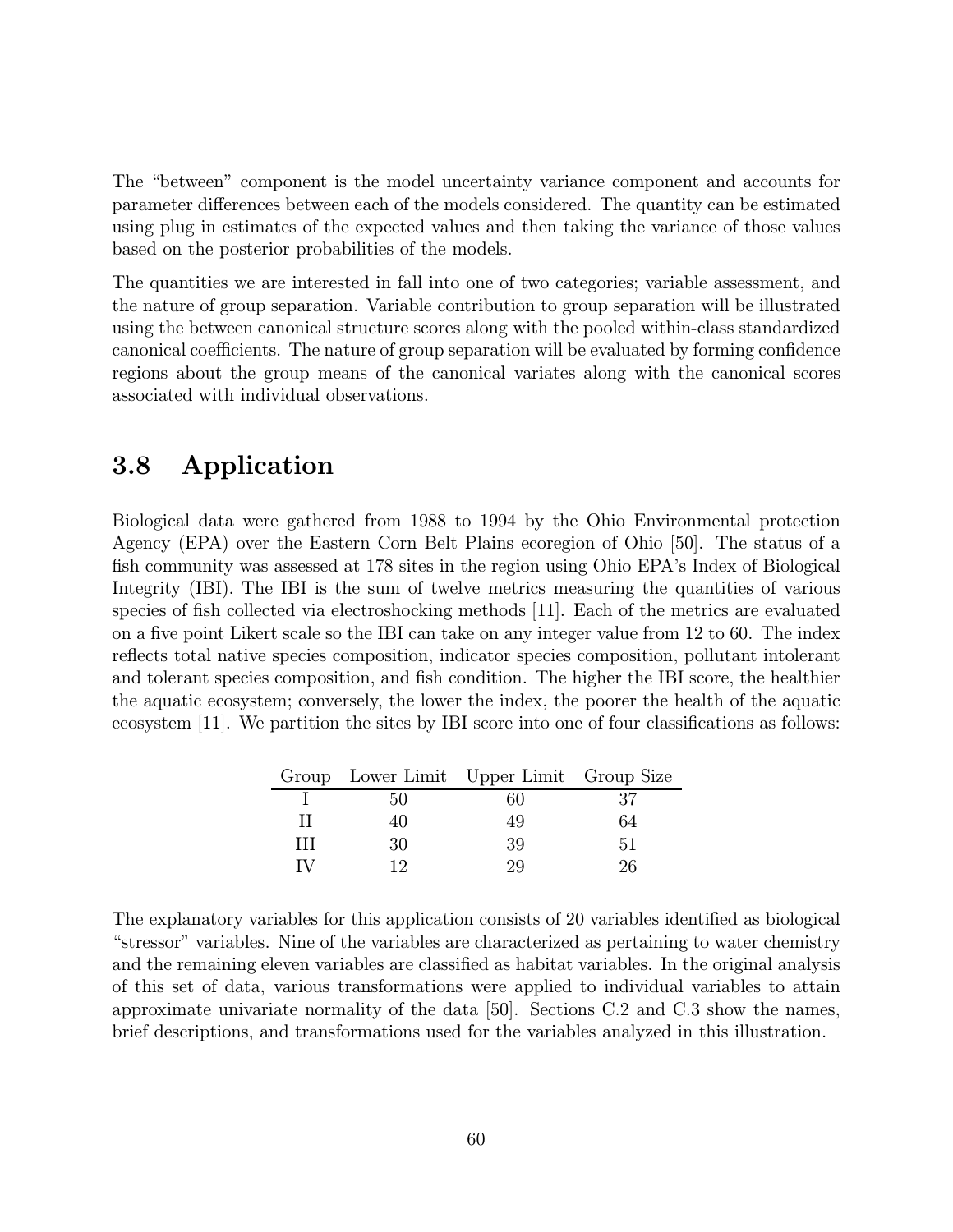#### 3.8.1 Standard analysis

Performing a classical analysis of the data, a model was selected using stepwise discriminant analysis. The chosen model has five habitat variables (POOL, RIPARIAN, SUBSTRAT, RIPSS, and COVER) and four water chemistry variables (AMM, NOX, ZN, and PHO). The model Wilks'  $\Lambda$  is 0.4805 (p-value  $< .0001$ ) all the three canonical correlations (0.5971, 0.4010, 0.3322) were significant at the 0.01 level.

The canonical variate group means as functions of the aforementioned retained variables are shown in figure 3.1. The group mean profile for the first canonical variate is decreasing and approximately linear and accounts for 64% of the group separation. The group mean profile for the second canonical variate is quadratic shaped and accounts for 22% of the group separation.

Figure 3.2 shows the percent agreement between the group means of the explanatory variables with group mean structure of the canonical variates using the squared between canonical structure coefficients (BCSC). Since the canonical variates are orthogonal and have the same rank as the data, then each of the retained original variables contributes a percentage of it's mean separation to each variate. We see that the mean sepearation for the variable RIPARIAN, for example, is almost 100% explained by the first canonical variate, whereas NOX is practically evenly explained across each of the three canonical variates. For these data, we conclude that AMM, POOL, RIPARIAN, SUBSTRAT, ZN, RIPSS, and COVER are mainly in agreement with the mean profile of the first canonical variate. Variables NOX and PHO are essentially an even match with each of the canonical variate group mean profiles.

Figure 3.1: Canonical Group Means: CAN1 -vs- CAN2



Figure 3.3 shows the magnitudes of the pooled within-class standardized canonical coeffi-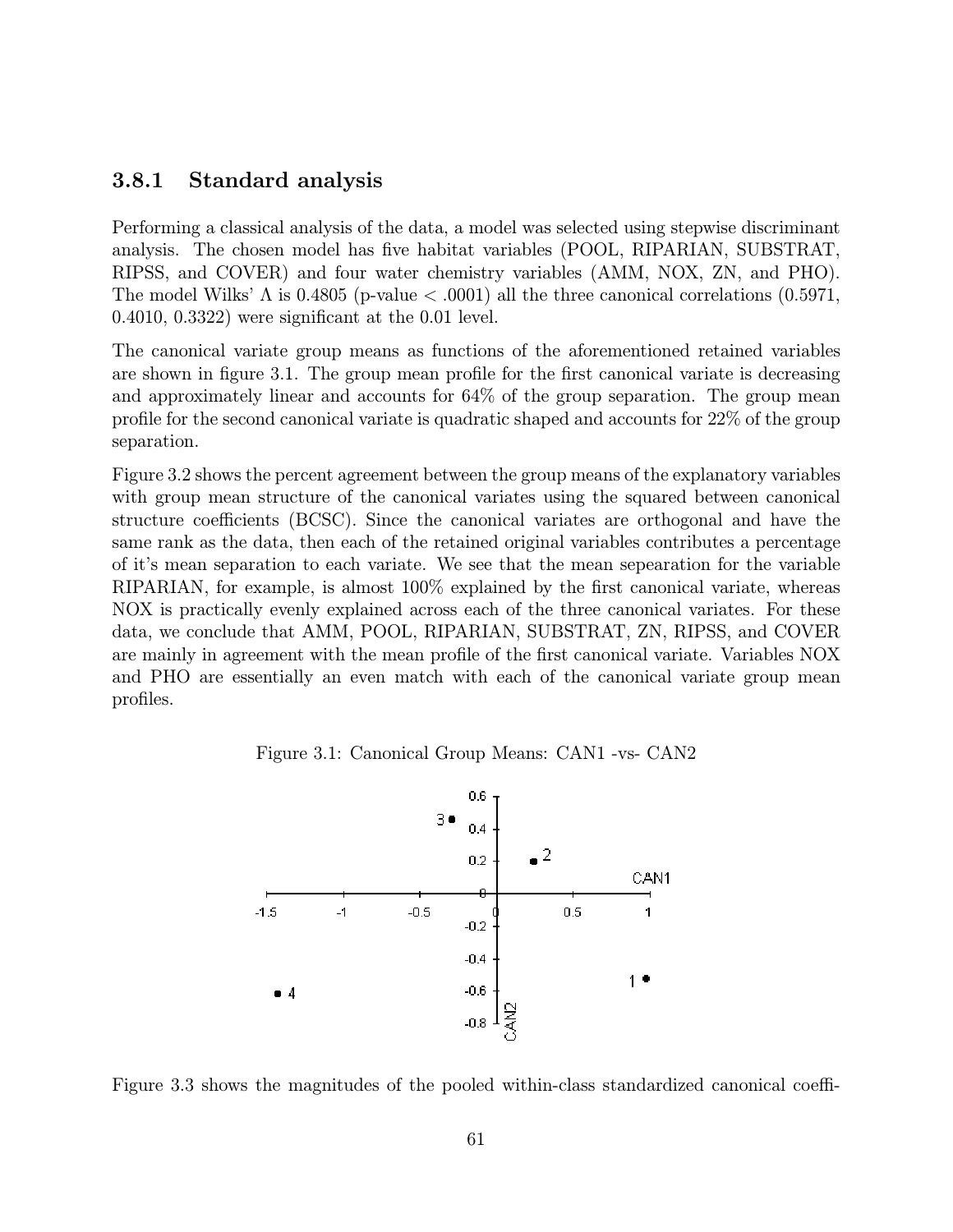

cients (PWCSCC). From this plot, one may conclude that AMM and RIPARIAN are important to the construction first canonical variate, AMM, NOX, and RIPSS contribute most heavily to the second canonical variate, and finally that POOL, RIPARIAN, ZN, PHO, and RIPSS are most important to the third canonical variate. This leaves SUBSTRAT and COVER as unassigned in terms of how each contributes to mean separation.

When comparing two possible conclusions drawn from either the BCSC or when using the PWCSCC, we see there is not much agreement for this data set. Also, since there is no measure of variablity what constitutes a large magnitude value is made based on a point estimate alone and is risky and the cutoff value for important versus unimportant somewhat arbitrary.

#### 3.8.2 BMA analysis

The analysis will be approached in two different ways using BMA methodology. The goal of the first approach is variable assessment. In the variable assessment phase of the analysis, the posterior probability that a given variable is active in a model is estimated and these values are used to aid in the interpretation of the group separation. The second approach evaluates the magnitude of the model uncertainty variance component of the BCSC and the PWCSCC.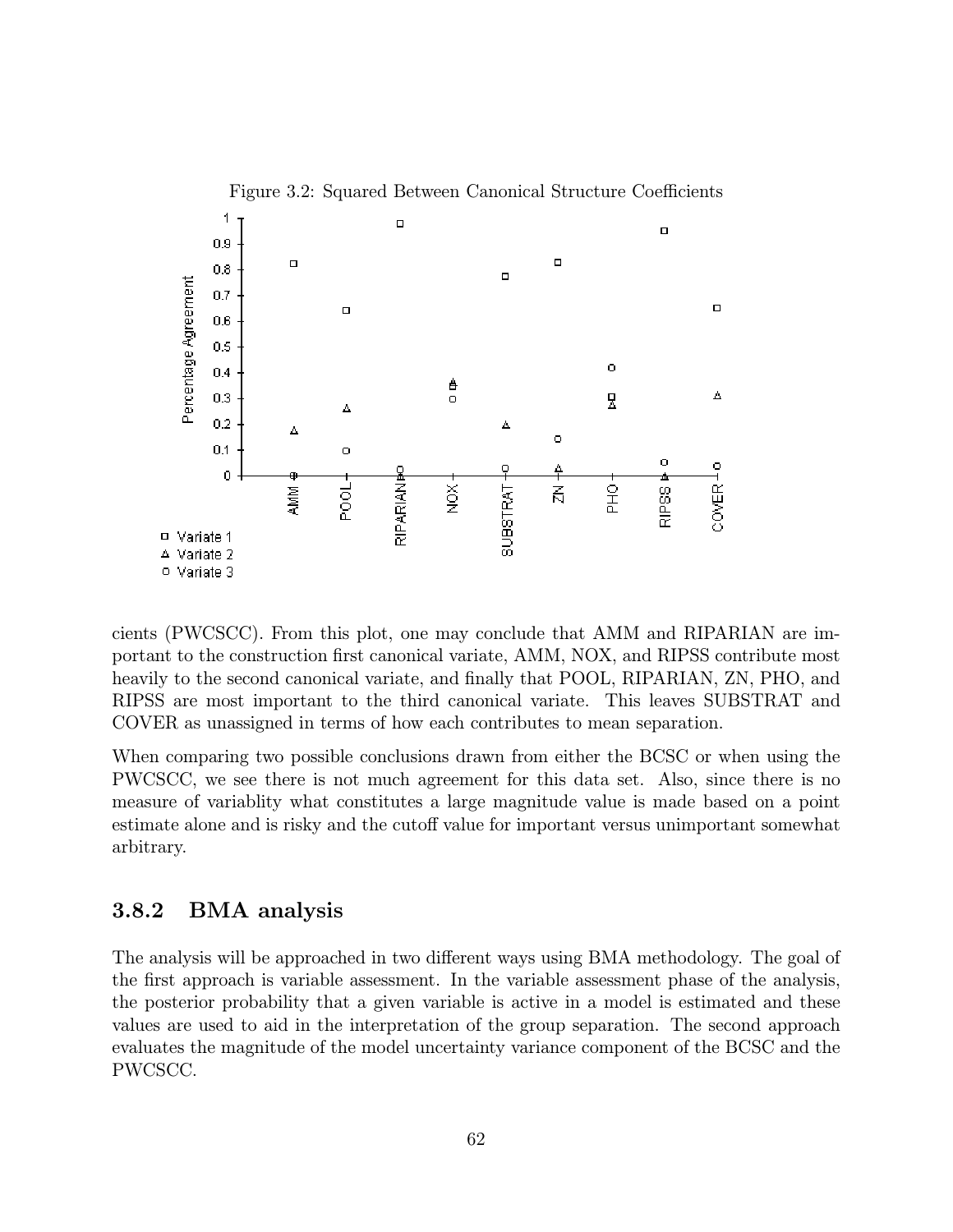



#### Variable assessment

The contribution of each variable to group separation is made by the estimation of the probability that any given variable is present in the model. For each model  $M_i \in \mathcal{M}^{**}$  we have the estimated posterior probability of the model,  $P(M_i|Y)$ , and the vector of indicator variables.  $\delta_i$ , that represents which variables are present (1) and which are absent (0). The estimated posterior probability that a variable,  $Y_i$ , contributes significantly to group separation is given by

$$
P(Y_i \text{ is active}) = P(\delta_{\cdot i} = 1) = \sum_{M_j \in \mathcal{M}^{**}} \delta_{ji} P(M_j | Y)
$$

When  $P(Y_i$  is active) > 0.5 it is more likely than not that variable  $Y_i$  contributes significantly to group separation.

One of the criticisms of using the between canonical structure coefficients is that they reflect only univariate information and not the joint contribution since they ignore the other variables in the model [59, 60]. We feel that another problem with this measure is that the amount of separation is not reflected by the measure. Rather it simply indicates how the information about separation for the variable is divided amongst the variates.

As previously defined, the loading associated with variable i with canonical variate j is denoted by  $r_B(Y_i, V_j)$ . As a correlation, each loading has a range between -1 and 1. This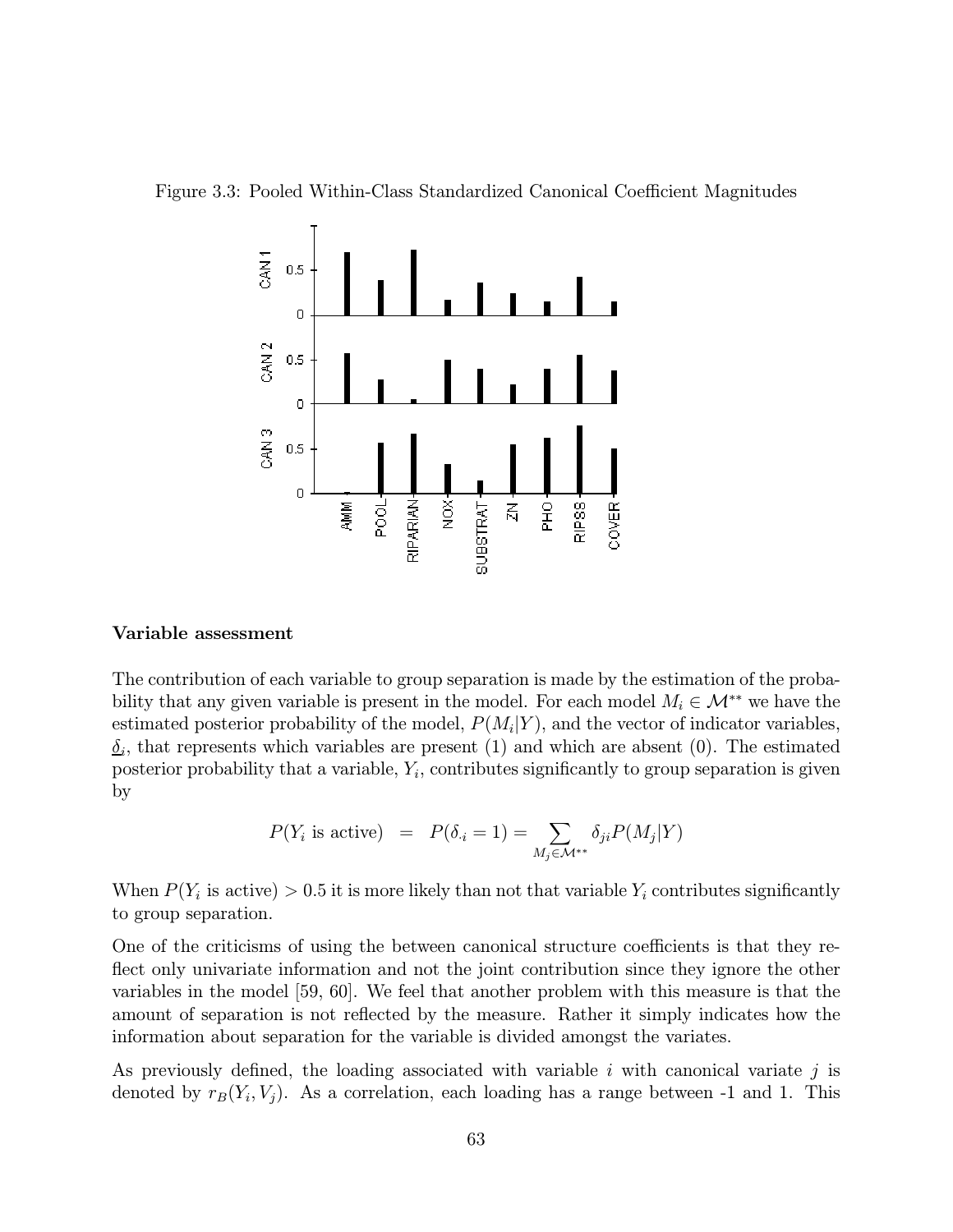value measures how correlated the shape of the mean profile of the variable is with the mean profile of the canonical variate in question, but does not the reflect the magnitude of group separation. Let

$$
r^*_{\mathcal{B}}(Y_i, V_j) = r_{\mathcal{B}}(Y_i, V_j) P(Y_i \text{ is active})
$$

be a scaled correlation. In the interpretation phase of an analysis, we look for large magnitude loadings hence in order for  $|r^*_B(Y_i, V_j)|$  to be large, both the amount of agreement and the degree to which a variable discriminates must be large. Also, this criteria uses the posterior probability that a variable is active in a model and is made in the multivariate context since the probability takes into account the other variables in the model.

| Variable        | Prob   | Std. Err. | Variable        | Prob   | Std. Err. |
|-----------------|--------|-----------|-----------------|--------|-----------|
| <b>RIPARIAN</b> | 1.0000 | 0.0000    | <b>GRADIENT</b> | 0.6080 | 0.0022    |
| <b>AMM</b>      | 1.0000 | 0.0000    | ΖN              | 0.5169 | 0.0036    |
| POOL            | 0.9970 | 0.0006    | <b>PHO</b>      | 0.3827 | 0.0025    |
| <b>COVER</b>    | 0.9858 | 0.0009    | <b>RIPSS</b>    | 0.2883 | 0.0027    |
| <b>SUBSTRAT</b> | 0.9439 | 0.0023    | $\rm COD$       | 0.2766 | 0.0025    |
| PВ              | 0.8947 | 0.0025    | <b>EMBSS</b>    | 0.1741 | 0.0023    |
| <b>NOX</b>      | 0.8729 | 0.0033    | <b>SILTSS</b>   | 0.0631 | 0.0016    |
| <b>BOD</b>      | 0.8705 | 0.0018    | FE              | 0.0367 | 0.0017    |
| <b>TSS</b>      | 0.7766 | 0.0035    | <b>RIFFLE</b>   | 0.0190 | 0.0013    |
| <b>CHANNEL</b>  | 0.7644 | 0.0026    | <b>RIFEMSS</b>  | 0.0116 | 0.0007    |

Table 3.1: Activation Probabilities

Ten runs of 10000 iterations each were run using the modified MC<sup>3</sup> algorithm. The activation probabilities are shown in table 3.1 in decreasing order of importance. RIPSS and PHO were selected by the stepwise method but have low posterior probabilities of being active (i.e. less than 0.5). The variables PB, BOD, TSS, CHANNEL, and GRADIENT each had high posterior probabilities and were not selected by the stepwise model.

Figure 3.4 shows the BCSC for the first two canonical variates. Each variable is represented by a dot and a ray. The dot represents the scaled loading value along each of the first two canonical variate axis and is located at coordinate  $(r_B^*(Y_i, V_1), r_B^*(Y_i, V_2))$ . The ray extends from the scaled loading and terminates at the unscaled loading value at coordinate  $(r_B(Y_i, V_1), r_B(Y_i, V_2))$ . This graph emphasizes three major points of interest. Firstly, it shows how the individual variables are aligned along the first two canonical axis. For example, we could classify each variable as either primarily aligned with the first canonical variate (RIPARIAN, PB, CHANNEL, GRADIENT, and ZN), mainly aligned with the second canonical variate (TSS), or a mix of the two variates (AMM, POOL, COVER, SUBSTRAT, NOX,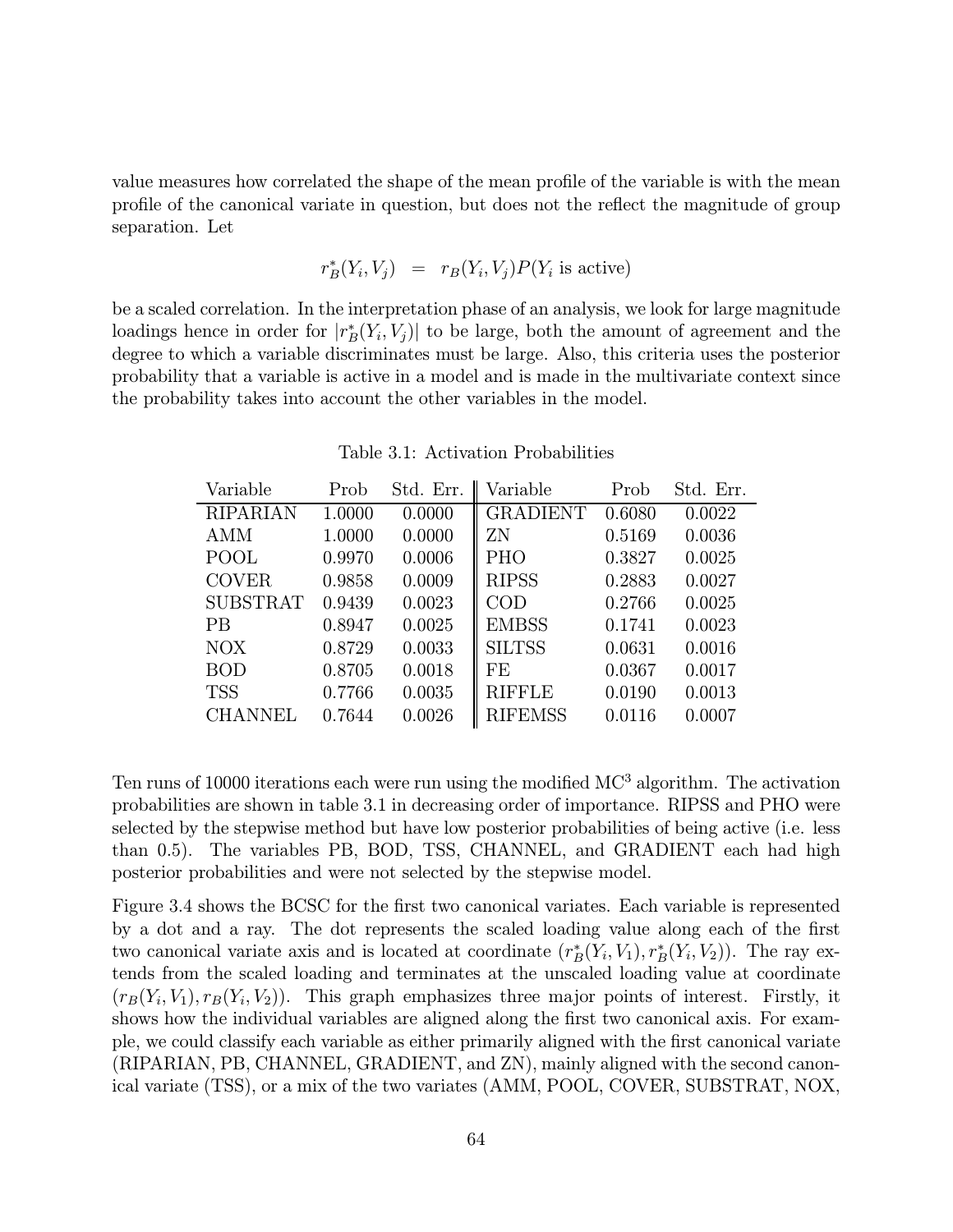

Figure 3.4: Scaled Between Canonical Loadings for CAN 1 and CAN 2

and BOD). Next, the plot identifies variables that provide poor discrimination as the scaled loading coordinate will be closer to the origin when compared to a variable that provides stronger mean separation. For example, BOD is further from the origin than TSS so it provides a greater degree of mean separation. Finally, the coordinate value where the ray terminates indicates how much mean separation for a given variable is accounted for in the first two canonical variates. For example, the ray for ZN terminates closer to the outer circle (best possible separation) than the ray for NOX hence ZN is more in line with the first two canonical variates, but since the scaled loading for NOX is farther from the origin than the scaled loading for ZN then we conclude that NOX still provides stronger group separation.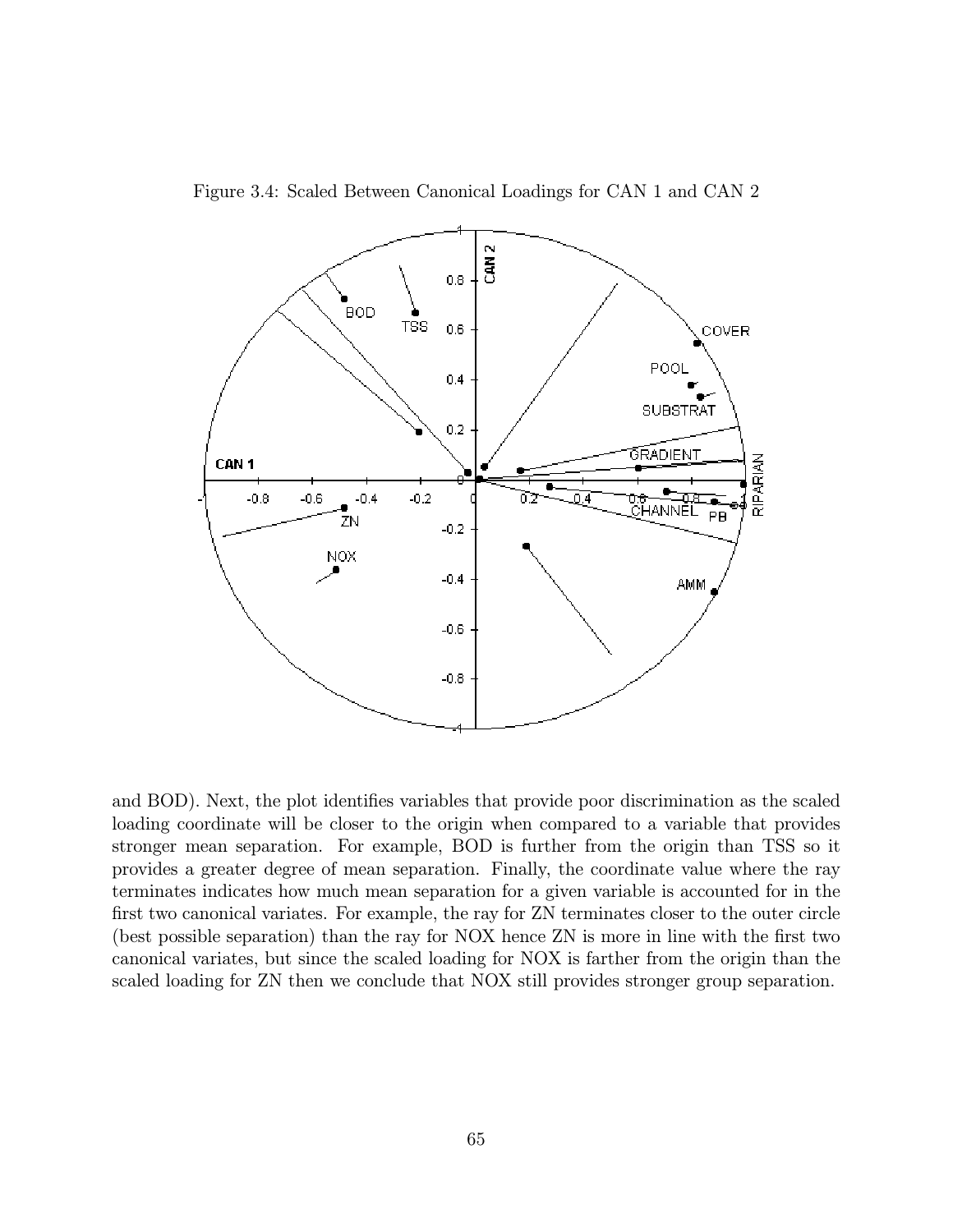#### Model uncertainty

Recall that the BMA estimated value of any quantity of interest,  $\Delta$ , is the plug in estimate obtained from the estimated expected value

$$
\hat{\Delta} = \hat{E}(\Delta) \n= \sum_{M_i \in \mathcal{M}^{**}} \hat{E}(\Delta|M_i) P(M_i|Y)
$$

The BMA estimate of the BCSC along with the model uncertainty variance component estimates are shown for the three canonical variates in table 3.2. The average magnitude loading over the 20 variables and three canonical variates is 0.24698 and the underlined estimates in table 3.2 denote loadings with above average magnitudes. An interpretation that may be made from these values is that the variables with large magnitudes show which variables are important with respect to group separation and which canonical variate they are most closely identified with. For example, CHANNEL, RIPARIAN, GRADIENT, PB, and AMM are associated with CAN 1 only, COVER, POOL, SUBSTRAT, BOD, and NOX with CAN 1 and 2, and TSS with each of CAN 1—3.

Table 3.3 shows the BMA estimates of the PWCSCC. As with the BCSC, the overall average magnitude was computed and each score larger than 0.1532 is interpreted as important to the construction of the variate and is identified as such by being underlined in the table. We see that the most important variables based on this criterion are CHANNEL, COVER, RIPARIAN, POOL, SUBSTRAT, GRADIENT, TSS, AMM, PB, and NOX.

We see that there are only minor differences in the sets of variables selected as most important based on these two criteria. BOD was selected when the BCSC criteria was used but not when PWCSCC was used, but TSS was identified when using PWCSCC but not when the BCSC was used. Both BOD and TSS were identified as important when using the activation probabilities.

The means of the first two canonical variates are shown in figure 3.5. With the exception of the eigenvector for the second canonical variate switching signs, the overall mean pattern matches that shown in figure 3.1. This occurs because eigenvector identification is unique up to a scalar multiplier so the magnitude is generally scaled to unity, but in any given determination from a random sample, the signs may flip. The major difference between the two plots is that sample variability and the model uncertainty variance component have been added to the graph in figure 3.5. The sample variability for each group mean and canonical variate was estimated using 1000 bootstrap samples of the data set. The ellipses represent  $\pm 2$  standard deviations of the sampling variability. The plotted crosses show the model uncertainty in the means as 1000 independent draws were made from the posterior model space. From the estimated values of the variance components, shown in table 3.4, we see that sampling variability is between 1.2 and 2.5 orders of magnitude larger than the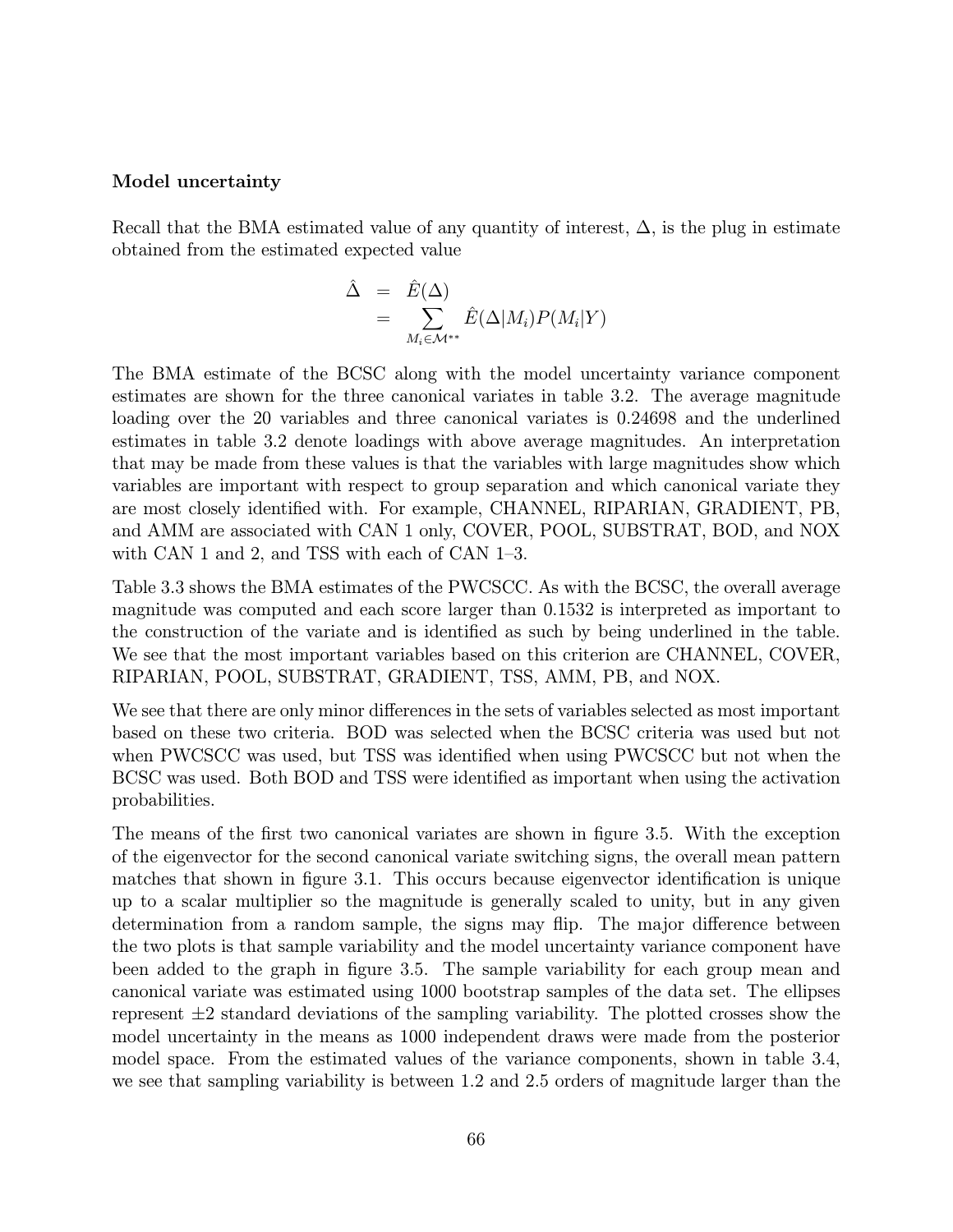|                 | CAN 1     |        | CAN 2     |        | CAN <sub>3</sub> |        |  |
|-----------------|-----------|--------|-----------|--------|------------------|--------|--|
| Variable        | Est.      | S.D.   | Est.      | S.D.   | Est.             | S.D.   |  |
| <b>CHANNEL</b>  | 0.7430    | 0.0261 | 0.0254    | 0.0037 | $-0.0880$        | 0.0177 |  |
| <b>COVER</b>    | 0.7793    | 0.0061 | 0.5654    | 0.0104 | 0.1182           | 0.0080 |  |
| <b>RIPSS</b>    | 0.2298    | 0.0278 | 0.0008    | 0.0012 | $-0.0205$        | 0.0067 |  |
| <b>RIPARIAN</b> | 0.9851    | 0.0003 | 0.0251    | 0.0020 | 0.0919           | 0.0094 |  |
| POOL            | 0.7955    | 0.0028 | 0.4681    | 0.0097 | $-0.1036$        | 0.0225 |  |
| <b>EMBSS</b>    | 0.1758    | 0.0248 | 0.0473    | 0.0067 | 0.0204           | 0.0045 |  |
| <b>RIFEMSS</b>  | 0.0123    | 0.0073 | $-0.0020$ | 0.0012 | $-0.0011$        | 0.0007 |  |
| RIFFLE          | 0.0173    | 0.0086 | 0.0035    | 0.0018 | $-0.0003$        | 0.0006 |  |
| <b>SILTSS</b>   | 0.0336    | 0.0081 | 0.0618    | 0.0149 | $-0.0017$        | 0.0037 |  |
| SUBSTRAT        | 0.8146    | 0.0147 | 0.3950    | 0.0109 | $-0.0345$        | 0.0130 |  |
| <b>GRADIENT</b> | 0.5930    | 0.0326 | 0.0788    | 0.0047 | 0.0210           | 0.0020 |  |
| FE              | $-0.0254$ | 0.0087 | 0.0267    | 0.0091 | 0.0029           | 0.0018 |  |
| <b>TSS</b>      | $-0.2792$ | 0.0105 | 0.5566    | 0.0228 | 0.2637           | 0.0276 |  |
| <b>BOD</b>      | $-0.5354$ | 0.0136 | 0.6884    | 0.0174 | 0.0610           | 0.0047 |  |
| $\rm COD$       | $-0.2209$ | 0.0232 | 0.1837    | 0.0196 | 0.0120           | 0.0031 |  |
| AMM             | 0.9132    | 0.0008 | $-0.3840$ | 0.0074 | 0.0123           | 0.0052 |  |
| <b>PB</b>       | 0.8881    | 0.0206 | $-0.0395$ | 0.0022 | 0.0504           | 0.0044 |  |
| AN              | $-0.4568$ | 0.0304 | $-0.1224$ | 0.0090 | $-0.0111$        | 0.0160 |  |
| <b>NOX</b>      | $-0.5194$ | 0.0129 | $-0.4651$ | 0.0162 | 0.2445           | 0.0329 |  |
| <b>PHO</b>      | 0.2024    | 0.0178 | $-0.2183$ | 0.0219 | 0.0706           | 0.0211 |  |

Table 3.2: BMA Estimated Between Canonical Structure Coefficients

variance due to model uncertainty for these data, but these size differences are data and model dependent and will not hold true in general.

Group 4 (IBI scores less than 30) appears to have the greatest degree of separation from the other groups whereas groups 2 and 3 have the most overlap implying they may be most similar with respect to the variables measured. Finally, as CAN 1 decreases IBI also tends to decrease. The interpretation of CAN 2 is less clear but since the mean profile has a quadratic shape it may be related to the square of CAN 1.

## 3.9 Conclusion

The classical approach to model building selects a single model which is equivalent to letting the posterior probability of that model be equal to one while all other models in the space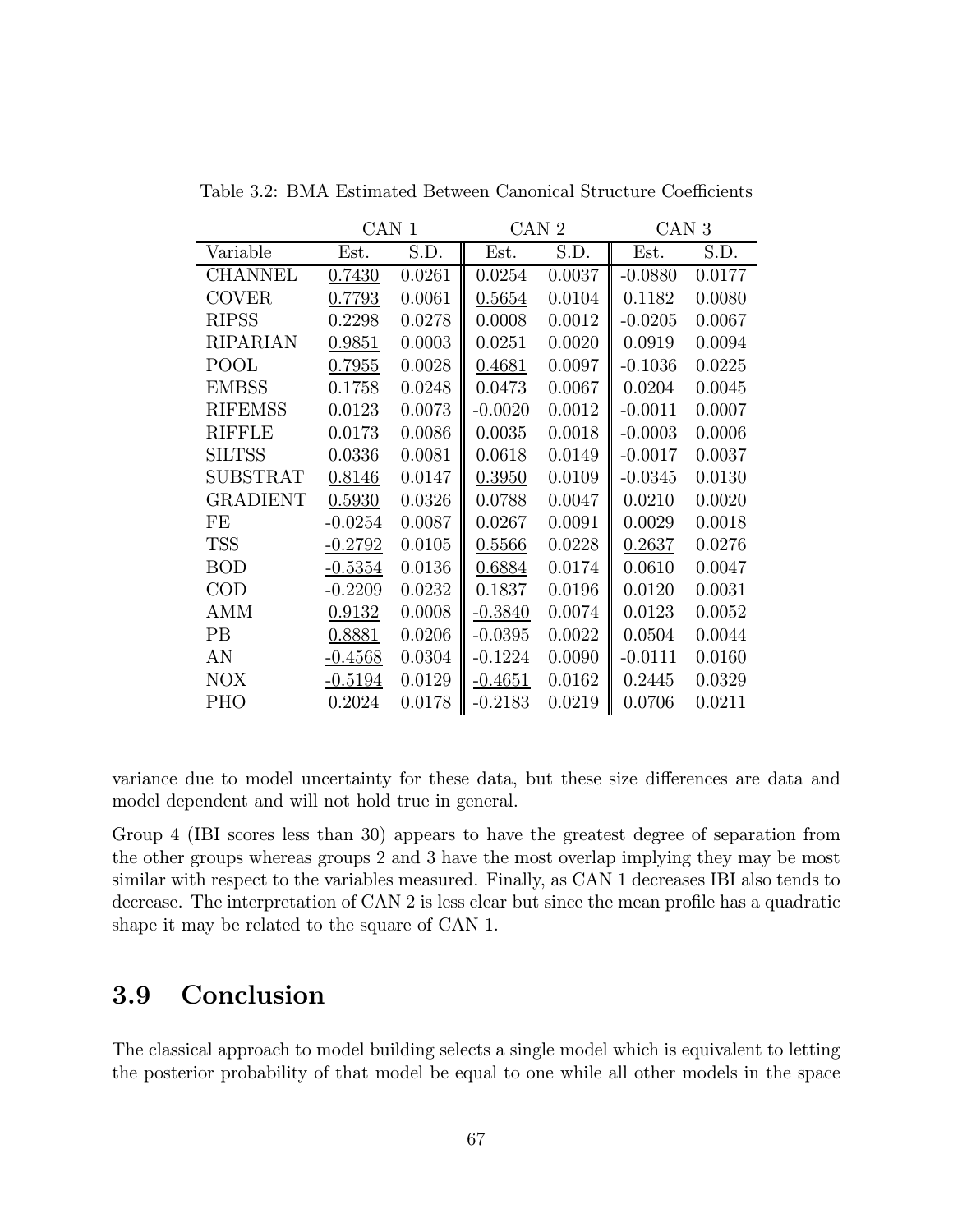|                 | CAN 1     |        | CAN <sub>2</sub> |        | CAN <sub>3</sub> |        |  |
|-----------------|-----------|--------|------------------|--------|------------------|--------|--|
| Variable        | Est.      | S.D.   | Est.             | S.D.   | Est.             | S.D.   |  |
| <b>CHANNEL</b>  | $-0.0298$ | 0.0037 | $-0.4106$        | 0.0159 | $-0.2673$        | 0.0356 |  |
| <b>COVER</b>    | $-0.2107$ | 0.0038 | 0.5485           | 0.0117 | 0.3630           | 0.0360 |  |
| <b>RIPSS</b>    | $-0.0802$ | 0.0098 | $-0.0811$        | 0.0127 | $-0.0727$        | 0.0204 |  |
| RIPARIAN        | 0.5359    | 0.0067 | $-0.0614$        | 0.0066 | 0.2699           | 0.0318 |  |
| POOL            | 0.3839    | 0.0019 | 0.2441           | 0.0065 | $-0.2087$        | 0.0328 |  |
| <b>EMBSS</b>    | 0.0546    | 0.0081 | 0.0334           | 0.0053 | 0.0001           | 0.0024 |  |
| <b>RIFEMSS</b>  | $-0.0012$ | 0.0011 | $-0.0029$        | 0.0020 | $-0.0012$        | 0.0008 |  |
| RIFFLE          | 0.0022    | 0.0011 | $-0.0024$        | 0.0013 | 0.0006           | 0.0009 |  |
| <b>SILTSS</b>   | $-0.0080$ | 0.0023 | 0.0185           | 0.0045 | $-0.0024$        | 0.0027 |  |
| <b>SUBSTRAT</b> | 0.3326    | 0.0065 | 0.3216           | 0.0099 | $-0.0129$        | 0.0105 |  |
| <b>GRADIENT</b> | 0.0956    | 0.0058 | 0.2625           | 0.0148 | 0.0297           | 0.0085 |  |
| FE              | 0.0101    | 0.0038 | 0.0018           | 0.0012 | 0.0010           | 0.0018 |  |
| <b>TSS</b>      | 0.3444    | 0.0130 | $-0.0271$        | 0.0058 | 0.1002           | 0.0121 |  |
| <b>BOD</b>      | $-0.0311$ | 0.0095 | 0.5966           | 0.0159 | 0.2524           | 0.0159 |  |
| $\rm COD$       | $-0.0756$ | 0.0080 | $-0.0106$        | 0.0041 | $-0.0060$        | 0.0064 |  |
| AMM             | 0.6526    | 0.0023 | $-0.3258$        | 0.0095 | 0.0855           | 0.0133 |  |
| PB              | 0.4044    | 0.0099 | 0.1082           | 0.0049 | 0.1439           | 0.0096 |  |
| ΖN              | $-0.0780$ | 0.0063 | $-0.1127$        | 0.0089 | 0.0140           | 0.0217 |  |
| <b>NOX</b>      | $-0.1552$ | 0.0044 | $-0.1780$        | 0.0098 | 0.3002           | 0.0294 |  |
| <b>PHO</b>      | $-0.0493$ | 0.0047 | $-0.0875$        | 0.0102 | 0.0865           | 0.0191 |  |

Table 3.3: BMA Estimated Pooled Within-Class Standardized Canonical Coefficients

are excluded since they have probability zero. A direct result of selecting a single model is that the variance due to uncertainty is zero which does not accuratly reflect reality since the selected model was not chosen as such a priori. Bayesian model averaging provides a way to estimate and incorporate the previously ignored model uncertainty variance component or used for variable assessment.

When a model is developed empirically via some variable selection scheme, any variances that are estimated are overly optimistic since they are estimated based on the assumption that the model selected is correct. The model uncertainty variance component adjusts any variance estimate to reflect the fact that whatever the true model is, it is unknown and there may be several competitive models that adequately reflect what is happening with the data. The information from each good model is weighted based on its posterior probability, and estimates of desired quantities are formed with more appropriate variance estimates.

The joint contribution of each variable can be measured using BMA in the context of variable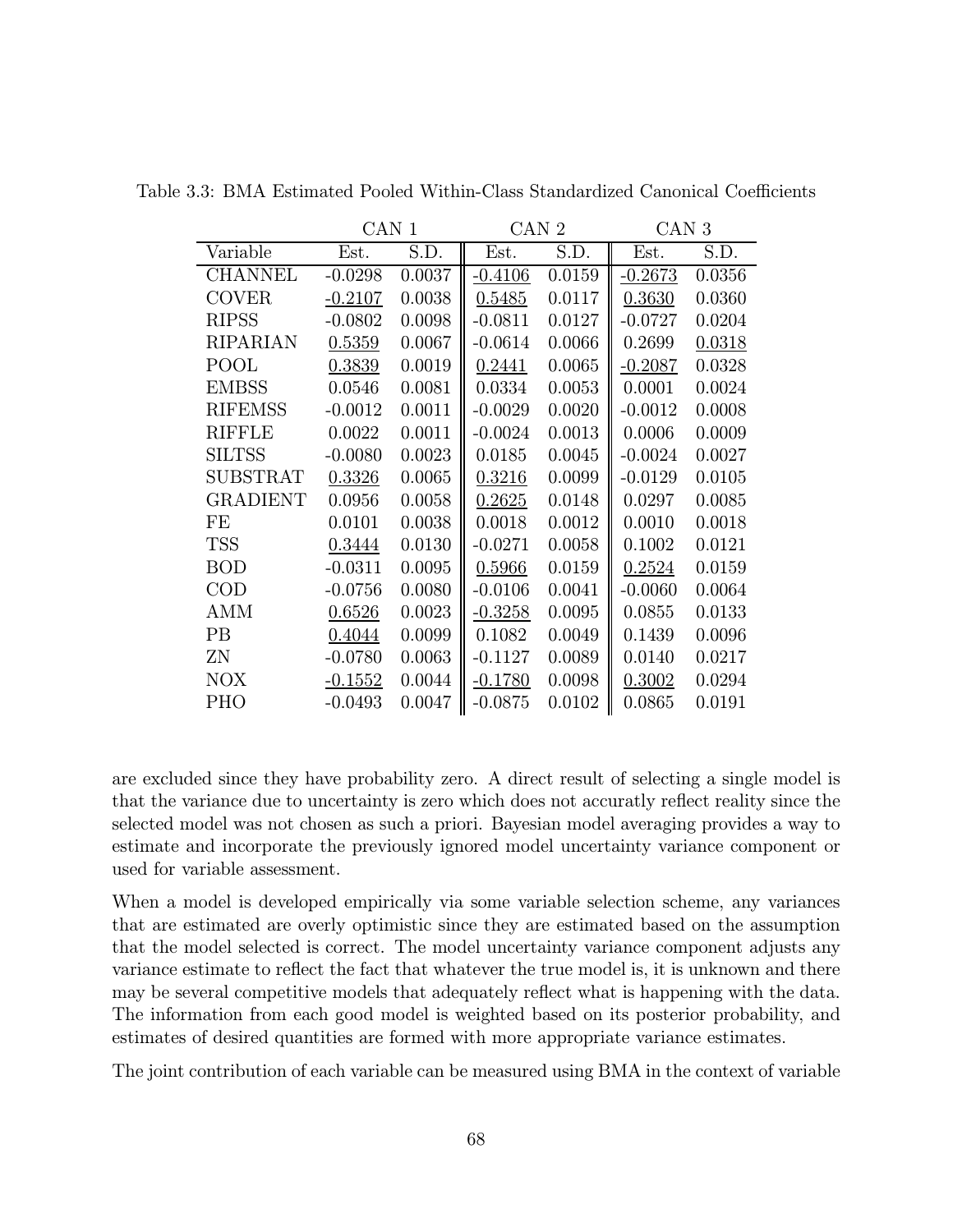



assessment. The posterior model space is summarized by computing the expected posterior probability that any given variable is active. The activation probabilities can then be used in conjuction with the standard tools that are used such as the structural loadings and standardized coefficients. The addition of the variable assessment information enhances and clarifies the interpretion thus adding value to the analysis.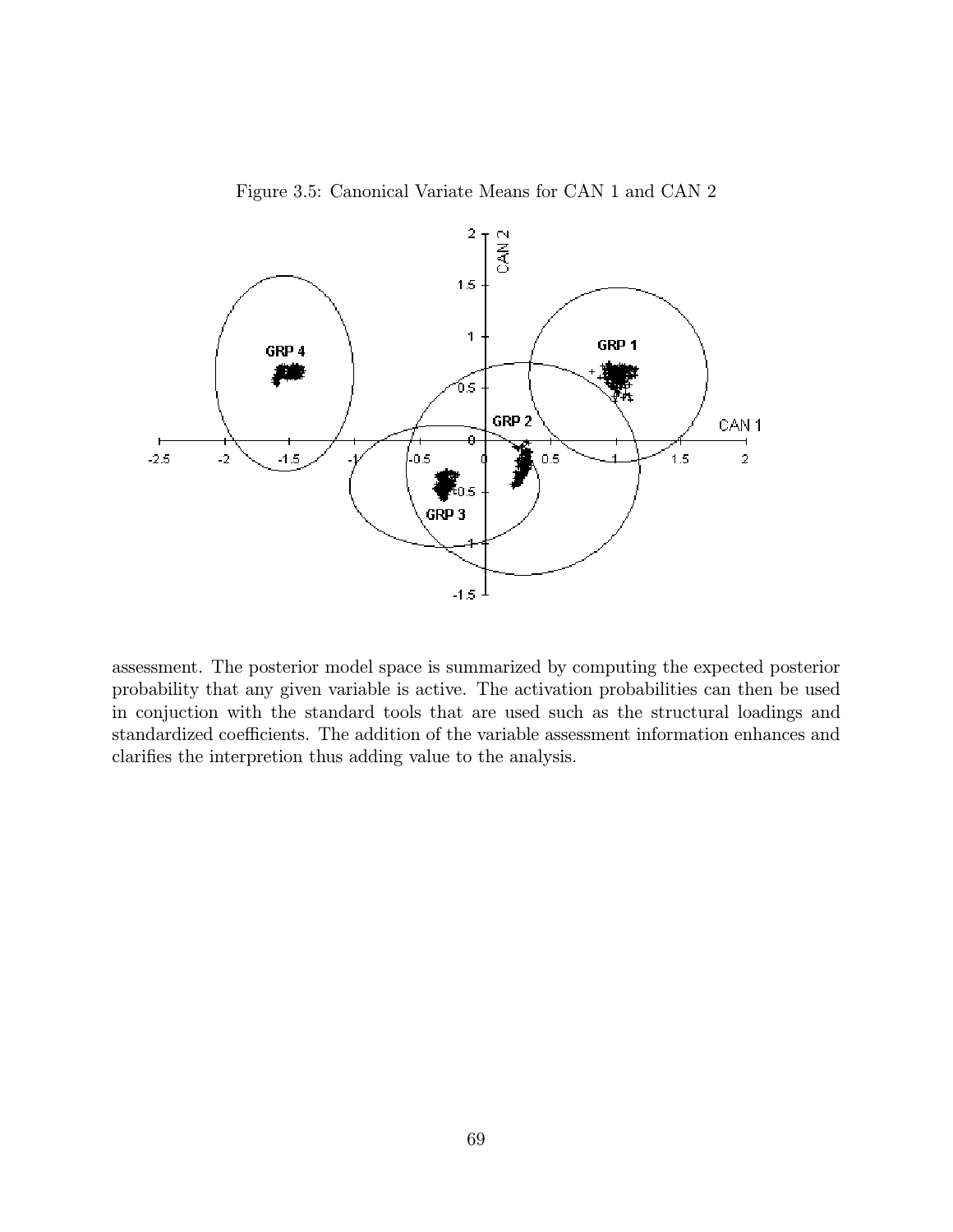| Variate        | Group          | Sampling | Model Uncertainty | Order        |
|----------------|----------------|----------|-------------------|--------------|
|                |                | Variance | Variance          | of Magnitude |
| 1              | 1              | 0.11337  | 0.00352           | 1.51         |
|                | $\overline{2}$ | 0.19739  | 0.00114           | 2.24         |
|                | 3              | 0.13013  | 0.00086           | 2.18         |
| 1              | 4              | 0.06739  | 0.00327           | 1.31         |
| 2              | 1              | 0.17344  | 0.00535           | 1.51         |
| 2              | $\overline{2}$ | 0.25494  | 0.00927           | 1.44         |
| $\overline{2}$ | 3              | 0.08254  | 0.00458           | 1.26         |
| $\overline{2}$ | 4              | 0.22200  | 0.00166           | 2.12         |
| 3              | 1              | 0.33912  | 0.00301           | 2.05         |
| 3              | $\overline{2}$ | 0.29511  | 0.00091           | 2.51         |
| 3              | 3              | 0.43431  | 0.00669           | 1.81         |
| 3              | 4              | 0.16220  | 0.00472           | 1.54         |
|                |                |          |                   |              |

Table 3.4: Estimated Sampling Variability and Model Uncertainty Variance Components for Canonical Group Means

Note: Order of magnitude  $= \log_{10} \left( \frac{\text{Sampling Variance}}{\text{Model Uncertainty Variance}} \right)$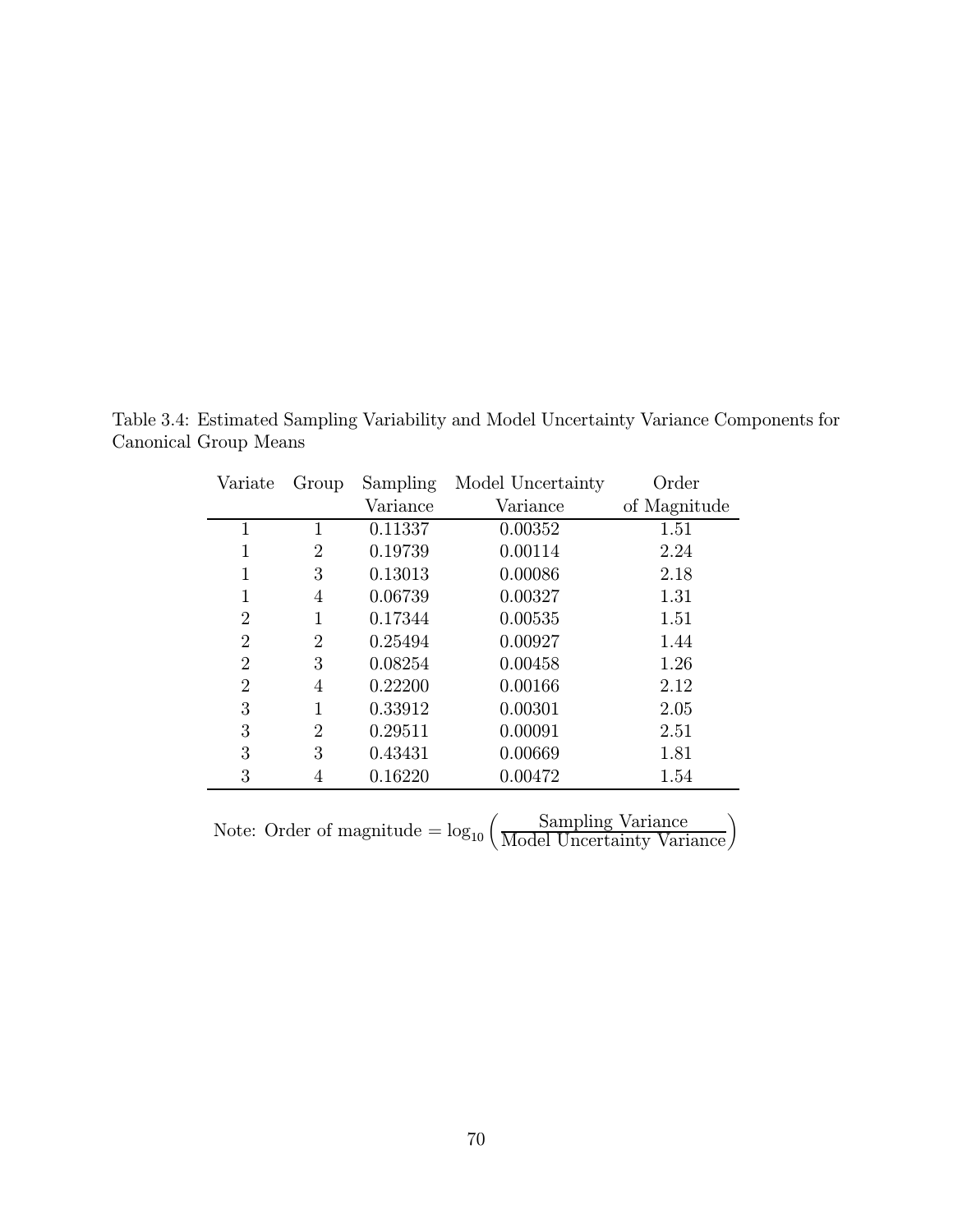## Chapter 4

# Canonical Correlation Analysis (CCA)

## 4.1 Introduction

Situations exist in multivariate systems where measured variables are divided into two sets a priori and each set relates to a separate component of a system and some measure of linear association between the components is desired [34]. The data suitable for this type of analysis consists of n observations in  $(p+q)$  numeric measurement variables and the division of the data into sets of  $p$  and  $q$  variables is made based on some external considerations. Canonical correlation analysis (CCA) is used to identify and quantify the linear association between the two sets of variables [26].

CCA creates  $s = \min(p, q)$  new pairs of variables using linear combinations of the original variables from each set. The new variables, called canonical variates, are formed so that the first pair has the largest correlation of any linear combination of the original variables. Subsequent pairs also have maximized correlation subject to the constraint that they are uncorrelated with each previous pair [26]. Symbolically, given  $X_1, \dots, X_p$  and  $Y_1, \dots, Y_q$ then

$$
U_i = X_{\underline{a}_i}
$$
  

$$
V_i = Y_{\underline{b}_i}
$$

for  $i = 1, \dots, s$  where

$$
Corr(U_i, V_j) = 0 \text{ if } i \neq j
$$
  
\n
$$
Corr(U_i, U_j) = 0 \text{ if } i \neq j
$$
  
\n
$$
Corr(V_i, V_j) = 0 \text{ if } i \neq j
$$
  
\n
$$
Corr(U_i, V_i) = \rho_i
$$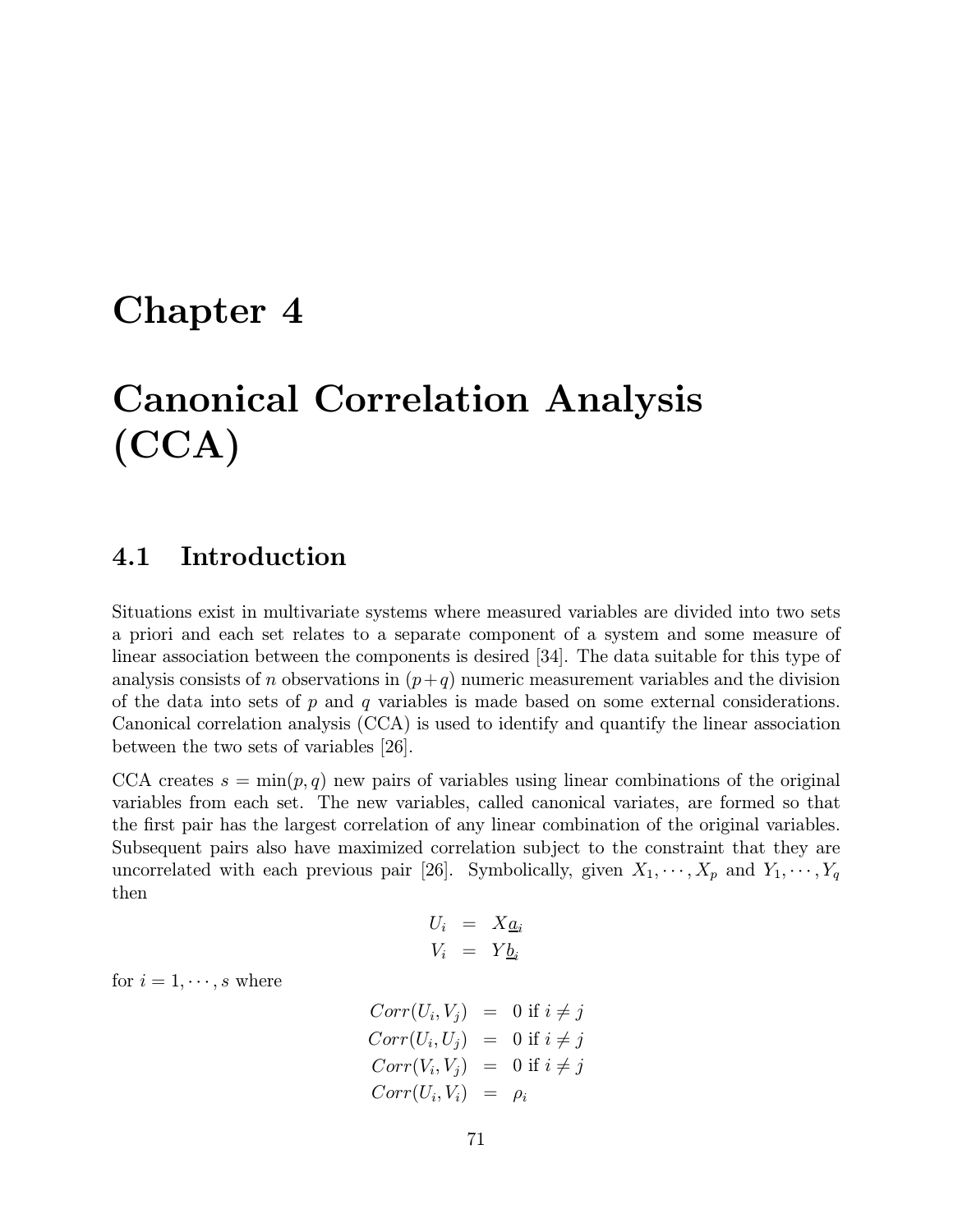The vector of coefficients that make up  $a_i$  and  $b_i$  are the  $i^{th}$  eigenvectors of

$$
M_p = S_{xx}^{-1} S_{xy} S_{yy}^{-1} S_{yx}
$$
 and  

$$
M_q = S_{yy}^{-1} S_{yx} S_{xx}^{-1} S_{xy}
$$

respectively where  $S_{xx}$ ,  $S_{yy}$ ,  $S_{yx}$  and  $S_{xy}$  are the sums of squares and cross product matrices [34]. The canonical correlations are derived from the first s eigenvalues of either  $M_p$  or  $M_q$ by

$$
\rho_i \;\; = \;\; \sqrt{\frac{\lambda_i}{1+\lambda_i}}
$$

The main hypothesis tested in a CCA model is  $H_0: \rho_1 = \cdots = \rho_s = 0$ . The likelihood ratio is used as the test statistic and thsi results in the same test in multivariate regression,  $H_0: \beta = 0$ , and also that used in canonical variate analysis  $H_0: \mu_1 = \cdots = \mu_n$ .

The four most commonly used statistics to test the hypothesis that the s canonical correlations are equal zero are Wilks' Λ, Roy's greatest root, Pillai's test, and the Lawley-Hotelling test. The test statistics can each be written in terms of the eigenvalues of  $M_p$  or  $M_q$  where  $\lambda_1 > \lambda_2 > \cdots > \lambda_s$ , and  $s = \min(p, q)$  as shown below [60].

Wilks' lambda

\n
$$
\Lambda = \prod_{i=1}^{s} \frac{1}{1+\lambda_i}
$$
\nRoy's

\n
$$
\theta = \lambda_1
$$
\nPillai's

\n
$$
V = \sum_{i=s}^{k} \frac{\lambda_i}{1+\lambda_i}
$$
\nLawley-Hotelling

\n
$$
U = \sum_{i=1}^{s} \lambda_i
$$

While inferences made are similar to those of multivariate regression and canonical variate analysis, CCA is fundamentally different since the variable sets are treated symmetrically because neither set is treated as dependent on the other [60].

## 4.2 The Model

The goal in model building is to identify subsets of variables that best contribute to the linear association between the sets of variables. CCA is a multivariate dimension reduction method where it is hoped that the linear association between two sets of variables may be summarized by a few pairs of optimally constructed variables. The procedure is not as straightforward as computing simple correlations since the correlation between sets is determined by adjusting for the within set correlation structure [35]. After the canonical variates are formed, some interpretation of their meaning is often desired.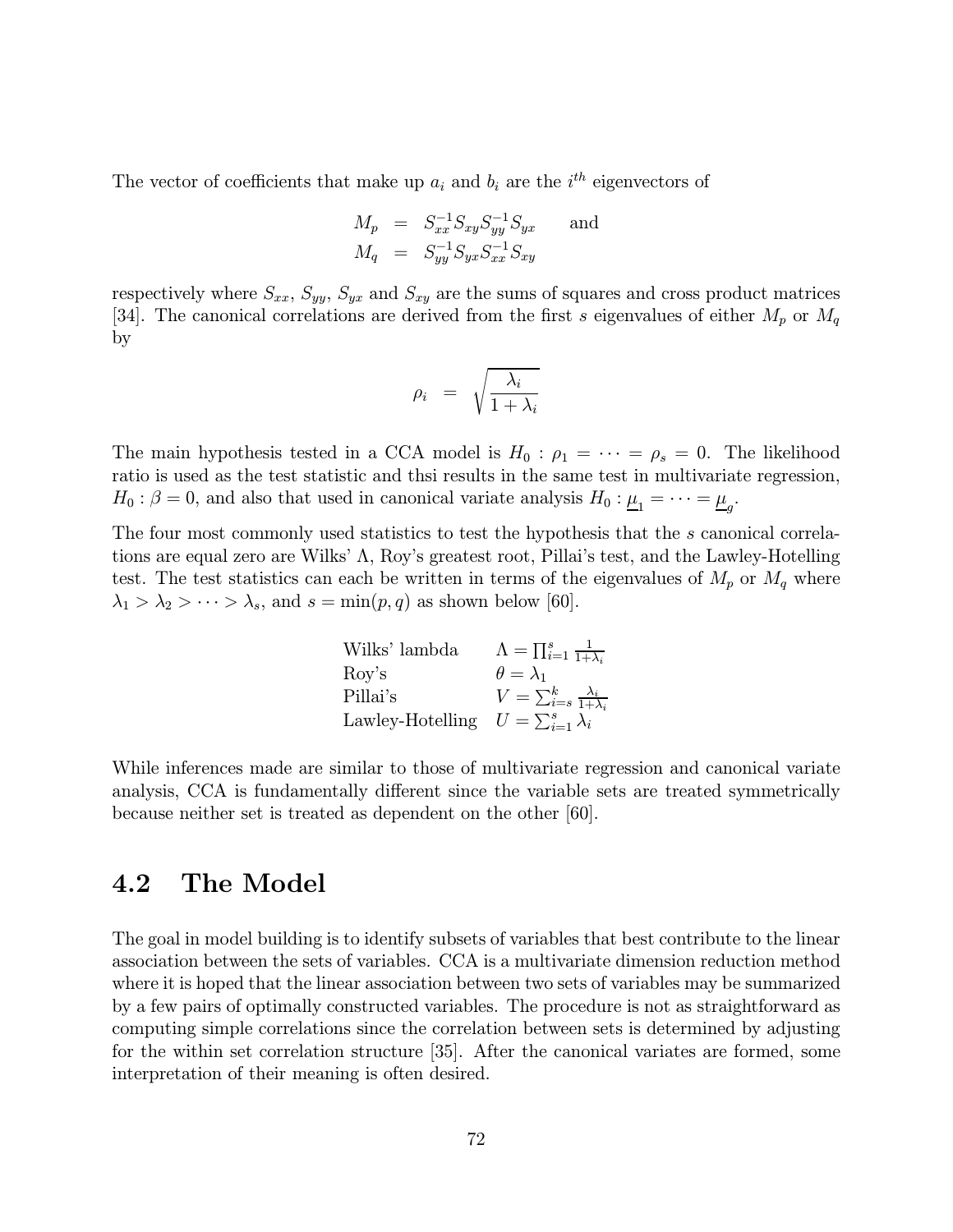Each model,  $M_i$ , is represented by vector  $\delta_i$  where

$$
\delta_{ij} = \begin{cases} 0 & \text{if the } j^{th} \text{ variable is not in } M_i \\ 1 & \text{if the } j^{th} \text{ variable is in } M_i \end{cases}
$$

where  $j = 1, \dots, (p + q)$ , and the  $j<sup>th</sup>$  variable is defined as

$$
V_j \;\; = \;\; \left\{ \begin{array}{ll} X_j & \text{if the } j \leq p \\ Y_{j-p} & \text{if the } j > p \end{array} \right.
$$

The models are numbered by the index " $i$ " and is obtained by

$$
i = \sum_{j=1}^{p+q} \delta_{ij} 2^{j-1}
$$

There are  $2^{p+q} - 3$  models in the model space that can be analyzed since three models are not analyzable; the model with no variables, the model with no  $X$  variables, and the model with no Y variables. The likelihood ratio is not defined for these models so we set Wilks' lambda equal to one so that these three models may be included in order complete to the model space.

#### 4.2.1 Computations

The calculation of the eigenvalues of  $M_p$  or  $M_q$  was shown to have value in the previous subsection. In general, the matrix  $M_p$  and  $M_q$  are not symmetric and many algorithms for computing eigenvalues accept only symmetric matrices. It can be shown [60] that

$$
S_{yy}^{-1/2} S_{yx} S_{xx}^{-1} S_{xy} S_{yy}^{-1/2}
$$
 and  

$$
S_{xx}^{-1/2} S_{xy} S_{yy}^{-1} S_{yx} S_{xx}^{-1/2}
$$

are symmetric and that the first  $s = \min(p, q)$  eigenvalues of each are the squared canonical correlations that relate the linear combinations of  $X$  and  $Y$  variables.

## 4.3 Model selection

Currently there has been little research devoted to model selection and CCA [2]. A stepwise method of model selection, which is a quite popular method of model building regression and canonical variate models, is easily adapted to accommodate the CCA framework. When the number of variables is large, sequential procedures have generally been the only practical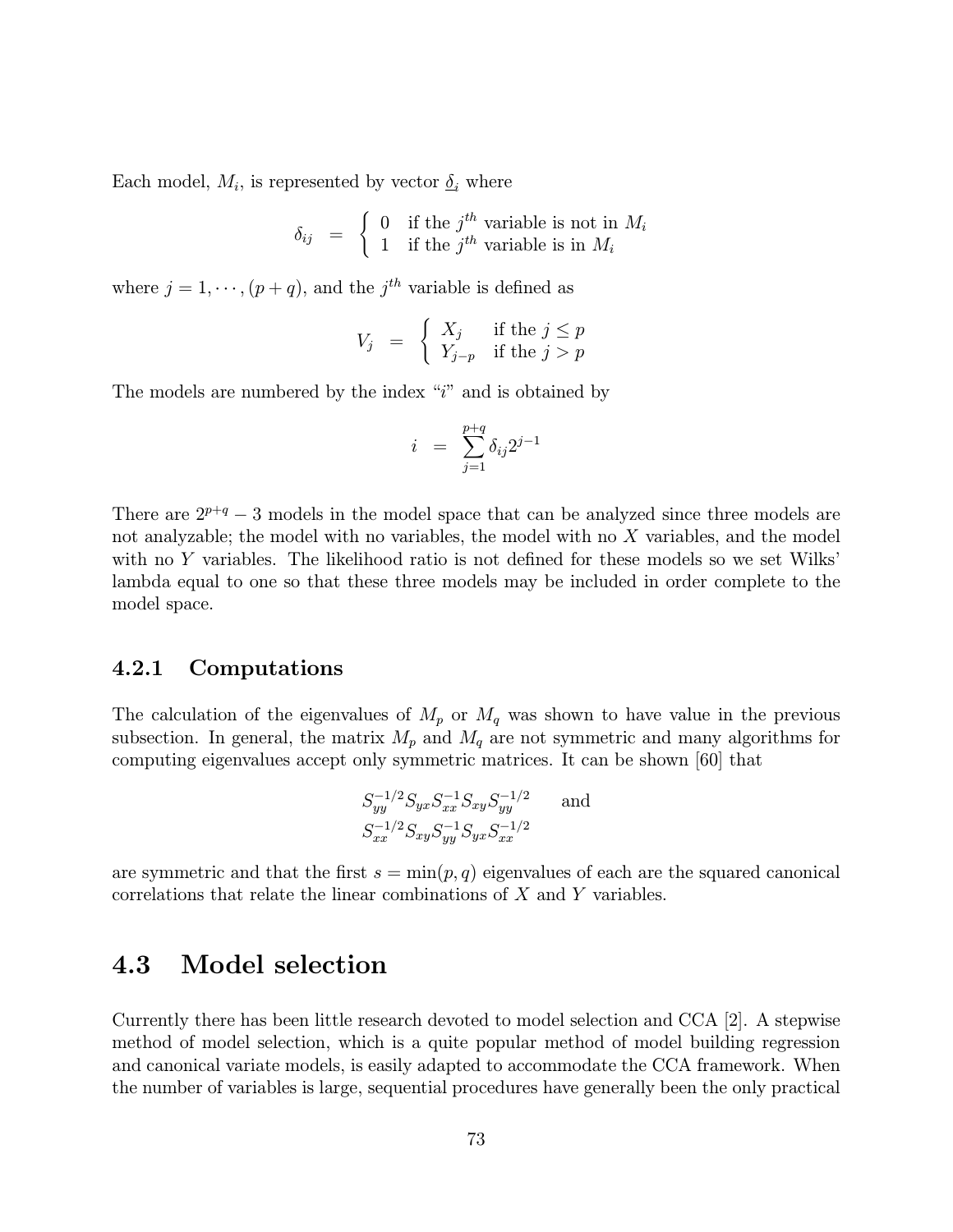way to construct a reasonable model. The stepwise method is an extension of the forward procedure and makes use of Wilks' lambda statistic and partial F-tests.

Recall that the data consists of n observations of variables  $X_1, \dots, X_p, Y_1, \dots, Y_q$ . The first step of the stepwise procedure is to choose  $X_i, Y_j$  from all possible  $p \times q$  variable combinations so that the squared correlation is maximized. Wilks' lambda is equal to  $1-r_{ij}^2$  and the exact F−test can be performed to check for significance. If the best combination fails to be significant then the procedure stops.

In the second step, the variable from either X or Y yielding the smallest partial  $\Lambda$  for each variable adjusted for the first two variables in the model is considered for entry into the model. The partial Λ-statistic is based on the full and reduced model test for a subset [60]:

$$
\Lambda(\bullet|x_i,y_j) = \frac{\Lambda(\bullet,x_i,y_j)}{\Lambda(x_i,y_j)}
$$

for each  $\bullet \neq x_i, y_j$ , and the variable that minimizes  $\Lambda(\bullet | x_i, y_j)$  is the candidate to enter the model next. If the partial  $F$ -test is significant then the third variable is added, if not, then the procedure stops. At this point, when there are more than two variables in the model, a partial F-test is performed to see if any variables may be removed. The process continues alternating between testing to add the best possible of the remaining variables and testing whether the weakest already present in the model should be deleted. When no variables can be added or removed, the process stops.

Since one variable is either being added or removed one at a time, there is an exact  $F$  test where

$$
F = \frac{1 - \Lambda n - p^* - q^*}{\Lambda w} \tag{4.1}
$$

follows an F distribution with w and  $n - p^* - q^*$  degrees of freedom where

 $w =$  $\int p^*$  if an X variable is being tested and  $q^*$  if a Y variable is being tested

and  $p^*$  and  $q^*$  are the number of variables currently in the model from X and Y respectively. Note that if either  $p^*$  or  $q^*$  is zero then the configuration would result in an Wilks' lambda equal to one and an  $F$  -statistic of zero so this condition would not occur during the variable elimination portion of the procedure.

Though each test can be conducted at the  $\alpha$  level of significance, the overall level of significance of the model is unknown since the number of tests to be performed before hand is unknown. As such, all p-values obtained from various tests of interest do not have the usual interpretation.

While a stepwise method has been outlined above, no currently available statistical package allows for any form of model building in a CCA analysis. In practice, all variables from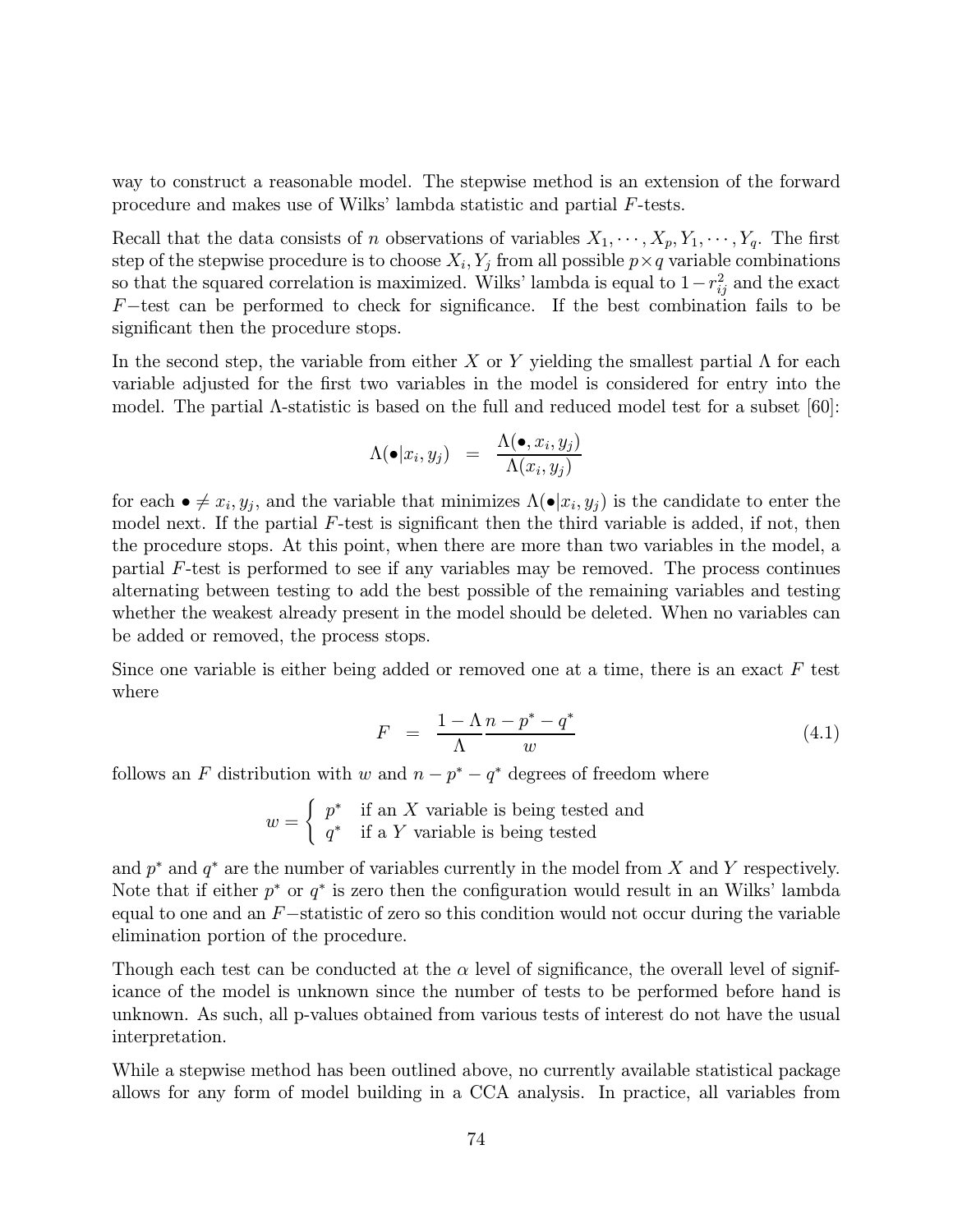both sets  $X$  and  $Y$  are generally kept in the model and no formal testing is done to remove variables that may not be contributing to existing linear associations.

## 4.4 Bayesian Model Averaging (BMA)

When a model selection method such as an all possible subsets or stepwise procedure is used, the single model obtained is assumed to be the *correct* model. All future inferences and predictions that are made with the model do not account for the uncertainty involved in the selection process. Alternatively, the model obtained using BMA does incorporate the variance component associated with the uncertainty of model building.

There is a standard Bayesian solution to the problem of accounting for model uncertainty. If the model space is  $\mathcal{M} = \{M_1, \dots, M_T\}$  then the posterior probability of  $M_i$  given the data is

$$
P(M_i|\text{data}) = \frac{P(\text{data}|M_i)P(M_i)}{\sum_{M_j \in \mathcal{M}} P(\text{data}|M_j)P(M_j)}
$$
(4.2)

where  $P(M_i)$  denotes the prior probability of each model and  $P(\text{data}|M_i)$  is the marginal likelihood of the data. Generally, each model has been assumed to be equally likely a priori, so equation 4.2 simplifies to

$$
P(M_i|\text{data}) = \frac{P(\text{data}|M_i)}{\sum_{M_j \in \mathcal{M}} P(\text{data}|M_j)}
$$

Now, the marginal likelihood of the data is

$$
P(\text{data}|M_i) = \int P(\text{data}|M_i, \underline{\theta}_i) \pi(\underline{\theta}_i) d\underline{\theta}_i \qquad (4.3)
$$

where  $\underline{\theta}_i$  is the unknown model parameters with joint prior density  $\pi(\underline{\theta}_i)$ . Hoeting [21] shows for univariate multiple regression that the marginal likelihood follows an n-dimensional noncentral Student's t-distribution when proper conjugate priors are used. This result can be used if hyperparameters are chosen so that the prior density it calibrated to the data. Raftery [55] approximates equation 4.3 using the *Bayes Information Criterion* (BIC) which is a penalized likelihood measure. For the case of linear regression Raftery shows that

$$
P(\text{data}|M_i) \propto \exp(-0.5BIC_i)
$$
  
= 
$$
\exp(-0.5(n\ln(1 - r_i^2) + p_i \ln n))
$$
 (4.4)

where  $r_i^2$  is the model *r*-square,  $p_i$  is the number of independent variables in model  $M_i$ , and  $n$  is the number of observations. Using Raftery's approximation requires no calibration to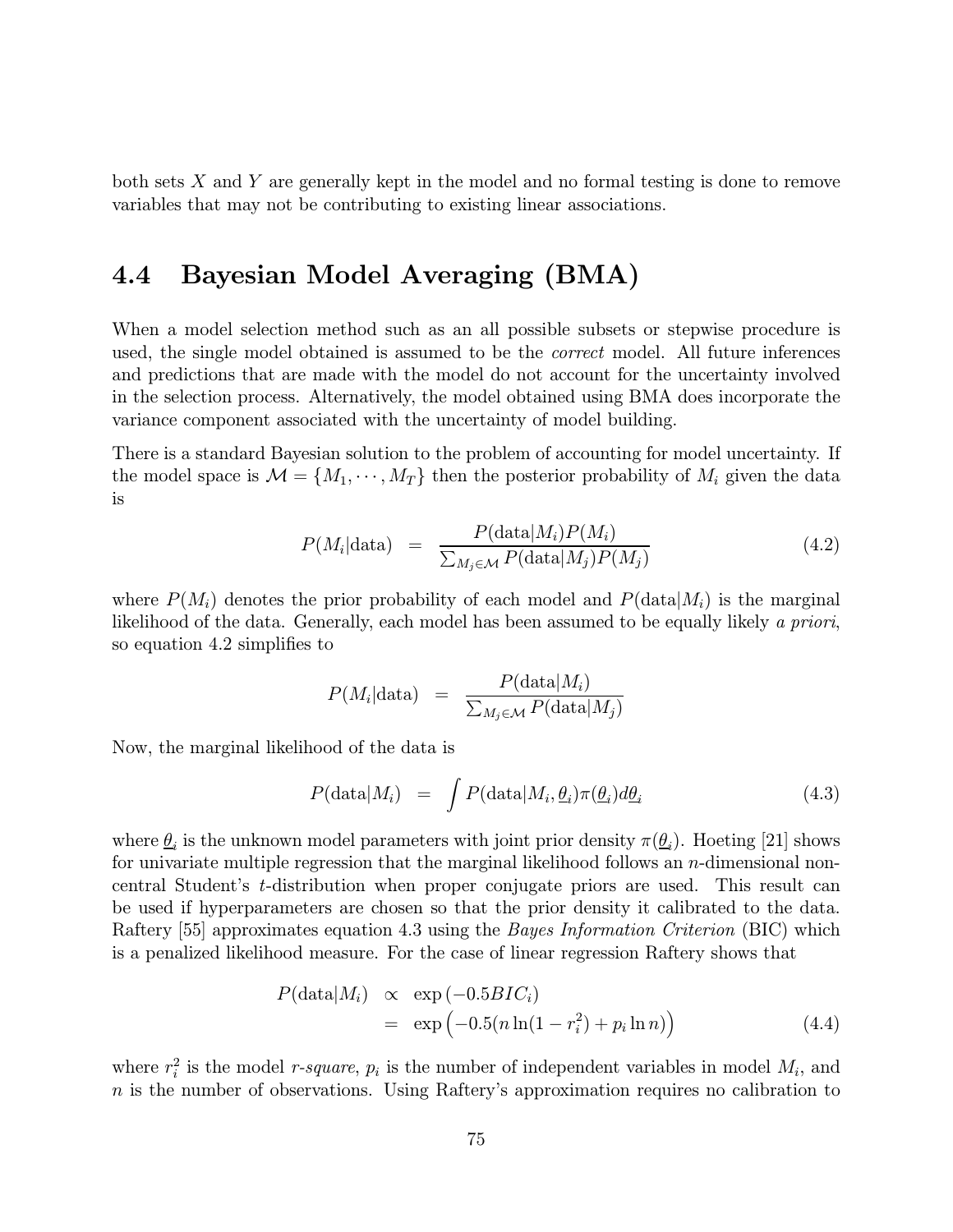the data and is composed of readily available regression information. By normalizing we get the posterior probability of model  $M_i$  given the data is

$$
P(M_i|\text{data}) \approx \frac{\exp(-0.5BIC_i)}{\sum_{M_j \in \mathcal{M}} \exp(-0.5BIC_j)}
$$
(4.5)

#### 4.4.1 Specification on Measure of Association

In order to use the BIC approximation we must supply an  $r$ -square like measure of association. Cramer and Nicewander [7] showed how the four multivariate measures discussed in section 4.1 may be converted into invariant measures of multivariate association.

| Wilk's lambda     | $\eta_{\Lambda}^2 = 1 - \Lambda = 1 - \prod_{i=1}^{k} (1 - r_i^2)$                                                                                |
|-------------------|---------------------------------------------------------------------------------------------------------------------------------------------------|
| $\mathrm{Rov}$ 's | $\eta_{\theta}^2 = \theta = r_1^2$                                                                                                                |
| Pillai's          | $\eta_V^2 = k^{-1}V = k^{-1} \sum_{i=1}^k r_i^2$                                                                                                  |
|                   | Lawley-Hotelling $\eta_U^2 = \frac{k^{-1}U}{1+k^{-1}U} = \frac{k^{-1}\sum_{i=1}^k r_i^2(1-r_i^2)^{-1}}{1+k^{-1}\sum_{i=1}^k r_i^2(1-r_i^2)^{-1}}$ |

Even though none of the four multivariate tests statistics is uniformly most powerful, as previously stated, the measure of associations listed above provide ordered values so that  $\eta_{\Lambda}^2 \geq \eta_{\theta}^2 \geq \eta_{U}^2 \geq \eta_{V}^2$  (proof shown in A.3).

The BIC penalizes heavily for parsimony so it makes sense to use a measure of based on  $\eta_\Lambda^2$  as the r-square in the likelihood portion since it is the least conservative measure of association of those considered and using one of the weaker measures of association would only serve to amplify the penalization. However, there is a potential problem associated with inflation of this measure due to sample size and total number of variables since it is not uncommon for data sets where CCA is used to have large values of  $p$  and  $q$  relative to  $n$ . When no linear association exists the expected value [58] of the measure is

$$
E[\eta_\Lambda^2] = 1 - \prod_{i=0}^{p-1} \left(1 - \frac{q}{n-i}\right)
$$

To illustrate, suppose that  $p = 30$ ,  $q = 30$ , and  $n = 500$ , then the expected value of  $\eta_{\Lambda}^2 = 0.8525$  assuming no association.

We propose a measure of association,  $\eta_*^2$ , where

$$
\eta_*^2\ =\ 1 - \frac{\Lambda}{E[\Lambda]}
$$

This measure of association is formed using the likelihood ratio but is adjusted for the  $p, q$ and n. From the above scenario posed where  $p = q = 30$  and  $n = 500$ , three scenarios were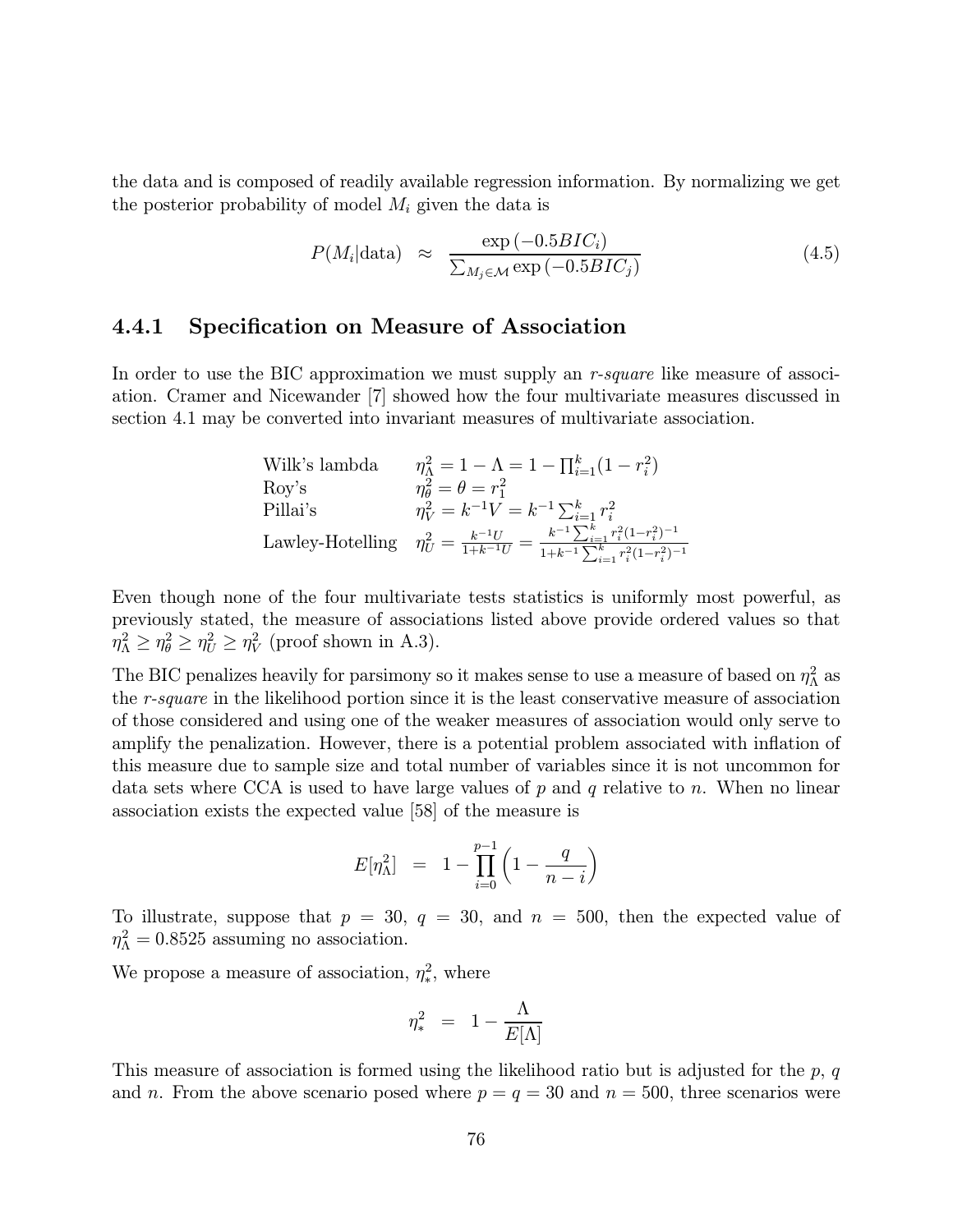simulated 100 times using Monte Carlo methods. In each simulation, the data were normal iid with either no linear associations specified, the linear relationship  $Corr<sup>2</sup>(Y_1, X_1)=0.5$ , or the linear relationship  $Corr^2(Y_1, X_1)=0.8$  with the results shown below.

|                           |         | No relationship $Corr^2(Y_1, X_1) = 0.5$ $Corr^2(Y_1, X_1) = 0.8$ |         |
|---------------------------|---------|-------------------------------------------------------------------|---------|
| $\hat{E}(\eta_{*}^{2})$   | 0.00175 | 0.49300                                                           | 0.79736 |
| $\hat{E}(\eta_\Lambda^2)$ | 0.85402 | 0.92586                                                           | 0.97037 |

It is easily seen that the estimated expected values of  $\eta_*^2$  are more reasonable for the scenarios posed than those values obtained from  $\eta_{\Lambda}^2$ .

#### 4.4.2 Prior Specification on Model Space

The selection of what prior should be used on the model space is an open problem for BMA in general [6]. In many published applications of BMA, only a uniform prior on the model space has assumed (see Clyde [6], Hoeting [21, 22], Madigan [38] and Raftery [55, 56] for example). The uniform prior on the model space is equivalent to assuming that each of  $p+q$ variables independently has a probability of 0.5 to be included in any randomly selected model since

$$
P(M_i) = \prod_{i=1}^{p+q} 0.5
$$
  
= 0.5<sup>p+q</sup>  
= 2<sup>-(p+q)</sup>

for all  $M_i \in \mathcal{M}$ .

A more informative prior can be obtained by assuming each variable independently has a probability of  $\theta$  to be included in any model, so the prior takes on the form

$$
P(M_i) = \theta^k (1-\theta)^{p+q-k}
$$

where k is the number of variables in  $M_i$  for all  $M_i \in \mathcal{M}$ . Using this prior is equivalent to assuming a uniform prior on the model space and approximating the marginal likelihood with a generalized information criteria (GIC) [48]

$$
P(\text{data}|M_i) \approx \frac{\exp(-0.5GIC_i)}{\sum_{M_j \in \mathcal{M}} \exp(GIC_j)}
$$

where

$$
GIC_i = n \ln(1 - r_i^2) + k_i \left( \ln n - 2 \ln \frac{\theta}{1 - \theta} \right)
$$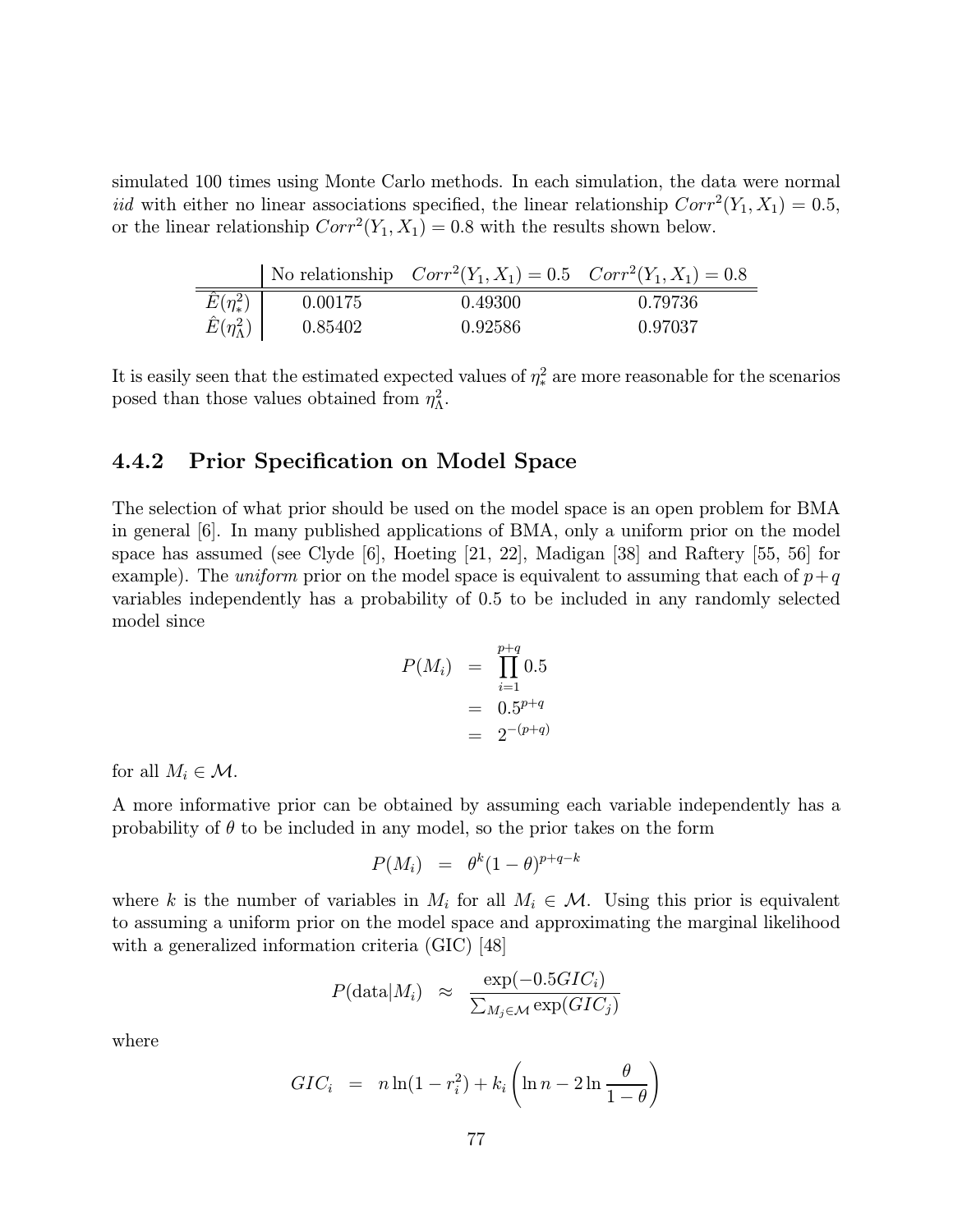where  $k_i$  is the number of variables in  $M_i$  (proof in section A.2). This prior will be referred to as the "size" prior since all models with the same number of variables are equally probable.

If it is assumed that each variable has a separate probability,  $\theta_i$ , of being in a randomly selected model, then the prior probability for any model is given by

$$
P(M_j) = \prod_{\delta_{ij}=1} \theta_i \prod_{\delta_{ij}=0} (1 - \theta_i)
$$

where

$$
\delta_{ij} = \begin{cases} 0 & \text{if variable } i \text{ is not in } M_j \\ 1 & \text{if variable } i \text{ is in } M_j \end{cases}
$$

A variable that is believed to be more important would be assigned a higher probability of inclusion than one that is considered to be less important. This prior will be referred to as the "variable" prior since the variables have separate probabilities of being active.

Another prior that could be considered would be the totally informed prior such that

$$
P(M_i) = \pi_i \geq 0 \quad \forall M_i \in \mathcal{M}
$$

hence each model is individually assigned a prior probability  $\pi_i$ . This prior will be referred to as the "individual" prior since each model is dealt with individually.

The distribution of models under the *uniform* and *size* priors follows a binomial distribution with parameters  $p+q$  and  $\theta$  (where  $\theta = 0.5$  for uniform prior). As such, the a priori number of variables that are expected to be important in the model is  $\theta(p+q)$ . Under the uniform prior this translates to the belief that half the variables are important, so if there is some reason to believe that this is not reasonable or desirable, then the size prior may be more appropriate. If it is believed before hand that certain variables are more or less important than others, then the variable prior may be more appropriate to use. Since the model space will usually be too large to assign individual probabilities to models then the *individual* prior may not be practical. Also, without expert knowledge, the values assigned to models using this prior may be meaningless.

The four priors described require different knowledge and expectations of the model space. The order in which the priors were presented represents the need for an increasing amount of knowledge about the model space. In a situation where there may be only a few candidate models, the *individual* prior may be appropriate if expert opinion or empirical results drive the assignment of the prior probabilities for each model. In applications such as multiple regression or canonical variate analysis, the variable prior may be appropriate if expert opinion or information from pilot studies is available on the relative contributions of each variable. For situations where the probability of inclusion for individual variables does not have such a straight-forward interpretation, such as principal components analysis and canonical correlation analysis, then the size or uniform priors may be more appropriate.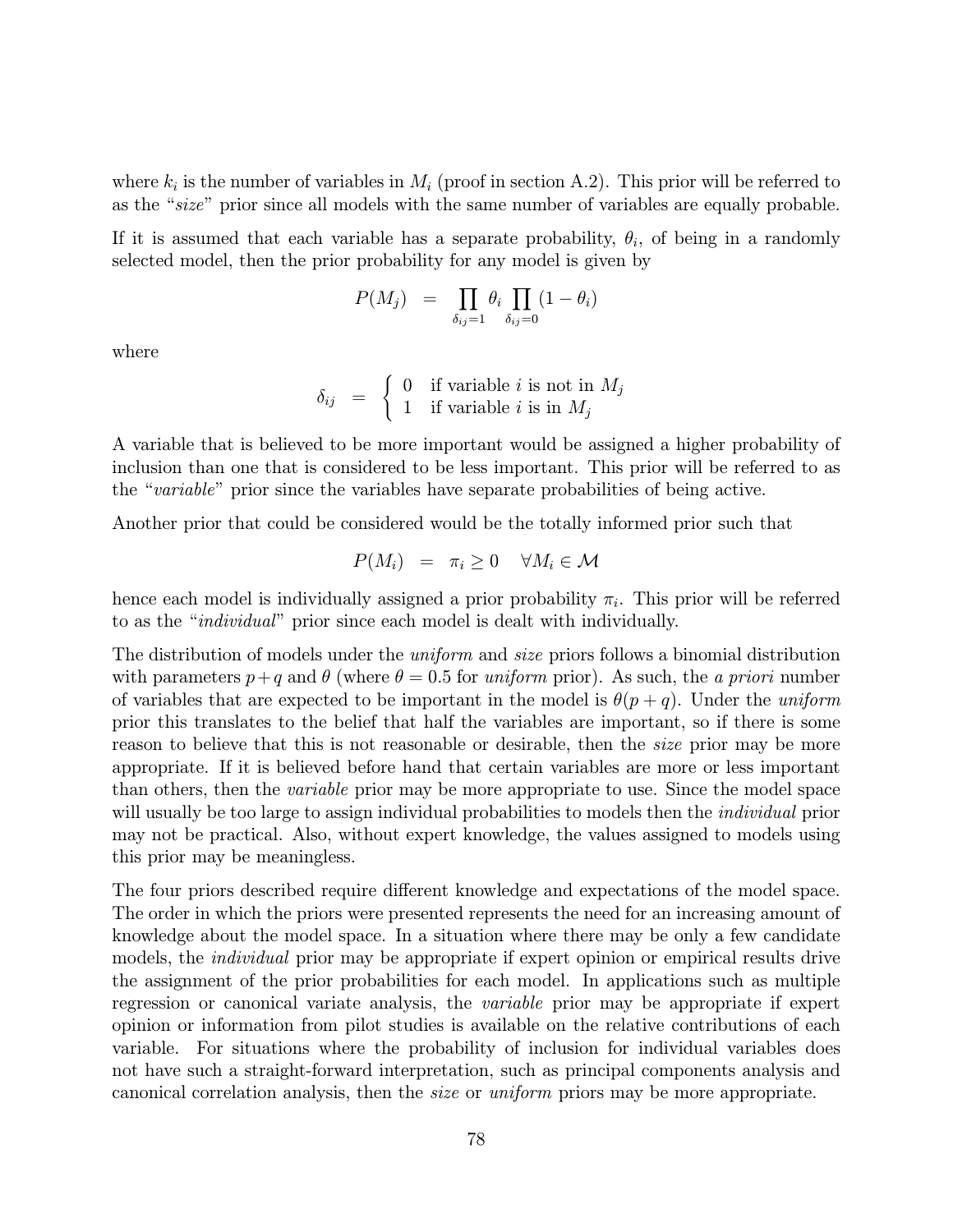## 4.5 Stochastic search of model space

Stepwise methods are often used when it is not practical to evaluate a large number of possible models. While this algorithm is convienient, it is deterministic for a given data set. Slight perturbations in the data can result in a very different "best" model. By adopting a stochastic search of the model space we are able to identify the models best supported by the data almost surely [64, 49, 20]. Madigan and York [39] implemented the Markov chain Monte Carlo model composition (MC<sup>3</sup>) procedure on graphical models. Hoeting [21], and Hoeting, Madigan, and Raftery [22] applied the method to univariate multiple regression. One advantage in using the  $MC<sup>3</sup>$  approach is that the model selection process is stochastic, and each model will be visited during the simulation in proportion to how well it is supported by the data. Therefore, all good models will be visited more often than those that are not supported by the data, so we get a summary of all the best models and not just a single snapshot that is obtained using a stepwise procedure.

The stochastic search of the model space is made necessary by the potentially enormous number of models in the denominator of equation 4.5. The MC<sup>3</sup> method is used to reduce the number of terms in this sum by focusing on the most probable models and eliminating those models that are not supported by the data.

The states of the Markov chain to be sampled from are the individual models in  $M$  hence the chain is discrete and finite. In order to insure the proper stationary distribution we must specify how to move from one model to another. This task is accomplished by forming neighborhoods around each model [39]. The neighborhood, centered at an arbitrary model  $M_i$ , denoted by  $nbd(M_i)$ , consists of model  $M_i$  and every other model that can be obtained by either adding a single variable to  $M_i$  or removing a single variable from  $M_i$ .

The transition from one neighborhood to another is accomplished using Hasting's [20] method. Given that the current state of the Markov chain is  $nbd(M_i)$ , the models in  $nbd(M_i)$  are sampled with equal probability. Suppose  $M_k \in \text{nbd}(M_i)$  is proposed, then the move to  $\text{nbd}(M_k)$ is accepted with probability

$$
P_{acc} = \min\left\{1, \frac{P(M_k | \text{data})}{P(M_i | \text{data})}\right\} \tag{4.6}
$$

Since the transition matrix is finite and irreducible, then by applying the ergodic theorem for Markov chains, any function  $g(M_i)$  defined on  $\mathcal{M}, E(g(M))$  can be estimated by drawing from the Markov chain for  $t = 1, 2, \ldots, N$ , and

$$
\hat{G} = \frac{1}{N} \sum_{i=1}^{N} g(M(t))
$$

which is a simulation-consistent estimate of  $E(g(M))$  (i.e.  $\hat{G} \to E(g(M))$  almost surely) [64, 39, 49]. In other words, the posterior probability of model  $M_i$  given  $R_i$  is approximated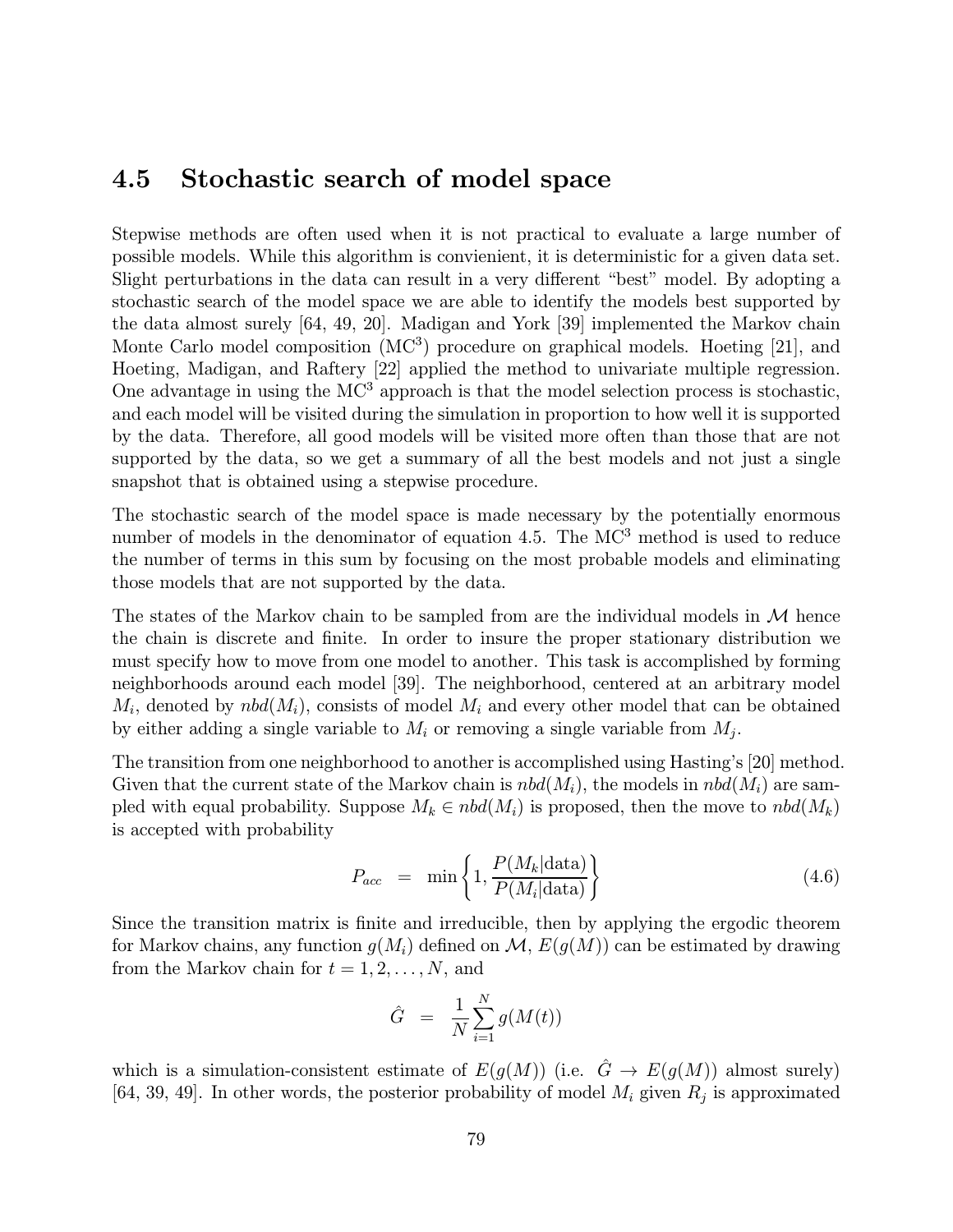by the proportion of iterations that the Markov chain spends in  $nbd(M<sub>i</sub>)$  and as the number of iterations goes to infinity then the estimate goes to  $P(M_i|Y)$  almost surely. The primary goal of using the MC<sup>3</sup> process in this particular application is not convergence to the stationary distribution, but rather to identify a subset of models that are most supported by the data. Let  $\mathcal{M}^* \subset \mathcal{M}$  denote the models that are actually visited during the simulation. Any model  $M_i \in \mathcal{M}$  and  $M_i \notin \mathcal{M}^*$  has an estimated posterior probability of zero and is therefore eliminated from the sum in the denominator of equation 4.5.

The posterior probability of any  $M_i \in \mathcal{M}^*$  can be estimated by the number of times the Markov chain was in state  $nbd(M_i)$  divided by the total number of draws from the chain which is only appropriate when convergence it attained. Alternatively, the posterior probability for the models can also be estimated by replacing  $\mathcal M$  with  $\mathcal M^*$  in equation 4.5 since the BIC must be computed for each model visited during the simulation of the chain.

To further reduce the number of models in the denominator of equation 4.5 we use the principle of Occam's razor that holds that models which perform much less well than their competitors should be discarded [38]. The  $MC^3$  algorithm eliminates most of the poor models by not visiting them, but there may be models in  $\mathcal{M}^*$  that still are much less likely than the most probable model visited and are effectively discredited and should be eliminated. The reduced class of models is then defined by

$$
\mathcal{M}^{**} = \left\{ M_k : M_i, M_k \in \mathcal{M}^*, \frac{\max_i P(M_i | \text{data})}{P(M_k | \text{data})} < C \right\}
$$

Madigan and Raftery [38] adopted  $C = 20$ , but values from 10 to 1000 have been suggested with respect to the particular application. As a result, equation 4.5 can essentially be replaced by

$$
P(M_i|\text{data}) \approx \frac{\exp(-0.5BIC_i)}{\sum_{M_k \in \mathcal{M}^{**}} \exp(-0.5BIC_k)}
$$
(4.7)

## 4.6 Implementation

Suppose we have *n* measurements on each of the variables  $Y_1, \dots, Y_p$  on g known populations and wish to identify the most important variables that contribute to mean separation. In order to construct a set of the most likely models  $\mathcal{M}^{**} \subset \mathcal{M}$  we use the following algorithm.

- 1. Randomly choose  $M_i \in \mathcal{M}$  as a starting point. Let all  $M_i \in \mathcal{M}$  be equally likely and  $\mathcal{M}^* \stackrel{set}{=} \emptyset$
- 2. Record current neighborhood index  $\mathcal{M}^* \stackrel{set}{=} \mathcal{M}^* \cup M_i$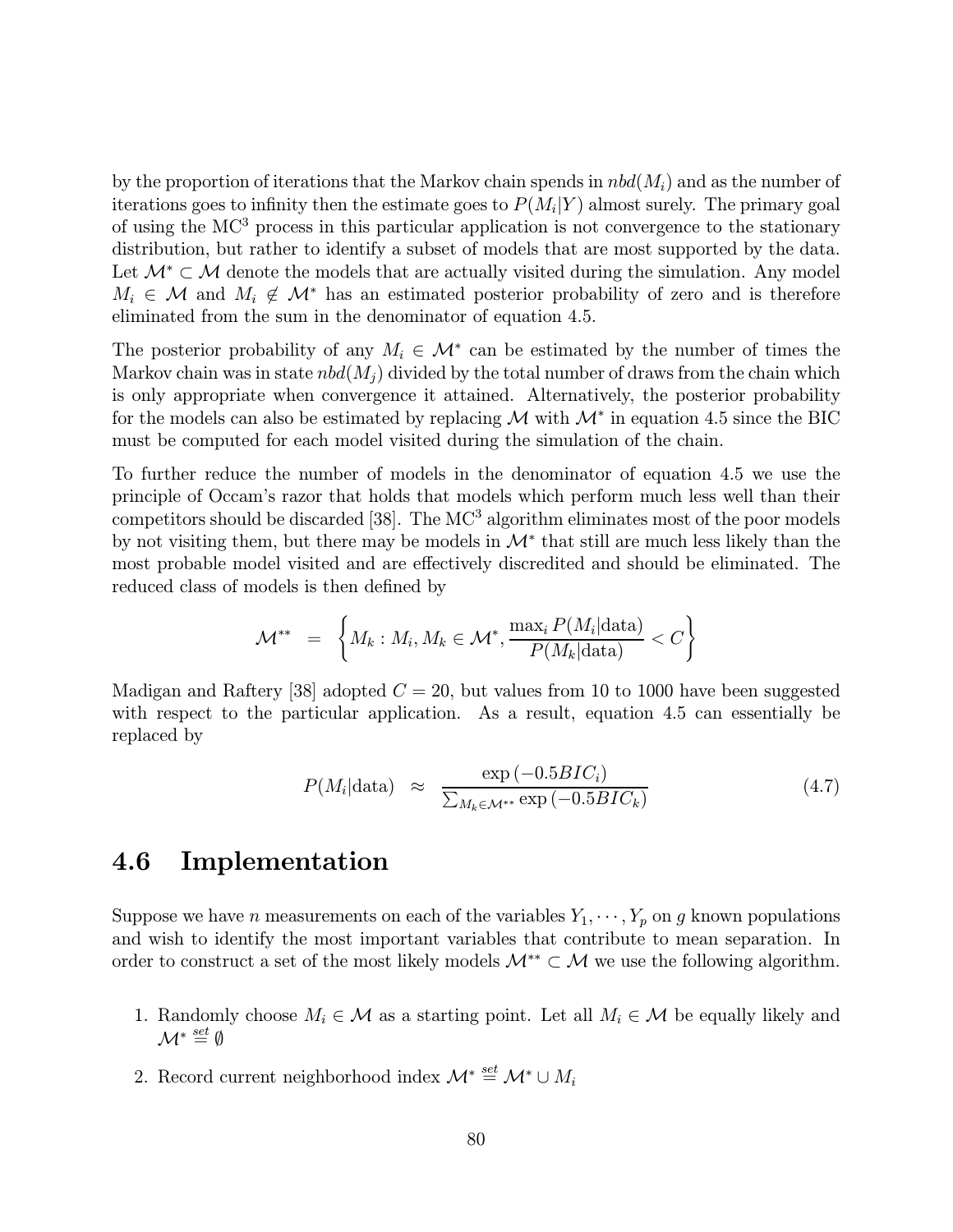- 3. Let  $V = [X \ Y]$  be the matrix such that the columns represent the variables present in  $M_i$
- 4. Compute the  $s = \min(p, q)$  non-zero eigenvalues of  $S_{yy}^{-1/2} S_{yx} S_{xx}^{-1} S_{xy} S_{yy}^{-1/2}$  and represent them by  $r_1^2 > \cdots > r_s^2$
- 5. Compute  $BIC_i$
- 6. Randomly choose  $M_k \in \text{nbd}(M_i)$  where each model in  $\text{nbd}(M_i)$  is equally likely.
- 7. Compute  $BIC_k$  for model  $M_k$ .
- 8. Move to  $nbd(M_k)$  with probability  $P_{acc} = \min(1, \exp\{-0.5(BIC_i BIC_k)\})$  or stay in  $nbd(M_i)$  with probability  $1-P_{acc}$
- 9. Let  $u \sim U(0, 1)$ . If  $u < p_{jump}$  then choose some  $M_i \in \mathcal{M}$  at random where all  $M_i$  are equally likely
- 10. Iterate steps 2—10 N times
- 11. Construct  $\mathcal{M}^{**} = \{M_i : BIC_i \leq \min_{M_k \in \mathcal{M}^*} BIC_k + 2 \ln C\}$
- 12. Compute  $P(M_i|Y) = \frac{\exp(-0.5BIC_i)}{\sum_{M_k \in \mathcal{M}^{**}} \exp(-0.5BIC_k)}$  for all  $M_i \in \mathcal{M}^{**}$
- 13. Compute  $E[\underline{\delta}] = \sum_{M_i \in \mathcal{M}^{**}} \underline{\delta}_i P(M_i | \text{data})$

#### 4.6.1 Algorithm details

In step 1 a model is chosen at random from  $\mathcal M$  where all models are equally likely. The initial starting point for the Markov chain is accomplished by generating  $\delta_1, \cdots, \delta_{p+q} \sim Bern(0.5)$ . If  $\delta_i = 1$  then  $V_i$  is in the model alternatively, if  $\delta_i = 0$  then  $V_i$  is excluded where

 $V = \begin{bmatrix} X_1 & \cdots & X_p & Y_1 & \cdots & Y_q \end{bmatrix}$ 

Step 2 records the iteration history (i.e. models visited) throughout the simulation in set  $\mathcal{M}^*$ .

The  $p_i+q_i$  variables that are present in the current model make up the  $n\times (p_i+q_i)$  dimensional matrix  $V$  in step 3.

In step 4 the  $s = \min(p_i, q_i)$  squared canonical correlations obtained from model  $M_i$  are computed.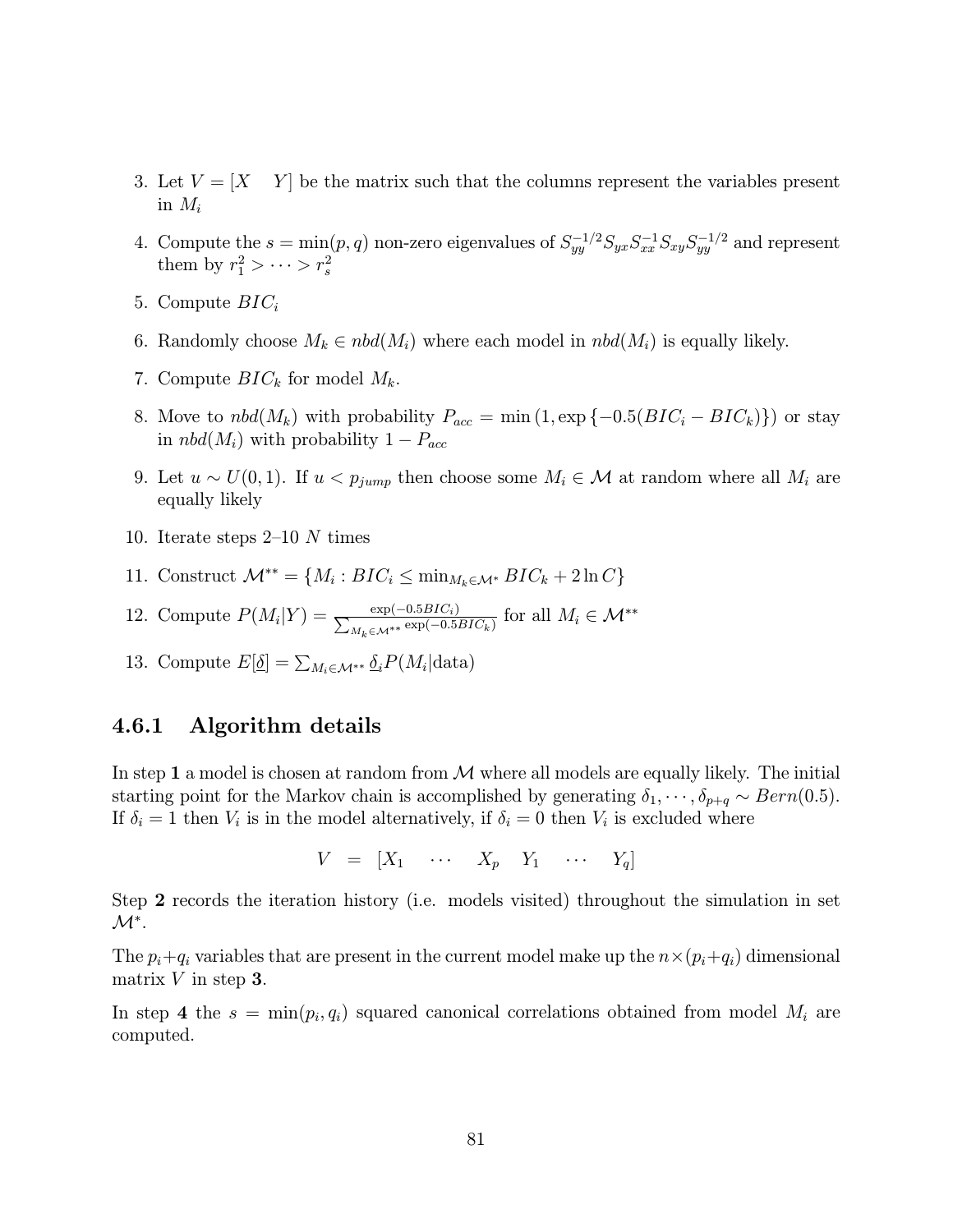In step 5 the BIC for model  $M_i$  is calculated by

$$
BIC_i = n \ln(1 - \eta_{*_i}^2) + (p_i + q_i) \ln(n)
$$
  
= 
$$
n \ln\left(\frac{\Lambda_i}{E[\Lambda_i]}\right) + (p_i + q_i) \ln(n)
$$

A model is chosen at random from  $nbd(M_i)$  where all models are equally likely in step 6. The model  $M_j$  is selected by generating  $U \sim U(0, 1)$  and defining  $W = [pU] + 1$  then

$$
\delta_W \stackrel{\text{\tiny set}}{=} 1-\delta_W
$$

which causes  $V_W$  to be added to the model if it was previously excluded or removed if  $V_W \in M_i$ .

The BIC for the proposed model,  $M_j$ , is computed in step 7 and the process moves to  $nbd(M_i)$  with probability

$$
P_{acc} = \min\left\{1, \frac{P(M_j|data)}{P(M_i|data)}\right\}
$$
  
= 
$$
\min\left\{1, \frac{\exp(-.5BIC_j)}{\exp(-.5BIC_i)}\right\}
$$
  
= 
$$
\min\left\{1, \exp(-.5(BIC_j - BIC_i))\right\}
$$
 (4.8)

or stays in the neighborhood of  $M_i$  with probability  $1 - P_{acc}$  which is shown if step 8.

We define the distance between any two models,  $M_i$  and  $M_j$  to be the number of variables unique to either model

$$
d_{ij} = (\underline{\delta}_i - \underline{\delta}_j)'(\underline{\delta}_i - \underline{\delta}_j)
$$

Throughout the MC<sup>3</sup> simulation, each step through the model space amounts to a jump of one unit of distance when a proposed move is accepted. As sampling from the chain continues, by the nature of the process there is an emphasis on spending more iterations in the neighborhoods of the best models. If there are groups of neighborhoods containing good models that are far apart from one another it may take many iterations to achieve convergence. One method of assessing convergence is the use of multiple sequences using overdispersed starting points [16]. By choosing random starting points for multiple sequences, the expected distance between any two start points is  $0.5(p+q)$  since the distance between any two models chosen at random from M is a binomial random variable with parameters  $(p+q)$  and 0.5. We propose starting new sequences at random with probability  $p_{jump}$  (we use  $p_{jump} = 0.01$ ) with the starting point of the new sequence being some model chosen at random. Therefore when a new sequence is triggered, the initial model in the new chain is some model in  $\mathcal M$ as shown in step  $9$  and the MC<sup>3</sup> starts anew. Recall that our goal in sampling from the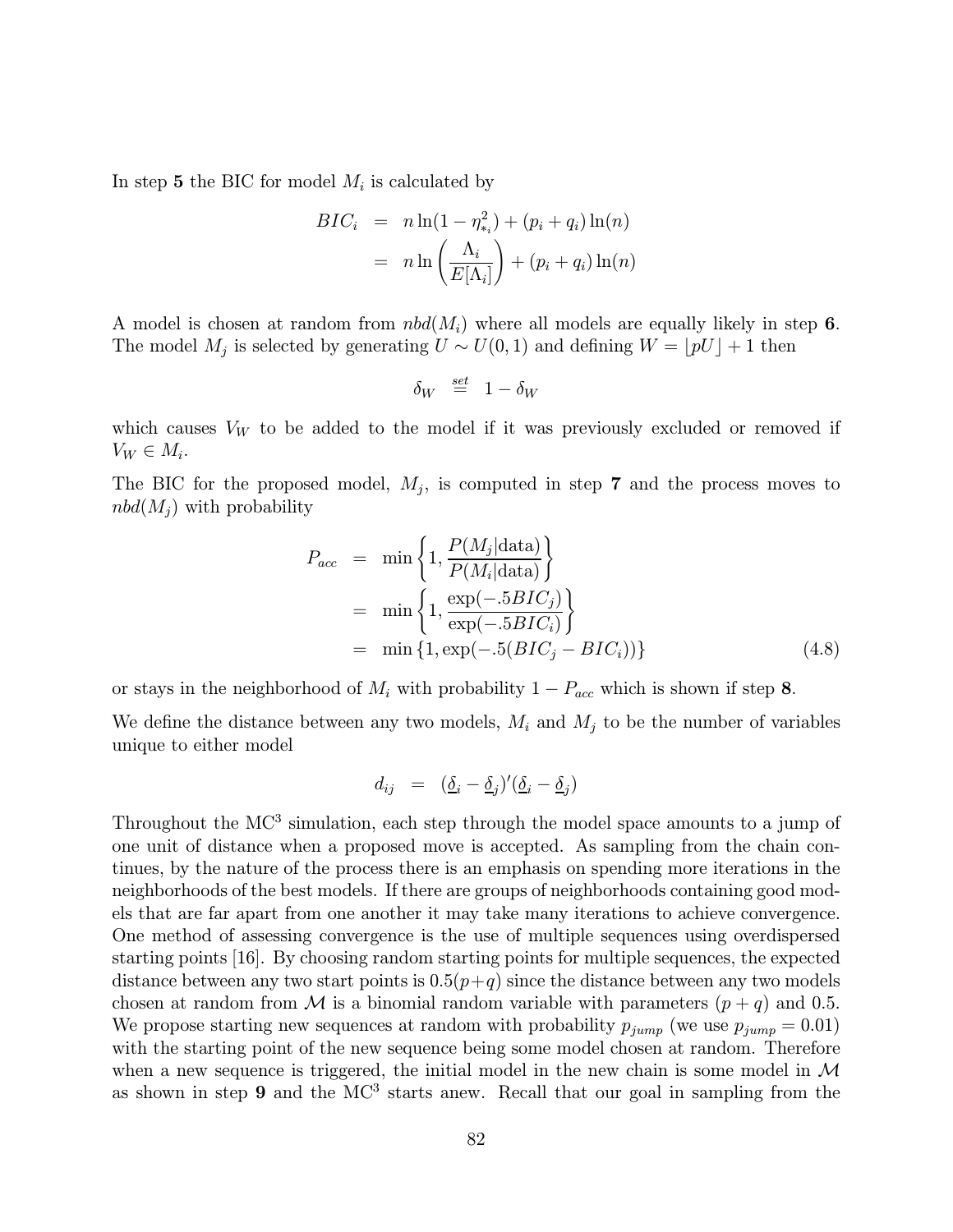chain is model identification and not convergence. While the process cycles within a group of good models we randomly start the process over in a randomly determined spot in the model space in the hopes of finding other groups of likely models if they exist.

The purpose of step 10 is to insure that the best models are visited. Usually, in MCMC simulations, the number of iterations is chosen to achieve convergence to the proper stationary distribution and suggested values of N are on the order of 30000 [21]. In this particular application we are only interested in the neighborhoods that were actually visited throughout the simulation which make up the set  $\mathcal{M}^*$  hence model identification is of greater importance than convergence so N maybe be as small as 5000 to attain the desired result. The justification for this is that the posterior probability of a model will not be estimated by the proportion of time the Markov chain spent in the neighborhood of the model, but instead will be approximated using the observed  $BIC$  for each model that is visited during the simulation. The assumption inherent in this approach is that all models that are most likely in M will be visited at least one time in 5000 iterations with the aid of the random restarts of the sequence from the previous step.

Occam's razor is performed in step 11 which states that models in  $\mathcal{M}^*$  that are C or more times less likely than the most likely model in the set have been essentially discredited and should be eliminated. Madigan and Raftery [38] adopted the value of  $C = 20$  to eliminate models that were far less likely than the best model. We then have

$$
\mathcal{M}^{**} = \left\{ M_i : \frac{\max_{M_k \in \mathcal{M}^*} P(M_k | \text{data})}{P(M_i | \text{data})} \le C \right\}
$$
  
\n
$$
= \left\{ M_i : \frac{\max_{M_k \in \mathcal{M}^*} \exp(-0.5BIC_k)}{\exp(-0.5BIC_i)} \le C \right\}
$$
  
\n
$$
= \left\{ M_i : \max_{M_k \in \mathcal{M}^*} \exp(-0.5(BIC_k - BIC_i)) \le C \right\}
$$
  
\n
$$
= \left\{ M_i : \max_{M_k \in \mathcal{M}^*} -0.5(BIC_k - BIC_i) \le \ln C \right\}
$$
  
\n
$$
= \left\{ M_i : \min_{M_k \in \mathcal{M}^*} BIC_k - BIC_i \ge -2 \ln C \right\}
$$
  
\n
$$
= \left\{ M_i : BIC_i \le 2 \ln C + \min_{M_k \in \mathcal{M}^*} BIC_k \right\}
$$

This is the step in the algorithm where models that were identified during the simulation but deemed unlikely in comparison to the best model are removed.

In step 12 the potentially greatly reduced set  $\mathcal{M}^* \subseteq \mathcal{M}^* \subseteq \mathcal{M}$  is then used to estimate the posterior probabilities of the most likely models. All models not in  $\mathcal{M}^{**}$  have an estimated posterior probability of zero and are therefore eliminated from the denominator of equation 4.5.

Any variable that is in a given model has its corresponding position in the vector  $\delta$  set to one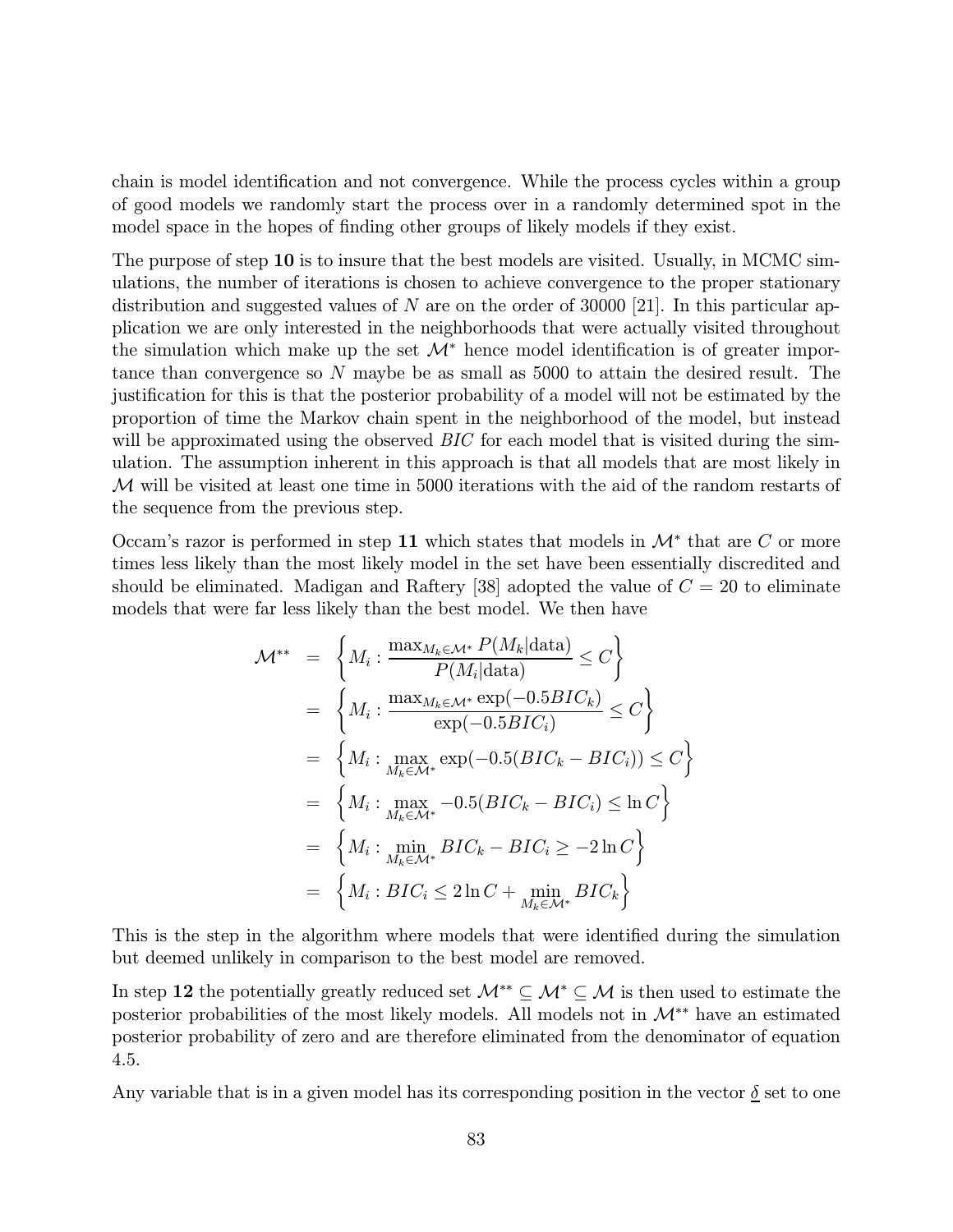or it is set to zero of the variable is not present. The probability that a variable is a significant contributor to any linear relationships can be assessed by estimating the probability that the variable in question should be present by

$$
\hat{E}[\underline{\delta}] = \sum_{M_i \in \mathcal{M}^{**}} \underline{\delta}_i P(M_i | \text{data})
$$

so if the estimated probability that any given variable should be in the model is greater than 0.5, it is more likely than not that the variable in question is a significant contributor to intra-set correlation. The elements of  $E[\delta]$  are interpreted as the probability that the corresponding variable is active or contributes significantly to the model.

## 4.7 Interpretation

Canonical correlation analysis is a descriptive tool used to help understand the nature of the linear association between two groups of variables. The most commonly used interpretation method involves examining the correlation between the original variables and canonical variates formed. Construction of the canonical variates was shown in section 4.1 and were denoted as

$$
U_i = X_{\underline{a}_i}
$$
  

$$
V_i = Y_{\underline{b}_i}
$$

for  $i = 1, \dots, \min(p, q)$ . For the purposes of interpretation, we are concerned with the correlations between pairs  $(X_i, U_i)$  for  $j = 1, \dots, p$ , and  $(Y_k, V_i)$  for  $k = 1, \dots, q$ . The rational for this method of interpretation is that variables that are highly correlated with a particular canonical variate can be considered important with respect to the construction of that variate. Rencher [59] criticizes this method since he claims it does not take into account the joint contribution of each variable but Al-Kandari and Jolliffe [2] dispute Rencher's conclusions and claim that the method does have value. The confusion and difficulty in deciding what measures constitute an appropriate interpretation tool in the context of multivariate methods is not unique to CCA and is more the rule rather than the exception.

The contribution that variable  $X_i$  makes to the canonical variate  $U_i$  can be estimated by the squared correlation,  $corr^2(X_i, U_j)$  (and similarly for  $Y_i$  and  $V_j$  pairs). This quantity represents the proportion of the variable explained by a particular variate since

$$
\sum_{j=1}^{\min(p,q)} corr^2(X_i, U_j) = 1 \quad \text{for } i = 1, \dots, p
$$
  

$$
\sum_{j=1}^{\min(p,q)} corr^2(Y_i, V_j) = 1 \quad \text{for } i = 1, \dots, q
$$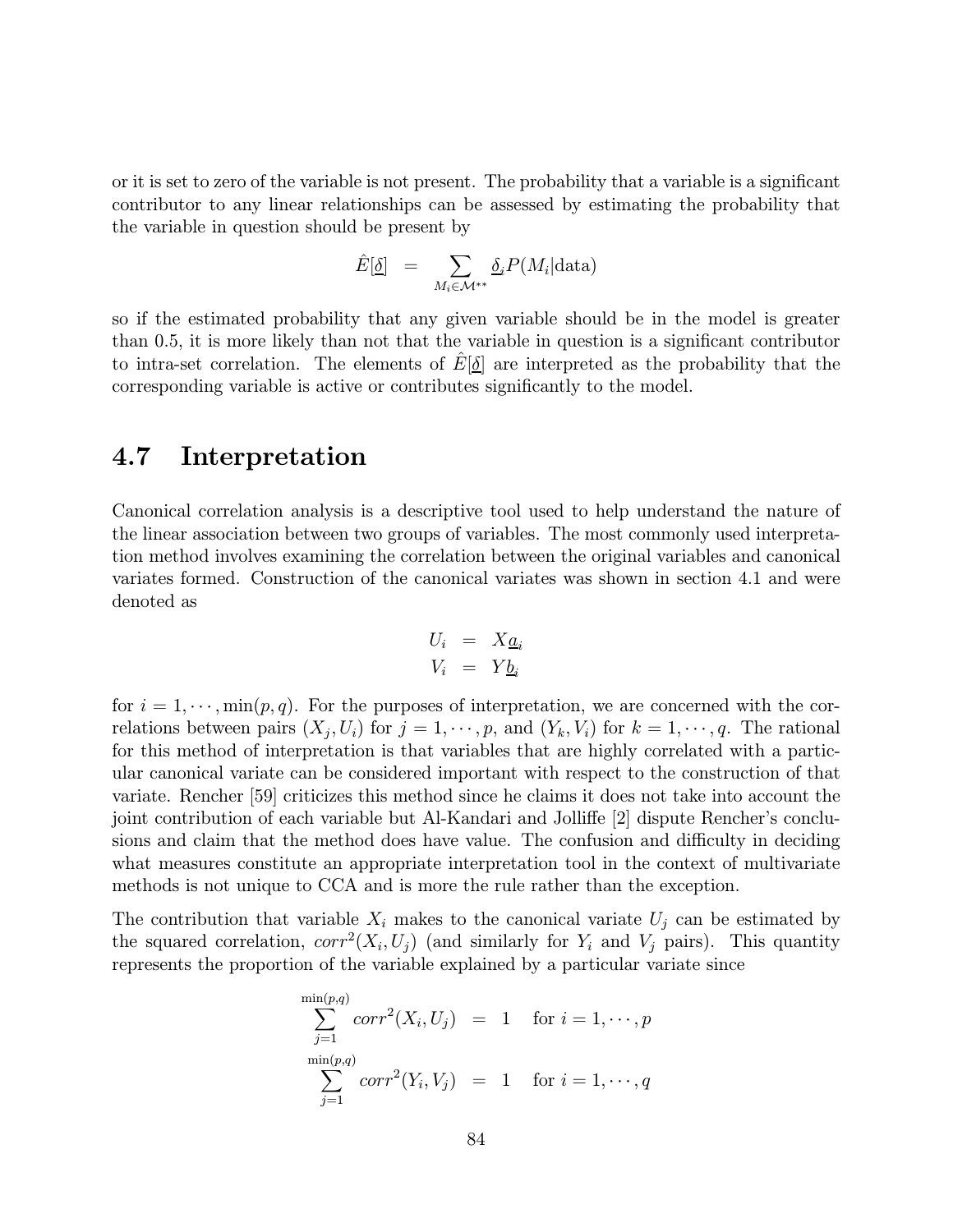Levine [37] and others suggest using these correlations to interpret the variates. Since the variates are not directly observable, they are considered latent abstract constructs and can be interpreted by investigating what measurable variables are related to them. Rencher [59, 60] says that this method of interpretation does not take into account the joint contribution of each variable and therefore does not recommend it.

The contribution of each canonical variate pair  $(U_i, V_i)$  to the overall linear relationships that exist between  $X$  and  $Y$  can be measured by

$$
PCT_j = \frac{\lambda_i}{\sum_{j=1}^{\min(p,q)} \lambda_j} \quad \text{for } i = 1, \cdots, \min(p,q)
$$

where  $\lambda_i = r_i^2 (1 - r_i^2)^{-1}$  and  $r_i$  is the i<sup>th</sup> canonical correlation. This quantity represents the percent of the total linear relationship that is accounted for by each variate pair.

Using BMA methodology, the most promising variable configurations are identified and models that do not adequately capture the linear associations between the two groups of variables are eliminated by assigning them posterior probabilities of zero. Two ways that BMA results may aid in the interpretation of CCA results are through Bayesian variable assessment and evaluation of model uncertainty.

Individual variables can be assessed by estimation of the posterior probability that they are in randomly selected model in the model space. This is accomplished using the model indicator vector  $\delta$ , and the probability of each variable being active that is estimated by

$$
\hat{E}[\underline{\delta}] = \sum_{M_i \in \mathcal{M}^{**}} \underline{\delta}_i P(M_i | \text{data})
$$

Any variable with an estimated probability of 0.5 of being included in a randomly selected model may be eliminated since it is not significantly contributing to the linear associations between  $X$  and  $Y$ . Conversely, any variable with a high posterior probability (greater than 0.5) of being in a randomly selected model should be retained since it is significantly contributing to the linear associations between X and Y. The cutoff of 0.5 was selected because a probability greater than 0.5 can be interpreted as the variable is more likely to be included than excluded. Variable assessment takes into account the other variables in the model since each model has a posterior probability and if a variable is important jointly with the other variables then it should be present in models with high posterior probability.

The variance due to model uncertainty of any quantity of interest,  $\Delta$  is

$$
\begin{aligned}\n\text{Var}(\Delta) &= E[\Delta^2] - E[\Delta]^2 \\
&= \sum_{M \in \mathcal{M}} E[\Delta^2 | M] P(M) - \left(\sum_{M \in \mathcal{M}} E[\Delta | M] P(M)\right)^2 \\
&= \sum_{M \in \mathcal{M}} (E[\Delta^2 | M] - E[\Delta | M]^2 + E[\Delta | M]^2) P(M) - \left(\sum_{M \in \mathcal{M}} E[\Delta | M] P(M)\right)^2\n\end{aligned}
$$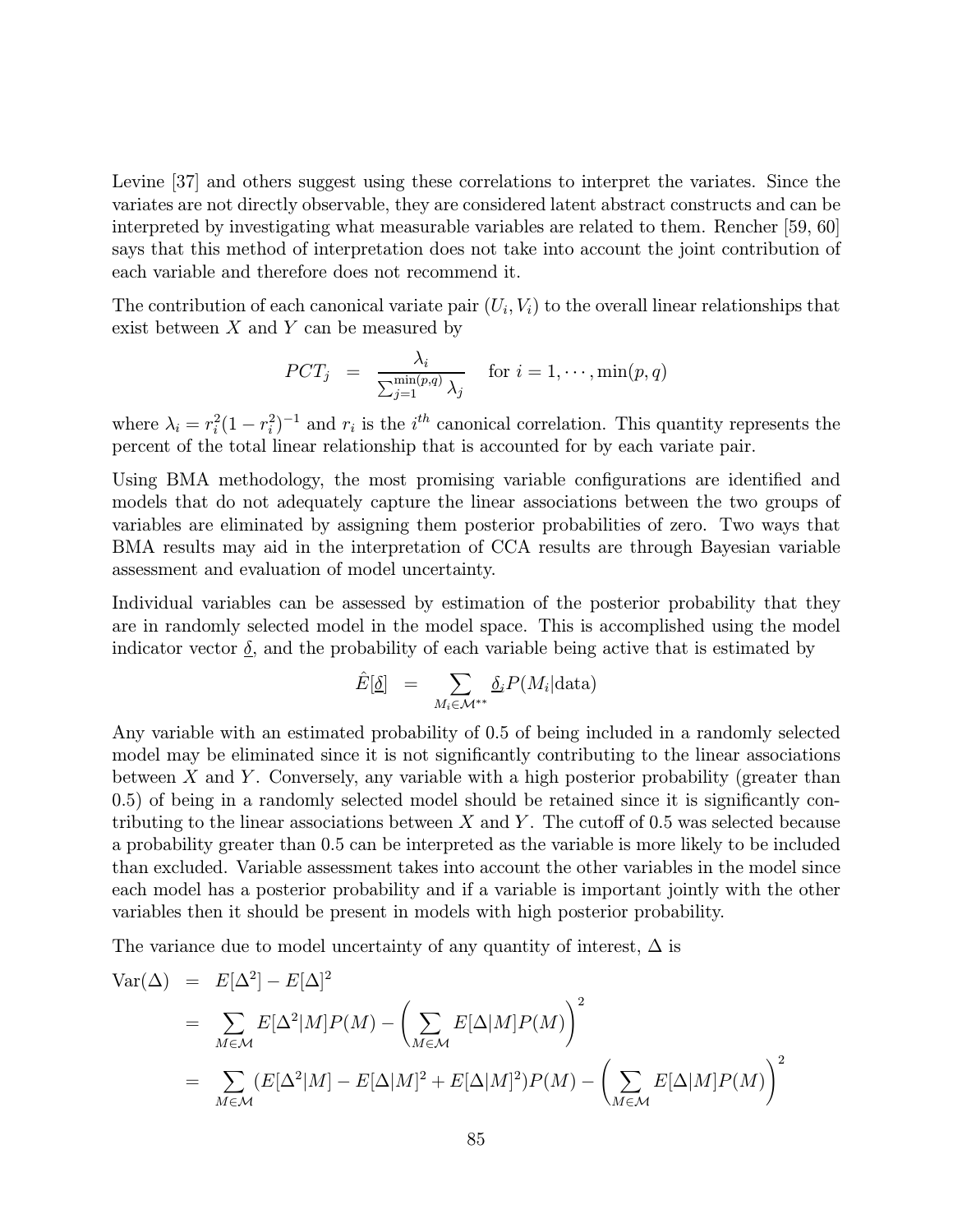$$
= \sum_{M \in \mathcal{M}} (E[\Delta^2|M] - E[\Delta|M]^2)P(M) + \sum_{M \in \mathcal{M}} E[\Delta|M]^2 P(M) - \left(\sum_{M \in \mathcal{M}} E[\Delta|M]P(M)\right)^2
$$
  
= 
$$
\sum_{M \in \mathcal{M}} \text{Var}(\Delta|M)P(M) + E_{\mathcal{M}} [E[\Delta|M]^2] - E_{\mathcal{M}}[E[\Delta|M]]^2
$$
  
= 
$$
E_{\mathcal{M}}[\text{Var}(\Delta|M)] + \text{Var}_{\mathcal{M}}(E[\Delta|M])
$$

These two pieces may be described as the "within" and "between" variance components. The "within" component is the sample variance pooled over the model space. It can be estimated for any given model using exact distribution theory, asymptotic distribution theory, or via some simulation technique such as bootstrapping depending on the parameter of interest. The overall estimate of this component is then obtained as the weighted average of the individual model sample variance estimates. The "between" variance component represents the variance associated model uncertainty. If the various models are in general agreement with each other this component will be small but if the estimated quantity takes on very different values, this component may be large. These ideas are illustrated on the environmental data from the state of Ohio.

## 4.8 Application

Biological data were gathered from 1988 to 1994 by the Ohio Environmental protection Agency (EPA) over the Eastern Corn Belt Plains ecoregion of Ohio [50]. The X matrix for this application consists of 20 variables identified as biological "stressor" variables. Nine of the variables are characterized as pertaining to water chemistry and the remaining eleven variables are classified as habitat variables. The Y matrix is made up of 20 variables known as Benthic macroinvertebrate variables. In the original analysis of this set of data, various transformations were applied to individual variables to attain approximate univariate normality of the data [50]. Sections C.2, C.3, and C.4 show the names, brief descriptions, and transformations used for the variables analyzed in this illustration.

#### 4.8.1 Standard analysis

The first four canonical variates were significant at the 0.05 level of significance. The test for a significant canonical correlation for the fifth variate and beyond gave a p-value of 0.0536. Arguably, there are either four or five significant linear relationships that can be interpreted, and since adding the fifth pair brings the total percent explained from 64% to 71% it will be included.

For this data,  $\min(p, q) = \min(20, 20) = 20$ , hence there are 20 canonical variate pairs formed. We are interested in determining which variables are most related to the first five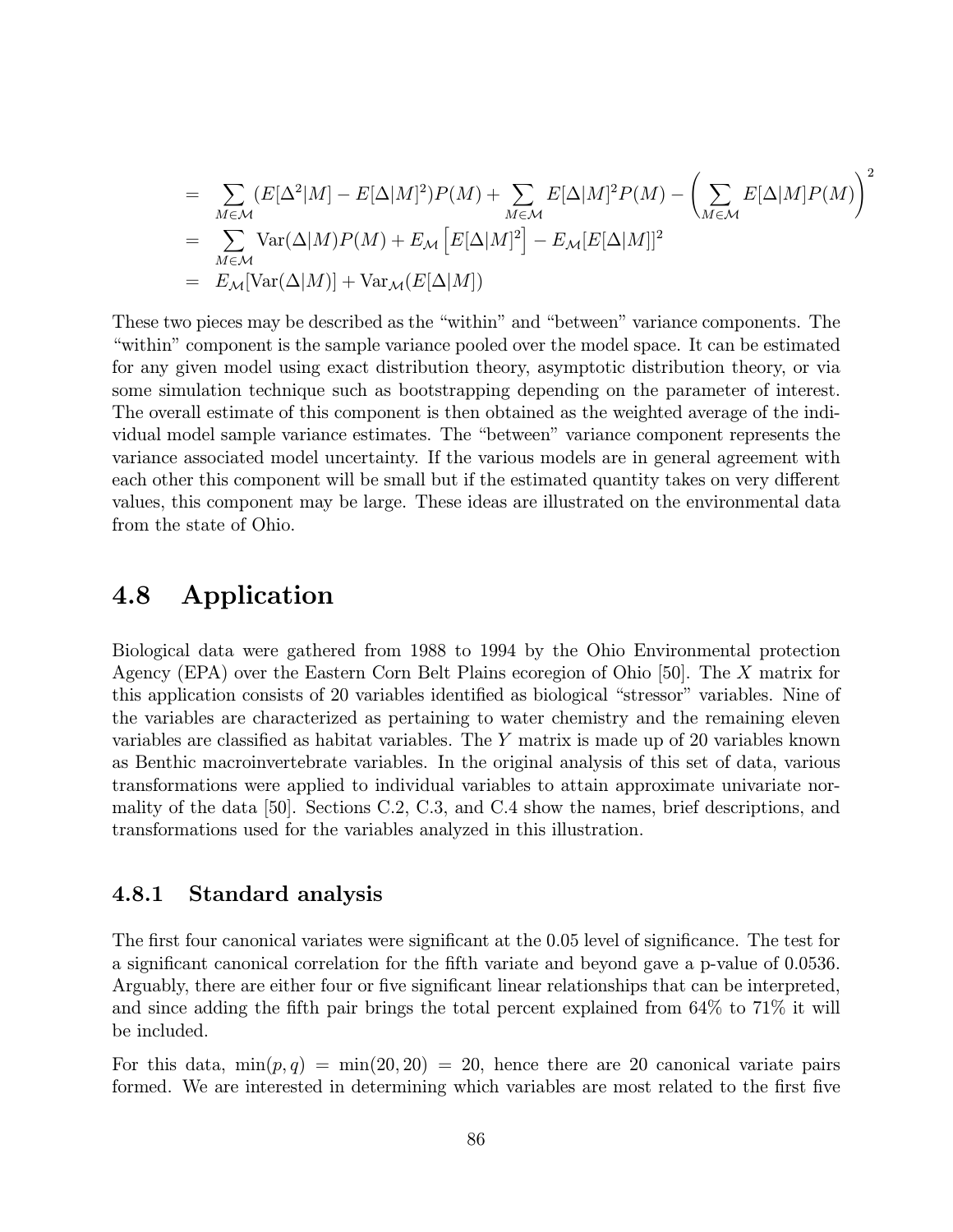| Variable        |        | $R^x$  |                     |                      | Variable                        |        |      | $R^y$ |        |  |
|-----------------|--------|--------|---------------------|----------------------|---------------------------------|--------|------|-------|--------|--|
| AMM             |        | $^{+}$ | $\hspace{.011cm} +$ |                      | <b>PERCAD</b>                   |        | $^+$ |       | $^{+}$ |  |
| <b>BOD</b>      |        |        |                     | $^{+}$               | PERCR                           |        |      |       |        |  |
| COD             |        |        |                     | $^{+}$               | PERD                            |        |      |       |        |  |
| FE              | $^{+}$ |        |                     | $^{+}$               | PERDIPT                         |        |      |       |        |  |
| <b>NOX</b>      |        |        |                     | $\bullet$            | PERE                            | $^{+}$ |      |       |        |  |
| PB              |        |        |                     |                      | <b>PCFILTE</b>                  | $^{+}$ |      |       |        |  |
| <b>PHO</b>      |        |        |                     |                      | <b>PCGATH</b>                   |        |      |       |        |  |
| <b>TSS</b>      | $^{+}$ |        |                     | $^{+}$               | PERGL                           |        | $+$  |       |        |  |
| ZN              |        |        |                     | $\bullet$            | <b>INSNODI</b>                  | $\pm$  |      |       |        |  |
| <b>CHANNEL</b>  |        |        |                     |                      | <b>PERTOLN</b>                  |        |      |       |        |  |
| <b>COVER</b>    |        |        |                     | $\ddot{\phantom{0}}$ | <b>PERMAY</b>                   |        |      |       |        |  |
| <b>EMBSS</b>    | $^{+}$ |        |                     |                      | $\ensuremath{\mathrm{NUMQUAL}}$ |        |      |       | ┿      |  |
| <b>GRADIENT</b> |        |        |                     | $\ddot{\phantom{0}}$ | <b>NUMTAXA</b>                  |        |      |       | $+$    |  |
| POOL            |        | ┿      |                     | $\ddot{\phantom{0}}$ | PEROL                           |        |      |       |        |  |
| <b>RIFEMSS</b>  | $^{+}$ |        |                     |                      | <b>PEROTS</b>                   |        |      |       |        |  |
| <b>RIFFLE</b>   |        |        |                     | $\ddot{\phantom{0}}$ | PEROTHDI                        |        |      |       |        |  |
| <b>RIPARIAN</b> |        |        |                     | $\ddot{\phantom{0}}$ | QUALEPT                         | $^{+}$ | $^+$ | $^+$  | $^+$   |  |
| <b>RIPSS</b>    |        |        |                     | $\ddot{\phantom{0}}$ | <b>PCSHRED</b>                  |        |      |       |        |  |
| <b>SILTSS</b>   |        | $^{+}$ |                     |                      | <b>PERTANY</b>                  |        |      |       |        |  |
| <b>SUBSTRAT</b> |        | ┿      |                     |                      | PERTTS                          |        |      |       |        |  |

Table 4.1: Variables most strongly related to the significant canonical variates

variate pairs. In the standard analysis, there is no uniformly used method to determine which correlations are large and which are small. The method used here identifies all correlations larger in magnitude than the largest correlation in the non-signignifant canonical variates. To help summarize results, let

$$
R_{ij}^x = \begin{cases} + \text{ if } corr^2(X_i, U_j) > \max_{k=6,\dots,20} corr^2(X_i, U_k) \text{ and } corr(X_i, U_j) > 0\\ - \text{ if } corr^2(X_i, U_j) > \max_{k=6,\dots,20} corr^2(X_i, U_k) \text{ and } corr(X_i, U_j) < 0\\ \text{ if } corr^2(X_i, U_j) < \max_{k=6,\dots,20} corr^2(X_i, U_k) \end{cases}
$$
  

$$
R_{ij}^y = \begin{cases} + \text{ if } corr^2(Y_i, V_j) > \max_{k=6,\dots,20} corr^2(Y_i, V_k) \text{ and } corr(Y_i, V_j) > 0\\ - \text{ if } corr^2(Y_i, V_j) > \max_{k=6,\dots,20} corr^2(Y_i, V_k) \text{ and } corr(Y_i, V_j) < 0\\ \text{ if } corr^2(Y_i, V_j) < \max_{k=6,\dots,20} corr^2(Y_i, V_k) \end{cases}
$$

for  $i = 1, \dots, 20, j = 1, \dots, 5$ . This identifies any correlation in the first five variates that is larger in magnitude than the largest magnitude correlation of the remaining variates for each variable.

Interpretations can be made from the summarization shown in table 4.1. For example, the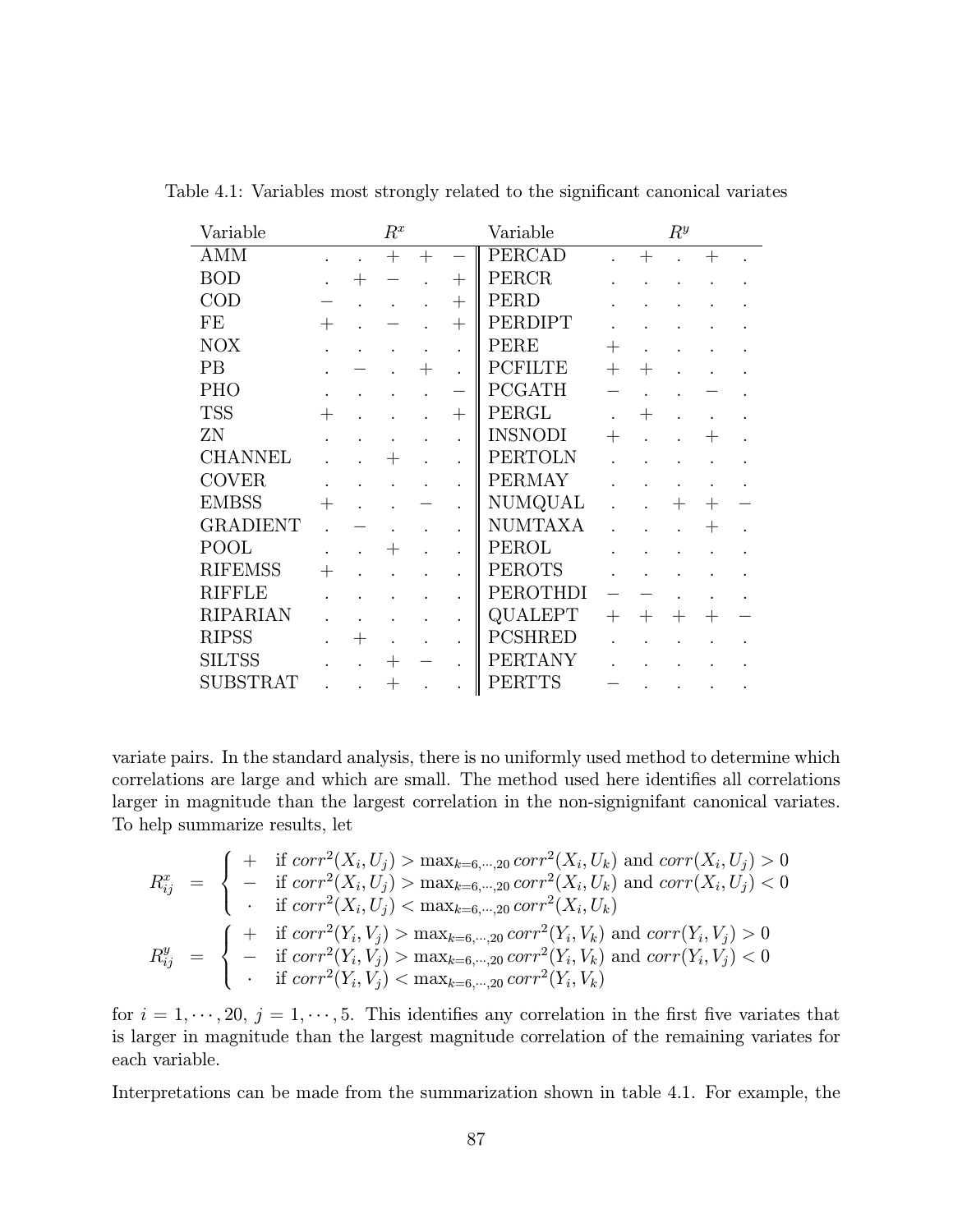first canonical variate can be characterized as the linear relationship between negative chemical oxygen demand (-COD), iron (FE), total suspended solids (TSS), the embeddedness subscore (EMBSS), and riffle embeddedness subscore (RIFEMSS) with percent that are erosional taxa (PERE), percent that are filter feeding insect taxa (PCFILTE), the negative of the percent that are gatering insect taxa (-PCGATH), number of insect taxa excluding dipterans (INSNODI), the negative of the percent that are dipterans and non-insects (-PEROTHDI), number of Ephemeroptera, Plecoptera, and Tricoptera taxa in qualitative dipnet sample (QUALEPT) and the negative of the percent that are toxic tolerant (-PERTTS). It is the hope that the relationship has meaning to the researcher in this area so that a more succinct interpretation can be reported.

#### 4.8.2 BMA analysis

The analysis will be approached in two different ways using BMA methodology. The goal of the first approach is variable assessment. In the variable assessment phase of the analysis, the posterior probability that a given variable is active in a model is estimated and these values are used to aid in the interpretation of the intra-set correlation. The second approach evaluates the magnitude of the model uncertainty variance component associated with various qantities of interest.

#### Variable assessment

The contribution of each variable to the linear associations between the variables in X with those in  $Y$  is assessed by estimation of the probability that any given variable is present in a randomly chosen model. For each model  $M_i \in \mathcal{M}^{**}$  we have the estimated posterior probability of the model,  $P(M_i|data)$ , and the vector of indicator variables,  $\delta_i$ , that represents which variables are present (1) and which are absent (0). The estimated posterior probability that a variable,  $Y_i$  for example, is active is given by

$$
P(Y_i \text{ is active}) = P(\delta_i = 1) = \sum_{M_j \in \mathcal{M}^{**}} \delta_{ji} P(M_j | \text{data})
$$

When  $P(Y_i$  is active) > 0.5 it is more likely than not that variable  $Y_i$  contributes substantally to the linear relationship. We conclude that a variable is important if its activation probability is at least 0.5.

The "size" prior was assumed on the model space which has the form

$$
P(M_i) = \theta^k (1-\theta)^{p+q-k}
$$

where model  $M_i$  has k variables. Four values of  $\theta$  were investigated: 0.2, 0.3, 0.4, and 0.5 (recall that  $\theta = 0.5$  is the *uniform* prior). For each prior, 20 MC<sup>3</sup> simulations were run with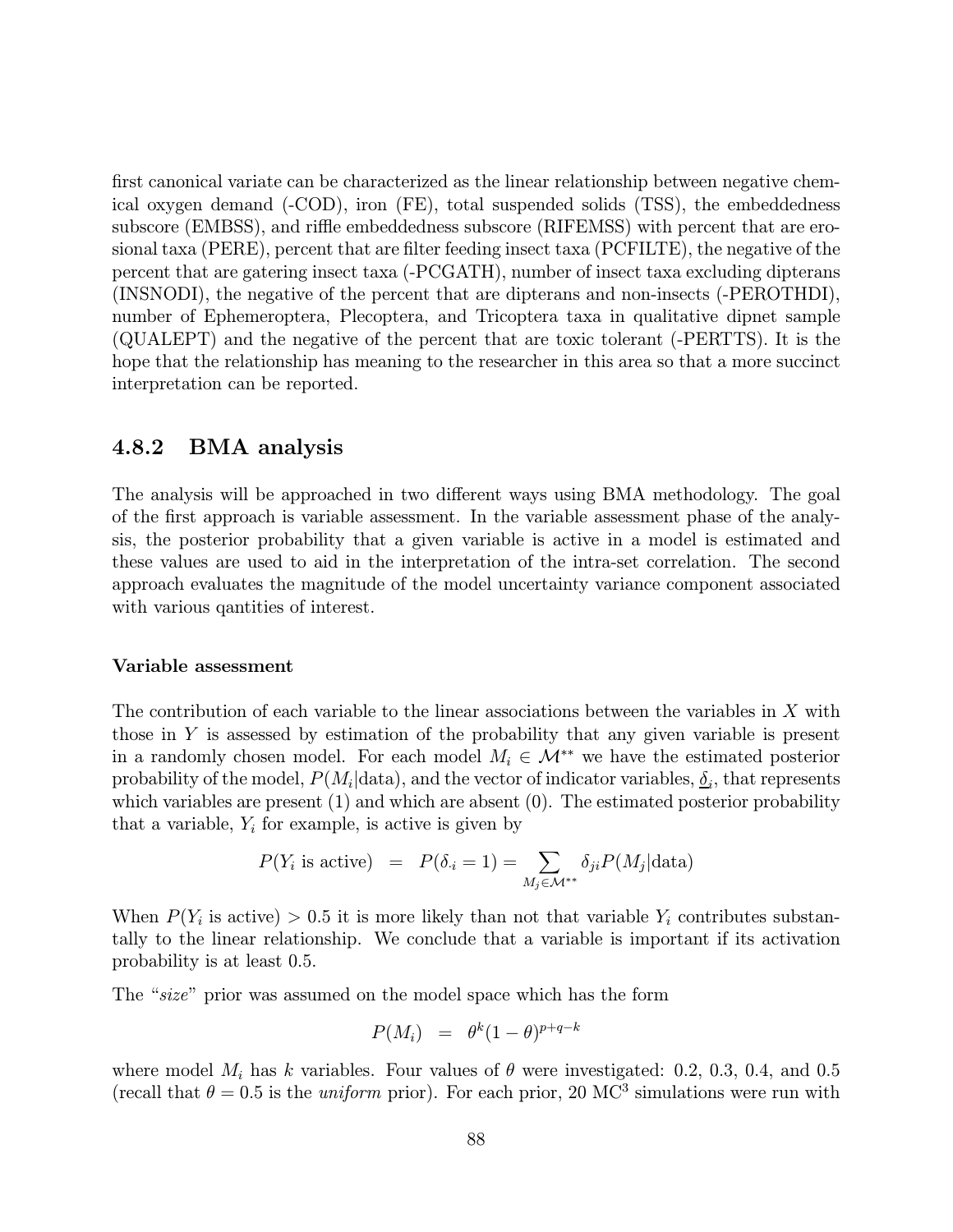| Variable         | Prob  | SE      | Variable       | Prob  | SЕ      |
|------------------|-------|---------|----------------|-------|---------|
| AMM              | 1.000 | (0.000) | PERCAD         | 1.000 | (0.000) |
| <b>BOD</b>       | 0.631 | (0.074) | PERCR          | 0.448 | (0.076) |
| $\rm COD$        | 1.000 | (0.000) | PERD           | 0.999 | (0.001) |
| FE               | 0.878 | (0.054) | PERDIPT        | 0.008 | (0.004) |
| <b>NOX</b>       | 0.686 | (0.050) | PERE           | 0.633 | (0.050) |
| PВ               | 0.385 | (0.077) | <b>PCFILTE</b> | 0.501 | (0.076) |
| <b>PHO</b>       | 0.000 | (0.000) | PCGATH         | 0.408 | (0.077) |
| <b>TSS</b>       | 0.174 | (0.057) | PERGL          | 1.000 | (0.000) |
| ΖN               | 0.578 | (0.075) | <b>INSNODI</b> | 0.259 | (0.056) |
| <b>CHANNEL</b>   | 0.019 | (0.015) | <b>PERTOLN</b> | 0.290 | (0.065) |
| COVER            | 0.762 | (0.043) | <b>PERMAY</b>  | 0.647 | (0.077) |
| <b>EMBSS</b>     | 0.327 | (0.073) | NUMQUAL        | 0.958 | (0.017) |
| GRADIENT         | 1.000 | (0.000) | <b>NUMTAXA</b> | 0.405 | (0.051) |
| POOL             | 0.426 | (0.076) | PEROL          | 0.028 | (0.018) |
| <b>RIFEMSS</b>   | 0.713 | (0.062) | <b>PEROTS</b>  | 0.969 | (0.018) |
| <b>RIFFLE</b>    | 0.890 | (0.043) | PEROTHDI       | 1.000 | (0.000) |
| RIPARIAN         | 0.000 | (0.000) | QUALEPT        | 1.000 | (0.000) |
| <b>RIPSS</b>     | 0.965 | (0.026) | PCSHRED        | 0.000 | (0.000) |
| <b>SILTSS</b>    | 0.140 | (0.048) | <b>PERTANY</b> | 0.631 | (0.075) |
| ${\rm SUBSTRAT}$ | 0.081 | (0.023) | PERTTS         | 0.002 | (0.002) |

Table 4.2: Estimated activation probabilities and standard errors with  $\theta = 0.2$ 

5000 iterations in each. The estimated activation probabilites along with standard errors are shown in tables 4.2—4.5. The determination of importance for each variable over the range of priors investigated was generally the same. Differences in interpretation came about when  $\theta = 0.2$ . Embeddedness subscore (EMBSS), pool QHEI metrics (POOL), percent that are Crictopus (PERCR), percent that are gatering insect taxa (PCGATH), and total number of quantitative taxa (NUMTAX) would be interpreted as not important whereas for larger values of  $\theta$  they would be retained.

The choice of  $\theta$  does not appear to be very important for this particular data since the conclusion remains the same over a relatively wide range. The change in the activation probability over the range of  $0.3 \le \theta \le 0.5$  ranged from 0.328 for PERTOLN to 0.000 for AMM, COD, FE, PHO, GRADIENT, PERCAD, PERD, PERGL, PEROTS, PEROTHDI, QUALEPT, and PCSHRED, and the median change on the activation probability for the 40 variables was 0.027.

Figures 4.1 and 4.2 show the scaled correlation values for the first two canonical variates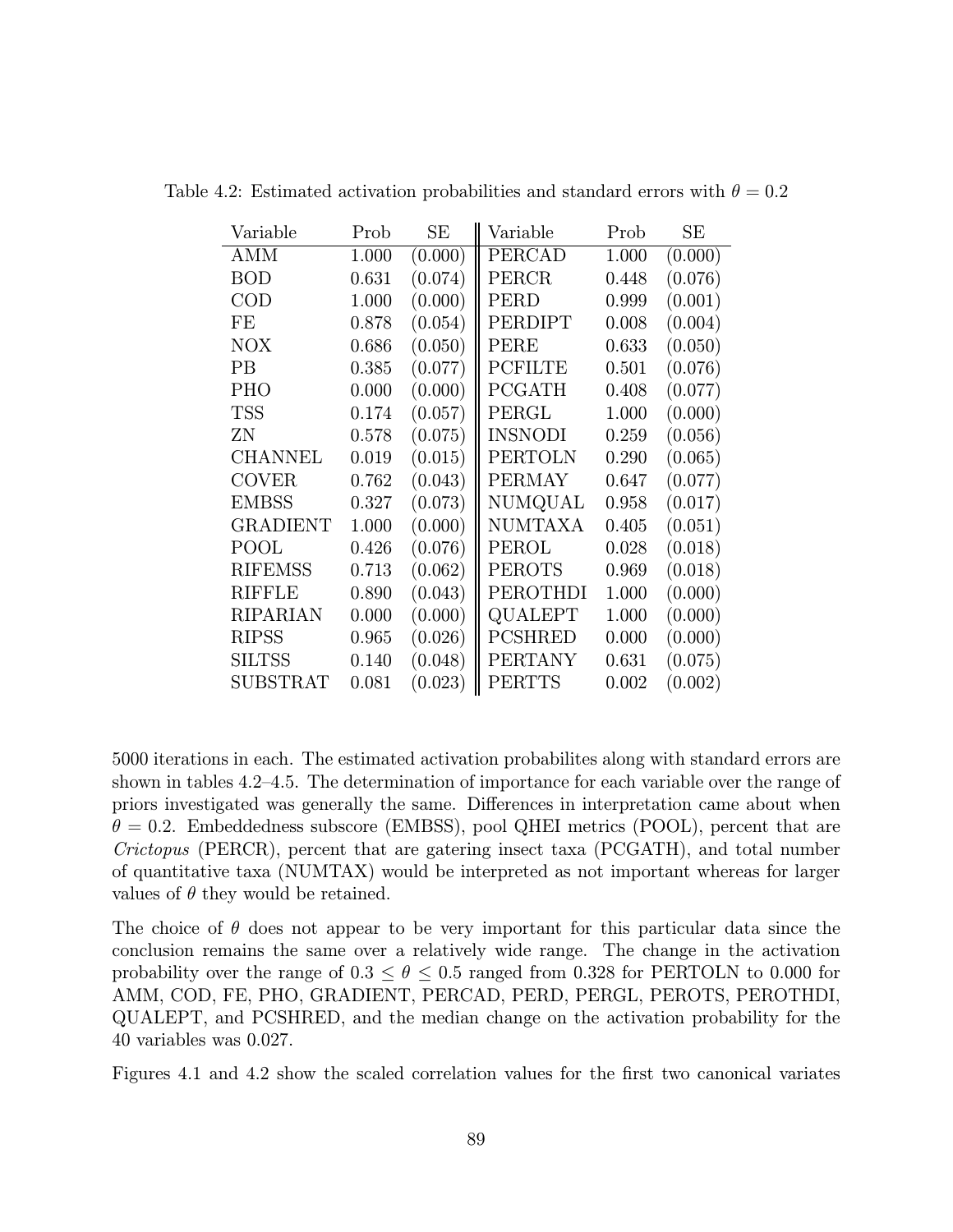| Variable       | Prob  | SЕ      | Variable       | Prob  | SЕ      |
|----------------|-------|---------|----------------|-------|---------|
| AMM            | 1.000 | (0.000) | PERCAD         | 1.000 | (0.000) |
| <b>BOD</b>     | 0.987 | (0.006) | PERCR          | 0.972 | (0.013) |
| $\rm COD$      | 1.000 | (0.000) | PERD           | 1.000 | (0.000) |
| FE             | 1.000 | (0.000) | PERDIPT        | 0.013 | (0.010) |
| <b>NOX</b>     | 0.789 | (0.053) | PERE           | 0.756 | (0.044) |
| PВ             | 0.032 | (0.026) | <b>PCFILTE</b> | 0.975 | (0.020) |
| PHO            | 0.000 | (0.000) | <b>PCGATH</b>  | 0.942 | (0.037) |
| <b>TSS</b>     | 0.020 | (0.010) | PERGL          | 1.000 | (0.000) |
| ΖN             | 0.993 | (0.003) | <b>INSNODI</b> | 0.578 | (0.068) |
| CHANNEL        | 0.092 | (0.049) | PERTOLN        | 0.130 | (0.045) |
| <b>COVER</b>   | 0.889 | (0.045) | <b>PERMAY</b>  | 0.996 | (0.002) |
| <b>EMBSS</b>   | 0.865 | (0.046) | NUMQUAL        | 0.947 | (0.018) |
| GRADIENT       | 1.000 | (0.000) | NUMTAXA        | 0.499 | (0.069) |
| POOL           | 0.952 | (0.017) | PEROL          | 0.012 | (0.005) |
| <b>RIFEMSS</b> | 0.739 | (0.045) | <b>PEROTS</b>  | 1.000 | (0.000) |
| RIFFLE         | 0.942 | (0.019) | PEROTHDI       | 1.000 | (0.000) |
| RIPARIAN       | 0.000 | (0.000) | QUALEPT        | 1.000 | (0.000) |
| <b>RIPSS</b>   | 0.908 | (0.051) | <b>PCSHRED</b> | 0.000 | (0.000) |
| <b>SILTSS</b>  | 0.102 | (0.032) | <b>PERTANY</b> | 0.983 | (0.009) |
| SUBSTRAT       | 0.037 | (0.016) | PERTTS         | 0.000 | (0.000) |

Table 4.3: Estimated activation probabilities and standard errors with  $\theta = 0.3$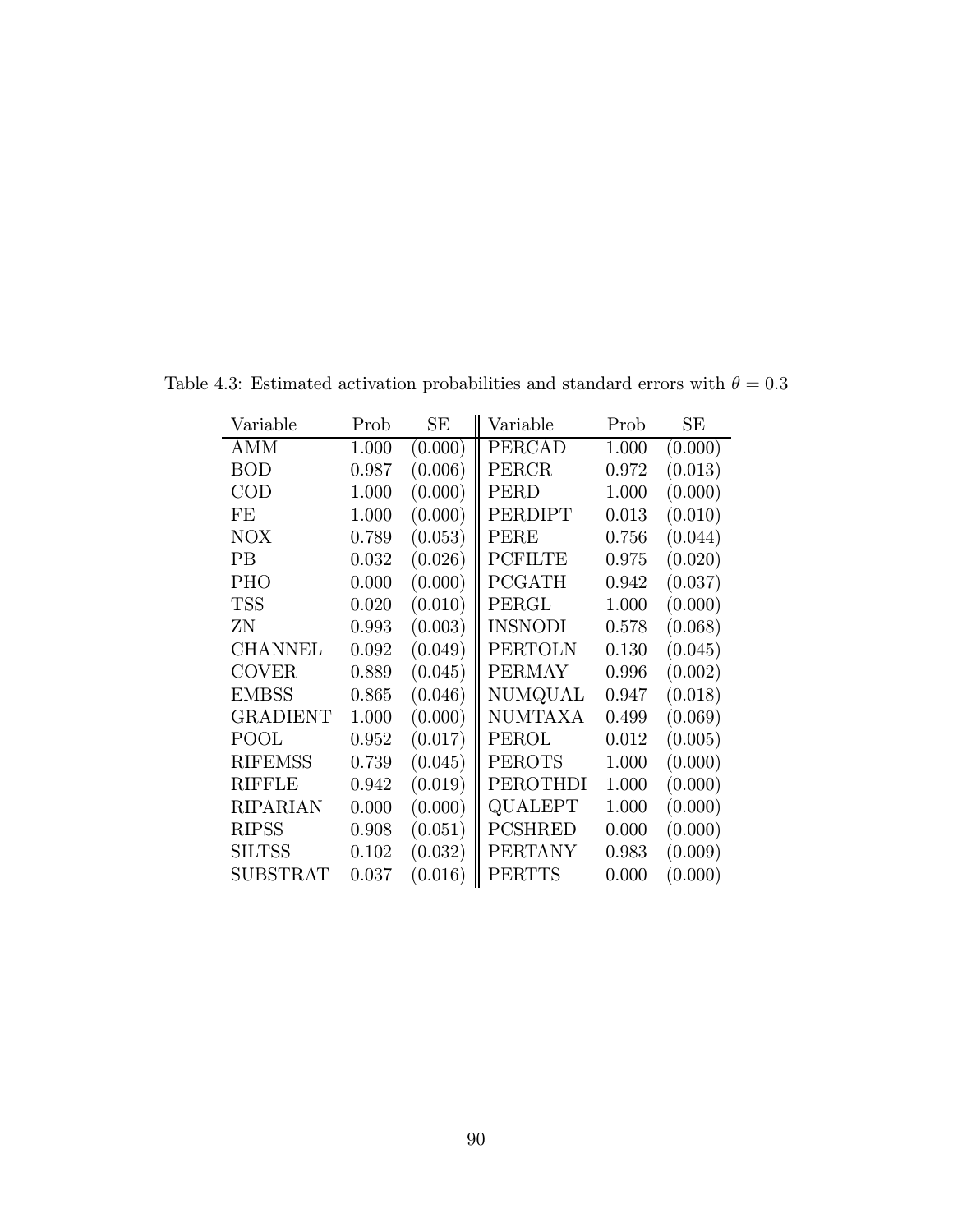| Variable        | Prob  | SЕ      | Variable       | Prob  | SЕ      |
|-----------------|-------|---------|----------------|-------|---------|
| AMM             | 1.000 | (0.000) | PERCAD         | 1.000 | (0.000) |
| <b>BOD</b>      | 1.000 | (0.000) | PERCR          | 1.000 | (0.000) |
| $\rm COD$       | 1.000 | (0.000) | PERD           | 1.000 | (0.000) |
| FE              | 1.000 | (0.000) | PERDIPT        | 0.021 | (0.015) |
| NOX             | 0.963 | (0.011) | PERE           | 0.897 | (0.020) |
| PВ              | 0.003 | (0.003) | <b>PCFILTE</b> | 1.000 | (0.000) |
| <b>PHO</b>      | 0.000 | (0.000) | <b>PCGATH</b>  | 0.997 | (0.003) |
| <b>TSS</b>      | 0.058 | (0.036) | PERGL          | 1.000 | (0.000) |
| ZΝ              | 1.000 | (0.000) | <b>INSNODI</b> | 0.546 | (0.059) |
| <b>CHANNEL</b>  | 0.017 | (0.008) | PERTOLN        | 0.310 | (0.045) |
| <b>COVER</b>    | 0.982 | (0.007) | <b>PERMAY</b>  | 1.000 | (0.000) |
| <b>EMBSS</b>    | 0.892 | (0.039) | NUMQUAL        | 0.986 | (0.006) |
| <b>GRADIENT</b> | 1.000 | (0.000) | <b>NUMTAXA</b> | 0.557 | (0.054) |
| POOL            | 0.997 | (0.003) | PEROL          | 0.097 | (0.053) |
| <b>RIFEMSS</b>  | 0.899 | (0.030) | <b>PEROTS</b>  | 1.000 | (0.000) |
| RIFFLE          | 0.994 | (0.004) | PEROTHDI       | 1.000 | (0.000) |
| RIPARIAN        | 0.000 | (0.000) | QUALEPT        | 1.000 | (0.000) |
| <b>RIPSS</b>    | 0.985 | (0.008) | <b>PCSHRED</b> | 0.000 | (0.000) |
| <b>SILTSS</b>   | 0.146 | (0.045) | <b>PERTANY</b> | 0.996 | (0.003) |
| SUBSTRAT        | 0.093 | (0.017) | PERTTS         | 0.001 | (0.001) |

Table 4.4: Estimated activation probabilities and standard errors with  $\theta = 0.4$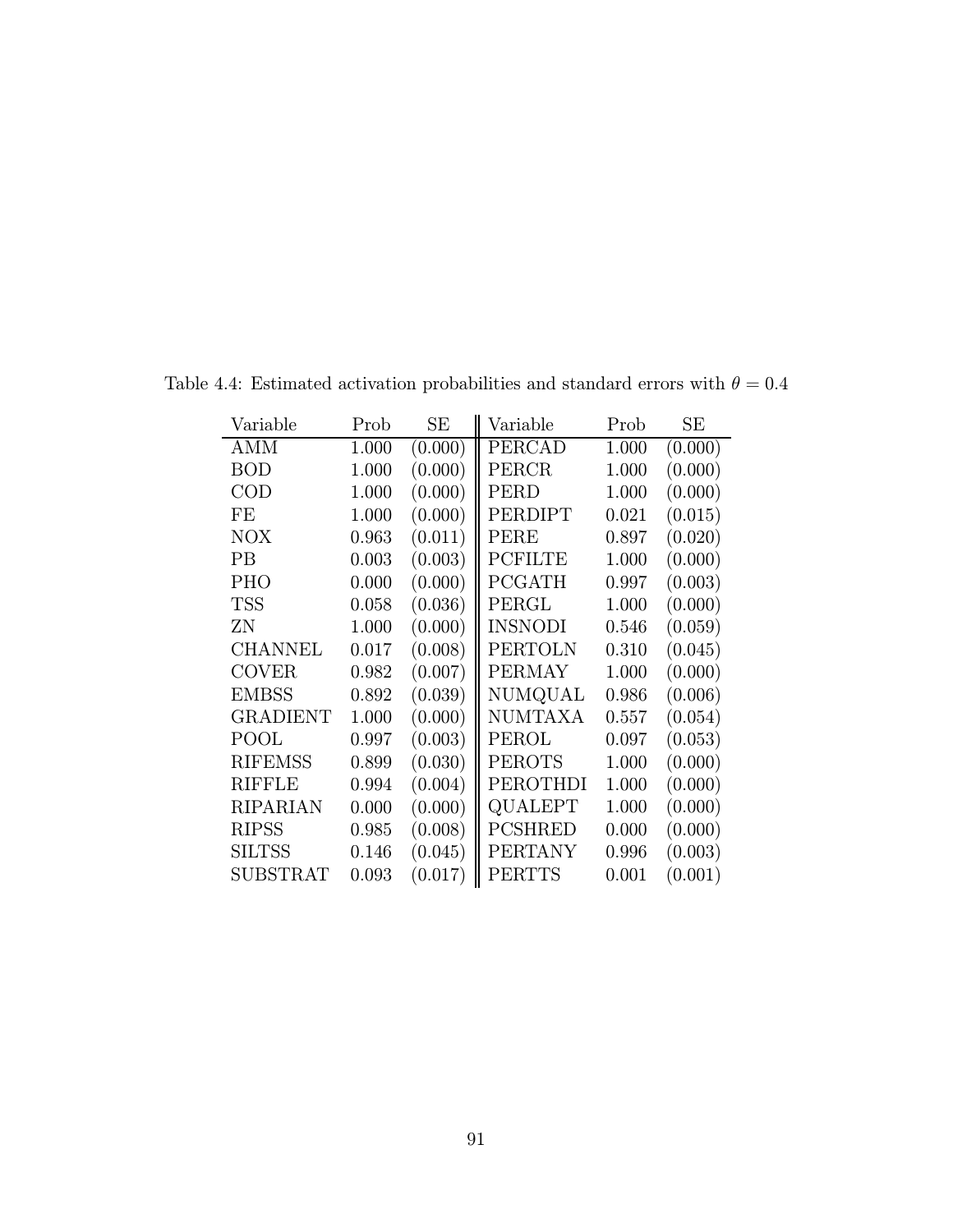| Variable        | Prob  | SЕ      | Variable       | Prob  | SЕ      |
|-----------------|-------|---------|----------------|-------|---------|
| AMM             | 1.000 | (0.000) | PERCAD         | 1.000 | (0.000) |
| <b>BOD</b>      | 1.000 | (0.000) | PERCR          | 1.000 | (0.000) |
| $\rm COD$       | 1.000 | (0.000) | PERD           | 1.000 | (0.000) |
| FE              | 1.000 | (0.000) | PERDIPT        | 0.036 | (0.013) |
| NOX             | 0.988 | (0.004) | PERE           | 0.960 | (0.012) |
| PВ              | 0.072 | (0.022) | <b>PCFILTE</b> | 1.000 | (0.000) |
| <b>PHO</b>      | 0.000 | (0.000) | <b>PCGATH</b>  | 1.000 | (0.000) |
| <b>TSS</b>      | 0.128 | (0.026) | PERGL          | 1.000 | (0.000) |
| ZΝ              | 1.000 | (0.000) | <b>INSNODI</b> | 0.525 | (0.045) |
| <b>CHANNEL</b>  | 0.011 | (0.004) | PERTOLN        | 0.458 | (0.023) |
| <b>COVER</b>    | 0.999 | (0.001) | <b>PERMAY</b>  | 1.000 | (0.000) |
| <b>EMBSS</b>    | 0.838 | (0.038) | NUMQUAL        | 0.983 | (0.007) |
| <b>GRADIENT</b> | 1.000 | (0.000) | <b>NUMTAXA</b> | 0.700 | (0.041) |
| POOL            | 0.994 | (0.003) | PEROL          | 0.116 | (0.026) |
| <b>RIFEMSS</b>  | 0.932 | (0.013) | <b>PEROTS</b>  | 1.000 | (0.000) |
| RIFFLE          | 0.997 | (0.002) | PEROTHDI       | 1.000 | (0.000) |
| RIPARIAN        | 0.015 | (0.005) | QUALEPT        | 1.000 | (0.000) |
| <b>RIPSS</b>    | 0.990 | (0.003) | <b>PCSHRED</b> | 0.000 | (0.000) |
| <b>SILTSS</b>   | 0.267 | (0.054) | <b>PERTANY</b> | 0.999 | (0.001) |
| SUBSTRAT        | 0.090 | (0.020) | PERTTS         | 0.000 | (0.000) |

Table 4.5: Estimated activation probabilities and standard errors with  $\theta=0.5$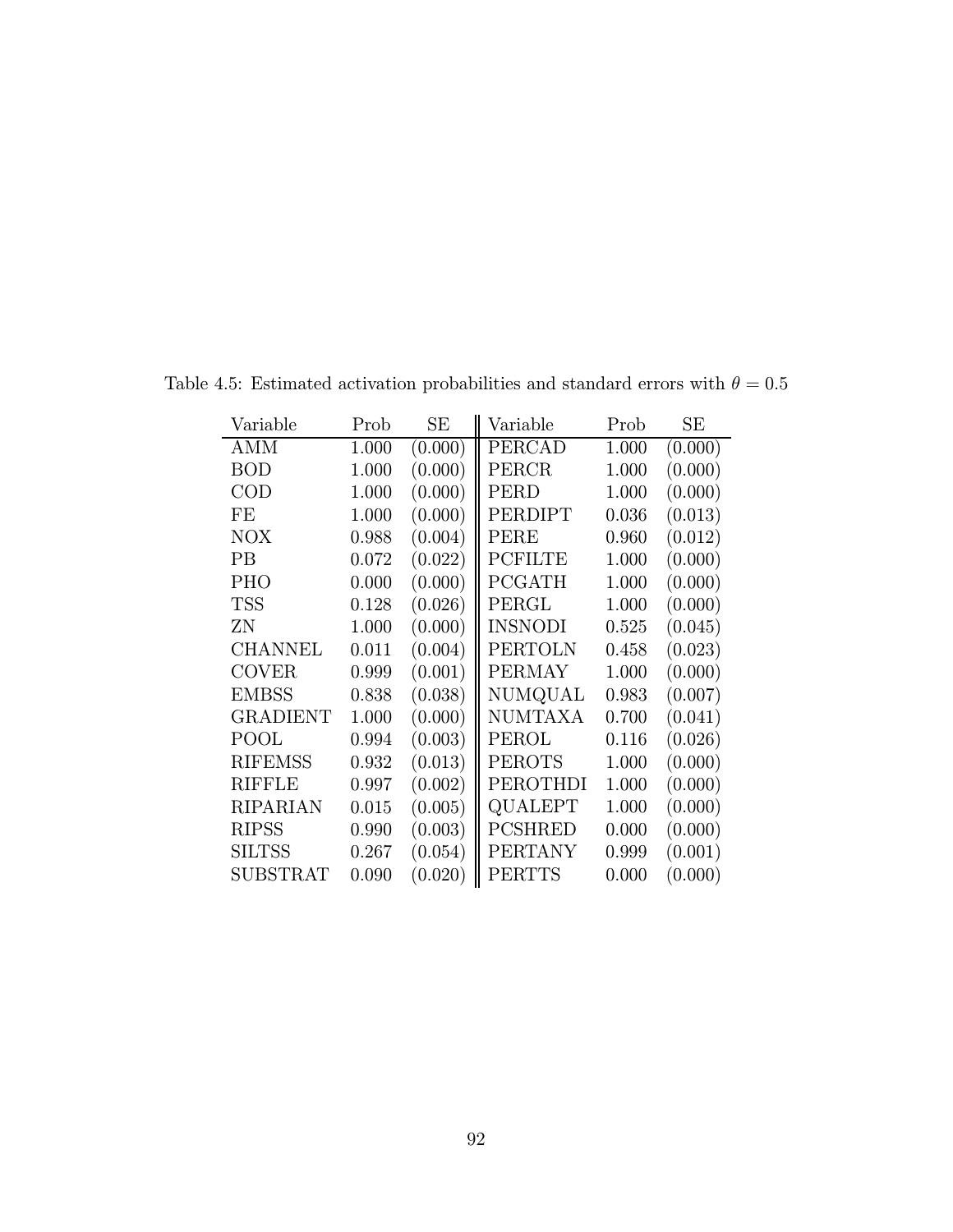Figure 4.1: Scaled Correlation plot for Habitat and Chemical Variables for first two variates

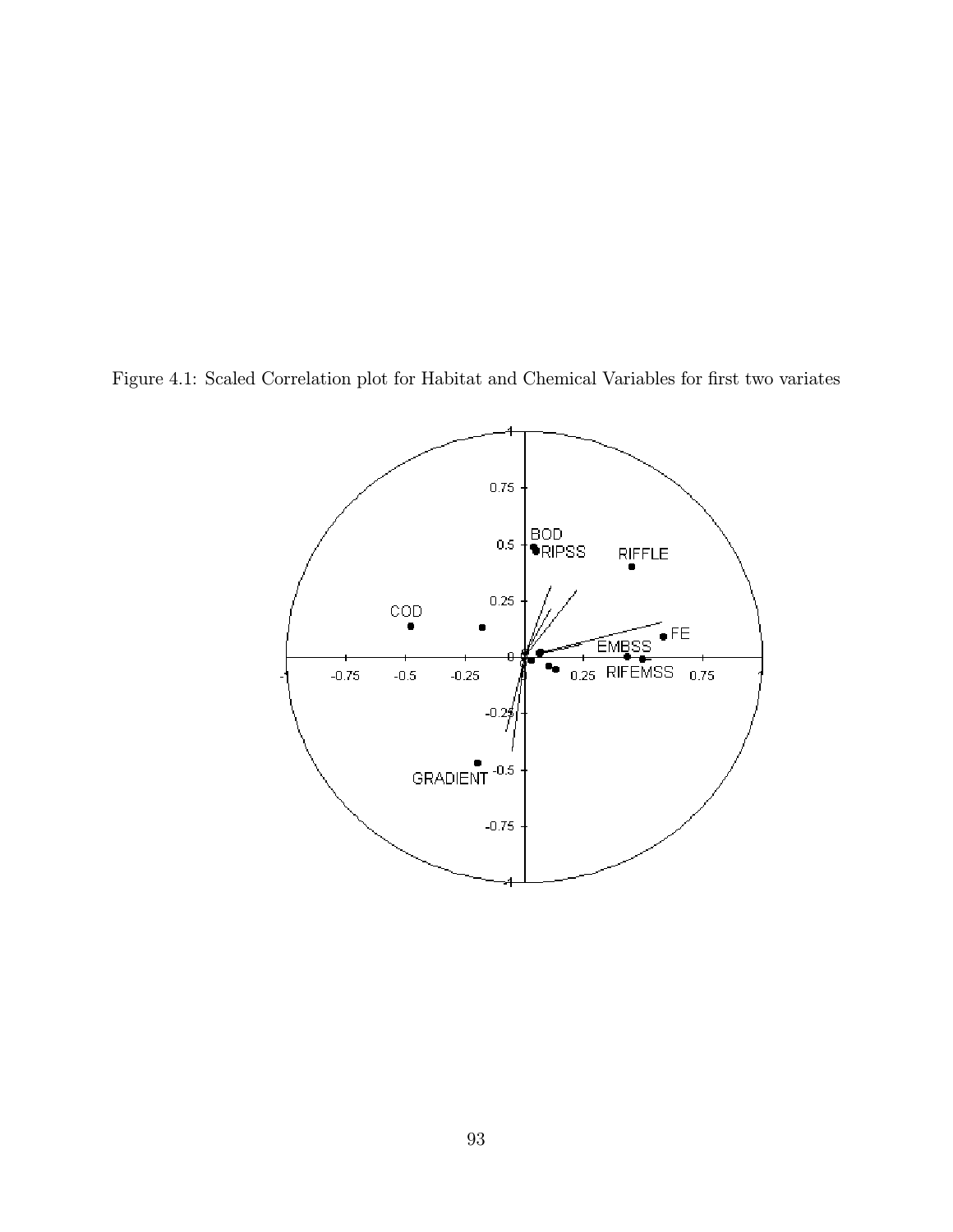Figure 4.2: Scaled Correlation plot for Benthic Macroinvertebrate Variables for first two variates

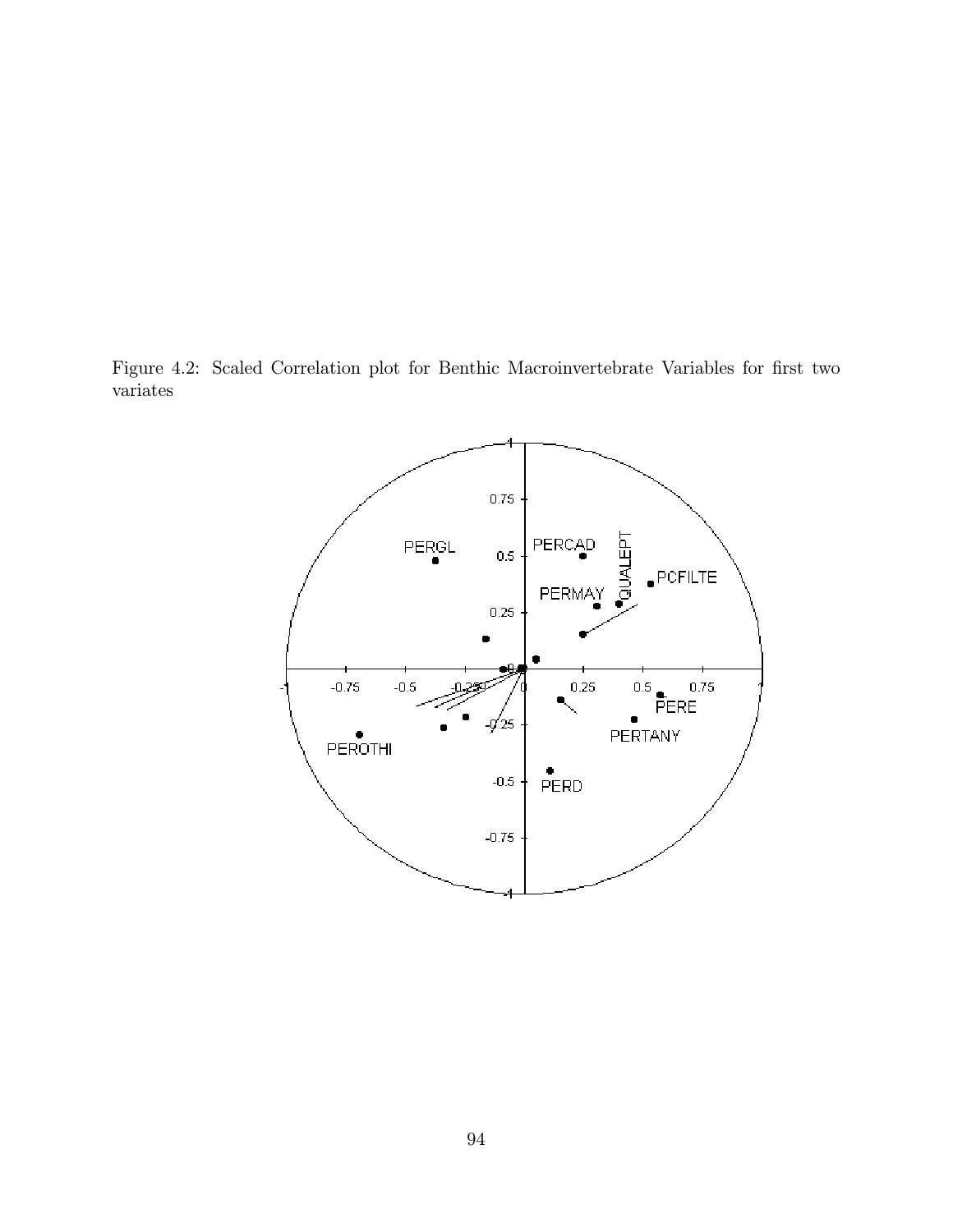when  $\theta = 0.5$ . Each variable is represented by a dot and a ray. The dot represents the scaled correlation value along each of the first two canonical variate axes. We define the scaled correlation to be the the full model correlation between a variable and the canonical variate multiplied by the probability that the variable is active, symbolically as

$$
P(Y_i \text{ is active})Corr(Y_i, V_j) \qquad \text{and} \qquad P(X_i \text{ is active})Corr(X_i, U_j) \qquad \text{and} \qquad
$$

The ray extends from the scaled correlation and terminates at the unscaled correlation. This graph emphasizes three major points of interest. Firstly, it shows how the individual variables are aligned along the first two canonical axis. For example, we could classify each variable as either primarily aligned with the first canonical variate (FE, EMBSS, RIFEMSS, COD, PERE, and PEROTHI), mainly aligned with the second canonical variate (BOD, RIPSS, GRADIENT, PERCAD, and PERD), or a mix of the two variates (RIFFLE, PERMAY, QUALEPT, PCFILTE, and PERGL). Next, the plot identifies variables that provide poor linear association as the scaled correlation coordinate will be closer to the origin when compared to a variable that provides stronger linear associations. This means that variables with long rays are being excluded since they have a low posterior probability of being included. Finally, the coordinate value where the ray terminates indicates how much linear association for a given variable is accounted for in the first two canonical variates. In this example, most activation probabilites are close to either one or zero so the rays for the active variables have no length or are very short. Since RIFFLE is closest of all habitat and chemical variables to the outer circle, then it contributes more to the first two variates than any of the other variables.

#### Model uncertainty

Recall that the BMA estimated value of any quantity of interest,  $\Delta$ , is the plug-in estimate obtained from the estimated expected value

$$
\hat{\Delta} = \hat{E}(\Delta) \n= \sum_{M_i \in \mathcal{M}^{**}} \hat{E}(\Delta|M_i) P(M_i|Y)
$$

and that the variability is estimated by

$$
\widehat{Var}(\Delta) = \widehat{E_M}(\widehat{Var}(\Delta|M)) + \widehat{Var_M}(\widehat{E}(\Delta|M))
$$
  
= Sampling Variation + Model Uncertainty Variation

These estimated variance components of the correlation coefficients associated with the first variate pair are shown in table 4.6. The sampling variability was estimated by obtaining the correlation coefficients from 10000 bootstrap samples of the observations using the full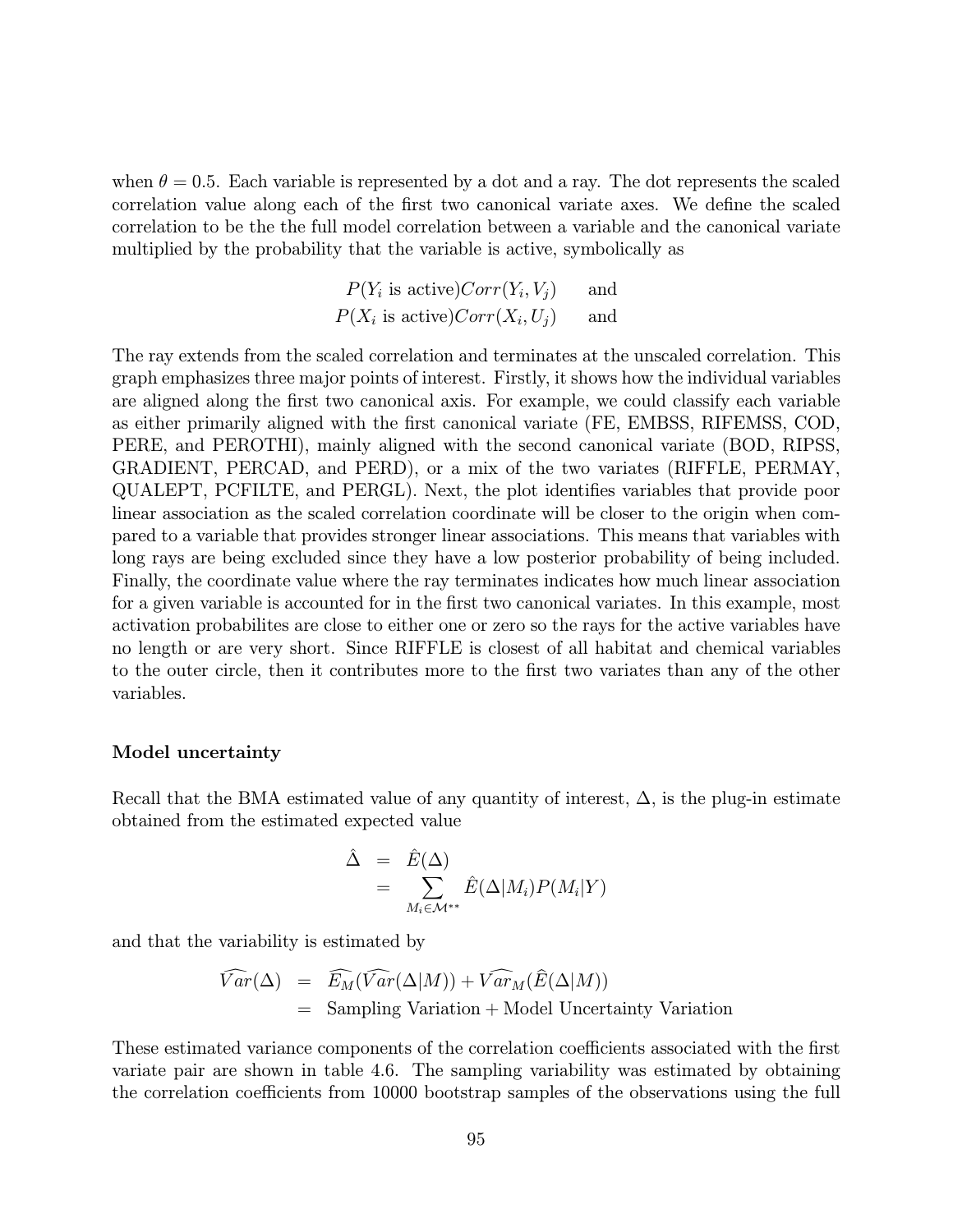model. The model uncertainty variance component was computed using the modified MC<sup>3</sup> algorithm and Occam's razor to obtain a subset of models, M∗∗. The "Order" column listed in the table shows the order of maganitude difference between variation due to sampling and that due to model uncertainty by

Order = 
$$
\log_{10} \frac{\text{Sampling Variance}}{\text{Model Uncertainty Variance}}
$$

For the variables percent "shredding" insect taxa (PCSHRED), percent toxic tolerant (PERTTS), and total phosphorus (PHO), the estimated variance due to uncertainty is zero so no order can be esitmated. Of the remaining 37 variables, only number of insect taxa excluding dipterans (INSNODI) had more uncertainty variation than sampling variation. For the other variables, sampling variability was larger with the largest order estimate being 3.11 for percent dipterans and non-insects (PEROTHDI).

|                                                      |  | Table 4.6: Estimated variablity due to model uncertainty and sampling variation of the |  |  |  |
|------------------------------------------------------|--|----------------------------------------------------------------------------------------|--|--|--|
| correlation coeffient of the first canonical variate |  |                                                                                        |  |  |  |

| Variable       | Uncert. | Samp.  | Order    | Variable        | Uncert. | Samp.  | Order    |
|----------------|---------|--------|----------|-----------------|---------|--------|----------|
| Name           | StdDev  | StdDev |          | Name            | StdDev  | StdDev |          |
| PERCAD         | 0.0268  | 0.2430 | 1.92     | AMM             | 0.0134  | 0.2276 | 2.46     |
| PERCR          | 0.0235  | 0.1959 | 1.84     | <b>BOD</b>      | 0.0325  | 0.3057 | 1.95     |
| PERD           | 0.0431  | 0.2770 | 1.62     | $\rm COD$       | 0.0187  | 0.2887 | 2.38     |
| PERDIPT        | 0.0205  | 0.1849 | 1.91     | FE              | 0.0119  | 0.3524 | 2.94     |
| PERE           | 0.1373  | 0.3082 | 0.70     | NOX             | 0.0170  | 0.1535 | 1.91     |
| <b>PCFILTE</b> | 0.0181  | 0.2455 | 2.26     | PB              | 0.0383  | 0.2627 | 1.67     |
| <b>PCGATH</b>  | 0.0153  | 0.1880 | 2.18     | PHO             | 0.0000  | 0.2293 | $\infty$ |
| PERGL          | 0.0433  | 0.3456 | 1.80     | <b>TSS</b>      | 0.2288  | 0.3163 | 0.28     |
| <b>INSNODI</b> | 0.2680  | 0.2304 | $-0.13$  | ΖN              | 0.0150  | 0.1856 | 2.19     |
| <b>PERTOLN</b> | 0.1988  | 0.2127 | 0.06     | <b>CHANNEL</b>  | 0.0508  | 0.2060 | 1.22     |
| <b>PERMAY</b>  | 0.0142  | 0.1760 | 2.19     | <b>COVER</b>    | 0.0158  | 0.1904 | 2.16     |
| NUMQUAL        | 0.0120  | 0.1977 | 2.43     | <b>EMBSS</b>    | 0.1828  | 0.2614 | 0.31     |
| <b>NUMTAXA</b> | 0.0562  | 0.2328 | 1.23     | <b>GRADIENT</b> | 0.0334  | 0.2822 | 1.85     |
| PEROL          | 0.0091  | 0.1420 | 2.38     | POOL            | 0.0339  | 0.2090 | 1.58     |
| <b>PEROTS</b>  | 0.0123  | 0.1769 | 2.32     | <b>RIFEMSS</b>  | 0.1449  | 0.2749 | 0.56     |
| PEROTHDI       | 0.0085  | 0.3042 | 3.11     | <b>RIFFLE</b>   | 0.0645  | 0.2490 | 1.17     |
| QUALEPT        | 0.0152  | 0.2269 | 2.35     | <b>RIPARIAN</b> | 0.0247  | 0.2049 | 1.84     |
| <b>PCSHRED</b> | 0.0000  | 0.1977 | $\infty$ | <b>RIPSS</b>    | 0.0488  | 0.2638 | 1.47     |
| <b>PERTANY</b> | 0.0251  | 0.2997 | 2.15     | <b>SILTSS</b>   | 0.1223  | 0.2062 | 0.45     |
| <b>PERTTS</b>  | 0.0000  | 0.2290 | $\infty$ | <b>SUBSTRAT</b> | 0.0756  | 0.2098 | 0.89     |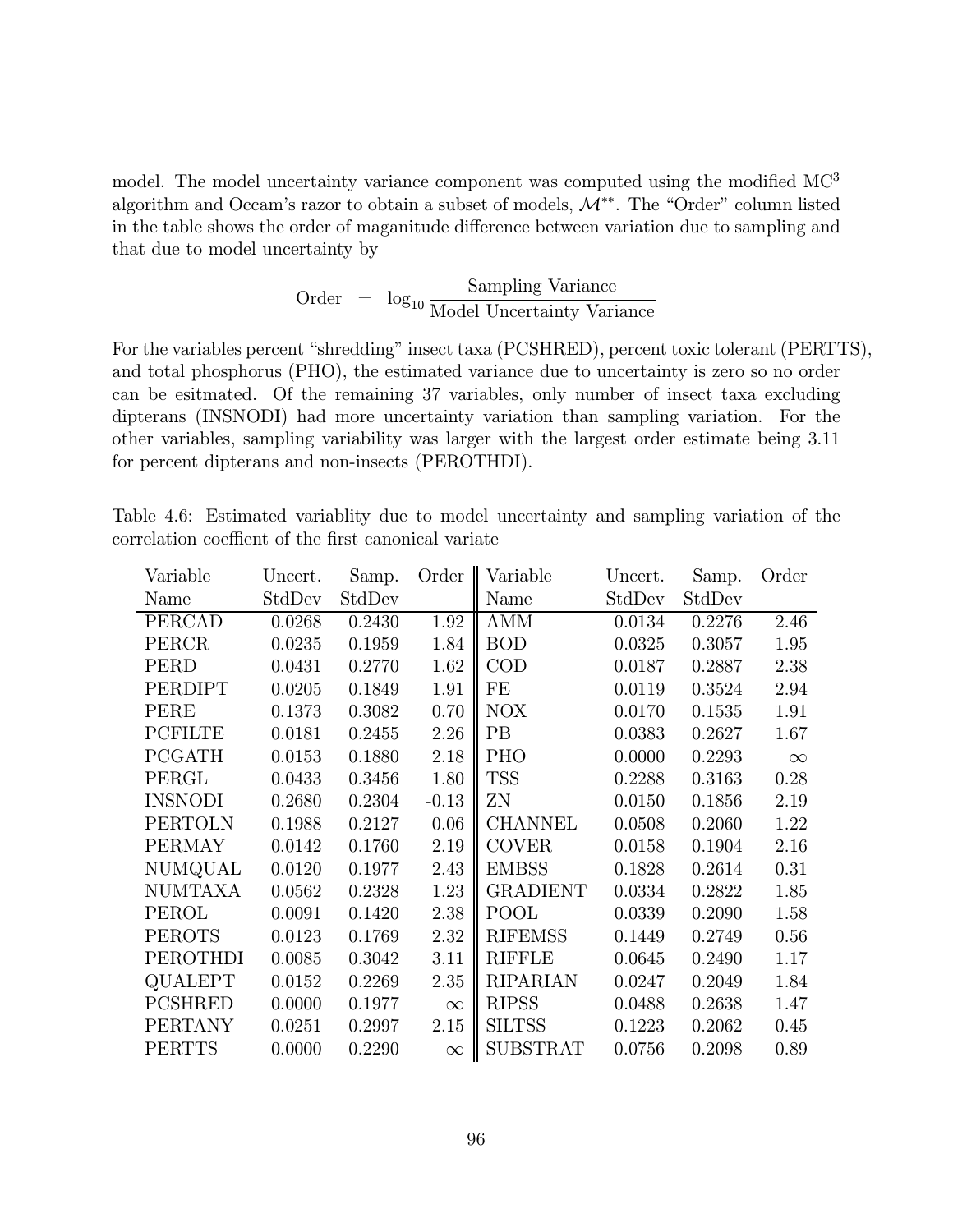## 4.9 Conclusion

The classical approach to model building selects a single model which is equivalent to letting the posterior probability of that model be equal to one while all other models in the space are excluded since they have probability zero. A direct result of selecting a single model is that the variance due to uncertainty is zero which does not accurately reflect reality since the selected model was not chosen as such a priori. Bayesian model averaging provides a way to estimate and incorporate the previously ignored model uncertainty variance component or used for variable assessment.

When a model is developed empirically via some variable selection scheme, any variances that are estimated are overly optimistic since they are estimated based on the assumption that the model selected is correct. The model uncertainty variance component adjusts any variance estimate to reflect the fact that whatever the true model is, it is unknown and there may be several competitive models that adequately reflect what is happening with the data. The information from each good model is weighted based on its posterior probability, and estimates of desired quantities are formed with more appropriate variance estimates.

The joint contribution of each variable can be measured using BMA in the context of variable assessment. The posterior model space is summarized by computing the expected posterior probability that any given variable is active. The activation probabilities can then be used in conjuction with the standard tools that are used such as the structural loadings and standardized coefficients. The addition of the variable assessment information enhances and clarifies the interpretation thus adding value to the analysis.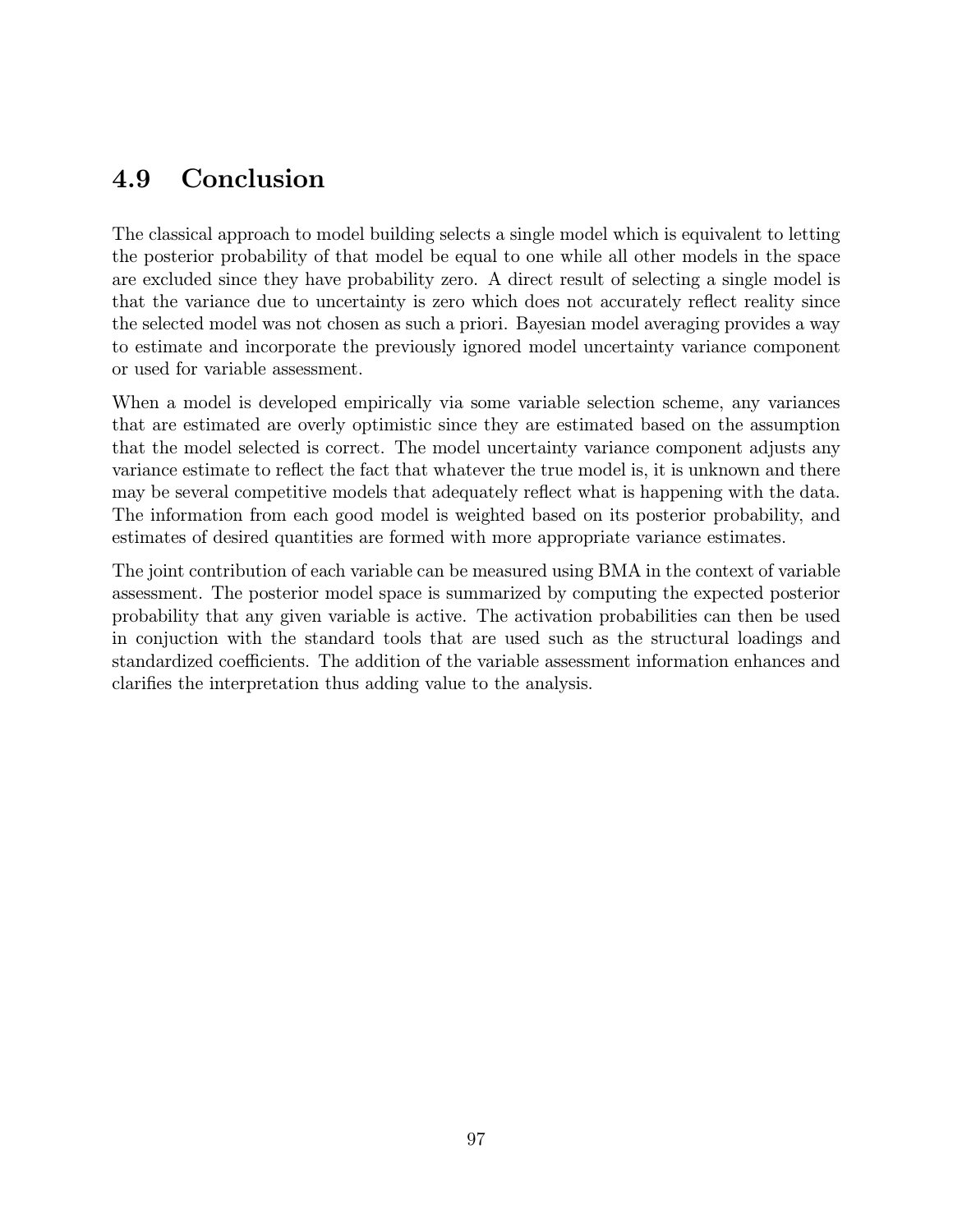# Chapter 5

# Future Research

The primary goal of this research was to use BMA methodology to make interpretation of the output from the multivariate methods of principal components, canonical variate and canonical correlation analysis easier. By assigning posterior probabilities to the various models based on how well each is supported by the data, patterns may be found that would that would not be detected by examining a single model obtained by standard methods.

The BMA methodology allows for estimation of the variance due to the uncertainty of which model is correct. Standard model building practices have focused on the selection of a single model and ignores model uncertainty by then assuming the correct model has been found. In multivariate methods such as canonical correlation and principal components analysis, for example, no formal model selection is generally performed, but user interpretation of the output decides which variables are important based on the practitioners personal experience.

BMA can also be used as a variable assessment tool. The probability that a given variable is present in a randomly selected model is estimated by the sum of the posterior probabilities of the models where it is present. A high probability of a particular variable being present is interpreted to mean that the variable in question is important.

Kass and Wasserman [32] show that BIC is an especially accurate approximation to a Bayes factor where the prior on the unknown parameters is elliptically symmetric with density

$$
\pi_{\psi}(\psi) = |\Sigma_{\psi}|^{-1/2} f\left( (\psi - \psi_0)' \Sigma_{\psi}^{-1} (\psi - \psi_0) \right)
$$

where  $|\Sigma_{\psi}|^{-1}$  is a block diagonal Fisher information matrix. They point out that while these results do not strictly apply to linear models where the sampling is not *iid*, they are "confident that a rigorous extension is possible in such situations". In this current research, each multivariate method is a special case of multivariate regression so the accuracy and limitations of the BIC is of interest as is still an open area of research.

The BIC is the basis for approximating the posterior model probabilities and it is composed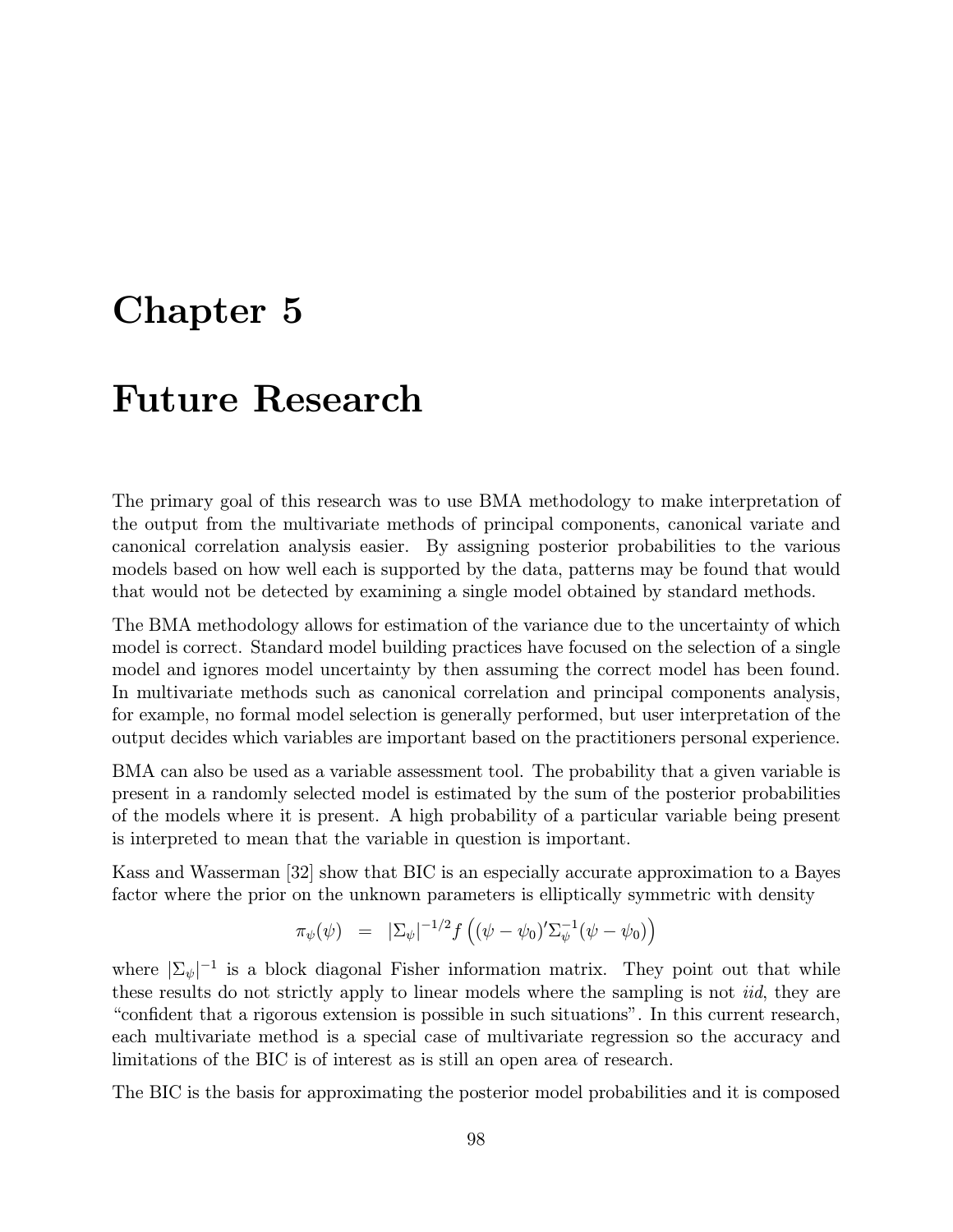of a likelihood term and a penalty term. Within the likelihood term, some measure of association must be specified. For univariate regression the choice is the usual r-square, but a single measure of association does not exist in the multivariate context. It was shown in section A.3 that the measure of association based on Wilks' lambda is uniformly larger than those proposed based on Lawley-Hotelling, Pillai, and Roy. Even though the measure based on Wilks' lambda has desirable properties and is heuristically appealing since it is the likelihood ratio, it cannot be used capriciously. As  $\min(p, q)$  grows for a fixed n, the asymptotic expected value of Wilks' lambda decreases under the hypothesis of no structure or relationships. To correct for this artifical inflation of the measure of association, a measure based on Wilks' lambda adjusted for sample size and number of variables was introduced. Rencher [60, 61] points out that the various multivariate measures of association do not appear to be measuring the the same level of association. This statement is based on the fact that in practice the commonly used measures usually cover a wide range of values over the interval [0, 1]. In this research, some progress was made in understanding how the commonly used measures relate to one another, but more is required to fully investigate the properties and limitations of these statistics.

In the current BMA literature, a uniform prior on the model space has been assumed throughout. This research has defined four general forms, and all priors on the model space may be classified as either uniform, size, variable, or individual. The form chosen will most likely be made based on the level of prior knowledge the pratitioner is willing to assume. Future research in this area may take the *size* class of priors and assign a prior distribution on the activation parameter,  $\theta$ , creating a hierarchical model. The effect of the hierarchical structure would be to enable a more flexible prior on the model space without necessarily having a precise value of  $\theta$  in mind. This idea can then be easily extended to priors on the individual  $\theta_i$  for the *variable* class of priors.

Convergence to the posterior distribution is the goal of MCMC methods. In this research the goal was changed to model identification rather than convergence. A modification of the procedure allowed for random hops to other parts of the model space in order to more easily identify all good models in a fewer number of iterations. Future research in this area may compare the convergence rate of the standard MCMC to that of the modified MCMC in order to quantify the improvement.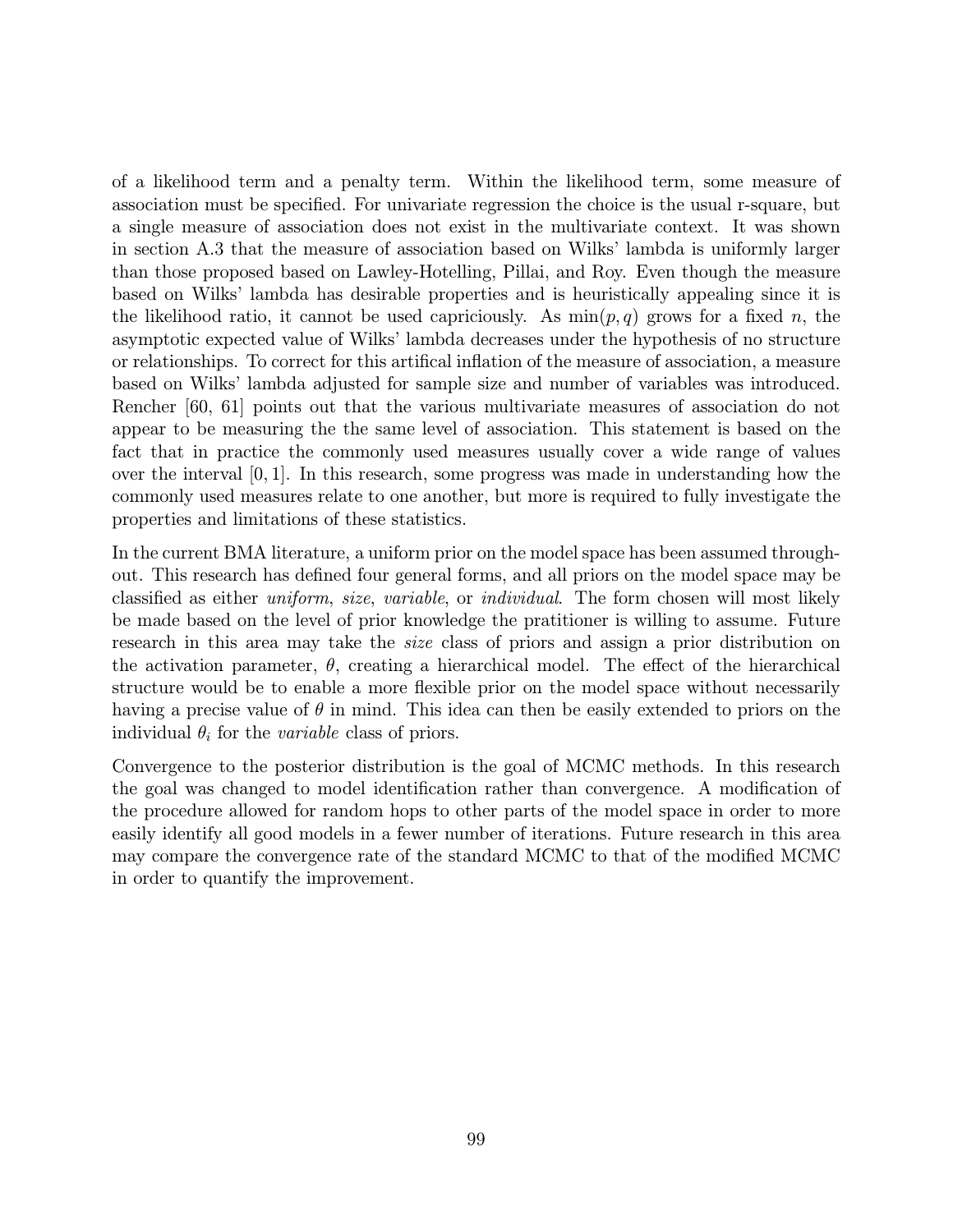# Appendix A

# Proofs and Derivations

## A.1 Information criteria and prior specification: Duality Theorem

Posterior model probabilities obtained from a marginal likelihood approximated using a generalized information criteria  $(GIC)$  assuming a uniform prior on the model space is equivalent to posterior model probabilities obtained using the Bayes information criteria (BIC) where the prior assumed for the model space is defined by

$$
P(M_i) = \frac{\exp(-0.5p_i(a - \ln n))}{\sum_{j=0}^p \frac{p!}{j!(p-j)!} \exp(-0.5j(a - \ln n))}
$$

where a is the penalty term multiplier in the  $GIC$ ,  $p_i$  is the number of variables in model  $M_i$ , and *n* denotes the sample size.

#### Proof

From Bayes rule we have that posterior probability of  $M_i$  is

$$
P(M_i|\text{data}) = \frac{P(\text{data}|M_i)P(M_i)}{\sum_{M_j \in \mathcal{M}} P(\text{data}|M_j)P(M_j)}
$$
(A.1)

Raftery [55] shows that

$$
P(\text{data}|M_i) \approx \frac{\exp(-0.5BIC_i)}{\sum_{M_j \in \mathcal{M}} \exp(-0.5BIC_j)}
$$
(A.2)

and we assume the prior distribution on the model space to be

$$
P(M_i) = \frac{\exp(-0.5p_i(a - \ln n))}{\sum_{j=0}^p \frac{p!}{j!(p-j)!} \exp(-0.5j(a - \ln n))}
$$
(A.3)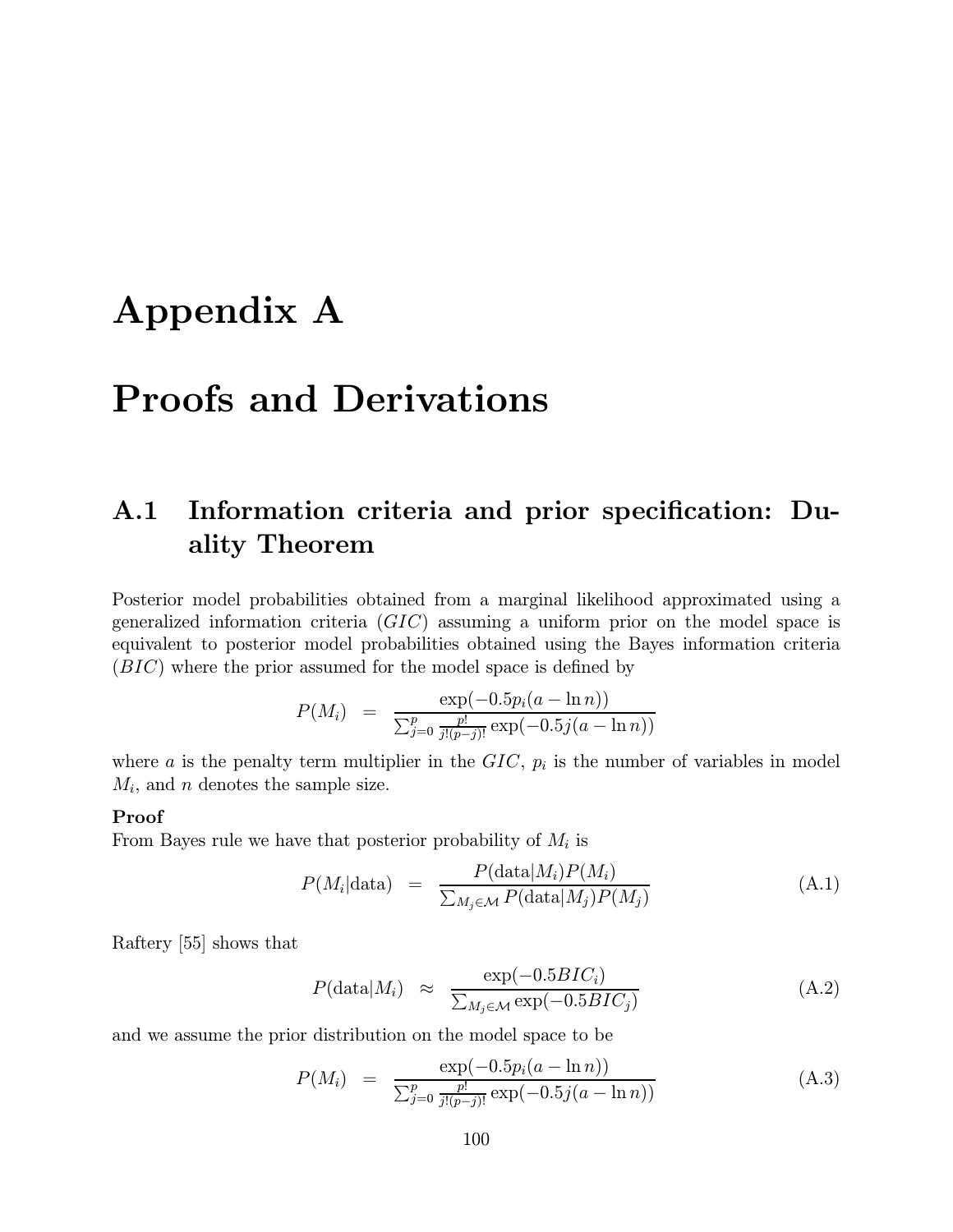Substituting equations A.2 and A.3 into A.1 we get

$$
P(M_i|\text{data}) \approx \frac{\sum_{M_j \in \mathcal{M}} \exp(-0.5BIC_i)}{\sum_{M_j \in \mathcal{M}} \exp(-0.5BIC_j)} \frac{\exp(-0.5p_i(a-\ln n))}{\sum_{k=0}^p \frac{p!}{k!(p-k)!} \exp(-0.5k(a-\ln n))}
$$
\n
$$
= \frac{\exp(-0.5BIC_j)}{\sum_{M_j \in \mathcal{M}} \exp(-0.5BIC_i) \exp(-0.5p_i(a-\ln n))}
$$
\n
$$
= \frac{\exp(-0.5BIC_i) \exp(-0.5p_i(a-\ln n))}{\sum_{M_j \in \mathcal{M}} \exp(-0.5BIC_j) \exp(-0.5p_j(a-\ln n))}
$$
\n
$$
= \frac{\exp(-0.5BIC_i) \exp(-0.5p_i(a-\ln n))}{\sum_{M_j \in \mathcal{M}} \exp(-0.5BIC_j - 0.5p_i(a-\ln n))}
$$
\n(A.4)

Since  $BIC_i = n \ln(1 - r_i^2) + p_i \ln n$ , then by substitution into A.4 we get

$$
P(M_i|\text{data}) \approx \frac{\exp(-0.5(n\ln(1-r_i^2)+p_i\ln n)-0.5p_i(a-\ln n))}{\sum_{M_j\in\mathcal{M}}\exp(-0.5(n\ln(1-r_j^2)+p_j\ln n)-0.5p_j(a-\ln n))}
$$
  
= 
$$
\frac{\exp(-0.5(n\ln(1-r_i^2)+p_i\ln n+ap_i-p_i\ln n))}{\sum_{M_j\in\mathcal{M}}\exp(-0.5(n\ln(1-r_i^2)+p_j\ln n+ap_j-p_j\ln n))}
$$
  
= 
$$
\frac{\exp(-0.5(n\ln(1-r_i^2)+ap_i))}{\sum_{M_j\in\mathcal{M}}\exp(-0.5(n\ln(1-r_i^2)+ap_j))}
$$
(A.5)

Nishii [48] defines the  $GIC$  to be

$$
GIC_i = n \ln(1 - r_i^2) + ap_i
$$

where  $\lim_{n\to\infty} n^{-1}a = 0$ , and substitution into A.5 gets

$$
P(M_i|\text{data}) \approx \frac{\exp(-0.5GIC_i)}{\sum_{M_j \in \mathcal{M}} \exp(-0.5GIC_j)}
$$
  
= 
$$
\frac{P(\text{data}|M_i)}{\sum_{M_j \in \mathcal{M}} P(\text{data}|M_j)}
$$
  
= 
$$
\frac{P(\text{data}|M_i)P(M)}{\sum_{M_j \in \mathcal{M}} P(\text{data}|M_j)P(M)}
$$

Hence  $P(M_i) = P(M) = 2^{-p}$   $\forall M_i \in \mathcal{M}$ .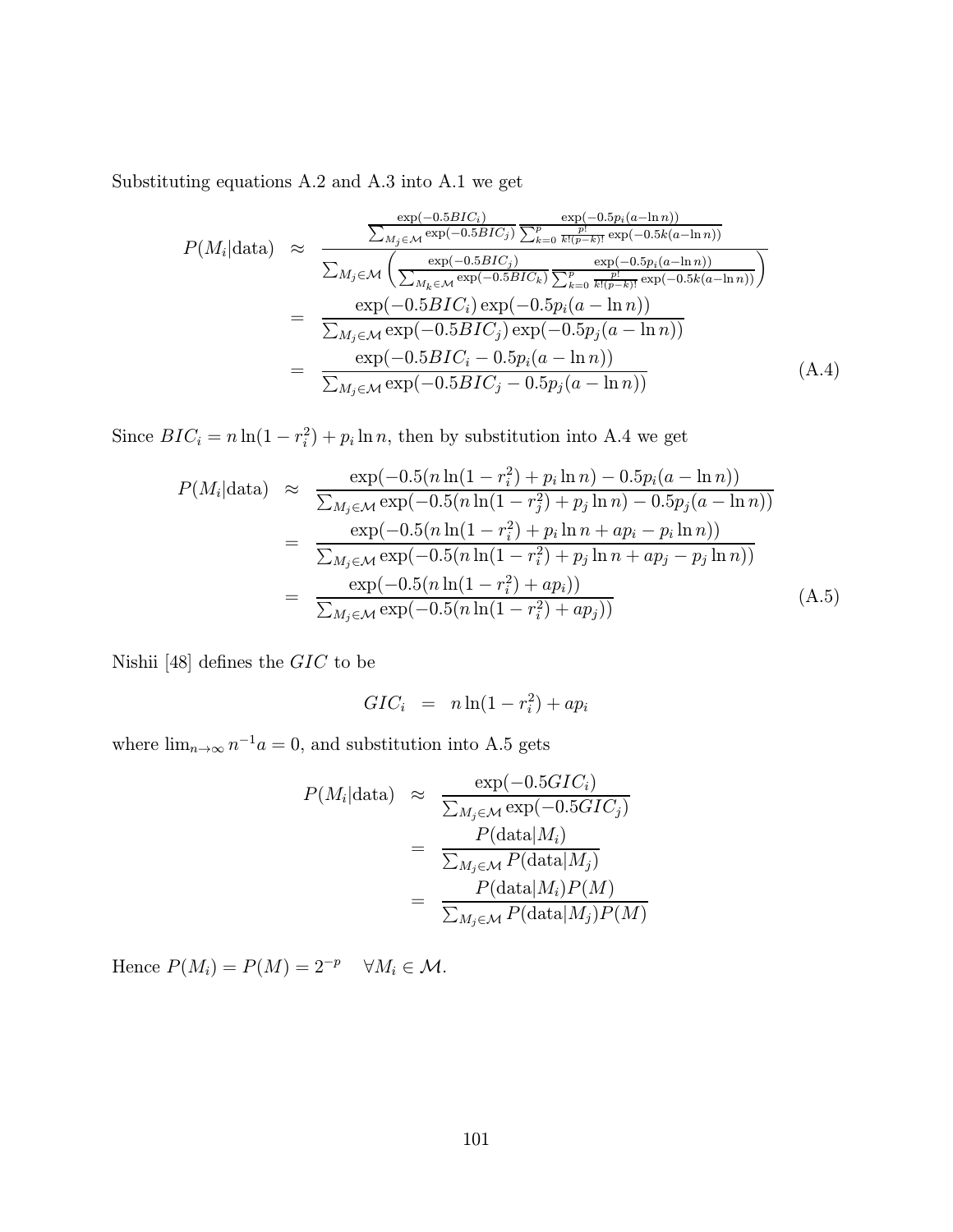## A.2 A priori probability of model inclusion for individual variables and choice of information criterion

If the prior on model space  $\mathcal M$  is defined so that variable  $X_j$  is in a randomly selected model with probability  $\theta$  for  $j = 1, \dots, p$  then the equivalent posterior model space is obtained by approximating the marginal likelihood using a generalized information criterion  $(GIC)$  with penalty multiplier a and uniform prior on the model space if

$$
a = \ln n - 2\ln\left(\frac{\theta}{1-\theta}\right)
$$

**Proof:** Suppose  $P(M_i|\text{data}) \propto \exp(-0.5BIC_i)$  and let  $\pi_1$  and  $\pi_2$  denote two priors on the model space  $\mathcal M$  such that

$$
\pi_1(M_i) = \theta^k (1 - \theta)^{p-k} \n\pi_2(M_i) = \frac{\exp(-0.5k(a - \ln n))}{\sum_{j=0}^p \frac{p!}{j!(p-j)!} \exp(-0.5j(a - \ln n))}
$$

where k represents the number of variables in model  $M_i$ .

Let the vector  $\underline{\delta}_i$  be defined as

$$
\delta_{ij} = \begin{cases} 0 & \text{if } X_j \in M_i \\ 1 & \text{if } X_j \notin M_i \end{cases}
$$

hence  $\underline{\delta}'_i \underline{\delta}_i$  is the number of variables in model  $M_i$ . There are  $C_k^p$  models with k variables so

$$
\frac{P_1(\underline{\delta}' \underline{\delta} = k)}{P_1(\underline{\delta}' \underline{\delta} = k - 1)} = k \frac{\theta}{1 - \theta}
$$
  
\n
$$
\frac{P_2(\underline{\delta}' \underline{\delta} = k)}{P_2(\underline{\delta}' \underline{\delta} = k - 1)} = k \exp(-0.5(a - \ln n))
$$

and if

$$
\frac{P_1(\underline{\delta}'\underline{\delta} = k)}{P_1(\underline{\delta}'\underline{\delta} = k - 1)} \stackrel{\text{set}}{=} \frac{P_2(\underline{\delta}'\underline{\delta} = k)}{P_2(\underline{\delta}'\underline{\delta} = k - 1)}
$$

for  $k = 1, \dots, p$ , then

$$
a = \ln n - 2\ln\left(\frac{\theta}{1-\theta}\right)
$$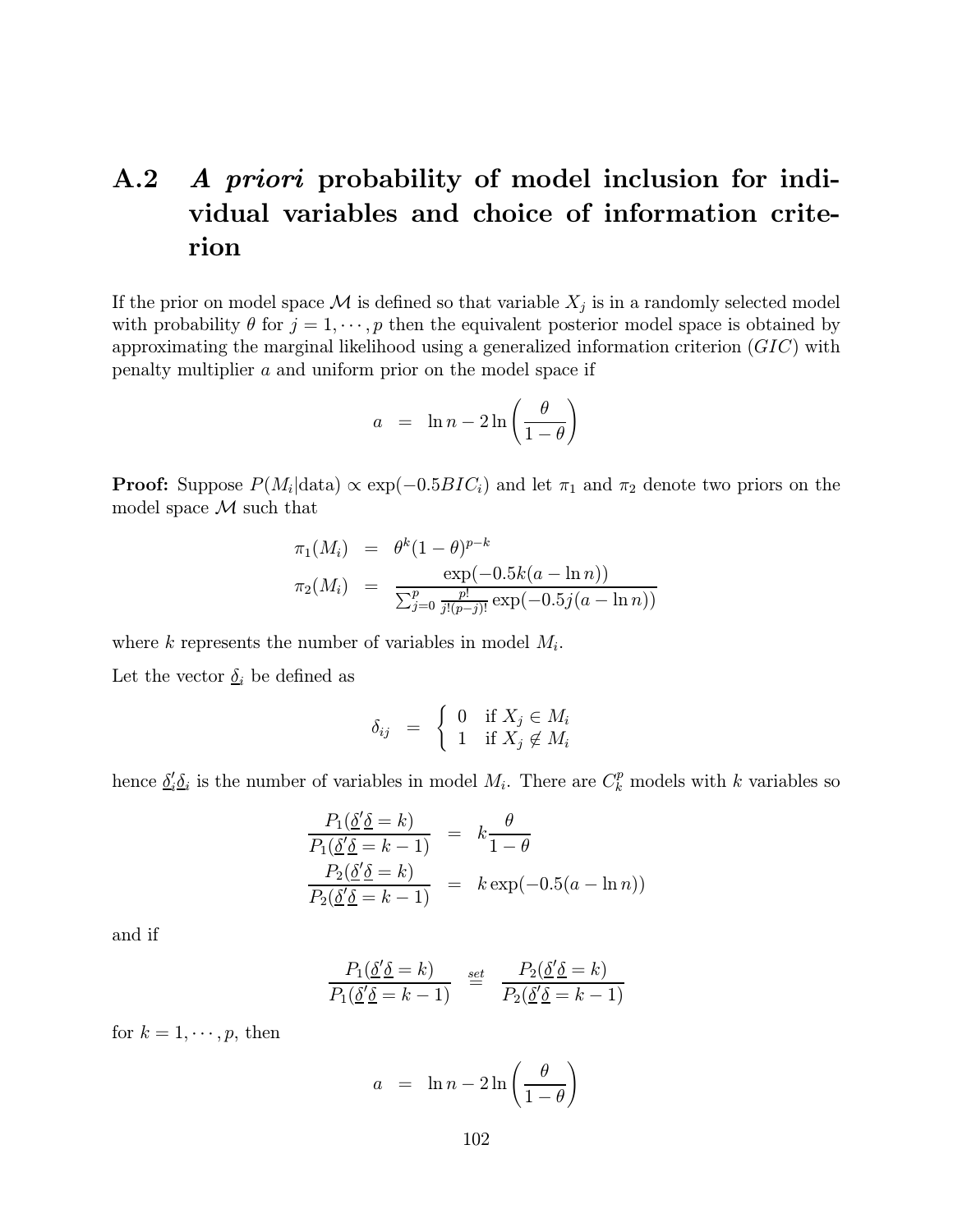or equivalently

$$
\theta = 1 - \frac{1}{1 + \exp(-0.5(a - \ln n))}
$$

Choose any  $M_i \in \mathcal{M}$  and

$$
\pi_2(M_i) = \frac{\exp(-0.5k(a - \ln n))}{\sum_{j=0}^p \frac{p!}{j!(p-j)!} \exp(-0.5j(a - \ln n))}
$$
\n
$$
= \frac{\exp(-0.5k(\ln n - 2\ln(\frac{\theta}{1-\theta}) - \ln n))}{\sum_{j=0}^p \frac{p!}{j!(p-j)!} \exp(-0.5j(\ln n - 2\ln(\frac{\theta}{1-\theta}) - \ln n))}
$$
\n
$$
= \frac{\exp(k\ln(\frac{\theta}{1-\theta}))}{\sum_{j=0}^p \frac{p!}{j!(p-j)!} \exp(j\ln(\frac{\theta}{1-\theta}))}
$$
\n
$$
= \frac{\theta^k(1-\theta)^{-k}}{\sum_{j=0}^p \frac{p!}{j!(p-j)!} (\frac{\theta}{1-\theta})^j}
$$
\n
$$
= \frac{\theta^k(1-\theta)^{-k}}{(1+\frac{\theta}{1-\theta})^p}
$$
\n
$$
= \frac{\theta^k(1-\theta)^{-k}}{(1-\theta)^{-p}}
$$
\n
$$
= \theta^k(1-\theta)^{p-k}
$$
\n
$$
= \pi_1(M_i)
$$

From the result proven in section A.1, if a GIC is used to approximate the marginal likelihood then using

$$
P(M_i|\text{data}) \propto \exp(-0.5GIC_i)
$$
  
=  $\exp\left(-0.5\left(n\ln(1-r_i^2) + p_i\left(\ln n - 2\ln\left(\frac{\theta}{1-\theta}\right)\right)\right)\right)$ 

with a uniform prior on  $M$  is equivalent to using the  $BIC$  to approximate the marginal likelihood and using a prior of the form

$$
P(M_i) = \theta^{p_i}(1-\theta)^{p-p_i}
$$

for all  $M_i \in \mathcal{M}$ .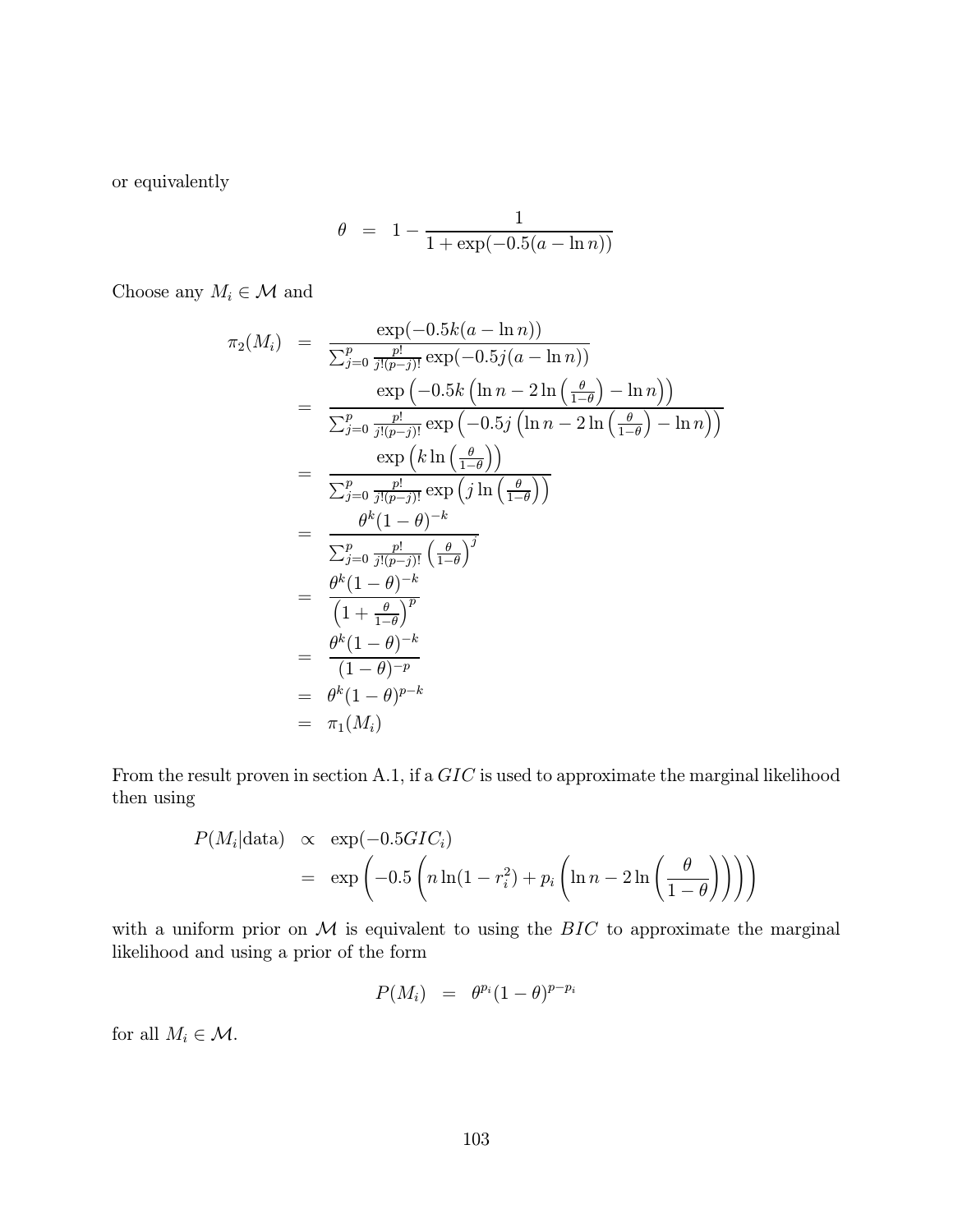## A.3 Ordering of multivariate measures of association

The following multivariate measures of association

| Wilk's lambda     | $\eta_{\Lambda}^2 = 1 - \Lambda = 1 - \prod_{i=1}^{k} (1 - r_i^2)$                                                                                        |
|-------------------|-----------------------------------------------------------------------------------------------------------------------------------------------------------|
| $\mathrm{Rov}$ 's | $\eta_{\theta}^2 = \frac{\theta}{1+\theta} = r_1^2$                                                                                                       |
| Pillai's          | $\eta_V^2 = k^{-1}V = k^{-1}\sum_{i=1}^k r_i^2$                                                                                                           |
|                   | Lawley-Hotelling $\eta_U^2 = \frac{k^{-1}U}{1 + k^{-1}U} = \frac{k^{-1}\sum_{i=1}^k r_i^2(1 - r_i^2)^{-1}}{1 + k^{-1}\sum_{i=1}^k r_i^2(1 - r_i^2)^{-1}}$ |

are ordered values so that  $\eta_{\Lambda}^2 \geq \eta_{\theta}^2 \geq \eta_{U}^2 \geq \eta_{V}^2$ .

**Proof:** Let the squared canonical correlations be denoted by  $r_1^2 \geq \cdots \geq r_k^2$ . Case 1: Wilks' versus Roy's

$$
0 \le r_i^2 \le 1 \quad \text{for } i = 1, \dots, k
$$
  
\n
$$
\Rightarrow 0 \le 1 - r_i^2 \le 1
$$
  
\n
$$
\Rightarrow 0 \le \prod_{i=2}^k (1 - r_i^2) \le 1
$$
  
\n
$$
\Rightarrow 0 \le \prod_{i=1}^k (1 - r_i^2) \le 1 - r_1^2
$$
  
\n
$$
\Rightarrow r_1^2 \le 1 - \prod_{i=1}^k (1 - r_i^2)
$$
  
\n
$$
\Rightarrow \eta_\theta^2 \le \eta_\Lambda^2
$$

Case 2: Roy's versus Lawley-Hotelling's

$$
r_1^2 \ge r_i^2 \quad \text{for } i = 2, \dots, k
$$
  
\n
$$
\Rightarrow \frac{r_1^2}{1 - r_1^2} \ge \frac{r_i^2}{1 - r_i^2}
$$
  
\n
$$
\Rightarrow (k - 1) \frac{r_1^2}{1 - r_1^2} \ge \sum_{i=2}^k \frac{r_i^2}{1 - r_i^2}
$$
  
\n
$$
\Rightarrow k \frac{r_1^2}{1 - r_1^2} \ge \sum_{i=1}^k \frac{r_i^2}{1 - r_i^2}
$$
  
\n
$$
\Rightarrow \frac{r_1^2}{1 - r_1^2} \ge k^{-1} \sum_{i=1}^k \frac{r_i^2}{1 - r_i^2}
$$
  
\n
$$
\Rightarrow \frac{\frac{r_1^2}{1 - r_1^2}}{\frac{r_1^2}{1 + r_1^2}} \ge k^{-1} \sum_{i=1}^k \frac{r_i^2}{1 - r_i^2}
$$
  
\n
$$
\Rightarrow \frac{\frac{r_1^2}{1 - r_1^2}}{1 + k^{-1} \sum_{i=1}^k \frac{r_i^2}{1 - r_i^2}}
$$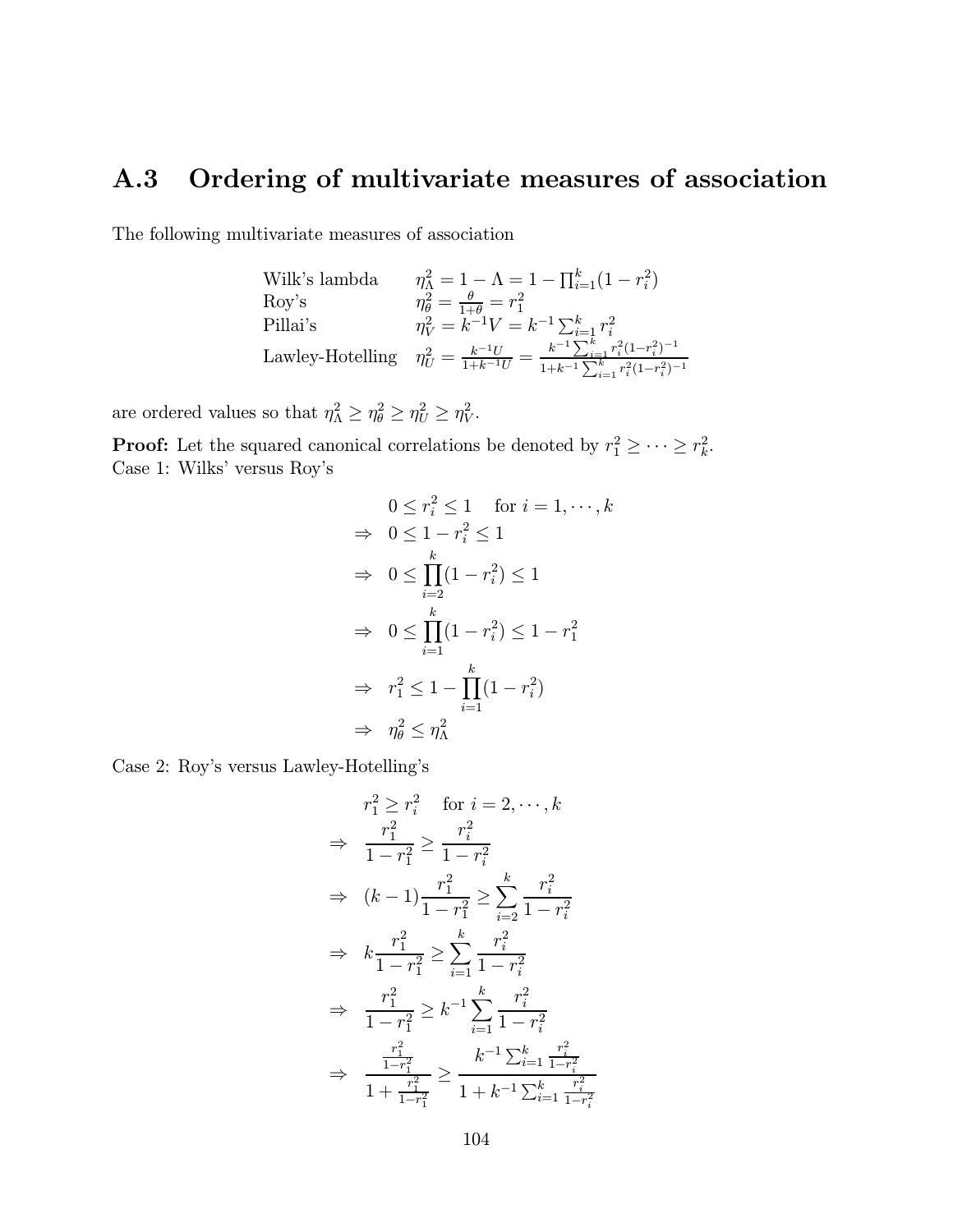$$
\Rightarrow r_1^2 = \frac{\frac{r_1^2}{1 - r_1^2}}{1 + \frac{r_1^2}{1 - r_1^2}} \ge \frac{k^{-1} \sum_{i=1}^k \frac{r_i^2}{1 - r_i^2}}{1 + k^{-1} \sum_{i=1}^k \frac{r_i^2}{1 - r_i^2}}
$$
  

$$
\Rightarrow \eta_\theta^2 \ge \eta_U^2
$$

Case 3: Lawley-Hotelling's versus Pillai's The function  $\varphi(r^2) = \frac{r^2}{1-r^2}$  is convex for  $r^2 \in (0,1)$  since  $\varphi''(r^2) > 0$ . Using Jensen's inequality for convex functions [62] we have that

!

$$
k^{-1}\varphi(r_1^2) + \cdots + k^{-1}\varphi(r_k^2) \ge \varphi\left(k^{-1}\sum_{i=1}^k r_i^2\right)
$$
  
\n
$$
\Rightarrow k^{-1}\sum_{i=1}^k \frac{r_i^2}{1 - r_i^2} \ge \frac{k^{-1}\sum_{i=1}^k r_i^2}{1 - k^{-1}\sum_{i=1}^k r_i^2}
$$
  
\n
$$
\Rightarrow \frac{1}{k^{-1}\sum_{i=1}^k \frac{r_i^2}{1 - r_i^2}} \le \frac{1 - k^{-1}\sum_{i=1}^k r_i^2}{k^{-1}\sum_{i=1}^k r_i^2}
$$
  
\n
$$
\Rightarrow \frac{1}{k^{-1}\sum_{i=1}^k \frac{r_i^2}{1 - r_i^2}} \le \frac{1}{k^{-1}\sum_{i=1}^k r_i^2} - 1
$$
  
\n
$$
\Rightarrow 1 + \frac{1}{k^{-1}\sum_{i=1}^k \frac{r_i^2}{1 - r_i^2}} \le \frac{1}{k^{-1}\sum_{i=1}^k r_i^2}
$$
  
\n
$$
\Rightarrow \frac{1 + k^{-1}\sum_{i=1}^k \frac{r_i^2}{1 - r_i^2}}{1 - r_i^2} \le \frac{1}{k^{-1}\sum_{i=1}^k r_i^2}
$$
  
\n
$$
\Rightarrow \frac{k^{-1}\sum_{i=1}^k \frac{r_i^2}{1 - r_i^2}}{1 + k^{-1}\sum_{i=1}^k \frac{r_i^2}{1 - r_i^2}} \ge k^{-1}\sum_{i=1}^k r_i^2
$$
  
\n
$$
\Rightarrow \eta_U^2 \ge \eta_V^2
$$

Hence  $\eta_\Lambda^2 \geq \eta_\theta^2 \geq \eta_U^2 \geq \eta_V^2$ . Note that  $\eta_\Lambda^2 = \eta_\theta^2$  iff  $r_2 = \cdots = r_k = 0$ , and  $\eta_\theta^2 = \eta_U^2 = \eta_V^2$  iff  $r_1 = \cdots = r_k$ , so in practice strict inequality will always be observed.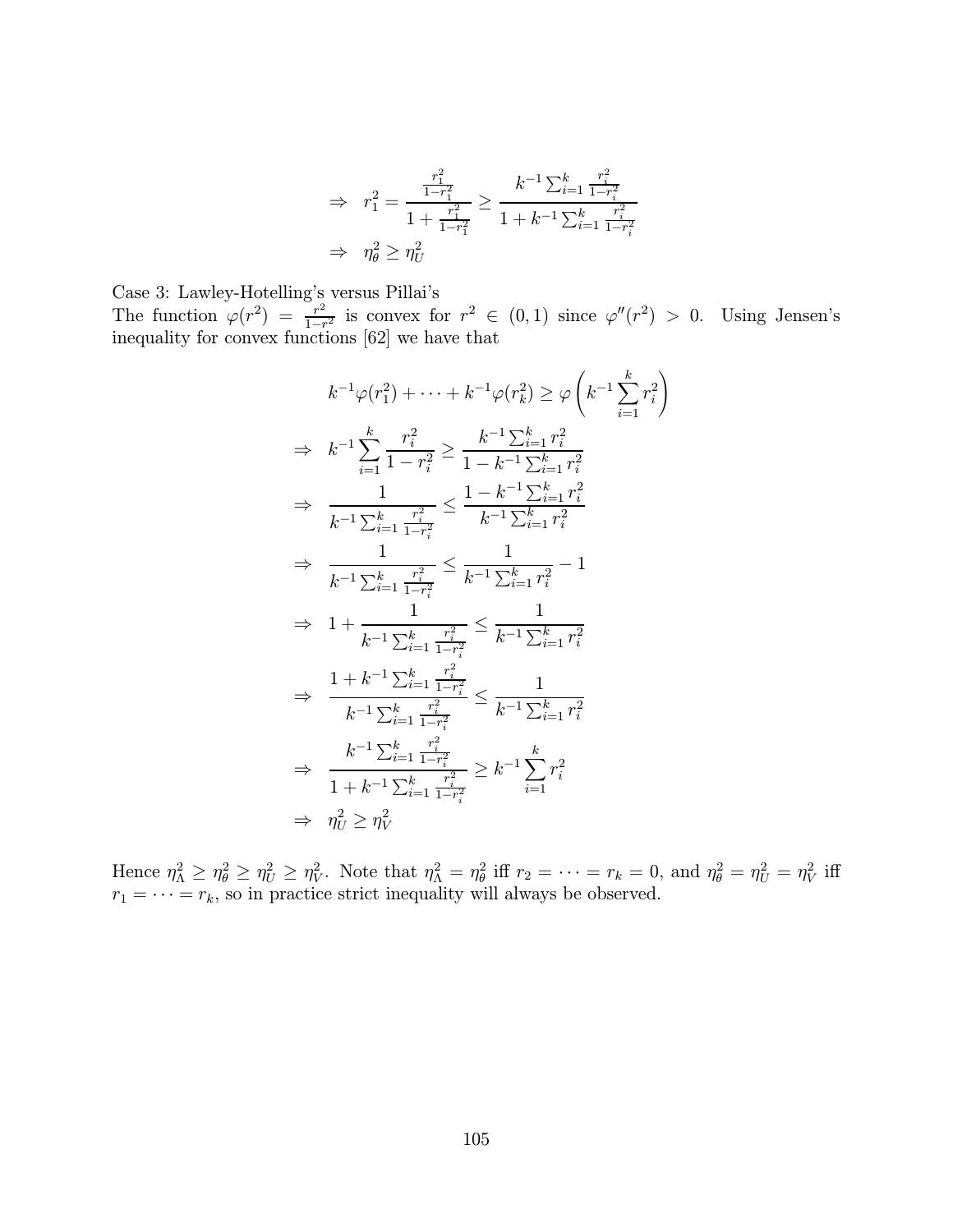## A.4 Asymptotic properties of BIC<sup>∗</sup> using adjusted Wilks' Lambda

The information criterion defined as

$$
BIC^* = n \ln \left(\frac{\Lambda}{E[\Lambda]}\right) + (p+q) \ln n
$$

has same asymptotic properties as the standard BIC defined by

$$
BIC = n \ln \Lambda + (p+q) \ln n
$$

#### Proof

Nishii [48] shows that any information criteria defined as

$$
GIC = n \ln \Lambda + (p+q)a_n
$$

where  $\lim_{n\to\infty} a_n = \infty$  and  $\lim_{n\to\infty} n^{-1} a_n = 0$  share the same asymptotic properties. Swartz's criterion (BIC) formed using the likelihood ratio is

$$
BIC = n \ln \Lambda + (p+q) \ln n
$$

and has the same asymptotic properties as those in the class of generalized information criteria since

$$
\lim_{n \to \infty} \ln n = \infty
$$
  

$$
\lim_{n \to \infty} n^{-1} \ln n = 0
$$

Since

$$
BIC^* = n \ln \left(\frac{\Lambda}{E[\Lambda]}\right) + (p+q) \ln n
$$
  
=  $n \ln(\Lambda) - n \ln(E[\Lambda]) + (p+q) \ln n$   
=  $n \ln(\Lambda) + (p+q) \left(\frac{-n}{p+q} \ln(E[\Lambda]) + \ln n\right)$   
=  $n \ln(\Lambda) + (p+q)a_n$ 

then we must now show that

$$
\lim_{n \to \infty} a_n = \infty
$$
  

$$
\lim_{n \to \infty} n^{-1} a_n = 0
$$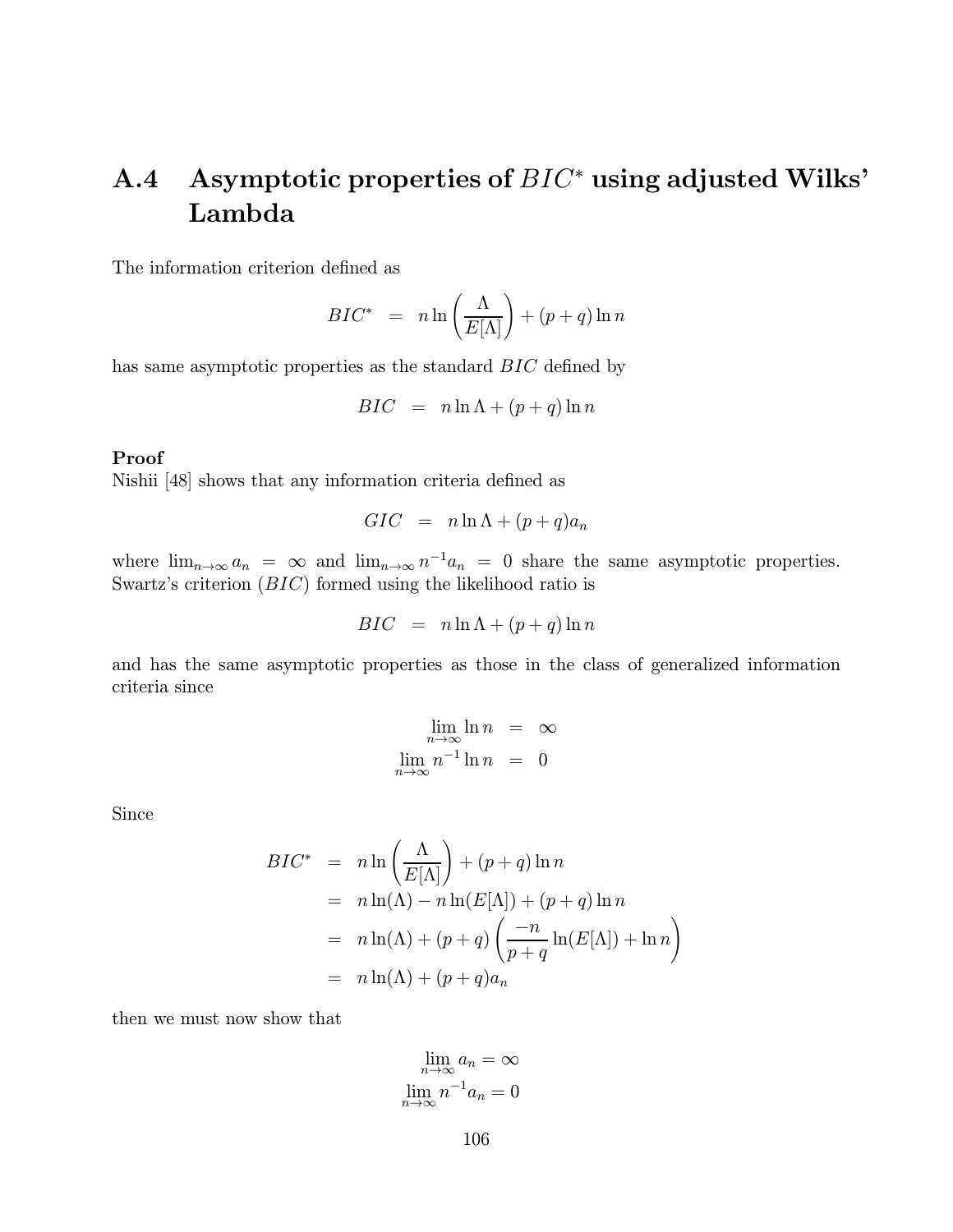where

$$
a_n = \frac{-n}{p+q} \ln(E[\Lambda]) + \ln n
$$

Now,

$$
\ln E[\Lambda] = \sum_{i=0}^{p-1} \ln \left( 1 - \frac{q}{n-i} \right)
$$

hence

$$
\lim_{n \to \infty} a_n = \lim_{n \to \infty} \left( \frac{-n}{p+q} \ln(E[\Lambda]) + \ln n \right)
$$
  
\n
$$
= \lim_{n \to \infty} \left( \frac{-n}{p+q} \sum_{i=0}^{p-1} \ln \left( 1 - \frac{q}{n-i} \right) + \ln n \right)
$$
  
\n
$$
= \frac{1}{p+q} \sum_{i=0}^{p-1} \lim_{n \to \infty} \ln \left( 1 - \frac{q}{n-i} \right)^{-n} + \lim_{n \to \infty} \ln n
$$
  
\n
$$
= \frac{pq}{p+q} + \lim_{n \to \infty} \ln n
$$
  
\n
$$
= \infty
$$

Also,

$$
\lim_{n \to \infty} n^{-1} a_n = \lim_{n \to \infty} \frac{1}{n} \left( \frac{-n}{p+q} \ln(E[\Lambda]) + \ln n \right)
$$
  
\n
$$
= \lim_{n \to \infty} \left( \frac{-1}{p+q} \ln(E[\Lambda]) + \frac{\ln n}{n} \right)
$$
  
\n
$$
= \frac{-1}{p+q} \lim_{n \to \infty} \ln(E[\Lambda]) + \lim_{n \to \infty} \frac{\ln n}{n}
$$
  
\n
$$
= \frac{-1}{p+q} \lim_{n \to \infty} \sum_{i=0}^{p-1} \ln \left( 1 - \frac{q}{n-i} \right) + 0
$$
  
\n
$$
= \frac{-1}{p+q} \sum_{i=0}^{p-1} \lim_{n \to \infty} \ln \left( 1 - \frac{q}{n-i} \right)
$$
  
\n
$$
= 0
$$

therefore  $BIC^*$  is in the class of generalized information criteria and has the same asymptotic properties as BIC.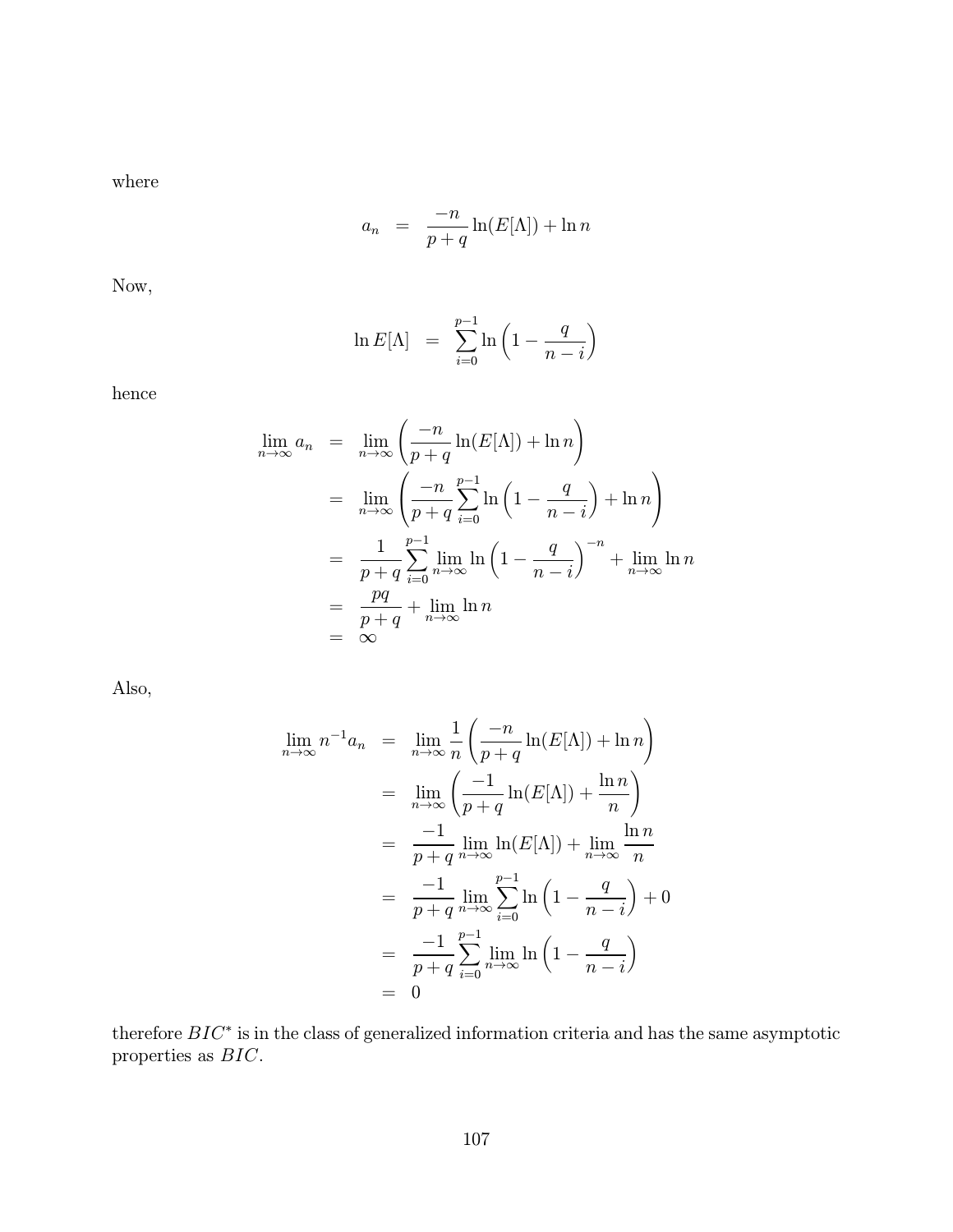# Appendix B

# SAS Code

## B.1 Principal Components Analysis

The PCABMA SAS macro analyzes data suitable to a standard principal components analysis. The data to be analyzed will be a SAS data set whose name is stored in parameter datin. The list of variables is stored in parameter varlist. The component number to be modeled is stored in parameter comp. The Occam's razor parameter, occ, which specifies the maximum ratio of the most probable model to the least probable model retained. The its parameter contains the desired number of iterations the  $MC^3$  algorithm is to execute. The datout parameter is the name of the SAS data set where the retained models along with their posterior probability.

```
/*-----------------------------------------------------------+
   | MACRO PCABMA |
 | |
 | Paramaters |
 | datin = SAS dataset containing data to be analyzed |
 | varlist = List of variable names to be analyzed |
 | comp = Component number to be investigated
 | occ = Occam's razor number
     dataut = SAS dataset for models visited to be storedits = number of iterations in MC^{\circ}3
       +-----------------------------------------------------------*/
%macro pcabma(datin=,varlist=,comp=,occ=,datout=,its=);
```
%let code = %str(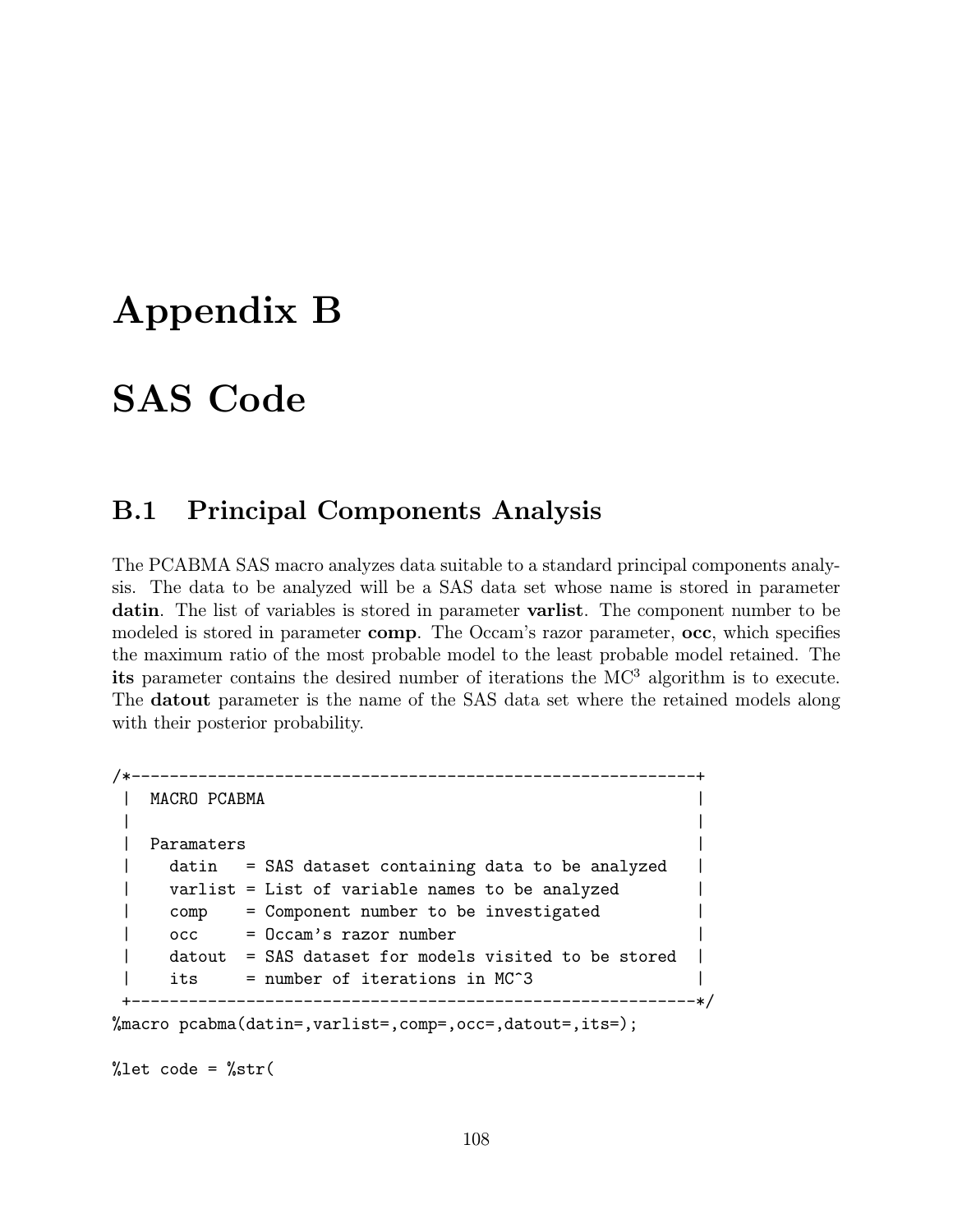```
/* construct Rj */
    rj = diag(delta)*r*diag(delta);
    /* compute eigen-info for model */
    l = eigval(rj);e = eigvec(rj);/* identify best component */
    corr = 0;
    do i = 1 to ncol(e);
      v = abs(e[, 1]' * te);if v>corr then do; corr=v; c=i; end;
    end;
    rsq = 1[c, 1]/d;/* calculate TIC */
    tic = n*log(1-rsq) + a*sum(delta);
);
proc iml;
  /* read in data */use &datin;
  read all var {&varlist} into x;
  /* p = # of variables, n = # of obs, u = n*1 vector of 1's */
  p = ncol(x);n = nrow(x);u = j(n,1,1);/* center data */
  c = x-u*inv(u'*u)*u'*x;/* calculate correlation matrix */
  r = j(p, p, 0);
  do i = 1 to p;
    do j = 1 to p;
      r[i,j] = (c[,i]' * c[,j]) / sqrt(c[,i]' * c[,i] * c[,j]' * c[,j]),end;
  end;
```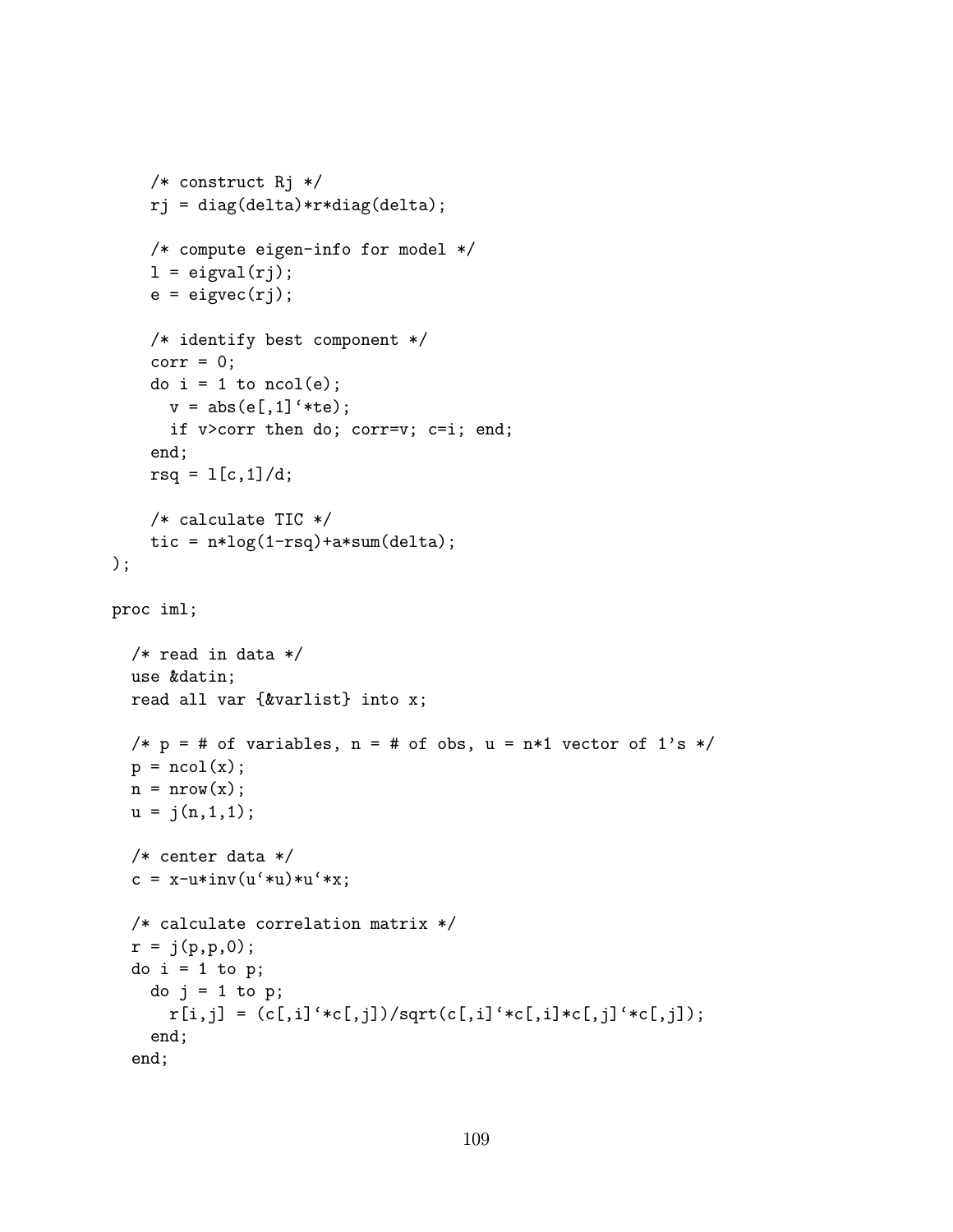```
/* spectral decomposition of correlation matrix */
e = eigvec(r);l = eigval(r);
r = j(p, p, 0);
do i = \&comp to p;
  r = r + e[, i] * l[i, 1] * e[, i]';end;
/* eigen-info for Rj */
e = eigvec(r);l = eigval(r);d = sum(1);/* full model r-sq */
rsq = 1[1,1]/d;/* penalty term */
a = min(log(n), -(n/p)*log(1-rsq));/* first eigenvector for full model */
te = e[, 1];/* pick random starting point in model space */
delta = j(1, p, 0);
do i = 1 to p;
  if rannor(0)<.5 then delta[1,i]=1;
end;
/* store iteration history */
hist = j(1, p+1, .);
/* MC^3 */
do its = 1 to &its;
  /* random jump to a new spot in model space */
  if ranuni(0) < 0.01 then do;
    delta = j(1, p, 0);
    do i = 1 to p;
      if rannor(0)<.5 then delta[1,i]=1; else delta[1,i]=0;
    end;
  end;
```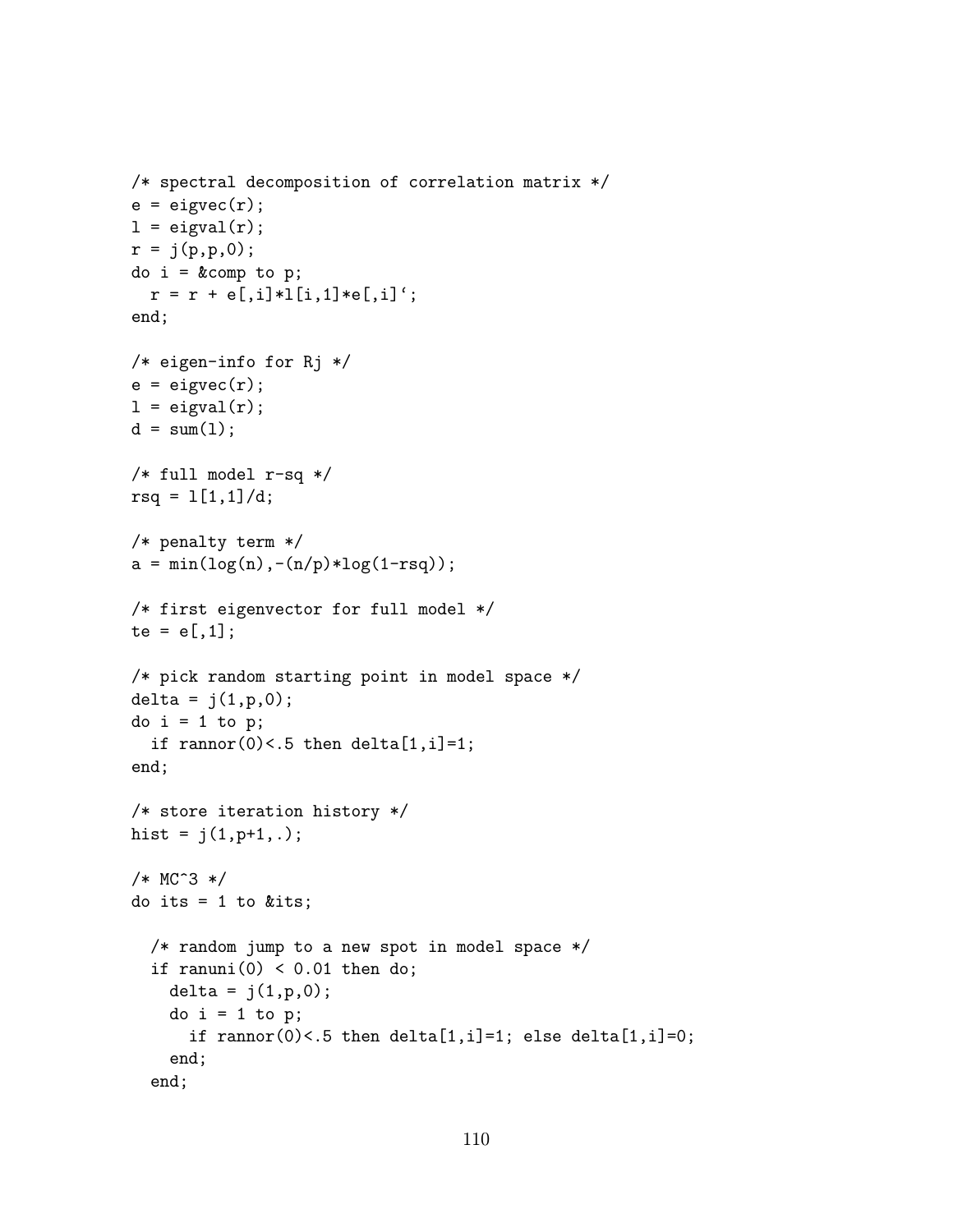```
/* TIC of neighborhood center */
    &code;
    tic0 = tic;/* proposal model in neighborhgood */
    modnum = int(ranni(0)*p)+1;delta[1,modnum] = 1 - delta[1,modnum];/* TIC for proposed model */
    &code;
    tic1 = \text{tic};
    /* either accpet proposal or try again */
    \text{pacc} = \min(1, \exp(-.5*(\text{tict}-\text{tict}))),tic=tic1;
    if ranuni(0) > pacc then delta[1,modnum] = 1-delta[1,modnum];
                       else hist = hist//(delta||tic);
  end;
  /* output models visited */
  hist = hist[2:nnow(hist),];
  create temp var {&varlist tic};
  append from hist;
/* sort by TIC */
proc sort data=temp;
  by tic;
run;
proc iml;
  /* read in iteration history */
  use temp;
  read all var {&varlist tic} into m0;
  p = ncol(m0)-1;/* remove redundant model info */
  m1 = m0[1,];do i = 2 to nrow(m0);
    v = sum(abs(m0[i-1,1:p]-m0[i,1:p]));
    if v > .5 then m1 = m1 / / m0[i,];
```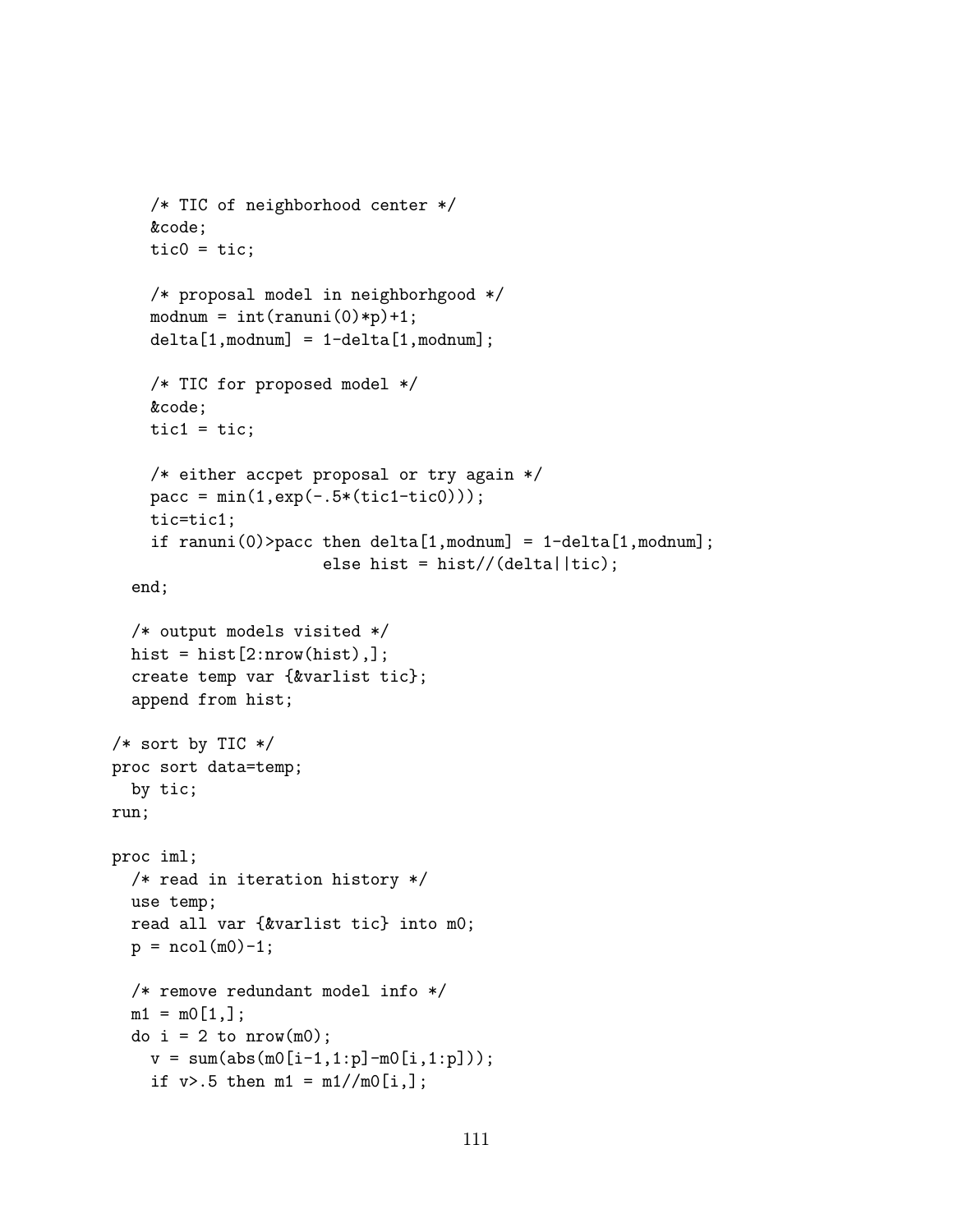```
end;
```

```
/* occam's razor */
  \lim = \min(\min[1, p+1]) + 2 * \log(kocc);
  m2 = m1[1,];
  do i = 2 to nrow(m1);
    if m1[i, p+1] < lim then m2 = m2/(m1[i,];end;
  /* compute posterior probabilities */
  tic = m2[, p+1];
  prob = exp(-.5*(tic-max(tic)));
  prob = prob/sum(prob);
  m = m2[, 1:p]| | prob;
  create &datout var {&varlist postprob};
  append from m;
/* variable assessment using E(delta) */
proc means data=&datout mean;
  var &varlist;
 weight postprob;
run;
```
%mend;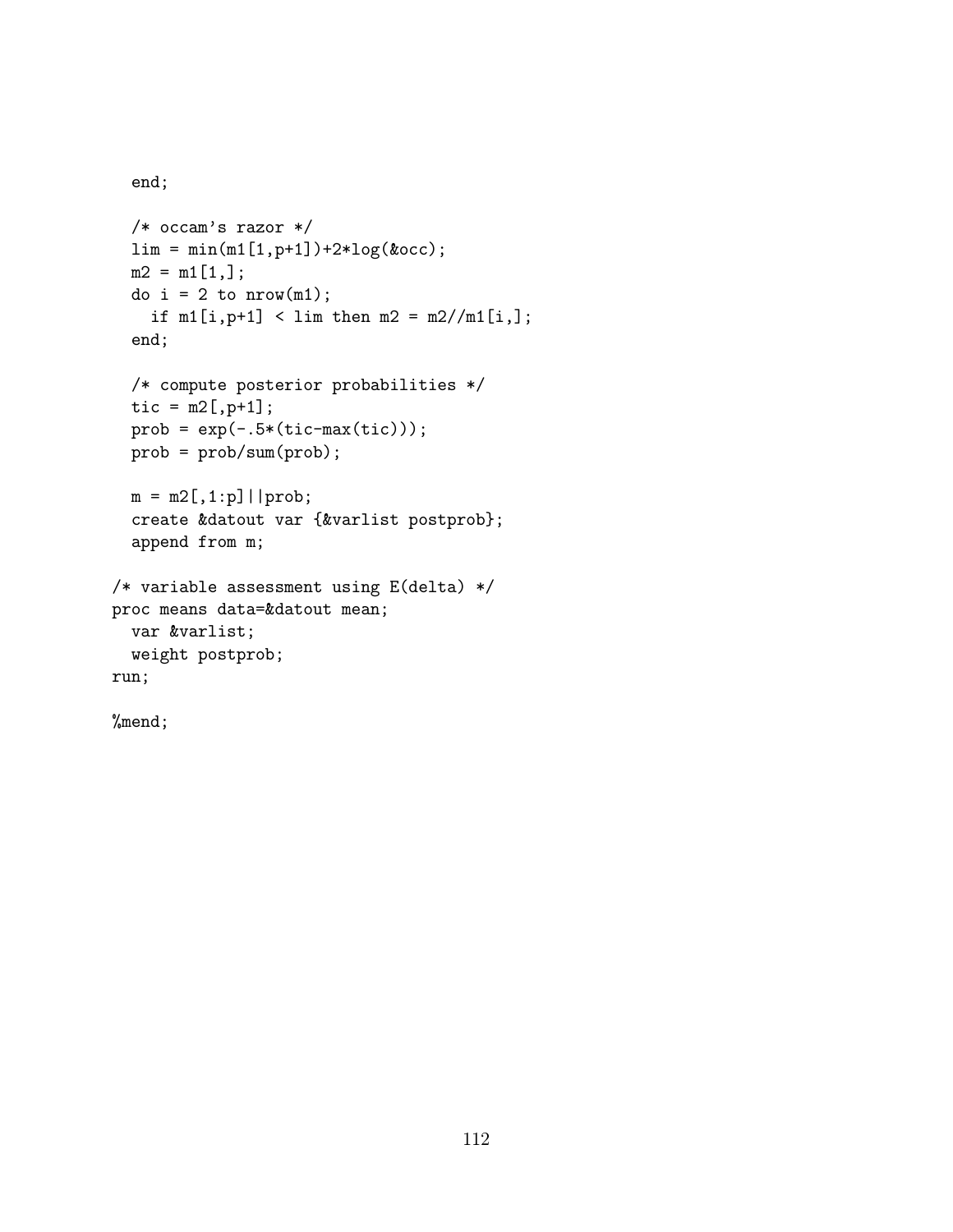#### B.2 Canonical Variate Analysis

The CVABMA SAS macro analyzes data suitable to a canonical variate analysis. The data to be analyzed will be a SAS data set whose name is stored in parameter datin. The list of possible discriminator variables is stored in parameter x and the set if  $g - 1$  group indicator variables are stored in parameter y. If the "size" prior is desired, then parameter theta can be set to some value between 0 and 1, or set to 0.5 if the "uniform" is desired. The Occam's razor parameter, occ, which specifies the maximum ratio of the most probable model to the least probable model retained. The its parameter contains the desired number of iterations the  $MC<sup>3</sup>$  algorithm is to execute. The **datout** parameter is the name of the SAS data set where the retained models along with their posterior probability.

```
/*-----------------------------------------------+
| Macro: CVABMA |
| |
| Parameters |
| datain = SAS dataset to be analyzed |
| datout = SAS dataset with results
| y = \text{group indicator variables } (g-1)\vert x = list of discriminator variables
    theta = prior prob of variable inclusion| occ = occam's razor parameter
| its = number of iterations in MC<sup>\hat{}</sup>3
| |
| Output |
| SAS dataset containing posterior model
      space with BIC values and posterior
      | model probability |
  +-----------------------------------------------*/
```
%macro cvabma(datin=,datout=, $y=$ , $x=$ ,theta=,occ=,its=);

```
%let code = %str(/* build model from delta vector info */
    x = u;
    do i = 1 to k;
      if delta[1,i]=1 then x=x||d[,i];end;
    /* sums of squares and cross product matrices */
```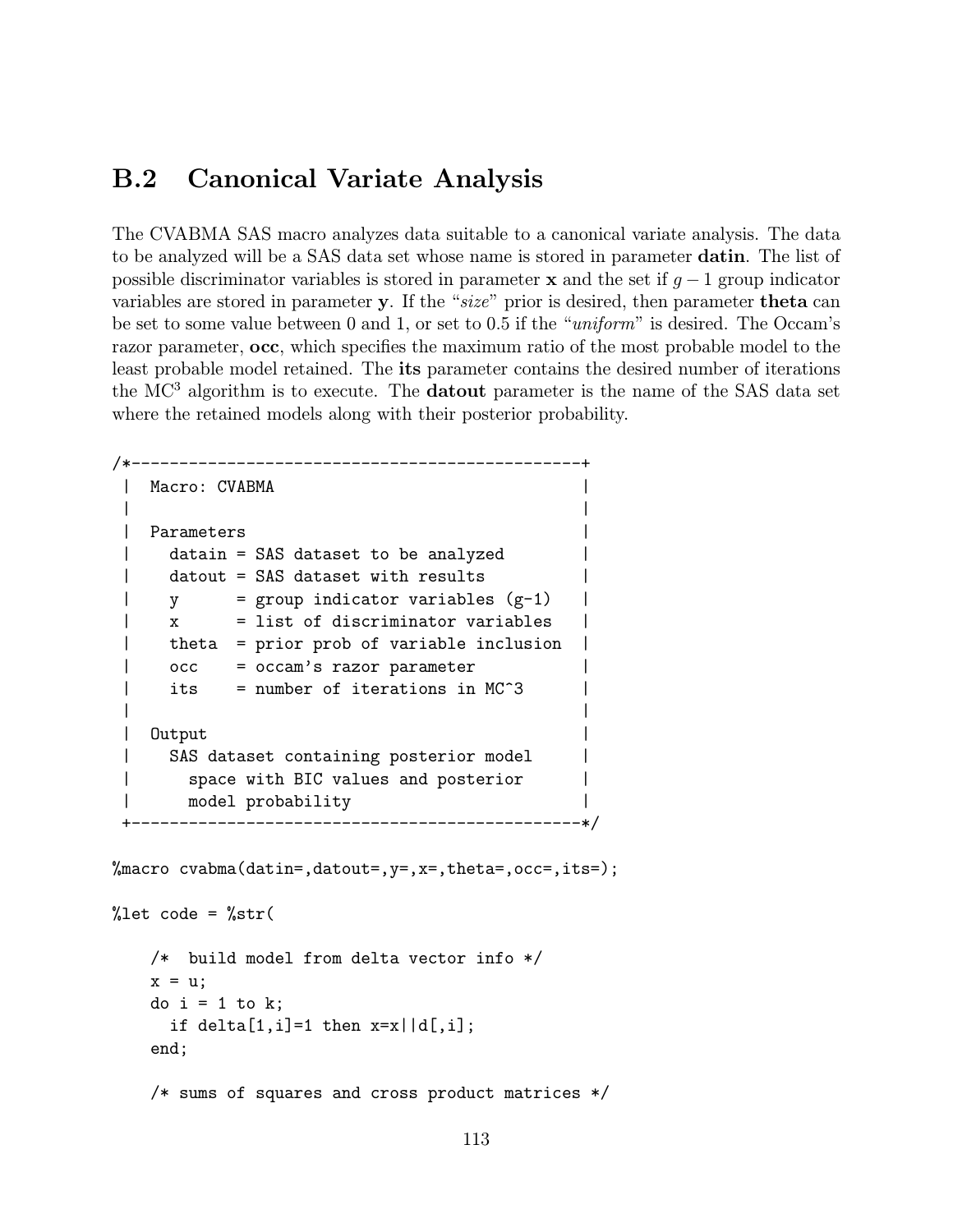```
sxx = x' * x;syy = y' * y;sxy = x' * y;syx = sxy;
    /* number of variables in model matrix */
    p = ncol(x);
    q = \text{ncol}(y);
    /* squared canonical correlations */
    if p<q then do;
      r = inv(eigvec(sxx)*diag(sqrt(abs(eigval(sxx))))*eigvec(sxx)');
      cc = eigval(r*ssy*inv(syy)*syx*r);end; else do;
      r = inv(eigvec(syy)*diag(sqrt(abs(eigval(syy))))*eigvec(syy)');
      cc = eigval(r*syx*inv(sxx)*sxy*r);end;
    /* wilks' lambda */
    wilks = exp(sum(log(1-cc)));
    /* expected value of wilks' lambda */
    ewilks = j(p,1,.);
    do i = 0 to p-1;
      ewilks[i+1,1] = log(1-q/(n-i));end;
    ewilks = exp(sum(ewilks));
    /* log(Prob(data|M_i)Prob(M_i)) */
    lnp = -.5*(n * log(wilks/ewilks) + (p-1) * pen););
proc iml;
 /* read in data */
  use &datin;
  read all var {&y} into y;
  read all var {&x} into d;
  /* number of observations */
  n = nrow(y);
```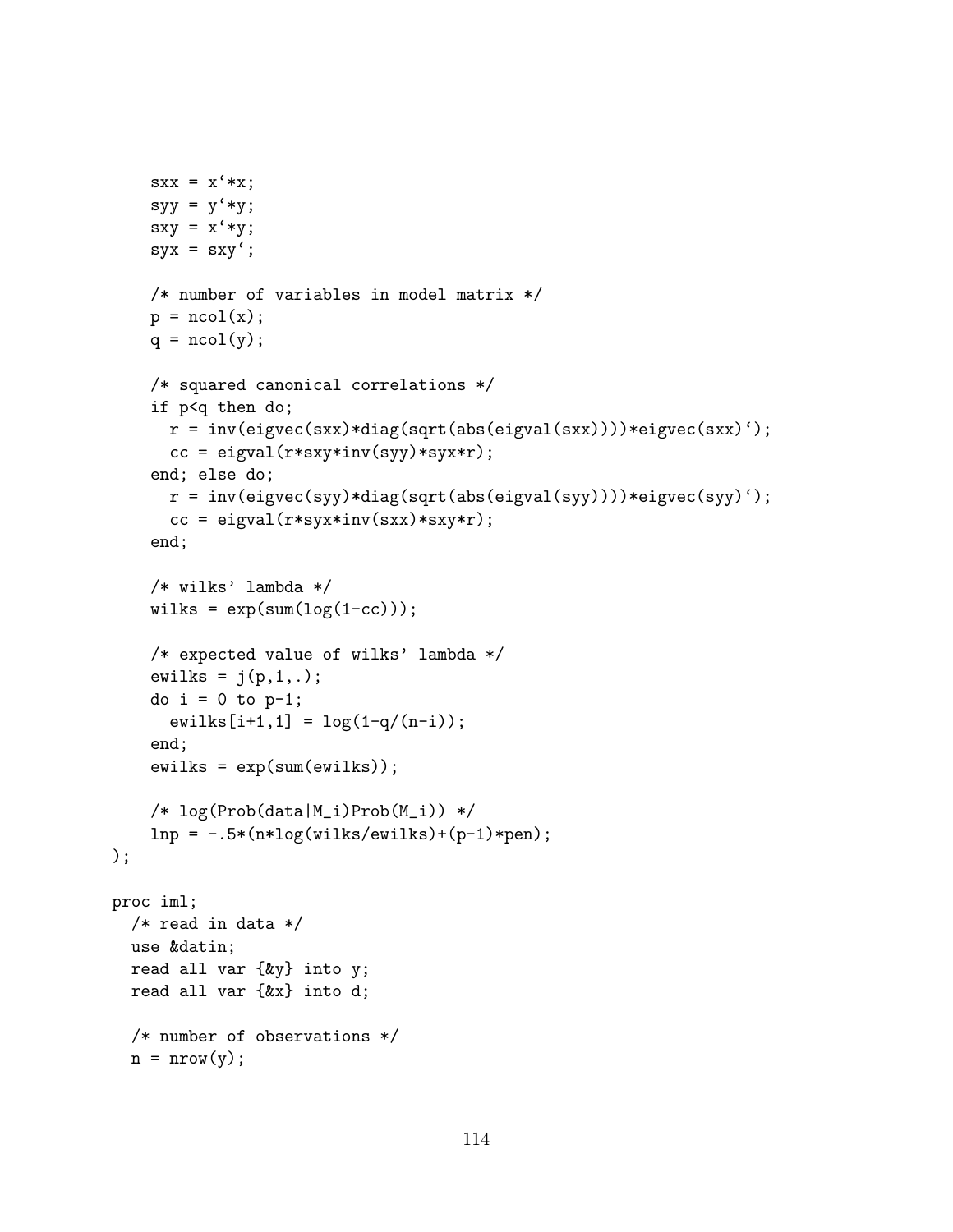```
/* column vector of 1's */
u = j(n,1,1);/* center data */
y = y - u * inv(u'*u)*u'*y;d = d - u * inv(u' * u) * u' * d;/* total number of explanatory variables */
k = ncol(d);/* model indicator vector */
delta = j(1, k, 0);
/* iteration history */
hist = delt = 0;
/* select a random model */
do i = 1 to k;
  if ranuni(0) <.5 then delta[1,i]=1;
end;
/* penaly term for BIC with theta prior on variables */
pen = \log(n) - 2 * \log(\text{ktheta } / (1 - \text{ktheta}));
/*--- MC<sup>^</sup>3 ---*/
do its = 1 to &its;
  /* compute -0.5BIC_0 */
  &code;
  lnp0 = lnp;/* propose jump to new neighborhood */
  m = int(rann) * k) + 1;delta[1,m] = 1-delta[1,m];
  /* compute -0.5BIC_1 */
  &code;
  lnp1 = lnp;/* probability to accept move */
  p = \text{lnp0}/\text{/lnp1};
```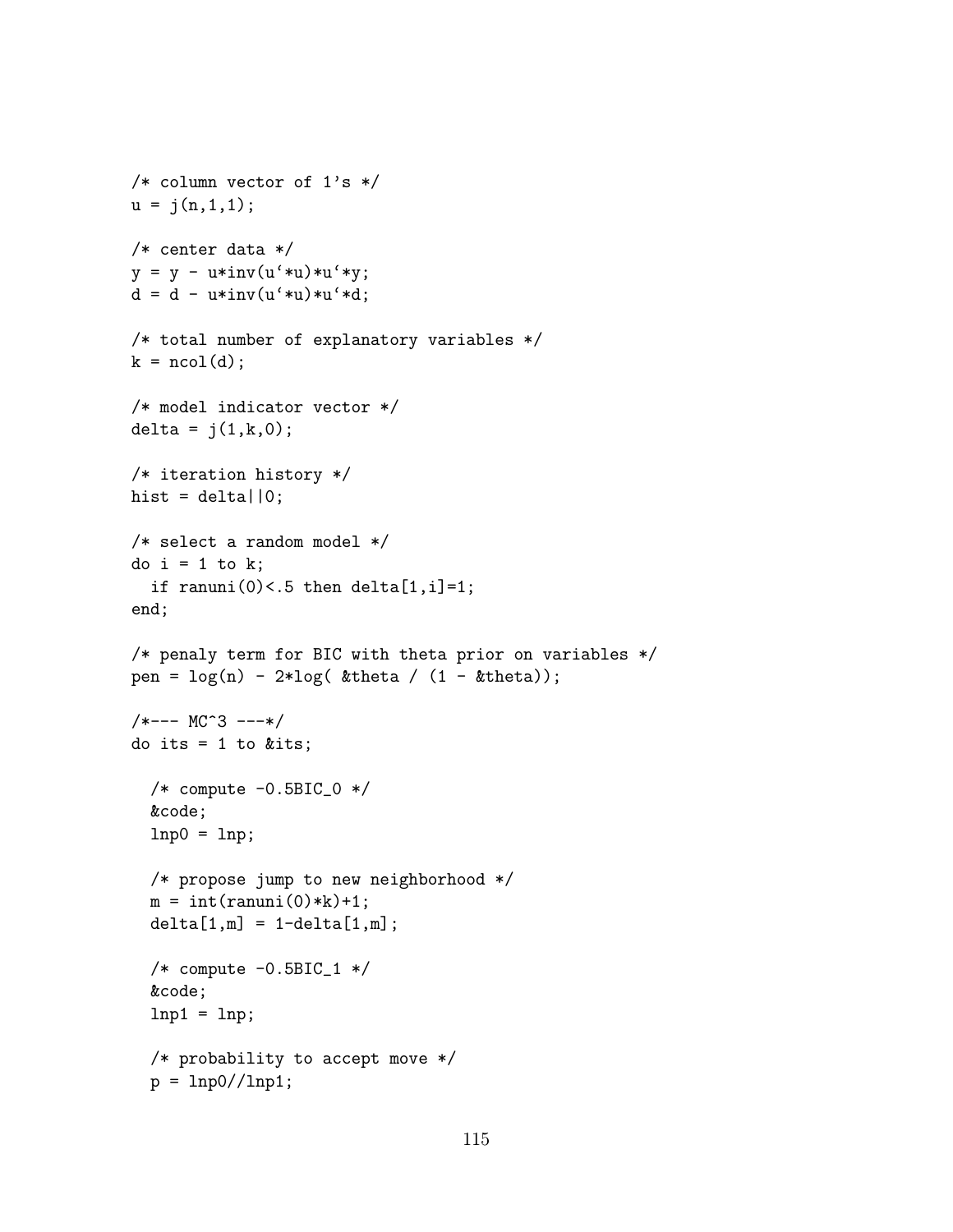```
p = exp(p-max(p));p = p/sum(p);
    pacc = min(1, p[2, 1]/p[1, 1]);
    /* accept proposed move? */
    lnp = lnp1;if ranuni(0)>pacc then do;
      delta[1,m] = 1-delta[1,m];lnp=lnp0;
    end;
    /* update iteration history */
    hist = hist//(delta|lnp\rangle;
    /* random hop to some other part of model space */
    if ranuni(0)<.01 then do;
      do i = 1 to k:
        if ranuni(0) <.5 then delta[1,i]=1; else delta[1,i]=0;
      end;
    end;
  end;
  /* output iteration history */
  hist = hist[2:nnow(hist),];
  create temp0 var {&x lnp};
  append from hist;
/* sort history so that best models are first in list */
proc sort data=temp0;
  by descending lnp;
run;
proc iml;
  /* read in sorted history */
  use temp0;
  read all var {&x lnp} into m0;
  /* keep most probable model */
  m1 = m0[1,];/* remove redundant model info */
```
116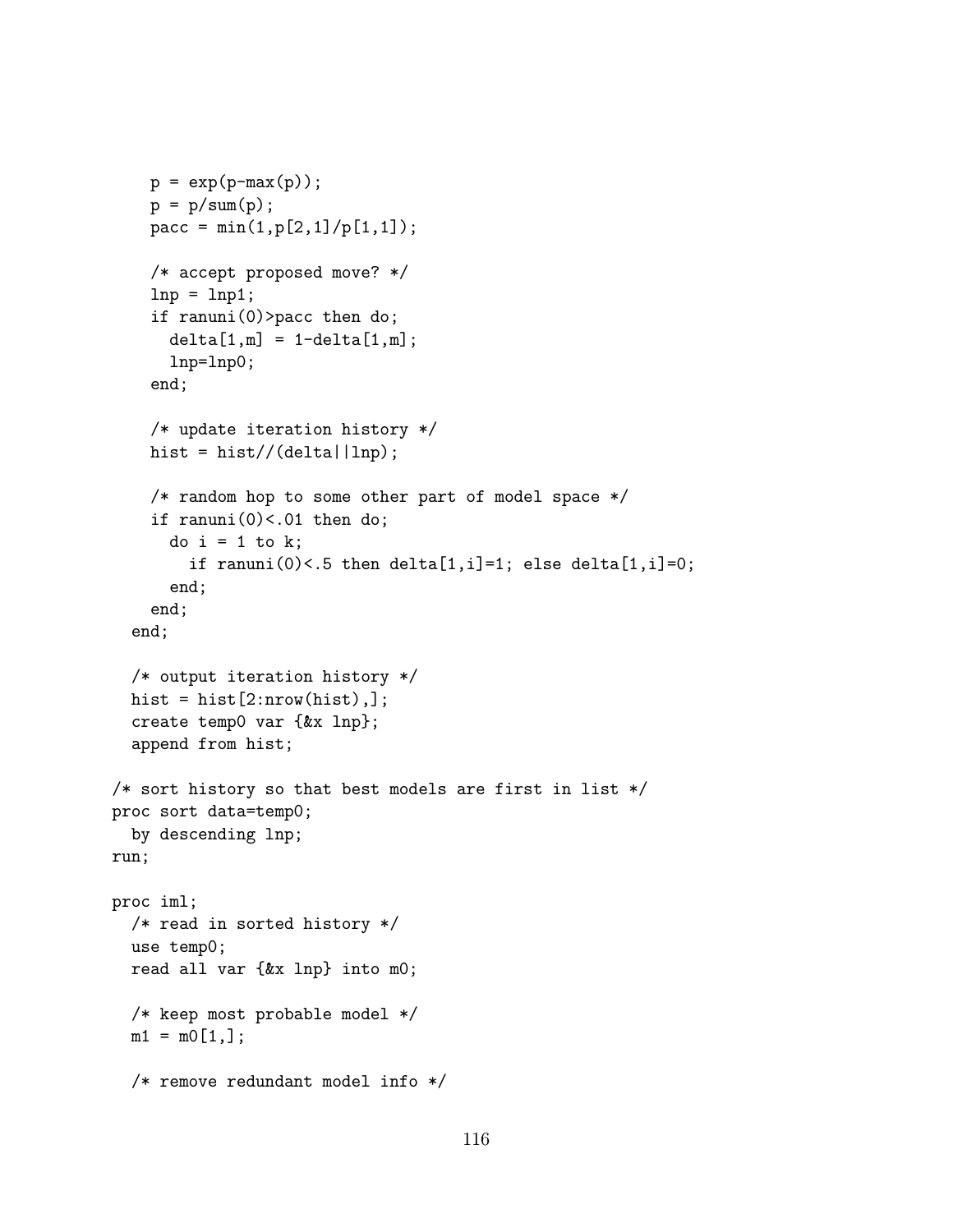```
v = ncol(m0)-1;do i = 2 to nrow(m0);
    t = sum(abs(m0[i,1:v]-m0[i-1,1:v]));
    if t>0 then m1=m1//m0[i,];
  end;
  /*--- remove unlikly models using occam's razor ---*/
  v = \text{ncol}(m1);m2 = m1[1,];do i = 2 to nrow(m1);
    t = m1[1, v] - m1[i, v] - log(kocc);if t < 0 then m2 = m2 / m1[i,];end;
  /* compute BIC for models in posterior space */
  bic = -2*m2[, v];do i = 1 to nrow(m2);
    bic[i,1] = bi[c[i,1]+2*sum(m2[i,1:(v-1)])*log(8theta/(1-8theta));end;
  /* compute posterior probabilities of remaining models */
  prob = exp(m2[, v] - max(m2[, v]));
  prob = prob/sum(prob);
  /* output posterior model space */
  m2 = m2[, 1:(v-1)]||bic||prob;
  create &datout var {&x bic prob};
  append from m2;
/* variable assessment via E(delta) */
proc means data=&datout mean;
  var &x;
  weight prob;
run;
```

```
%mend;
```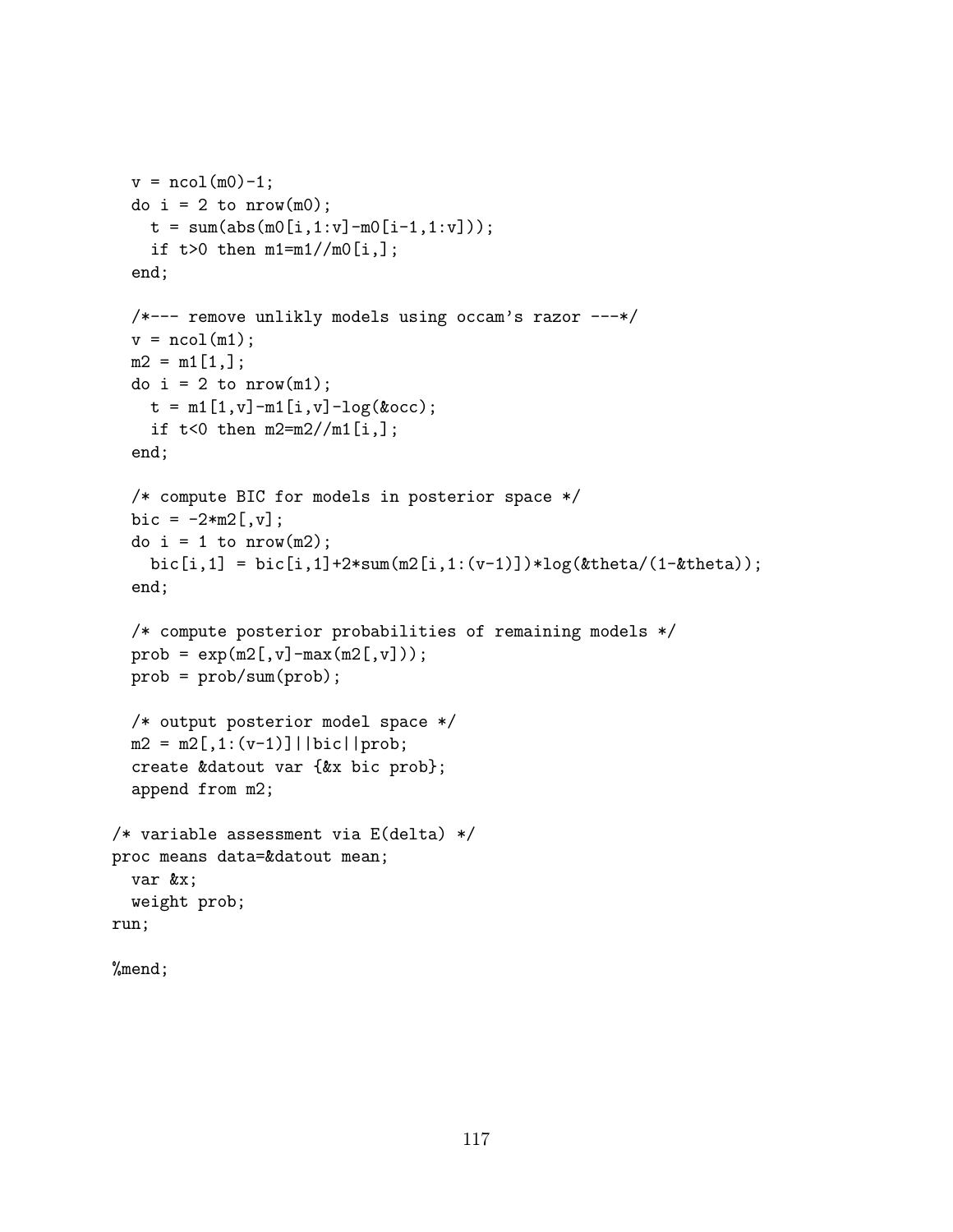### B.3 Canonical Correlation Analysis

The CCABMA SAS macro analyzes data suitable to a canonical correlation analysis. The data to be analyzed will be a SAS data set whose name is stored in parameter datin. The list of one set of variable names is stored in parameter x and the other set of variable names is stored in parameter y. If the "size" prior is desired, then parameter theta can be set to some value between 0 and 1, or set to 0.5 if the "*uniform*" is desired. The Occam's razor parameter, occ, which specifies the maximum ratio of the most probable model to the least probable model retained. The its parameter contains the desired number of iterations the MC<sup>3</sup> algorithm is to execute. The **datout** parameter is the name of the SAS data set where the retained models along with their posterior probability.

```
/*-----------------------------------------------+
| Macro: CCABMA |
| |
| Parameters |
| datain = SAS dataset to be analyzed |
| datout = SAS dataset with results
| y = list of variables |
\frac{1}{x} = list of variables
| theta = prior prob of variable inclusion
| occ = occam's razor parameter
| its = number of iterations in MC<sup>\hat{ }</sup>3
| |
| Output |
| SAS dataset containing posterior model
| space with BIC values and posterior |
| model probability |
  +-----------------------------------------------*/
```

```
%macro ccabma(datin=,datout=,y=,x=,theta=,occ=,its=);
%let code = %str(/* build X from delta vector info */
    x = u:
    do i = 1 to pt;
      if delta[1,i]=1 then x=x \mid xd,j;end;
    /* build Y from delta vector info */
    y = u;do i = 1 to qt;
```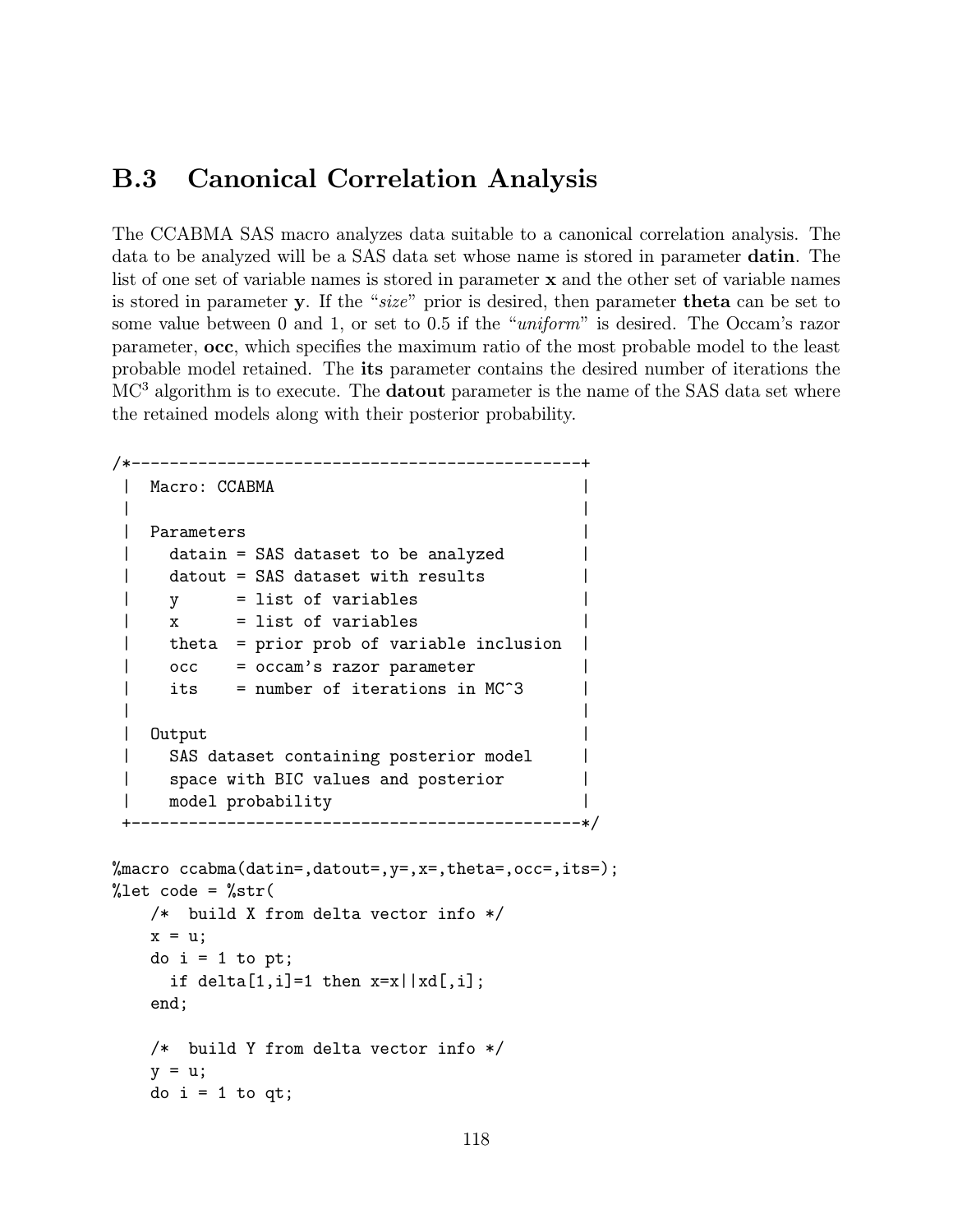```
if delta[1,i+pt]=1 then y=y \mid yd[, i];
    end;
    /* sums of squares and cross product matrices */
    sxx = x' * x;sys = y' * y;sxy = x' * y;sys = sxy;
    /* number of variables in model matrix */
    pi= ncol(x)-1;
    qi= ncol(y)-1;
    /* squared canonical correlations */
    if pi<qi then do;
      r = inv(eigvec(sxx)*diag(sqrt(abs(eigval(sxx))))*eigvec(sxx)');
      cc = eigval(r*sxy*inv(syy)*syxx*);
    end; else do;
      r = inv(eigvec(syy)*diag(sqrt(abs(eigval(syy))))*eigvec(syy)');
      cc = eigval(r*syx*inv(sxx)*sxy*r);end;
    /* wilks' lambda */
    if nrow(cc)>1 then cc = cc[2:nrow(cc),1];else cc=0;
    wilks = exp(sum(log(1-cc)));
    /* expected value of wilks' lambda */
    ewilks = j(p_i,1,.);
    do i = 0 to pi-1;
      ewilks[i+1,1] = log(1-qi/(n-i));end;
    ewilks = exp(sum(ewilks));
    /* log(Prob(data|M_i)Prob(M_i)) */
    lnp = -.5*(n * log(wilks/ewilks) + (pi+qi) *pen););
proc iml;
  /* read in data */use &datin;
```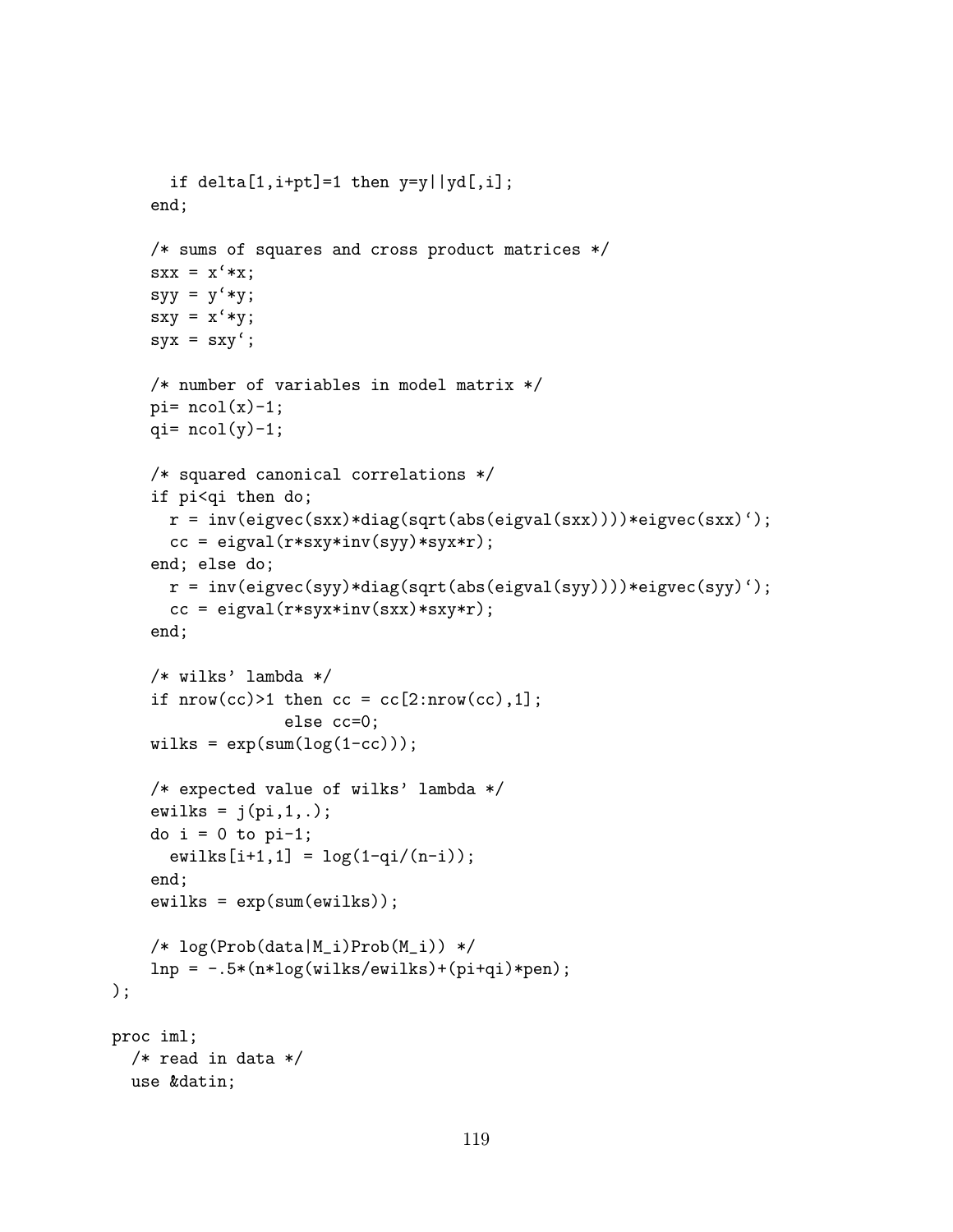```
read all var {&y} into yd;
read all var {&x} into xd;
/* number of observations and column vector of 1's */
n = nrow(yd);u = j(n,1,1);/* center data */
yd = yd - u*inv(u'*u)*u'*yd;xd = xd - u*inv(u'*u)*u'*xd;/* total number of variables in X and Y */
pt= ncol(xd);
qt= ncol(yd);
pq= pt+qt;
/* model indicator vector and iteration history matrix */
delta = j(1, pq, 0);hist = dela||0;/* select a random model */
do i = 1 to pq;
  if ranuni(0)<.5 then delta[1,i]=1;
end;
/* penaly term for BIC with theta prior on variables */
pen = \log(n) - 2*log( &theta / (1 - &theta));
/*--- MC<sup>^</sup>3 ---*/
do its = 1 to &its;
  /* compute -0.5BIC_0 * /&code;
  lnp0 = lnp;/* propose jump to new neighborhood */
  m = int(rannu(0) * pq) + 1;delta[1,m] = 1-delta[1,m];/* compute -0.5BIC_1 */
  &code;
```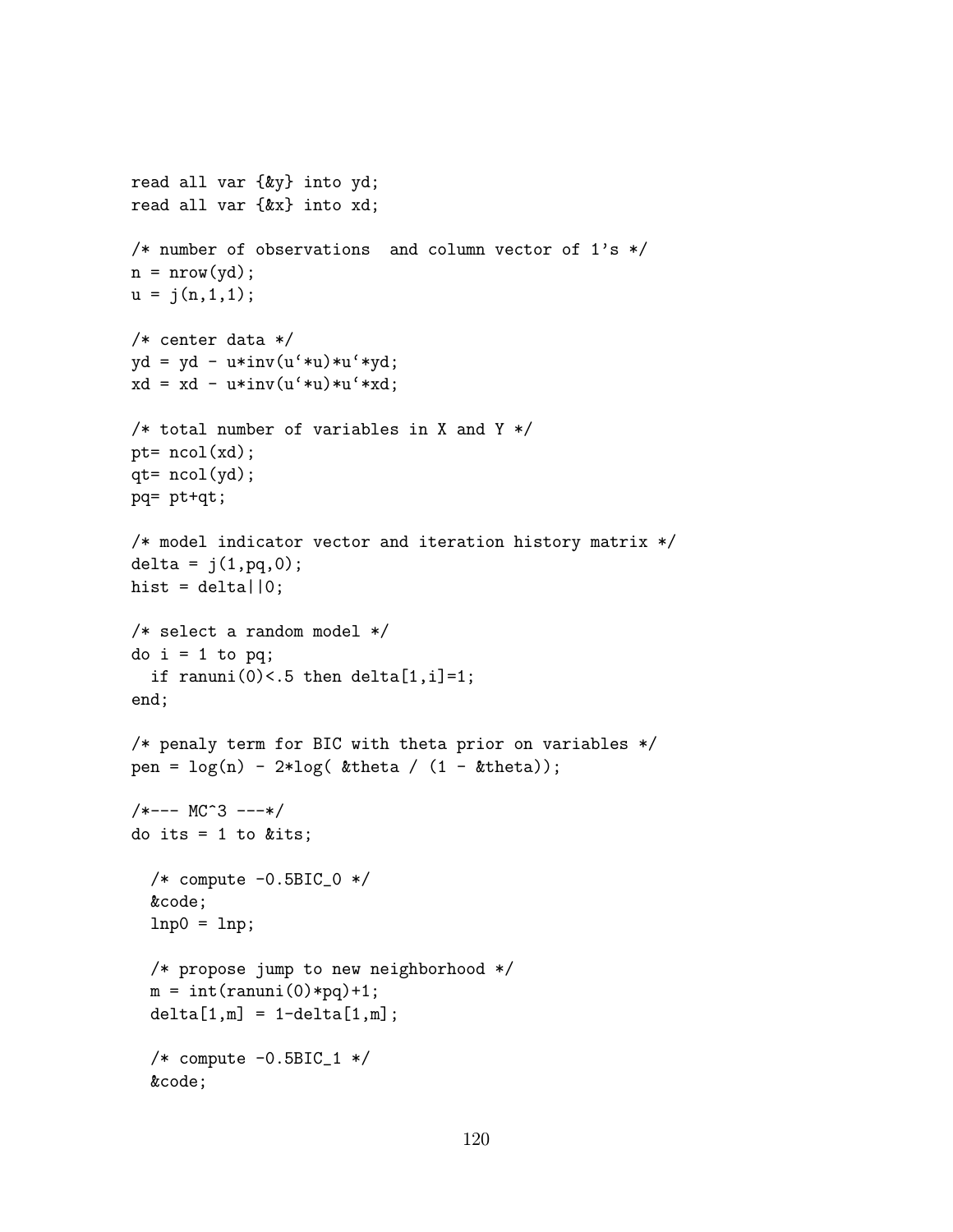```
lnp1 = lnp;/* probability to accept move */
    p = \text{lnp0}/\text{/lnp1};
    p = exp(p-max(p));p = p/sum(p);
    pacc = min(1, p[2, 1]/p[1, 1]);
    /* accept proposed move? */
    lnp = lnp1;if ranuni(0)>pacc then do;
      delta[1,m] = 1-delta[1,m];lnp=lnp0;
    end;
    /* update iteration history */
    hist = hist//(delta\vert lnp);
    /* random hop to some other part of model space */
    if ranuni(0)<.01 then do;
      do i = 1 to pq;
        if ranuni(0)<.5 then delta[1,i]=1; else delta[1,i]=0;
      end;
    end;
  end;
  /* output iteration history */
  hist = hist[2:nnow(hist),];
  create temp0 var {&x &y lnp};
  append from hist;
/* sort history so that best models are first in list */
proc sort data=temp0;
  by descending lnp;
run;
proc iml;
  /* read in sorted history */
  use temp0;
  read all var {&x &y lnp} into m0;
```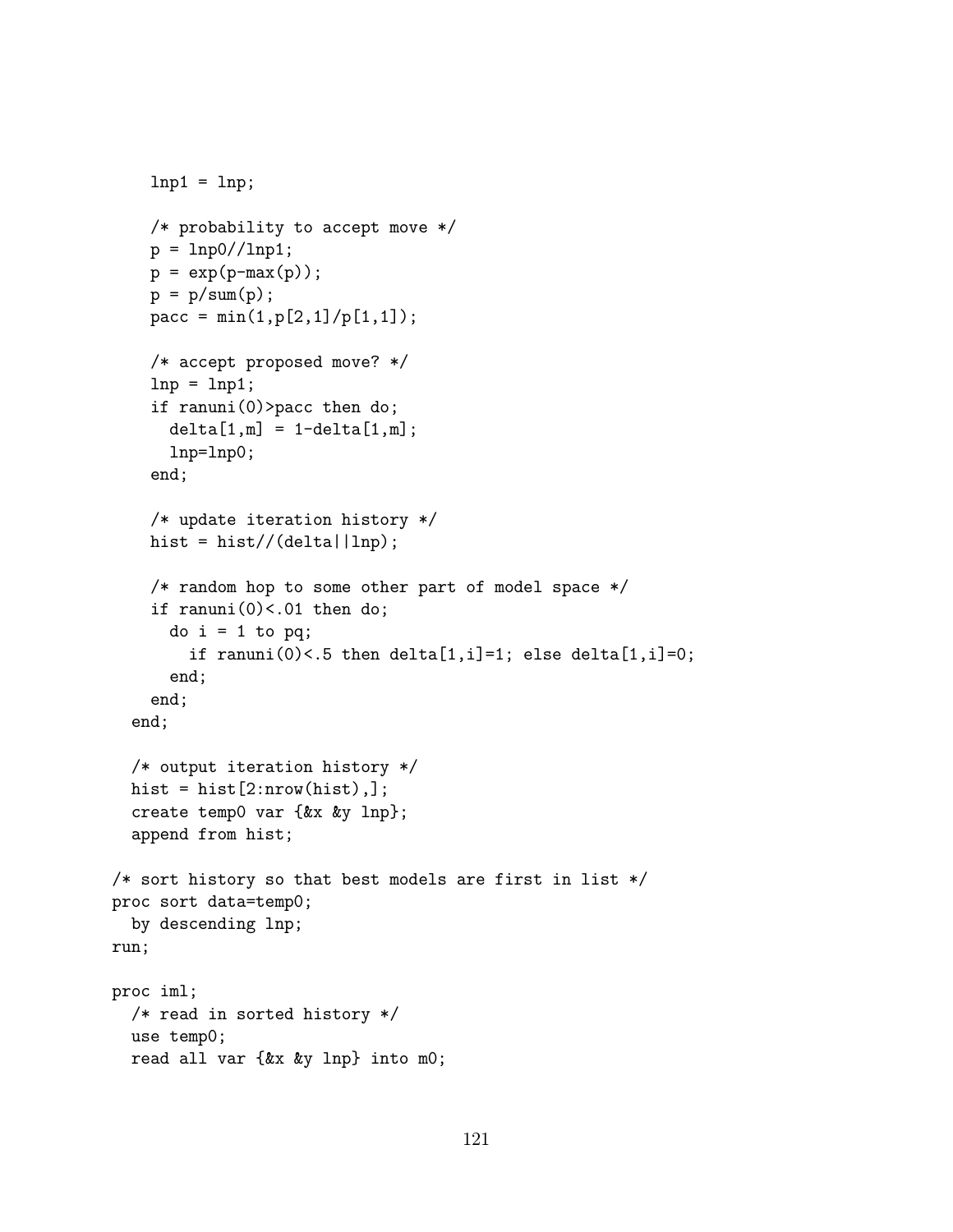```
/* remove redundant model info */
  v = ncol(m0)-1;
 m1 = m0[1,];do i = 2 to nrow(m0);
    t = sum(abs(m0[i,1:v]-m0[i-1,1:v]));
    if t>0 then m1=m1//m0[i,];
  end;
  /*--- remove unlikly models using occam's razor ---*/
  v = \text{ncol}(m1);m2 = m1[1,];do i = 2 to nrow(m1);
    t = m1[1, v] - m1[i, v] - log(kocc);if t < 0 then m2 = m2 / m1[i, ];
  end;
  /*--- remove models less likely than null ---*/m3 = j(1, v, 0);do i = 1 to nrow(m2);
    if m2[i, v] > 0 then m3 = m3 / m2[i, ];
  end;
  if nrow(m3) > 1 then m3 = m3[2:nrow(m3),];
  /* compute BIC for models in posterior space */
  bic = -2*m3[,v];
  do i = 1 to nrow(m3);
    bic[i,1] = bic[i,1]+2*sum(m3[i,1:(v-1)])*log(ktheta/(1-ktheta));end;
  /* compute posterior probabilities of remaining models */
  prob = exp(m3[, v] - max(m3[, v]);
  prob = prob/sum(prob);
  /* output posterior model space */
  m3 = m3[, 1:(v-1)]||bic||prob;
  create &datout var {&x &y bic prob};
  append from m3;
/* variable assessment via E(delta) */
proc means data=&datout mean;
  var &x &y;
```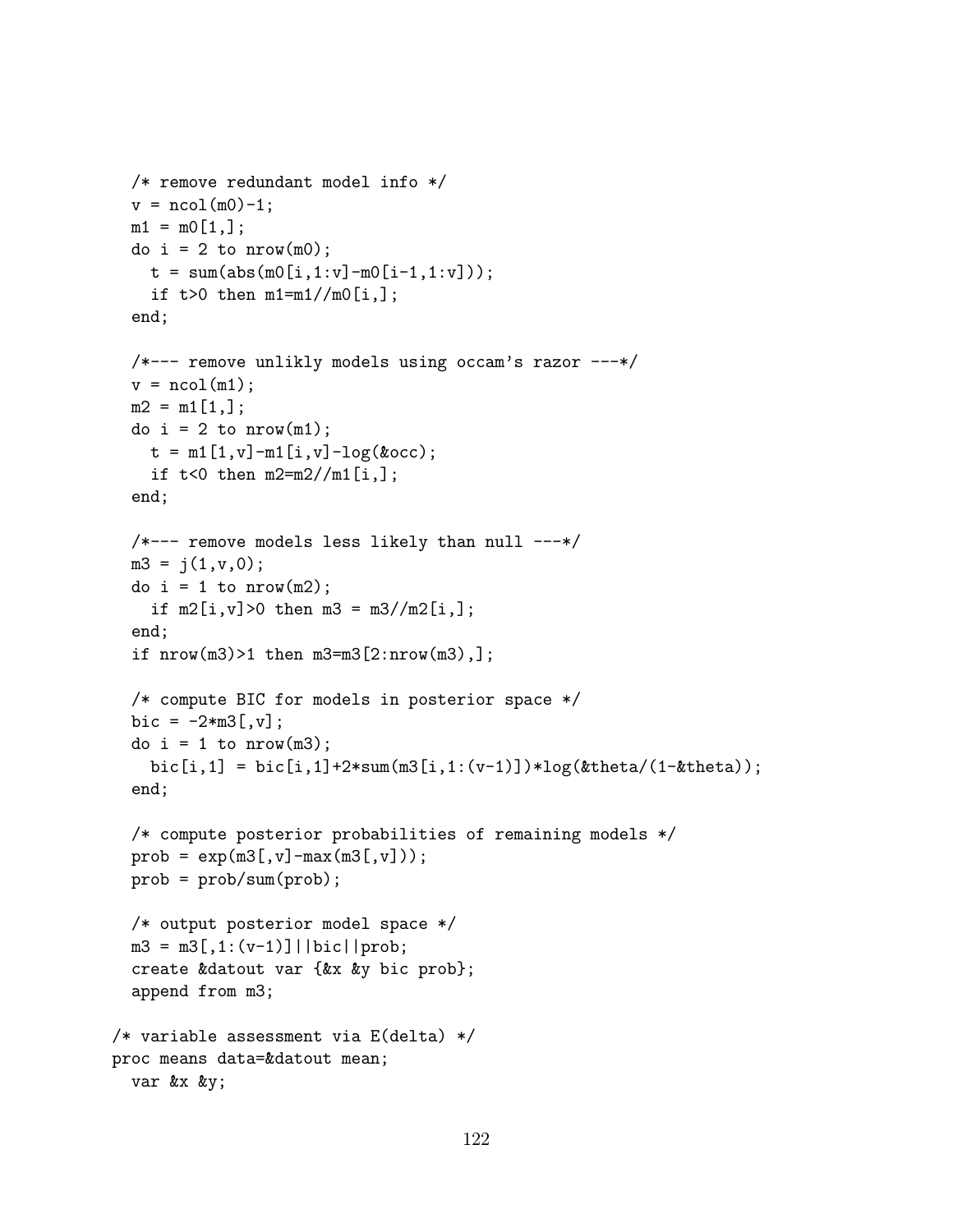weight prob; run; %mend;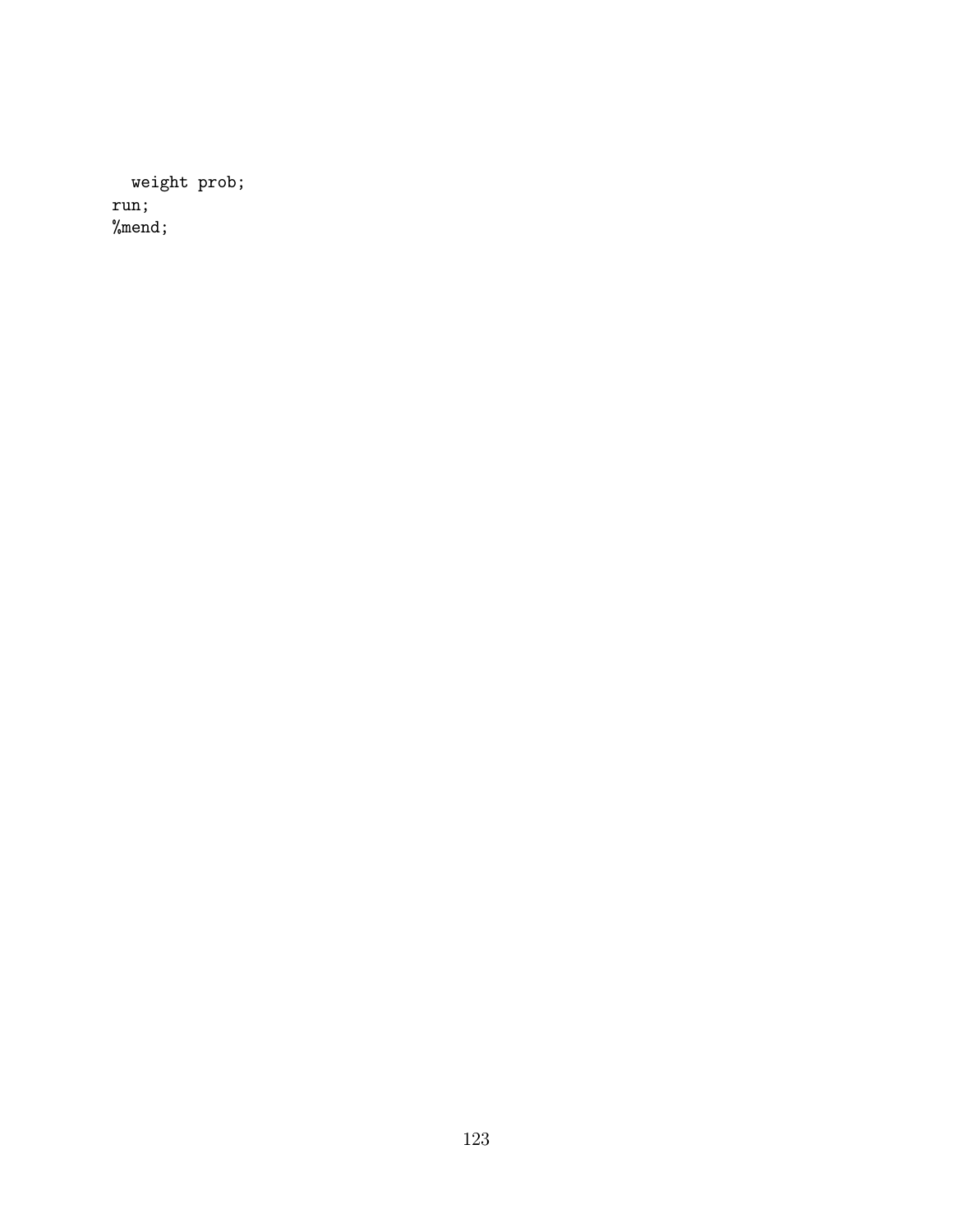# Appendix C

# Variable Descriptions

# C.1 Transformations

Any transformation of the variables used are those proposed by Norton [51] to achieve approximate univariate normality.

## C.2 Chemical Variables

| Variable                | Description                      | Transformation |
|-------------------------|----------------------------------|----------------|
| AMM                     | $NH_3$ and $NH_4$ conc.          | $x^{-0.25}$    |
| <b>BOD</b>              | 5-d biological oxygen demand     | Log            |
| $\mathop{\mathrm{COD}}$ | chemical oxygen demand           | Log            |
| FE                      | Iron conc.                       | Log            |
| <b>NOX</b>              | $NO2$ and $NO3$ conc.            | Log            |
| PВ                      | Lead conc.                       | Inverse        |
| PHO                     | Total phosphorus                 | $x^{-0.25}$    |
| <b>TSS</b>              | Total suspended solids (residue) | Log            |
| ΖN                      | Total zinc                       | Log            |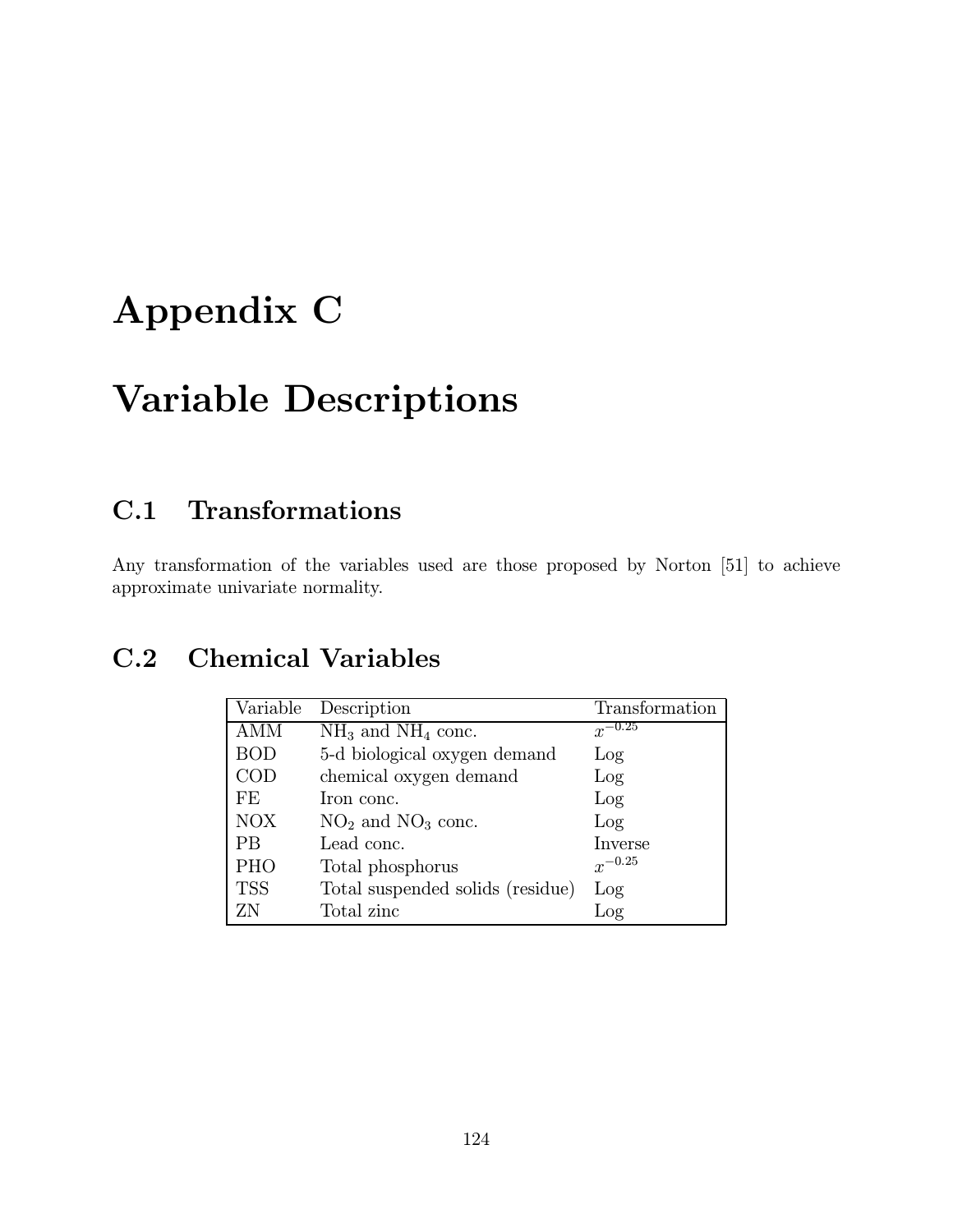# C.3 Habitat Variables

| Variable        | Description                   | Transformation |
|-----------------|-------------------------------|----------------|
| <b>CHANNEL</b>  | QHEI score for channel metric | None           |
| <b>COVER</b>    | QHEI instream cover score     | None           |
| <b>EMBSS</b>    | Embeddedness subscore         | None           |
| <b>GRADIENT</b> | Stream gradient               | Log            |
| POOL            | Pool QHEI metrics             | None           |
| <b>RIFEMSS</b>  | Riffle embeddedness subscore  | None           |
| <b>RIFFLE</b>   | Riffle QHEI metric            | None           |
| <b>RIPARIAN</b> | Riparian QHEI metric          | None           |
| <b>RIPSS</b>    | Riaparian width subscore      | None           |
| <b>SILTSS</b>   | Silt subscore                 | None           |
| <b>SUBSTRAT</b> | QHEI substrate metric         | None           |

Note: Qualitative Habitat Evaluation Index (QHEI) measurements made using Ohio EPA's protocol [52]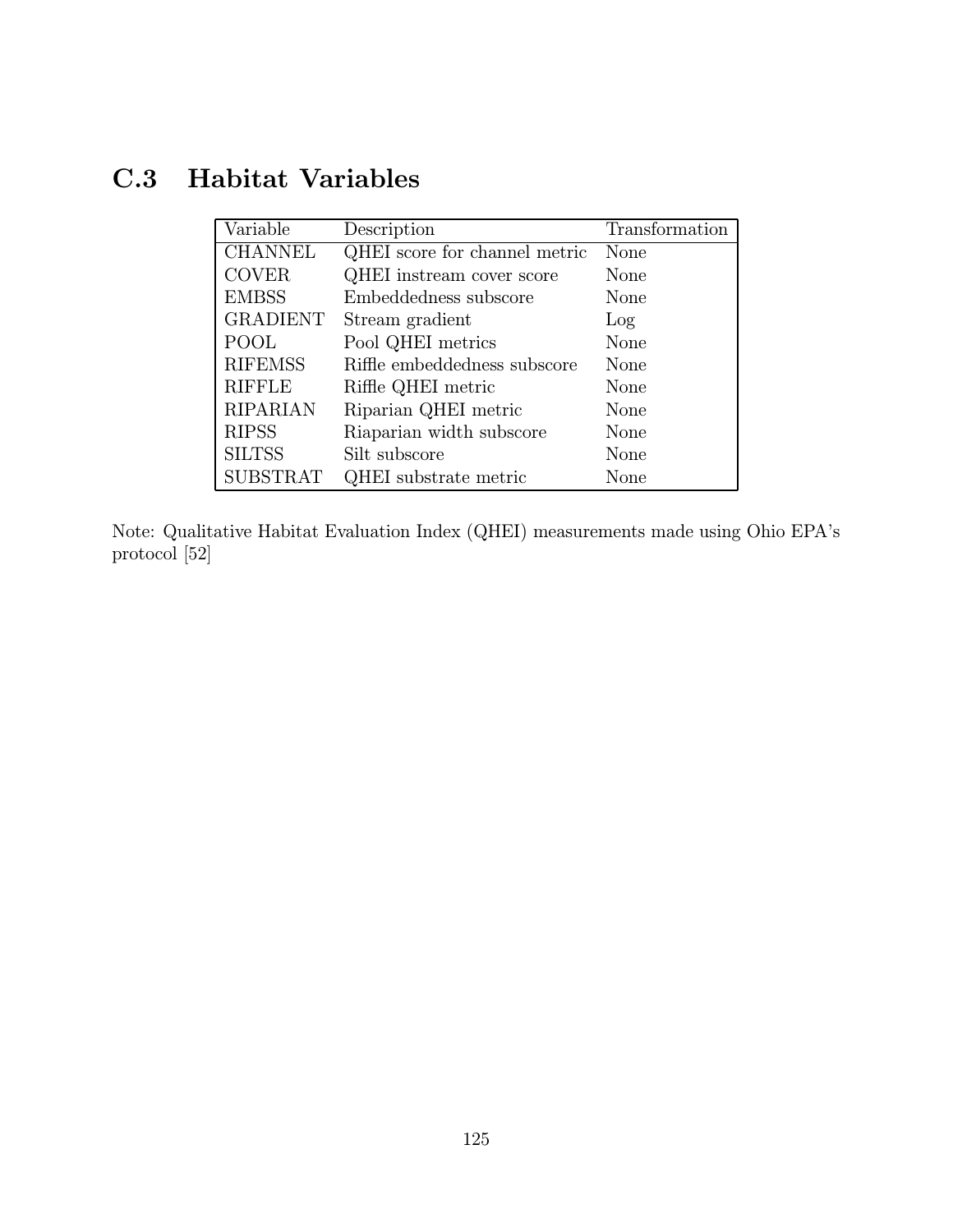## C.4 Benthic Macroinvertebrate Variables

| Variable       | Description                                                           | Transformation    |
|----------------|-----------------------------------------------------------------------|-------------------|
| PERCAD         | Percent that are caddisfly taxa                                       | $x^{0.5}$         |
| PERCR          | Percent that are Crictopus                                            | $x^{0.25}$        |
| PERD           | Percent that are depositional taxa                                    | $x^{0.25}$        |
| PERDIPT        | Percent that are dipteran taxa                                        | None              |
| PERE           | Percent that are erosional taxa                                       | $arcsin \sqrt{x}$ |
| <b>PCFILTE</b> | Percent that are filter feeding insext taxa                           | None              |
| <b>PCGATH</b>  | Percent that are gatering insect taxa                                 | None              |
| PERGL          | Percent that are <i>Glyptotendipes</i>                                | $x^{0.25}$        |
| <b>INSNODI</b> | Number of insect taxa excluding dipterans                             | None              |
| <b>PERTOLN</b> | Percent that are tolerant organisms                                   | log               |
| <b>PERMAY</b>  | Percent that are mayfly taxa                                          | $x^{0.5}$         |
| NUMQUAL        | Total number of taxa collected in the qualitative sample <sup>1</sup> | None              |
| <b>NUMTAXA</b> | Total number of quantitative taxa                                     | None              |
| PEROL          | Percent that are oligochaetes                                         | $x^{0.25}$        |
| <b>PEROTS</b>  | Percent that are organic tolerant                                     | $x^{0.25}$        |
| PEROTHDI       | Percent that are dipterans and non-insects                            | log               |
| QUALEPT        | Number of special $\text{taxa}^2$ in qualitative dipnet sample        | None              |
| <b>PCSHRED</b> | Percent that are "shredding" insect taxa                              | $x^{0.25}$        |
| <b>PERTANY</b> | Percent that are tanytarsini midges                                   | $x^{0.5}$         |
| <b>PERTTS</b>  | Percent that are toxic tolerant                                       | $x^{0.25}$        |

#### Notes

- 1. NUMQUAL and QUALEPT are from data collected using a combination of dipnet and hand-picking. All other variables are from data collected in Hester-Dendry artificual substrate samples.
- 2. Special: Ephemeroptera, Plecoptera, and Tricoptera taxa.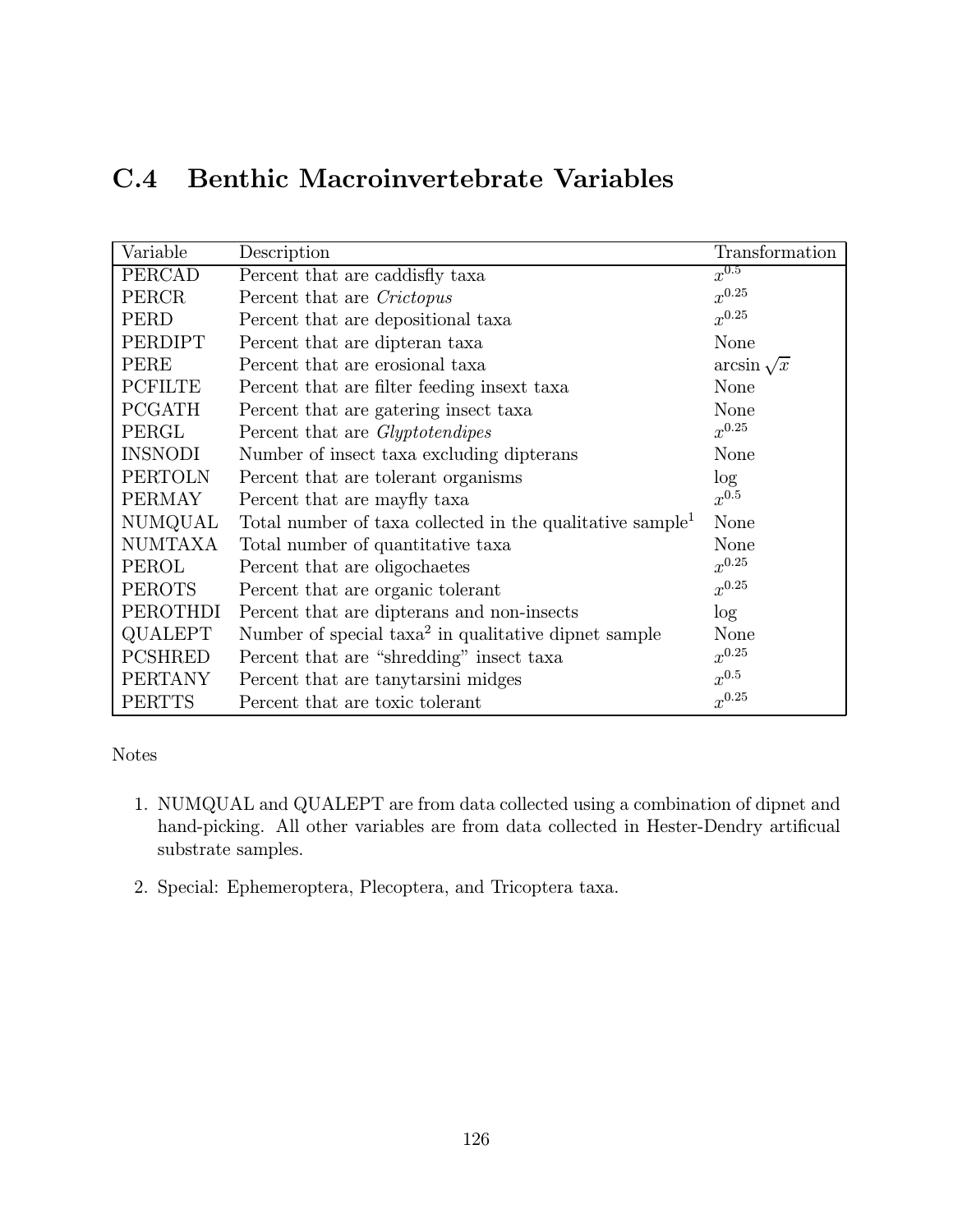# Bibliography

- [1] T. W. Anderson. (1963). Asymptotic theory for principal component analysis. Annals of Mathematical Statistics. Vol 34:122—148.
- [2] N. M. Al-Kandari, I. T. Jolliffe. (1997). Variable selection and interpretation in canonical correlation analysis. Communications in Statistics, Part B. Simulation and Computation. Vol 26:873—900.
- [3] E. M. L. Beale, M. G. Kendall, and D. W. Mann. (1967). The discarding of variables in multivariate analysis. Biometrika. Vol 54:357—366.
- [4] P. J. Bickel and K. A. Doksum. (1977). Mathematical Statistics. Prentice Hall, Inc.
- [5] B. P. Carlin and T. A. Louis. (1996). Bayes and Empirical Bayes Methods for Data Analysis, Chapman and Hall.
- [6] M. A. Clyde. (1999). Bayesian model averaging and model search strategies. In J. M. Bernardo, J. O. Berger, A. P. Dawid, and A. F. M. Smith, editors, *Bayesian Statistics* 6. Oxford University Press. 157—185.
- [7] E. M. Cramer and W. A. Nicewander. (1979). Some symmetric, invariant measures of multivariate association. *Pyschometrika*. Vol 44, No 1, 43–54.
- [8] M. H. DeGroot. (1970). Optimal Statistical Decisions. McGraw-Hill Publishing Company.
- [9] D. Draper. (1995). Assessment and propagation of model uncertainty. Journal of the Royal Statistical Society, Ser. B., Vol 57:45—97.
- [10] N. R. Draper and H. Smith. (1981). Applied Regression Analysis.  $2^{nd}$  Edition. John Wiley & Sons.
- [11] S. D. Dyer, C. White-Hull, G. J. Carr, E. P. Smith, and X. Wang. (2000). Bottomup and top-down approaches to assess multiple stressors over large geographic areas. Environmental Toxicology and Chemistry. Vol 19, No 4(2):1066—1075.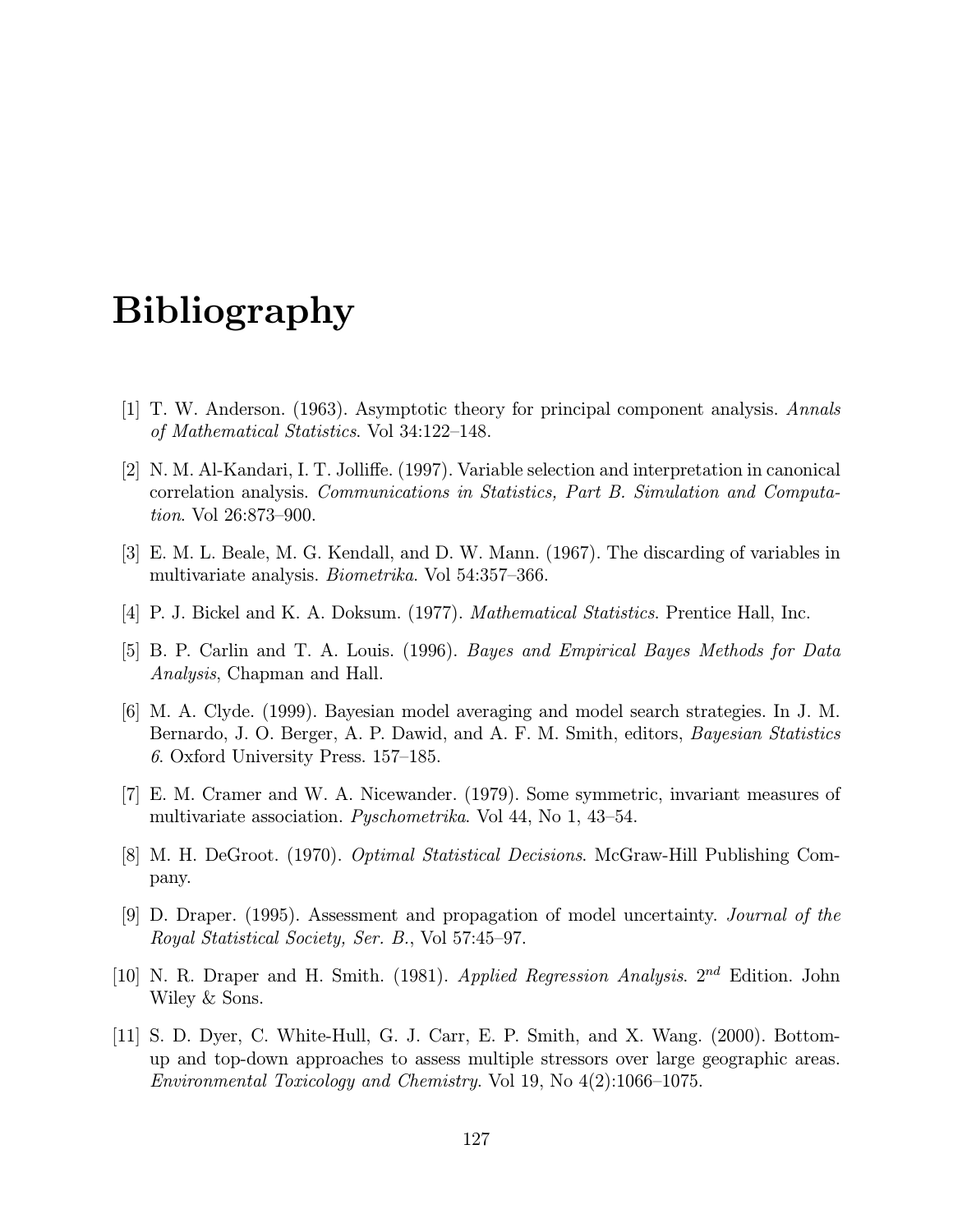- [12] R. A. Eisenbeis and R. B. Avery. (1972). Discriminant Analysis and Classification Procedures. Lexington Books.
- [13] B. S. Everitt and G. Dunn. (1992). Applied Multivariate Data Analysis. Oxford University Press.
- [14] S. Frontier. (1976). Etude de la decroissant valeurs propres dans une analyse en composantes principales: Comparison avec le modele du baton brise. Journal of Experimental Marine Biology and Ecology. Vol 25:67—74.
- [15] G. M. Furnival and R. W. Wilson. (1974). Regression by leaps and bounds. Technometrics, Vol 16:499—511.
- [16] A. Gelman, J. B. Carlin, H. S. Stern and D. B. Rubin. (1997). Bayesian Data Analysis, Chapman and Hall.
- [17] M. A. Girshick. (1939). On the sampling theory of roots of determinantal equations. Annals of Mathematical Statistics. Vol 10:203—224.
- [18] C. Goutis and G. Casella. (1999). Explaining the saddlepoint approximation. The American Statistician, Vol 53:216—224.
- [19] D. J. Hand. (1981). Discrimination and Classification. John Wiley & Sons.
- [20] W. K. Hastings. (1970). Monte Carlo sampling methods using Markov chains and their applications. Biometrika. Vol 57:97—109
- [21] J. A. Hoeting. (1994). Accounting for Model Uncertainty in Linear Regression, PhD thesis, University of Washington.
- [22] J. A. Hoeting, D. Madigan, A. Raftery, Chris T. Volinsky. (1998). Bayesian model averaging. Technical Report 335, Department of Statistics, University of Washington.
- [23] C. J. Huberty. (1994). Applied discriminant analysis. Wiley & Sons.
- [24] D. Jackson. (1993). Stopping rules in principal components analysis: A comparison of heuristic and statistical approaches. *Ecology*. 2204–2214.
- [25] J. E. Jackson. (1991). A User's Guide to Principal Components. John Wiley & Sons.
- [26] R. A. Johnson and D. W. Wichern. (1998). Applied Multivariate Statistical Analysis. 4th edition. Prentice Hall.
- [27] J. Jong and S. Kotz. (1999). On a relation between principal components and regression analysis. The American Statistician. Vol 53, No 4, 349—351.
- [28] I. T. Jolliffe. (1986). Principal Components Analysis. Springer-Verlag.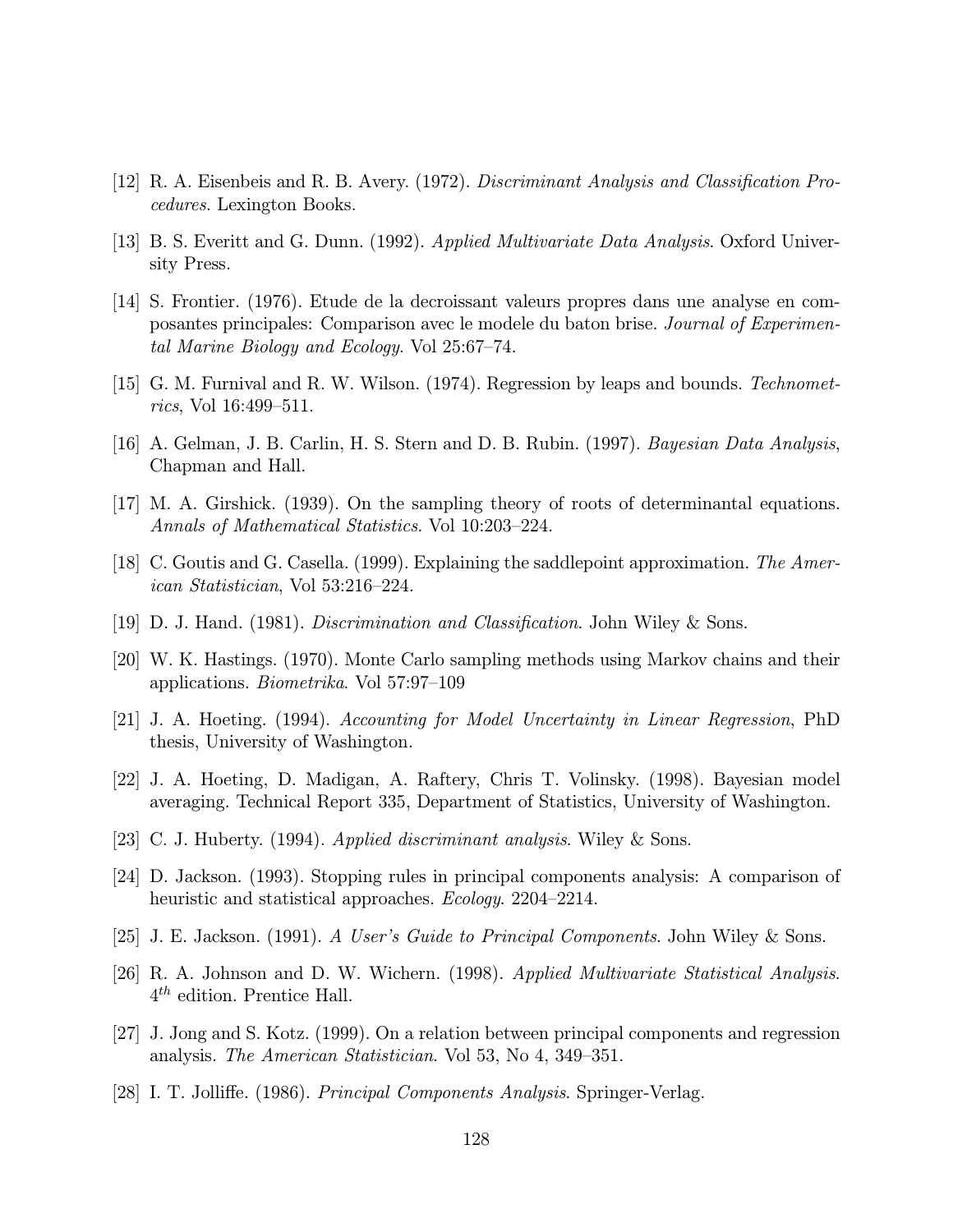- [29] I. T. Jolliffe. (1972). Discarding variables in principal component analysis. I: Artificial data. Applied Statistics. Vol 21:160—173.
- [30] R. E. Kass, L. Tierney, and J. B. Kadane. (1990). The validity of posterior expansions based on Laplace's method. In Seymor Geisser, James S. Hodges, S. James Press, and Arnold Zellner, editors, Bayesian and Likelihood Methods in Statistics and Econometrics, Vol 7:473—488, Elsevier Science Publishing Company.
- [31] R. E. Kass and A. E. Raftery. (1995). Bayes factors. Journal of the American Statistical Association. Vol 90:773—795.
- [32] R. E. Kass and L. Wasserman. (1995). A reference Bayesian test for nested hypothesis with large samples. *Journal of the American Statistical Association*. Vol 90:928–934.
- [33] W. R. Klecka. (1980). Discriminant analysis. In John L. Sullivan and Richard G. Niemi, editors. Quantitative Applications in the Social Sciences. Sage Publications.
- [34] W. J. Krzanowski. (1990). Principles of Multivariate Analysis: A User's Perspective. Oxford University Press.
- [35] W. J. Krzanowski and F. H. C. Marriot. (1994). Multivariate Analysis. Part 1 of Kendall's Library of Statistics. Edward Arnold and Halsted Press.
- [36] D. V. Lambert, A. R. Wildt, and R. M. Durand (1990). Assessing sampling variation relative to number-of-factors criteria. Educational and Psychological Measurement. Vol 50:33—49.
- [37] M. S. Levine. (1977). Canonical analysis and factor comparison. In John L. Sullivan and Richard G. Niemi, editors. Quantitative Applications in the Social Sciences. Sage Publications.
- [38] D. Madigan and A. E. Raftery. (1994). Model selection and accounting for model uncertainty in graphical models using Occam's window. Journal of the American Statistical Association, Vol 89:1535—1546.
- [39] D. Madigan and J. York. (1993). Bayesian graphical models for discrete data. Technical Report 259, Department of Statistics, University of Washington.
- [40] K. V. Mardia, J. T. Kent, and J. M. Bibby. (1979). Multivariate Analysis. Academic Press.
- [41] G. P. McCabe. (1984). Principal variables. Technometrics. Vol 26, No 2: 137—144.
- [42] R. J. McKay and N. A. Campbell. (1982). Variable selection techniques in discriminant analysis. British Journal of Mathematical and Statistical Psychology. Vol 35, 1—29.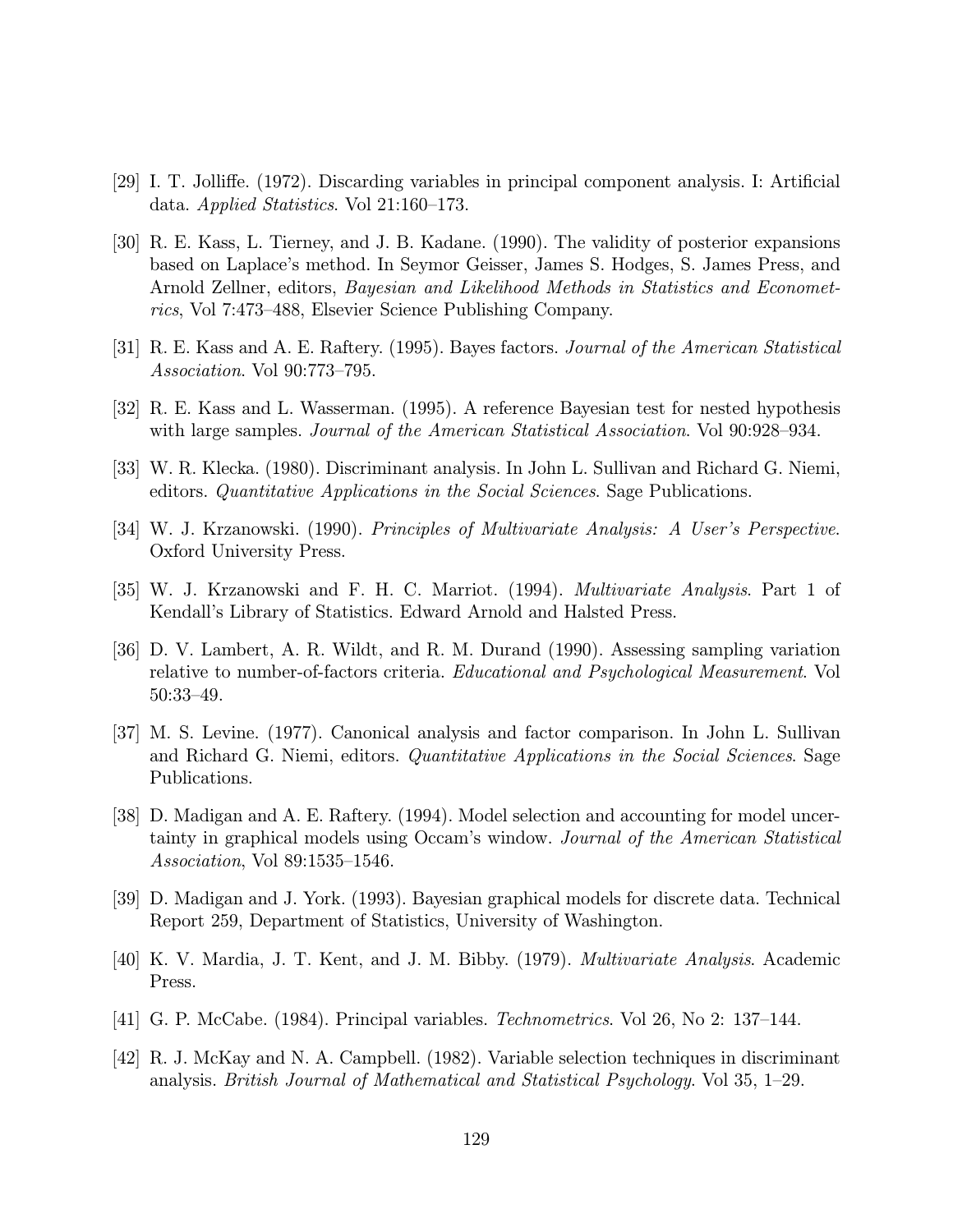- [43] D. F. Morrison. (1983). Applied Linear Statistical Models. Prentice-Hall.
- [44] R. O. Mueller and J. B. Cozad. (1993). Standardized discriminant coefficients: A rejoinder. Journal of Educational Statistics. Vol 18, No 1: 108—114.
- [45] K. E. Muller and B. L. Peterson. (1984). Practical methods for computing power in testing the multivariate general linear hypothesis. Computational Statistics  $\mathcal{C}$  Data Analysis. Vol 2, 134—158.
- [46] G. D. Murray. (1977). A cautionary note on selection of variables on discriminant analysis. Applied Statistics. Vol 26, No 3:246—250.
- [47] R. H. Myers. (1990). Classical and Modern Regression with Applications.  $2^{nd}$  Edition. Duxbury Press.
- [48] R. Nishii. (1984). Asymptotic properties of criteria for selection of variables in multiple regression. The Annals of Statistics. Vol 12, No 2: 758—765.
- [49] J. R. Norris. (1997). Markov Chains. Cambridge University Press.
- [50] S. B. Norton, S. M. Cormier, M. Smith, R. C. Jones. (2000). Can biological assessments discriminate among types of stress? A case study from the Eastern Corn Belt Plains ecoregion. Environmental Toxicology and Chemistry. Vol 19, No 4(2):1113—1119.
- [51] S. B. Norton. (1999). Using biological monitoring data to distinguish among types of stress in streams of the eastern corn belt plains ecoregion. Ph.D. thesis. George Mason University.
- [52] Ohio Environmental Protection Agency. (1989). The qualitative habitat evaluation index (QHEI): Rational, methods, and application. Columbus, OH, USA.
- [53] N. G. Polson. (1996). Convergence of Markov chain Monte Carlo algorithms. In J. M. Bernardo, J. O. Berger, A. P. Dawid, and A. F. M. Smith, editors, *Bayesian Statistics* 5. Oxford University Press. 297—321.
- [54] S. J. Press. (1972). Applied Multivariate Analysis. Holt, Rinehart, and Winston, Inc..
- [55] A. E. Raftery. (1995). Bayesian model selection in social research. In Peter V. Marsden, editor, Sociological Methodology, Vol 25:111—195, Blackwell publishers.
- [56] A. E. Raftery, D. Madigan, and J. A. Hoeting. (1997). Bayesian model averaging for linear regression models. Journal of the American Statistical Association. Vol 92:179— 191.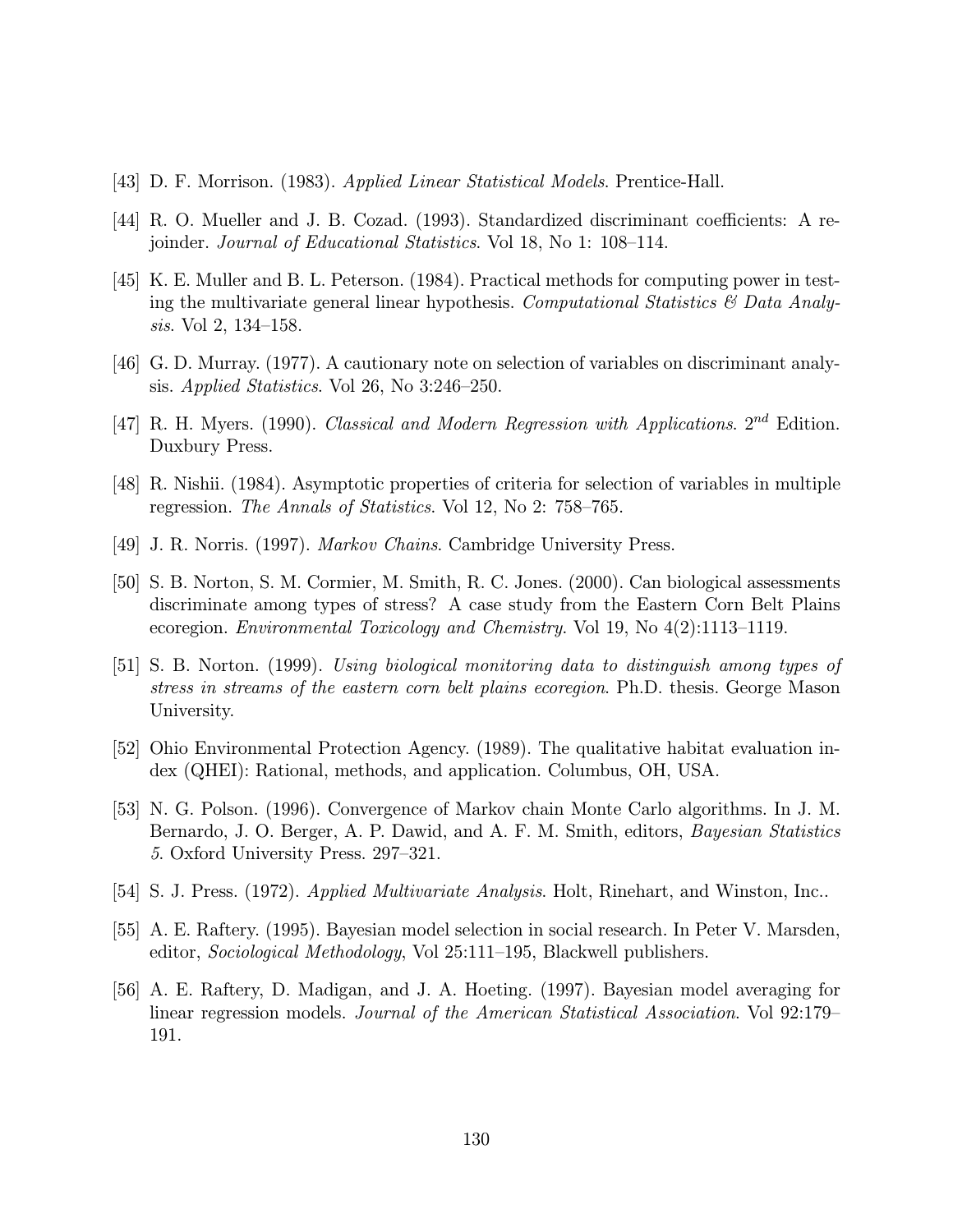- [57] A. E. Raftery, D. Madigan, and C. T. Volinsky. (1996). Accounting for model uncertainty in survival analysis improves predictive performance. In J. M. Bernardo, J. O. Berger, A. P. Dawid, and A. F. M. Smith, editors, *Bayesian Statistics 5*. Oxford University Press. 297—321.
- [58] C. R. Rao. (1973). *Linear Statistical Inference and its Applications*. John Wiley & Sons.
- [59] A. C. Rencher. (1992). Interpretation of canonical discriminant functions, canonical variates, and principal components. American Statistician. Vol 46:217—225.
- [60] A. C. Rencher. (1995). Methods of Multivariate Analysis. John Wiley & Sons.
- [61] A. C. Rencher. (1998). Multivariate Statistical Inference and Applications. John Wiley & Sons.
- [62] A. N. Shiryayev. (1984). *Probability*. Springer-Verlag.
- [63] G. Swartz. (1978). Estimating the dimension of a model. The Annals of Statistics. Vol 6:461—464.
- [64] H. M. Taylor and S. Karlin. (1994). An Introduction to Stochastic Modeling. Revised Edition. Academic Press.
- [65] R. A. Thisted. (1988). Elements of Statistical Computing. Chapman & Hall.
- [66] L. Tierney and J. B. Kadane. (1986). Accurate approximations for posterior moments and marginal densities. Journal of the American Statistical Association, Vol 81:82—86.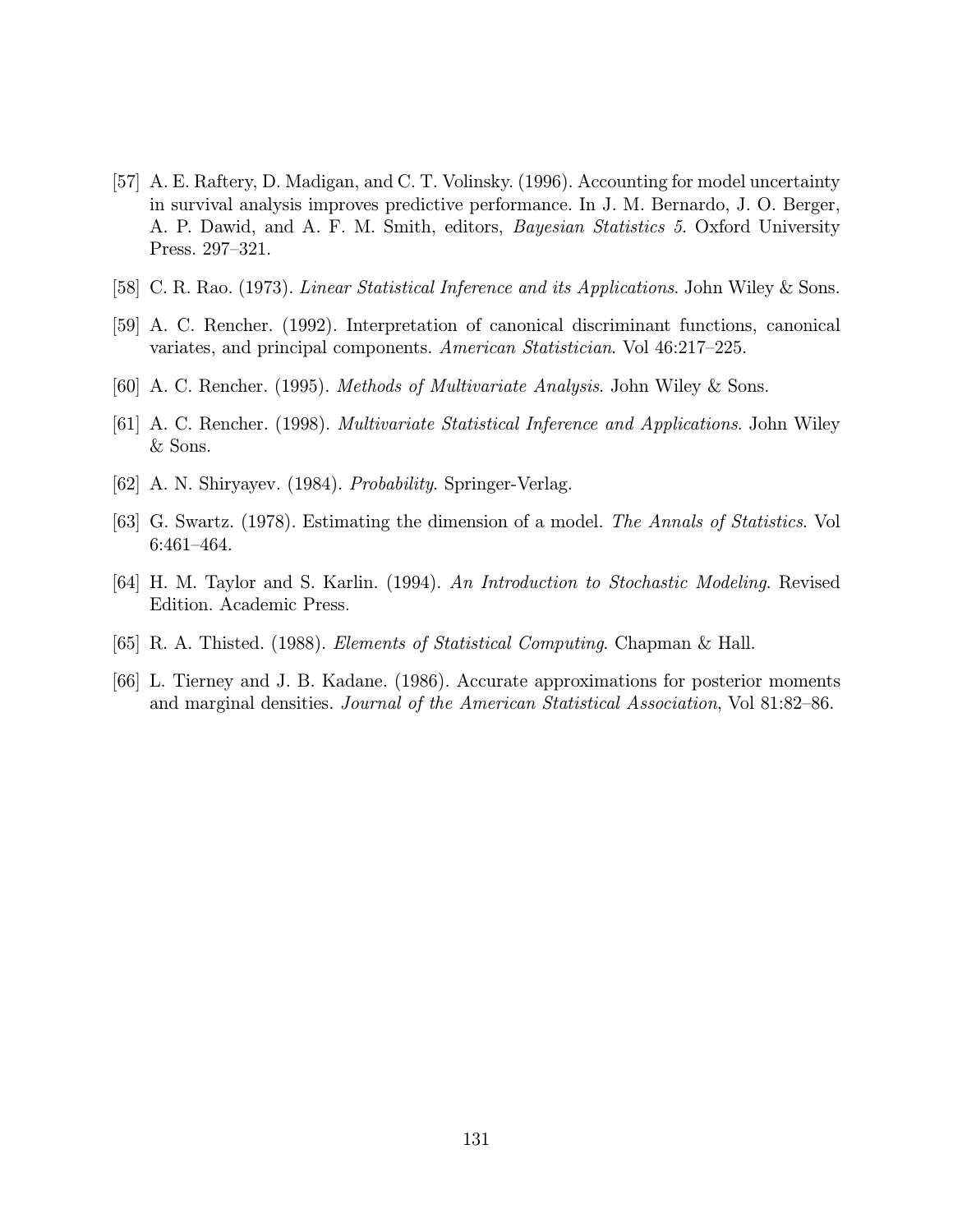#### Robert B. Noble Jr

#### Education

- Virginia Polytechnic Institute and State University, Blacksburg, Virginia. Degree: Doctor of Philosophy in Applied Statistics. GPA 3.98/4.0. Expected graduation date: December 2000. Dissertation topic: Multivariate Applications of Bayesian Model Averaging.
- University of Delaware, Newark, Delaware. Degree: Master of Science in Applied Statistics. GPA 3.98/4.0, May 1997.
- Castleton State College, Castleton, Vermont. Degree: Bachelor of Arts in Mathematics, Summa Cum Laude. GPA 3.89/4.0, 4.0/4.0 in major, May 1994.
- Community College of the Air Force. Degree: Associate in Applied Science in Electronic Engineering Technology, July 1988.

#### Experience

• To start  $1/01$ 

Project Biostatistican, DuPont Pharmaceutical, Wilmington, Delaware. Designs and analyzes projects in the Pre-clinical, Discovery, and Research & Development areas. Develops and evaluates statistical methods and protocol to aid in the identification of potentially beneficial medical compounds.

•  $9/97-12/00$ 

Consultant, Statistics Laboratory, Virginia Tech. Designs and analyzes projects involving classical experimental design, linear and nonlinear regression, generalized linear models, response surfaces, empirical and hierarchical Bayesian models, sampling, multivariate techniques, and conjoint analysis.

•  $5/99 - 7/99$ 

Instructor, Department of Statistics, Virginia Tech, Blacksburg, Virginia. Teaches introductory statistics course. Plans and presents lectures concerning elementary statistical concepts. Develops and grades exams, quizzes and homework assignments.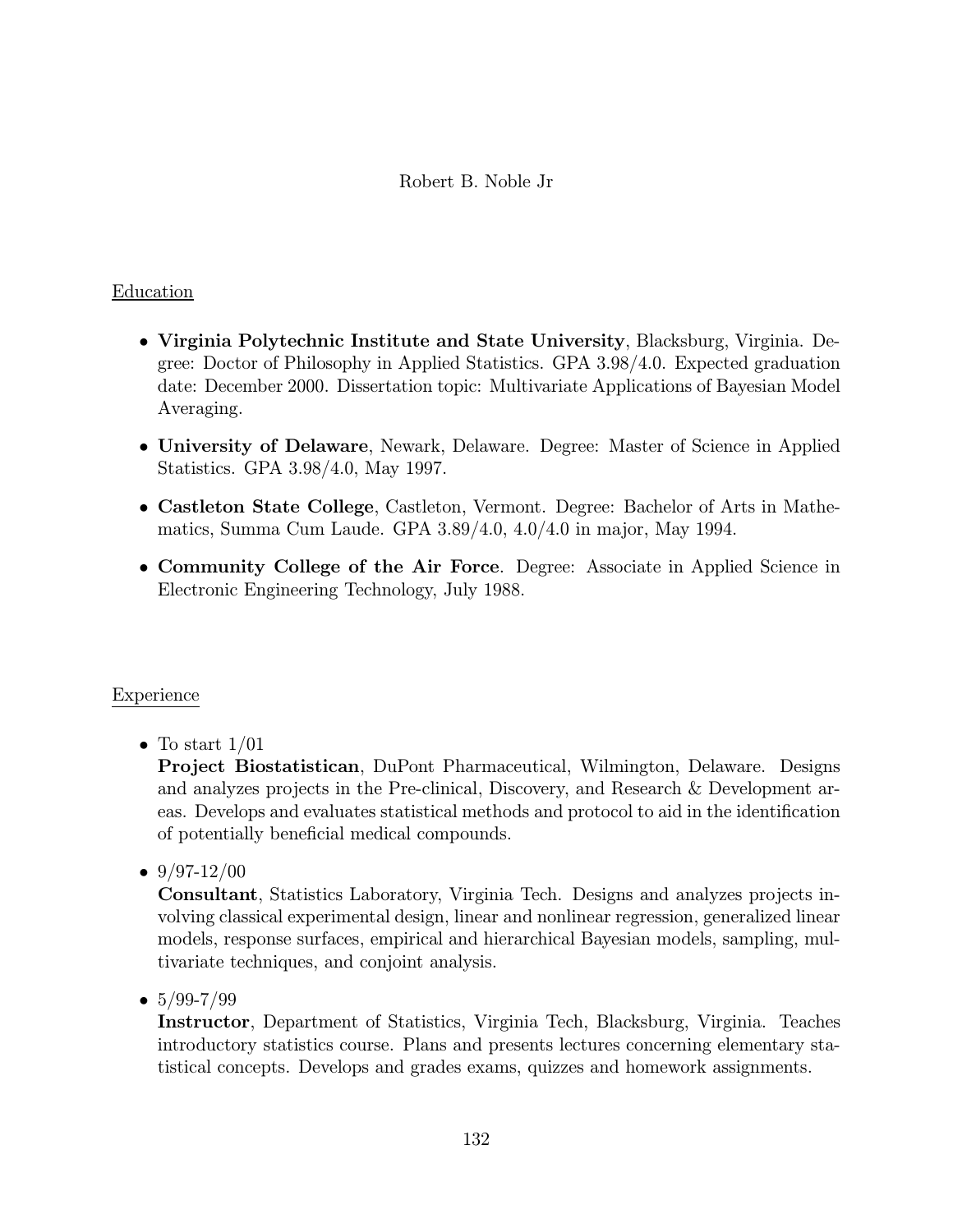•  $1/98-5/98$ 

Teaching Assistant, Department of Statistics, Virginia Tech, Blacksburg, Virginia. Conducts recitation sessions for introductory statistics. Grades homework and administers tests.

 $• 6/96 - 8/97$ 

Statistician, DuPont, Quality Management & Technology Center, Wilmington, Delaware. Designs and analyzes experimental and observational data for clients in automotive, printing and publishing, engineering polymers, and agricultural products strategic business units. Builds models from process data and theoretical principles. Determines optimal settings for multi-response processes. Analyzes toxicological data and contributes to reports to the Environmental Protection Agency (EPA). Designs and constructs Visual Basic programs used in Microsoft Excel to enable clients to perform on site analyzes, simulation, and/or process quality monitoring.

•  $9/95-5/96$ 

Consultant, University of Delaware. Designs and analyzes projects involving experimental design, time series, spectral analysis, generalized linear models, linear and non-linear regression, sampling techniques, nonparametric techniques, and survival analysis.

•  $7/95 - 8/95$ ,  $1/96 - 2/96$ 

Instructor, Department of Mathematical Sciences. University of Delaware, Newark, Delaware. Teaches introductory statistics course. Plans and presents lectures concerning elementary statistical concepts. Develops and grades exams, quizzes and homework assignments.

•  $2/95 - 5/95$ 

Teaching Assistant, Department of Mathematical Sciences, University of Delaware, Newark, Delaware. Conducts lab sessions for introductory statistics course using Systat statistical software. Designs and grades lab reports, and administers tests.

•  $4/92 - 1/95$ 

Electro-Mechanical Technician, Kalow Technologies, North Clarendon, Vermont. Troubleshoots and repairs a wide variety of microprocessor controlled machines. Modifies existing circuits and mechanical devices to comply with customer specifications. Researches and initiates acquisition of materials.

•  $6/89-4/92$ 

Machinist / Toolmaker, General Electric Company, Aircraft Engines Business Group, Rutland , Vermont. Designs, modifies, and manufactures tooling and related gages used in the production of precision airfoils. Monitors part quality and initiates appropriate corrective actions to maintain close, interrelated tolerances. Completed extensive